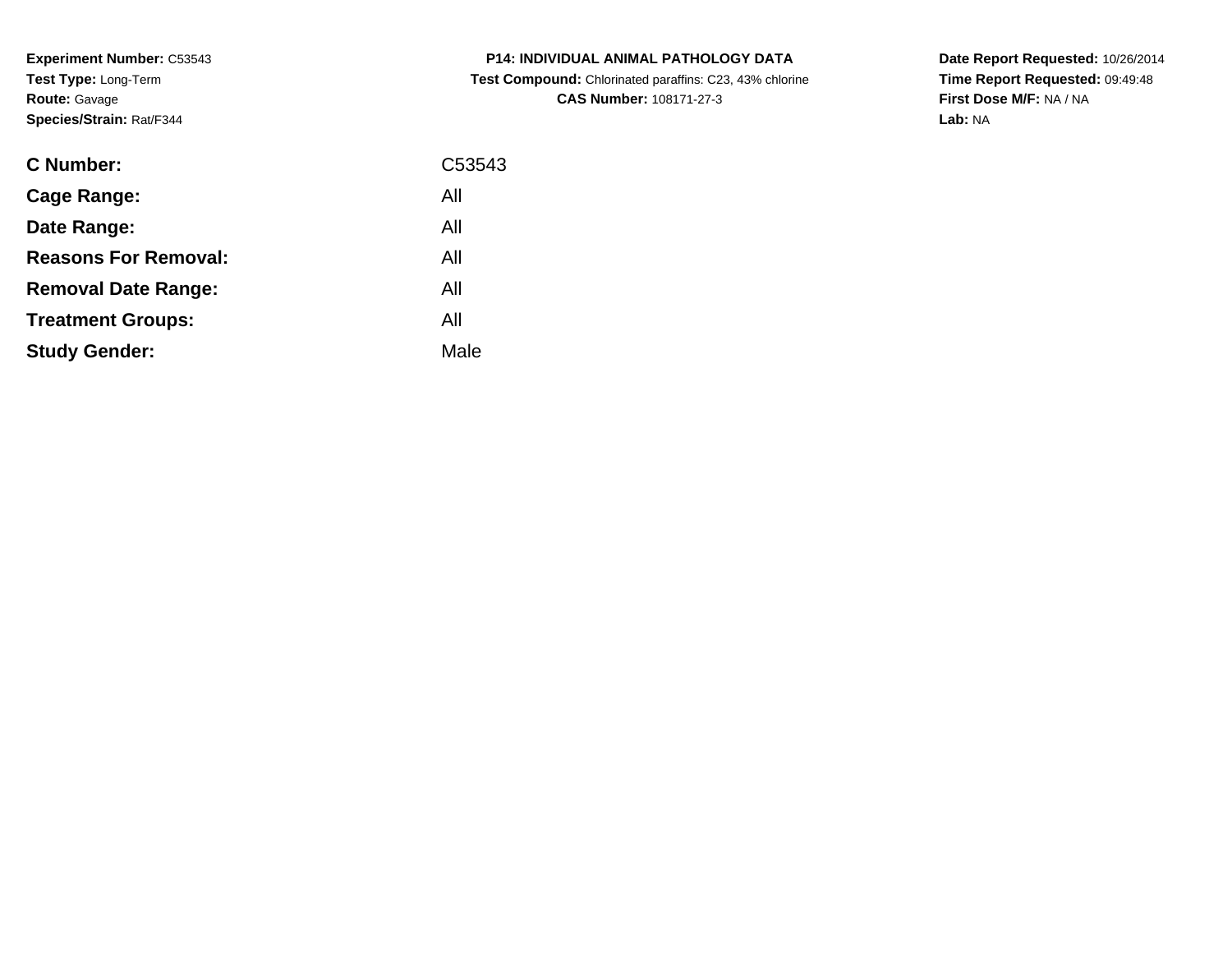**Test Type:** Long-Term

# **Route:** Gavage

**Species/Strain:** Rat/F344

#### **P14: INDIVIDUAL ANIMAL PATHOLOGY DATA**

#### **Test Compound:** Chlorinated paraffins: C23, 43% chlorine**CAS Number:** 108171-27-3

| <b>ANIMAL ID: 1_001</b> | <b>TRT#: 1</b>            | <b>SEX: Male</b>                    | DAY ON TEST: |  |
|-------------------------|---------------------------|-------------------------------------|--------------|--|
|                         | <b>DOSE: 375.0 CG/KG</b>  | <b>DISP: Terminal Sacrifice</b>     | HISTO:       |  |
| <b>OBSERVATIONS</b>     |                           |                                     |              |  |
| Eye                     |                           | Cataract                            |              |  |
|                         |                           | Retinopathy                         |              |  |
| Heart                   | Myocardium Nos            | Inflammation, Chronic               |              |  |
| Kidney                  |                           | Nephropathy                         |              |  |
| Liver                   | <b>Bile Duct</b>          | Hyperplasia, Nos                    |              |  |
|                         |                           | Inflammation, Granulomatous Focal   |              |  |
|                         |                           | Lymphocytic Inflammatory Infiltrate |              |  |
|                         |                           | Pigmentation, Nos                   |              |  |
| Pancreas                | Acinus                    | Atrophy, Nos                        |              |  |
| Pituitary gland         | <b>Anterior Pituitary</b> | Cyst, Nos                           |              |  |
| Spleen                  |                           | Hyperplasia, Stromal                |              |  |
| Testis                  |                           | <b>Interstitial-Cell Tumor</b>      |              |  |
| Zymbal gland            |                           | Carcinoma, Nos                      |              |  |
| PRIMARY CAUSE OF DEATH  | $\blacksquare$            |                                     |              |  |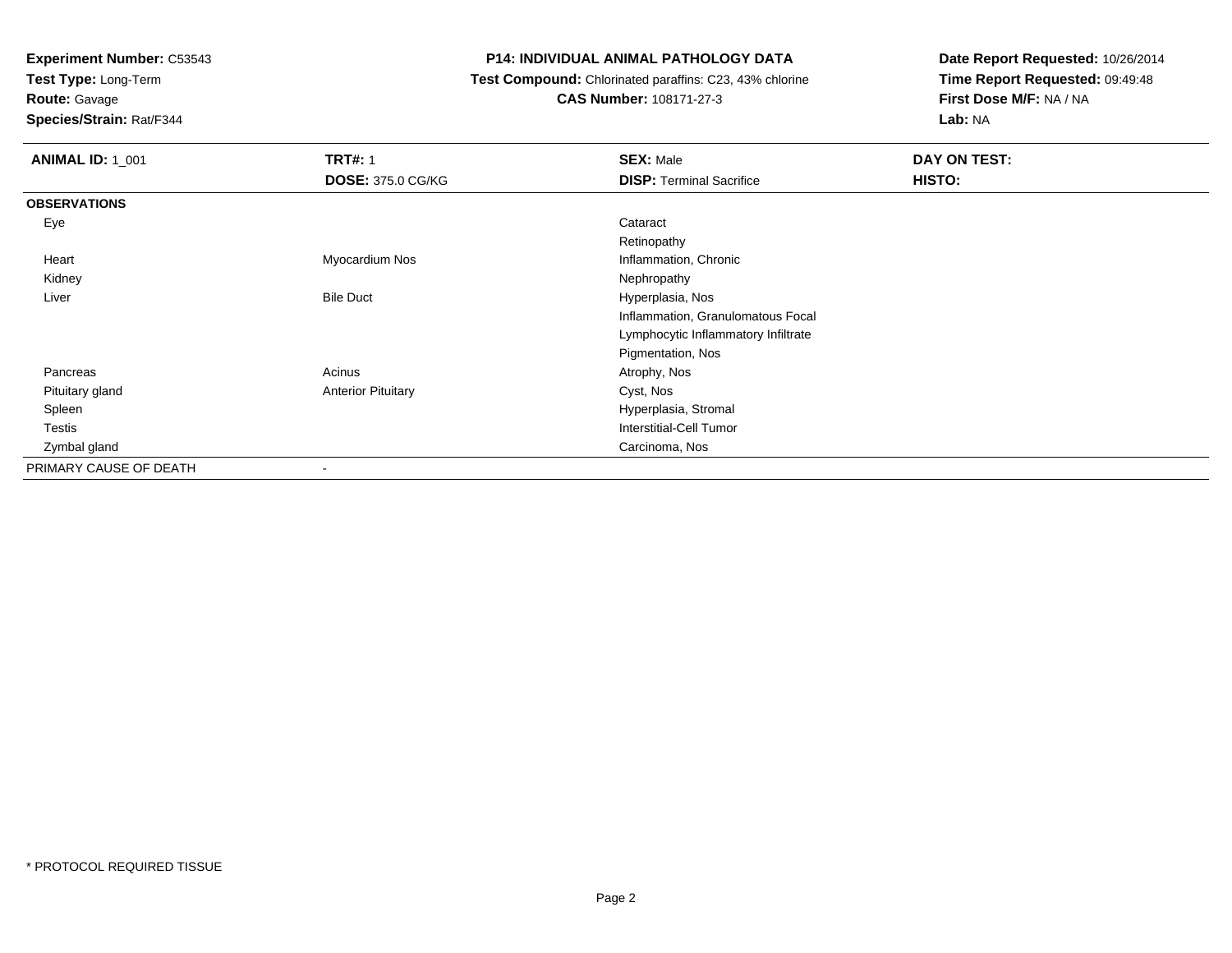**Test Type:** Long-Term

**Route:** Gavage

**Species/Strain:** Rat/F344

#### **P14: INDIVIDUAL ANIMAL PATHOLOGY DATA**

 **Test Compound:** Chlorinated paraffins: C23, 43% chlorine**CAS Number:** 108171-27-3

| <b>ANIMAL ID: 1 002</b> | <b>TRT#: 1</b>             | <b>SEX: Male</b>                  | DAY ON TEST:  |  |
|-------------------------|----------------------------|-----------------------------------|---------------|--|
|                         | <b>DOSE: 375.0 CG/KG</b>   | <b>DISP: Natural Death</b>        | <b>HISTO:</b> |  |
| <b>OBSERVATIONS</b>     |                            |                                   |               |  |
| Brain                   |                            | Hemorrhage                        |               |  |
| Heart                   | Myocardium Nos             | Inflammation, Chronic             |               |  |
| Kidney                  |                            | Nephropathy                       |               |  |
| Liver                   | <b>Bile Duct</b>           | Hyperplasia, Nos                  |               |  |
|                         |                            | Inflammation, Granulomatous Focal |               |  |
|                         |                            | Pigmentation, Nos                 |               |  |
| Lymph node              | Pancreatic Lymph Node      | Inflammation, Granulomatous       |               |  |
| Pancreas                | Islets                     | Islet-Cell Adenoma                |               |  |
| Testis                  |                            | Interstitial-Cell Tumor           |               |  |
| Unspecified             | <b>Multiple Organs Nos</b> | Leukemia, Mononuclear Cell        |               |  |
| PRIMARY CAUSE OF DEATH  | $\,$                       |                                   |               |  |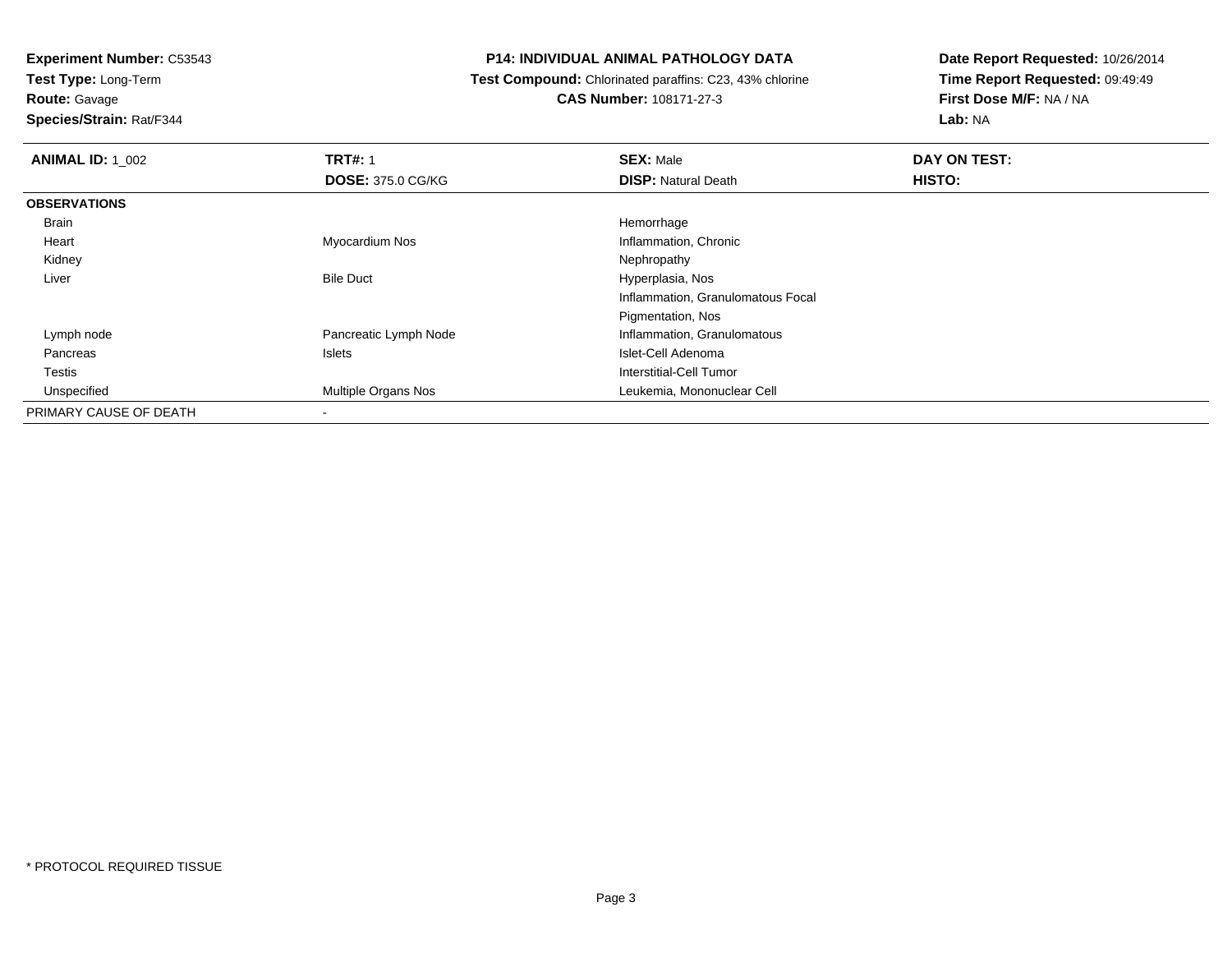**Test Type:** Long-Term

**Route:** Gavage

**Species/Strain:** Rat/F344

#### **P14: INDIVIDUAL ANIMAL PATHOLOGY DATA**

 **Test Compound:** Chlorinated paraffins: C23, 43% chlorine**CAS Number:** 108171-27-3

| <b>ANIMAL ID: 1 003</b> | <b>TRT#: 1</b>           | <b>SEX: Male</b>                    | DAY ON TEST: |  |
|-------------------------|--------------------------|-------------------------------------|--------------|--|
|                         | <b>DOSE: 375.0 CG/KG</b> | <b>DISP:</b> Moribund Sacrifice     | HISTO:       |  |
| <b>OBSERVATIONS</b>     |                          |                                     |              |  |
| Adrenal gland           | Medulla                  | Pheochromocytoma                    |              |  |
| Heart                   | Myocardium Nos           | Inflammation, Chronic               |              |  |
| Kidney                  |                          | Nephropathy                         |              |  |
| Liver                   | <b>Bile Duct</b>         | Hyperplasia, Nos                    |              |  |
|                         |                          | Inflammation, Granulomatous Focal   |              |  |
|                         |                          | Lymphocytic Inflammatory Infiltrate |              |  |
|                         |                          | Pigmentation, Nos                   |              |  |
| Lymph node              | Pancreatic Lymph Node    | Hyperplasia, Lymphoid               |              |  |
|                         | Pancreatic Lymph Node    | Inflammation, Granulomatous         |              |  |
| Spleen                  |                          | Congestion, Nos                     |              |  |
| Testis                  |                          | <b>Interstitial-Cell Tumor</b>      |              |  |
| PRIMARY CAUSE OF DEATH  | $\,$                     |                                     |              |  |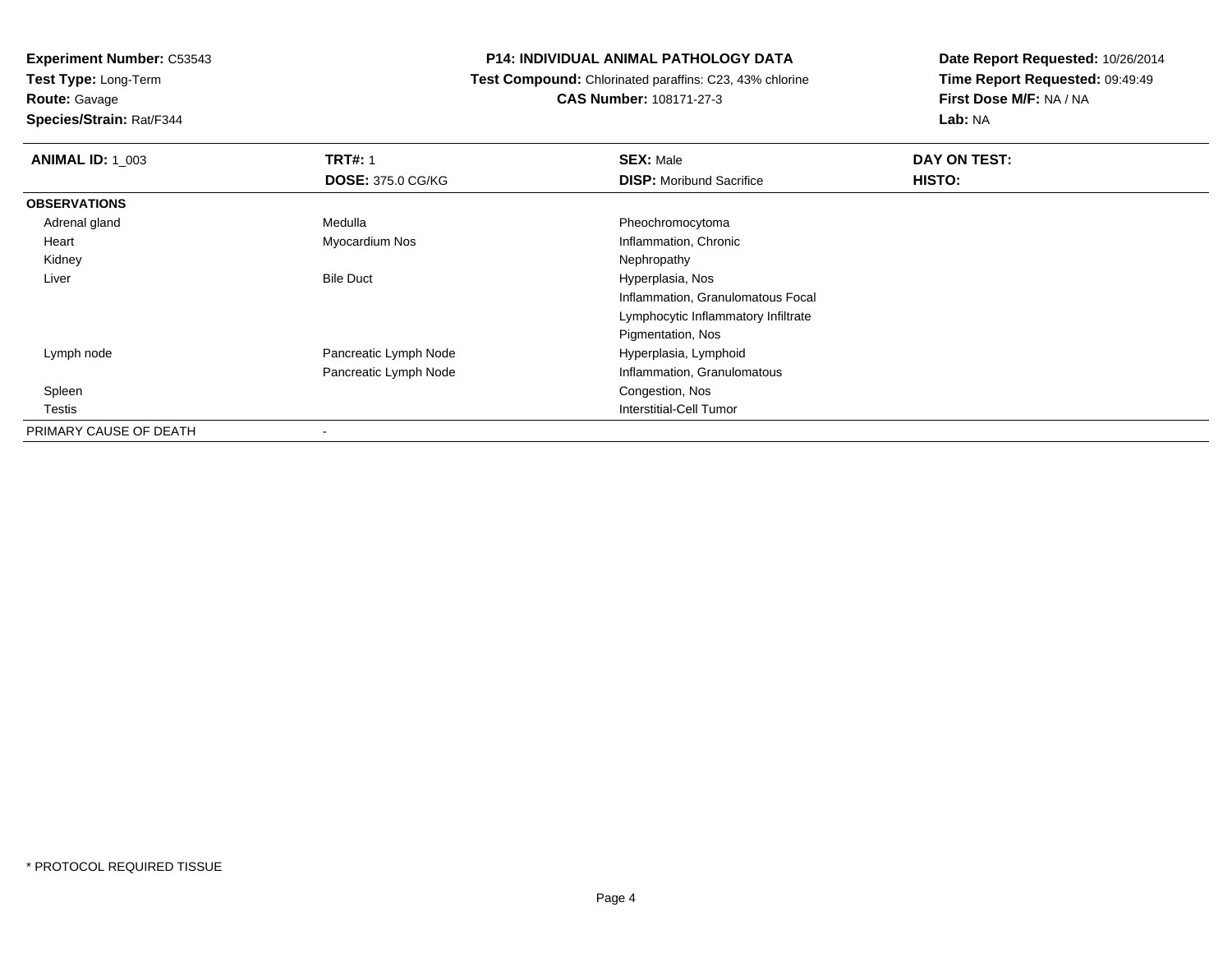**Test Type:** Long-Term

**Route:** Gavage

**Species/Strain:** Rat/F344

## **P14: INDIVIDUAL ANIMAL PATHOLOGY DATA**

 **Test Compound:** Chlorinated paraffins: C23, 43% chlorine**CAS Number:** 108171-27-3

| <b>ANIMAL ID: 1_004</b> | <b>TRT#: 1</b>           | <b>SEX: Male</b>                    | DAY ON TEST: |
|-------------------------|--------------------------|-------------------------------------|--------------|
|                         | <b>DOSE: 375.0 CG/KG</b> | <b>DISP: Terminal Sacrifice</b>     | HISTO:       |
| <b>OBSERVATIONS</b>     |                          |                                     |              |
| Bone marrow             |                          | Hyperplasia, Hematopoietic          |              |
| Eye                     |                          | Cataract                            |              |
|                         |                          | Retinopathy                         |              |
| Heart                   | Myocardium Nos           | Inflammation, Chronic               |              |
|                         |                          | Periarteritis                       |              |
| <b>Intestine Small</b>  | <b>Mesentery Nos</b>     | Lymphocytic Inflammatory Infiltrate |              |
|                         | <b>Mesentery Nos</b>     | Periarteritis                       |              |
| Kidney                  |                          | Nephropathy                         |              |
| Liver                   |                          | Inflammation, Granulomatous Focal   |              |
|                         |                          | Lymphocytic Inflammatory Infiltrate |              |
|                         |                          | Pigmentation, Nos                   |              |
| Lymph node              | Mesenteric Lymph Node    | Hyperplasia, Lymphoid               |              |
| Spleen                  |                          | Congestion, Nos                     |              |
|                         |                          | Hyperplasia, Lymphoid               |              |
|                         |                          | Hyperplasia, Nodular                |              |
| Stomach                 |                          | Periarteritis                       |              |
| Testis                  |                          | <b>Interstitial-Cell Tumor</b>      |              |
| PRIMARY CAUSE OF DEATH  | ۰                        |                                     |              |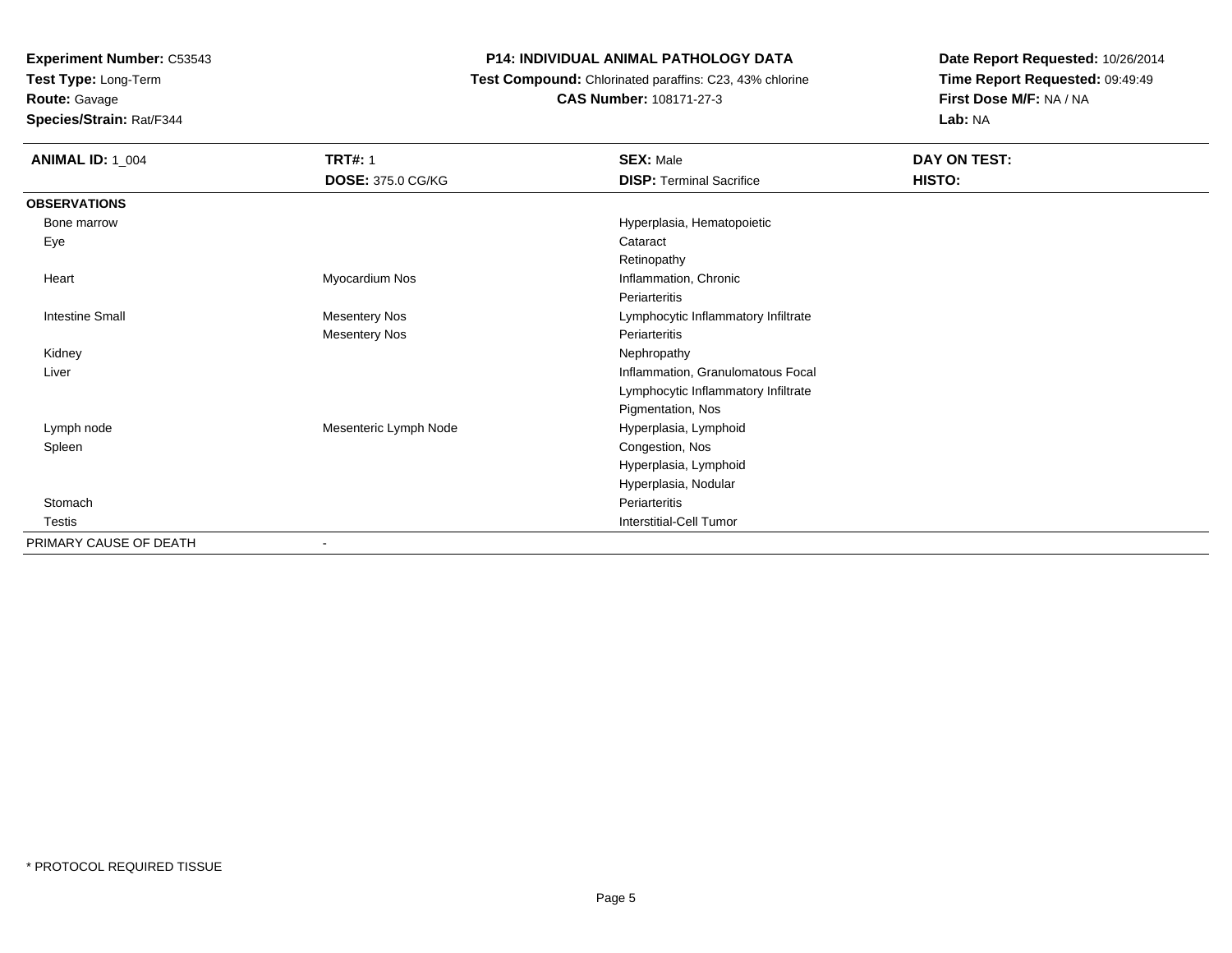| <b>Experiment Number: C53543</b><br>Test Type: Long-Term |                          | <b>P14: INDIVIDUAL ANIMAL PATHOLOGY DATA</b>            | Date Report Requested: 10/26/2014 |
|----------------------------------------------------------|--------------------------|---------------------------------------------------------|-----------------------------------|
|                                                          |                          | Test Compound: Chlorinated paraffins: C23, 43% chlorine | Time Report Requested: 09:49:49   |
| <b>Route: Gavage</b>                                     |                          | <b>CAS Number: 108171-27-3</b>                          | First Dose M/F: NA / NA           |
| Species/Strain: Rat/F344                                 |                          |                                                         | Lab: NA                           |
| <b>ANIMAL ID: 1_005</b>                                  | <b>TRT#: 1</b>           | <b>SEX: Male</b>                                        | DAY ON TEST:                      |
|                                                          | <b>DOSE: 375.0 CG/KG</b> | <b>DISP: Natural Death</b>                              | HISTO:                            |
| <b>OBSERVATIONS</b>                                      |                          |                                                         |                                   |
| Heart                                                    | Myocardium Nos           | Inflammation, Chronic                                   |                                   |
| <b>Intestine Small</b>                                   | <b>Mesentery Nos</b>     | <b>Steatitis</b>                                        |                                   |
| Liver                                                    |                          | Inflammation, Granulomatous Focal                       |                                   |
| Lung                                                     |                          | Congestion, Nos                                         |                                   |
| Testis                                                   |                          | Interstitial-Cell Tumor                                 |                                   |
| Thyroid                                                  |                          | C-Cell Adenoma                                          |                                   |
| PRIMARY CAUSE OF DEATH                                   |                          |                                                         |                                   |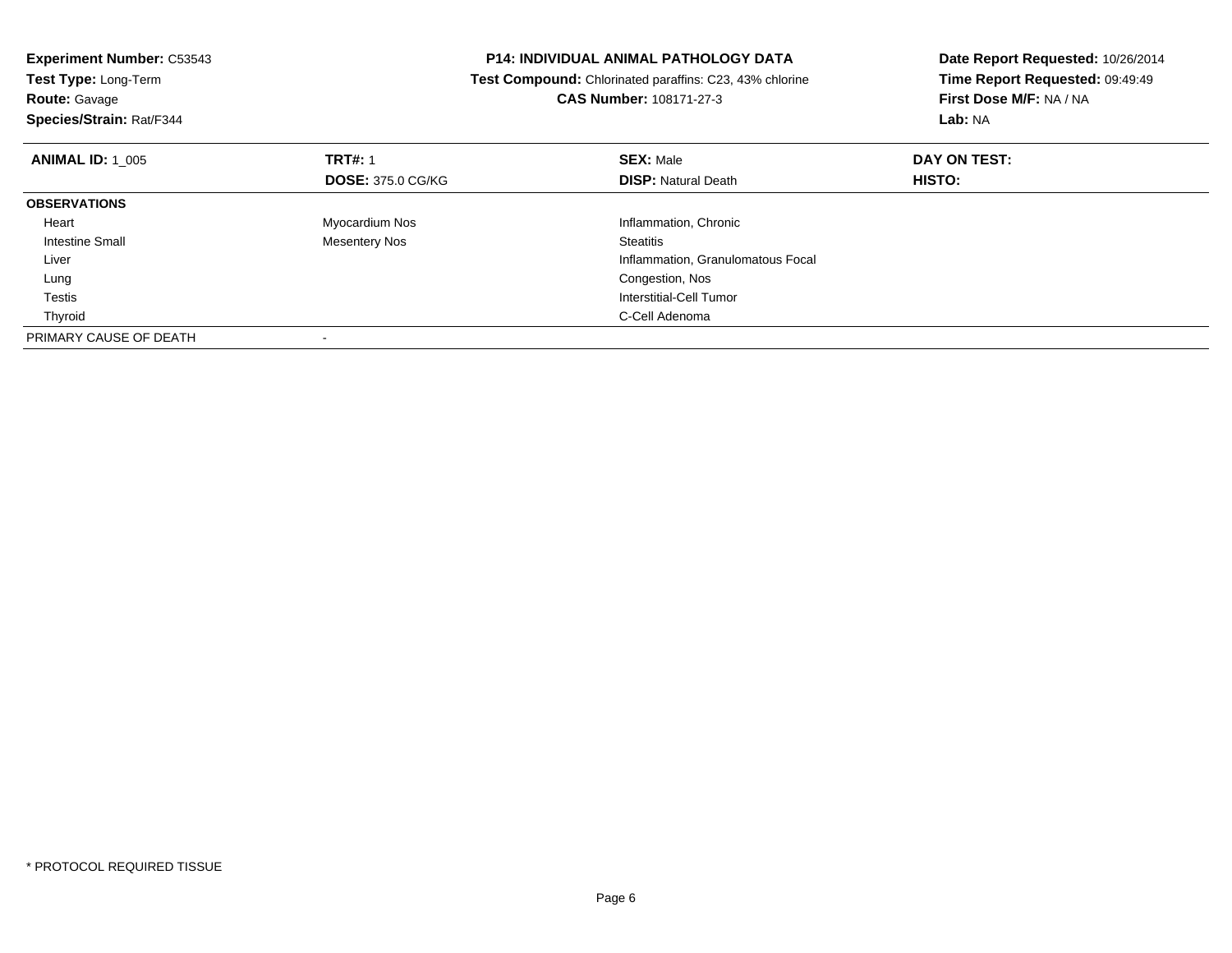**Experiment Number:** C53543**Test Type:** Long-Term

**Route:** Gavage

**Species/Strain:** Rat/F344

#### **P14: INDIVIDUAL ANIMAL PATHOLOGY DATA**

 **Test Compound:** Chlorinated paraffins: C23, 43% chlorine**CAS Number:** 108171-27-3

| <b>ANIMAL ID: 1 006</b> | <b>TRT#: 1</b>            | <b>SEX: Male</b>                | DAY ON TEST: |  |
|-------------------------|---------------------------|---------------------------------|--------------|--|
|                         | <b>DOSE: 375.0 CG/KG</b>  | <b>DISP:</b> Moribund Sacrifice | HISTO:       |  |
| <b>OBSERVATIONS</b>     |                           |                                 |              |  |
| Heart                   | Myocardium Nos            | Inflammation, Chronic           |              |  |
| Kidney                  |                           | Nephropathy                     |              |  |
| Liver                   |                           | Pigmentation, Nos               |              |  |
| Lymph node              | Mesenteric Lymph Node     | Pigmentation, Nos               |              |  |
| Testis                  |                           | Interstitial-Cell Tumor         |              |  |
|                         | <b>Spermatic Cord Nos</b> | <b>Steatitis</b>                |              |  |
| Unspecified             |                           | Fibroma                         |              |  |
|                         | Multiple Organs Nos       | Leukemia, Mononuclear Cell      |              |  |
| PRIMARY CAUSE OF DEATH  |                           |                                 |              |  |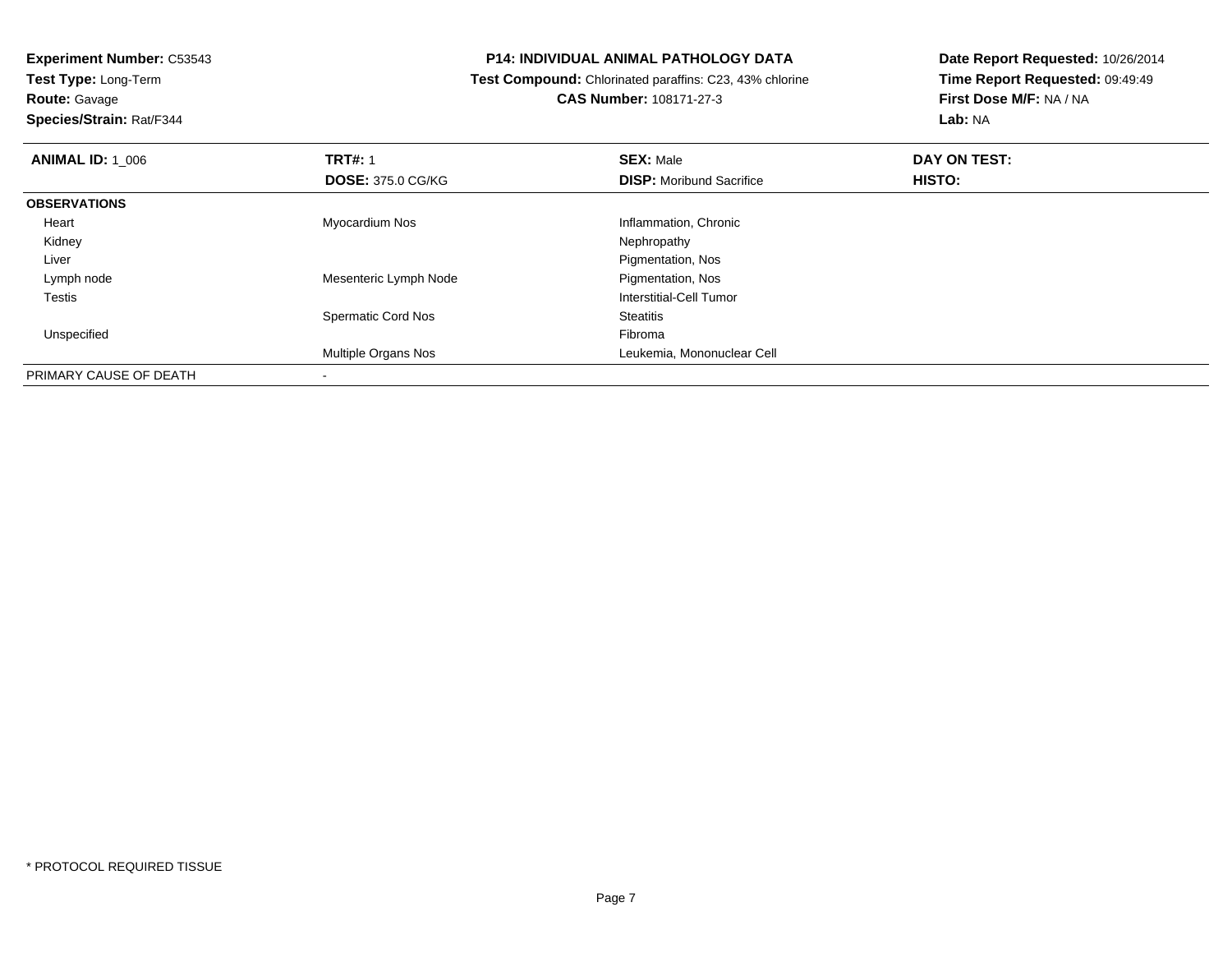**Test Type:** Long-Term

# **Route:** Gavage

**Species/Strain:** Rat/F344

## **P14: INDIVIDUAL ANIMAL PATHOLOGY DATA**

#### **Test Compound:** Chlorinated paraffins: C23, 43% chlorine**CAS Number:** 108171-27-3

**Date Report Requested:** 10/26/2014**Time Report Requested:** 09:49:49**First Dose M/F:** NA / NA**Lab:** NA

| <b>ANIMAL ID: 1_007</b> | <b>TRT#: 1</b>           | <b>SEX: Male</b>                    | DAY ON TEST: |  |
|-------------------------|--------------------------|-------------------------------------|--------------|--|
|                         | <b>DOSE: 375.0 CG/KG</b> | <b>DISP: Terminal Sacrifice</b>     | HISTO:       |  |
| <b>OBSERVATIONS</b>     |                          |                                     |              |  |
| Adrenal gland           | Medulla                  | Pheochromocytoma                    |              |  |
| Eye                     |                          | Cataract                            |              |  |
|                         |                          | Retinopathy                         |              |  |
| Heart                   | Myocardium Nos           | Inflammation, Chronic               |              |  |
|                         |                          | Periarteritis                       |              |  |
| Intestine Large         | Colon                    | Parasitism                          |              |  |
| Kidney                  |                          | Nephropathy                         |              |  |
| Liver                   | <b>Bile Duct</b>         | Hyperplasia, Nos                    |              |  |
|                         |                          | Inflammation, Granulomatous Focal   |              |  |
|                         |                          | Lymphocytic Inflammatory Infiltrate |              |  |
|                         |                          | Pigmentation, Nos                   |              |  |
| Preputial gland         |                          | <b>Cystic Ducts</b>                 |              |  |
|                         |                          | Inflammation, Suppurative           |              |  |
| Skin                    |                          | Keratoacanthoma                     |              |  |
| Spleen                  |                          | Fibrosis, Focal                     |              |  |
| Stomach                 |                          | Periarteritis                       |              |  |
| Testis                  |                          | Atrophy, Nos                        |              |  |
|                         |                          | <b>Interstitial-Cell Tumor</b>      |              |  |
| PRIMARY CAUSE OF DEATH  | $\blacksquare$           |                                     |              |  |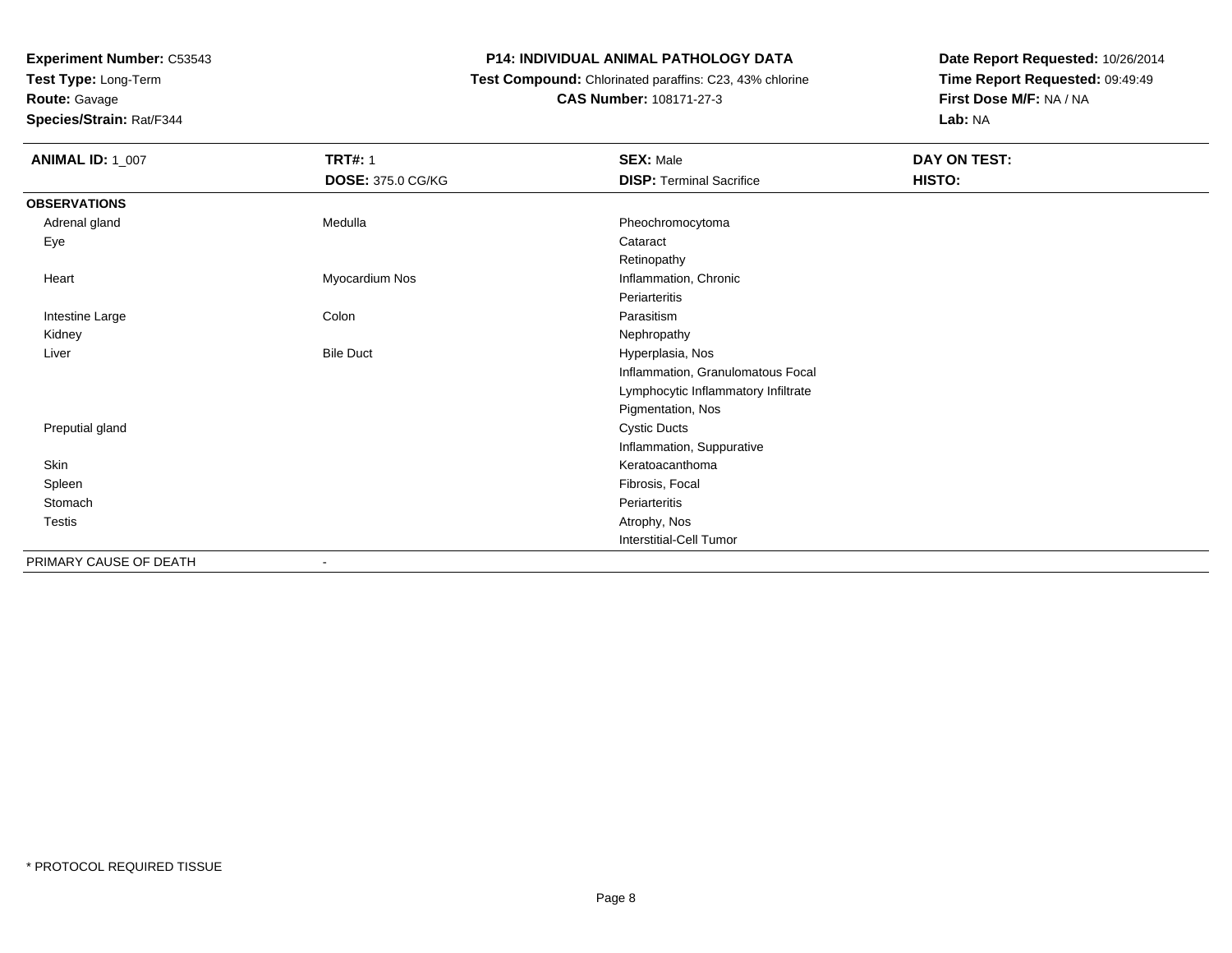| <b>Experiment Number: C53543</b><br>Test Type: Long-Term<br><b>Route: Gavage</b><br>Species/Strain: Rat/F344 | <b>P14: INDIVIDUAL ANIMAL PATHOLOGY DATA</b><br>Test Compound: Chlorinated paraffins: C23, 43% chlorine<br>CAS Number: 108171-27-3 |                                   | Date Report Requested: 10/26/2014<br>Time Report Requested: 09:49:49<br>First Dose M/F: NA / NA<br>Lab: NA |
|--------------------------------------------------------------------------------------------------------------|------------------------------------------------------------------------------------------------------------------------------------|-----------------------------------|------------------------------------------------------------------------------------------------------------|
| <b>ANIMAL ID: 1 008</b>                                                                                      | <b>TRT#: 1</b>                                                                                                                     | <b>SEX: Male</b>                  | DAY ON TEST:                                                                                               |
|                                                                                                              | <b>DOSE: 375.0 CG/KG</b>                                                                                                           | <b>DISP:</b> Moribund Sacrifice   | HISTO:                                                                                                     |
| <b>OBSERVATIONS</b>                                                                                          |                                                                                                                                    |                                   |                                                                                                            |
| Liver                                                                                                        | <b>Bile Duct</b>                                                                                                                   | Hyperplasia, Nos                  |                                                                                                            |
|                                                                                                              |                                                                                                                                    | Inflammation, Granulomatous Focal |                                                                                                            |
| Lung                                                                                                         |                                                                                                                                    | Pneumonia, Aspiration             |                                                                                                            |
| Testis                                                                                                       |                                                                                                                                    | Interstitial-Cell Tumor           |                                                                                                            |
| Unspecified                                                                                                  | Multiple Organs Nos                                                                                                                | Leukemia, Mononuclear Cell        |                                                                                                            |
| PRIMARY CAUSE OF DEATH                                                                                       |                                                                                                                                    |                                   |                                                                                                            |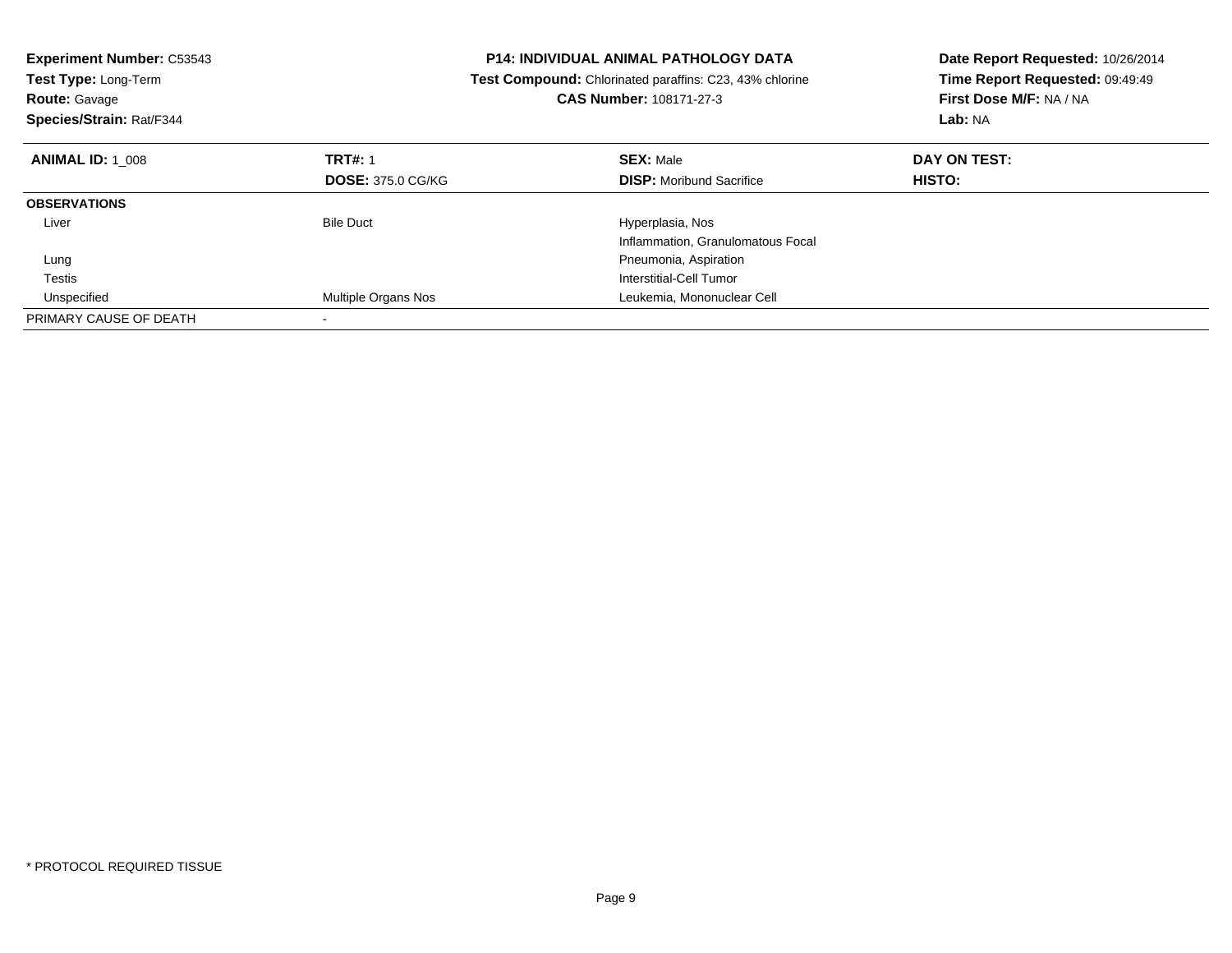**Test Type:** Long-Term

# **Route:** Gavage

**Species/Strain:** Rat/F344

# **P14: INDIVIDUAL ANIMAL PATHOLOGY DATA**

 **Test Compound:** Chlorinated paraffins: C23, 43% chlorine**CAS Number:** 108171-27-3

| <b>ANIMAL ID: 1_009</b> | <b>TRT#: 1</b>            | <b>SEX: Male</b>                    | DAY ON TEST: |  |
|-------------------------|---------------------------|-------------------------------------|--------------|--|
|                         | <b>DOSE: 375.0 CG/KG</b>  | <b>DISP: Terminal Sacrifice</b>     | HISTO:       |  |
| <b>OBSERVATIONS</b>     |                           |                                     |              |  |
| Eye                     |                           | Cataract                            |              |  |
|                         |                           | Retinopathy                         |              |  |
| Heart                   | Myocardium Nos            | Inflammation, Chronic               |              |  |
| Kidney                  |                           | Nephropathy                         |              |  |
| Liver                   | <b>Bile Duct</b>          | Hyperplasia, Nos                    |              |  |
|                         |                           | Inflammation, Granulomatous Focal   |              |  |
|                         |                           | Lymphocytic Inflammatory Infiltrate |              |  |
|                         |                           | Pigmentation, Nos                   |              |  |
| Lung                    |                           | Pneumonia, Aspiration               |              |  |
| Lymph node              | Pancreatic Lymph Node     | Inflammation, Granulomatous         |              |  |
| Nasal cavity            |                           | Hyperplasia, Epithelial             |              |  |
|                         |                           | Infection, Fungal                   |              |  |
|                         |                           | Inflammation, Suppurative           |              |  |
|                         |                           | Metaplasia, Squamous                |              |  |
| Pancreas                |                           | Periarteritis                       |              |  |
| Pituitary gland         | <b>Anterior Pituitary</b> | Angiectasis                         |              |  |
|                         | <b>Anterior Pituitary</b> | Hyperplasia, Focal                  |              |  |
| Prostate                |                           | Inflammation, Suppurative           |              |  |
| Spleen                  |                           | Congestion, Nos                     |              |  |
| <b>Testis</b>           |                           | Atrophy, Nos                        |              |  |
|                         |                           | Interstitial-Cell Tumor             |              |  |
| PRIMARY CAUSE OF DEATH  |                           |                                     |              |  |
|                         |                           |                                     |              |  |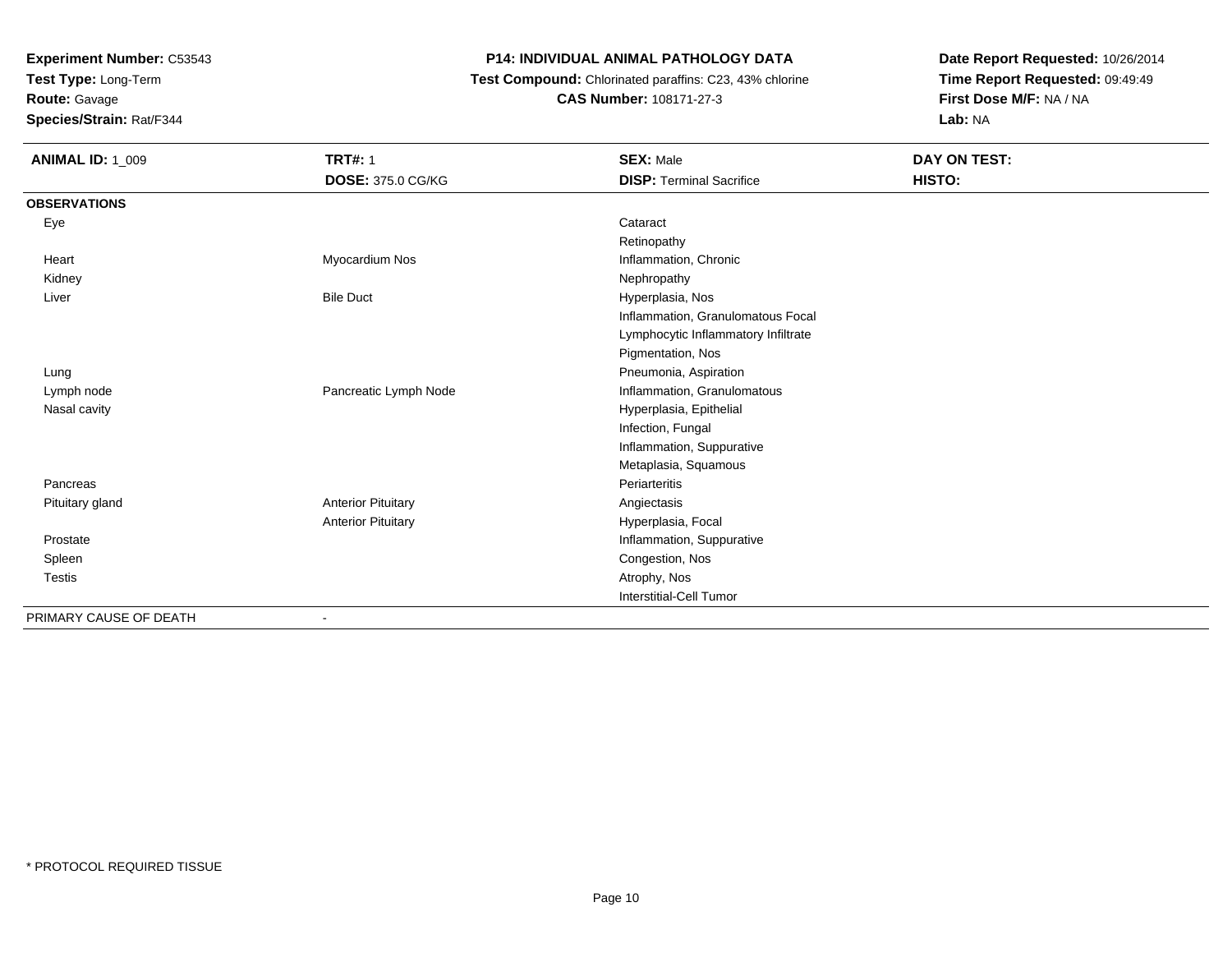**Test Type:** Long-Term

# **Route:** Gavage

**Species/Strain:** Rat/F344

# **P14: INDIVIDUAL ANIMAL PATHOLOGY DATA**

 **Test Compound:** Chlorinated paraffins: C23, 43% chlorine**CAS Number:** 108171-27-3

| <b>ANIMAL ID: 1_010</b> | <b>TRT#: 1</b><br><b>DOSE: 375.0 CG/KG</b> | <b>SEX: Male</b><br><b>DISP: Terminal Sacrifice</b> | DAY ON TEST:<br>HISTO: |
|-------------------------|--------------------------------------------|-----------------------------------------------------|------------------------|
| <b>OBSERVATIONS</b>     |                                            |                                                     |                        |
| Adrenal gland           | Medulla                                    | Pheochromocytoma                                    |                        |
| Blood vessel            | Sup.Panc-Duod.Artery                       | Arteriosclerosis, Nos                               |                        |
| Eye                     |                                            | Cataract                                            |                        |
|                         |                                            | Retinopathy                                         |                        |
| Heart                   | Myocardium Nos                             | Inflammation, Chronic                               |                        |
| Kidney                  |                                            | Nephropathy                                         |                        |
| Liver                   |                                            | Fibrosis, Cholangio                                 |                        |
|                         | <b>Bile Duct</b>                           | Hyperplasia, Nos                                    |                        |
|                         |                                            | Inflammation, Granulomatous Focal                   |                        |
|                         |                                            | Lymphocytic Inflammatory Infiltrate                 |                        |
|                         |                                            | Pigmentation, Nos                                   |                        |
| Lymph node              | Pancreatic Lymph Node                      | Hyperplasia, Lymphoid                               |                        |
|                         | Mesenteric Lymph Node                      | Inflammation, Granulomatous                         |                        |
|                         | Pancreatic Lymph Node                      | Inflammation, Granulomatous                         |                        |
| Spleen                  |                                            | Congestion, Nos                                     |                        |
| <b>Testis</b>           |                                            | <b>Interstitial-Cell Tumor</b>                      |                        |
| PRIMARY CAUSE OF DEATH  |                                            |                                                     |                        |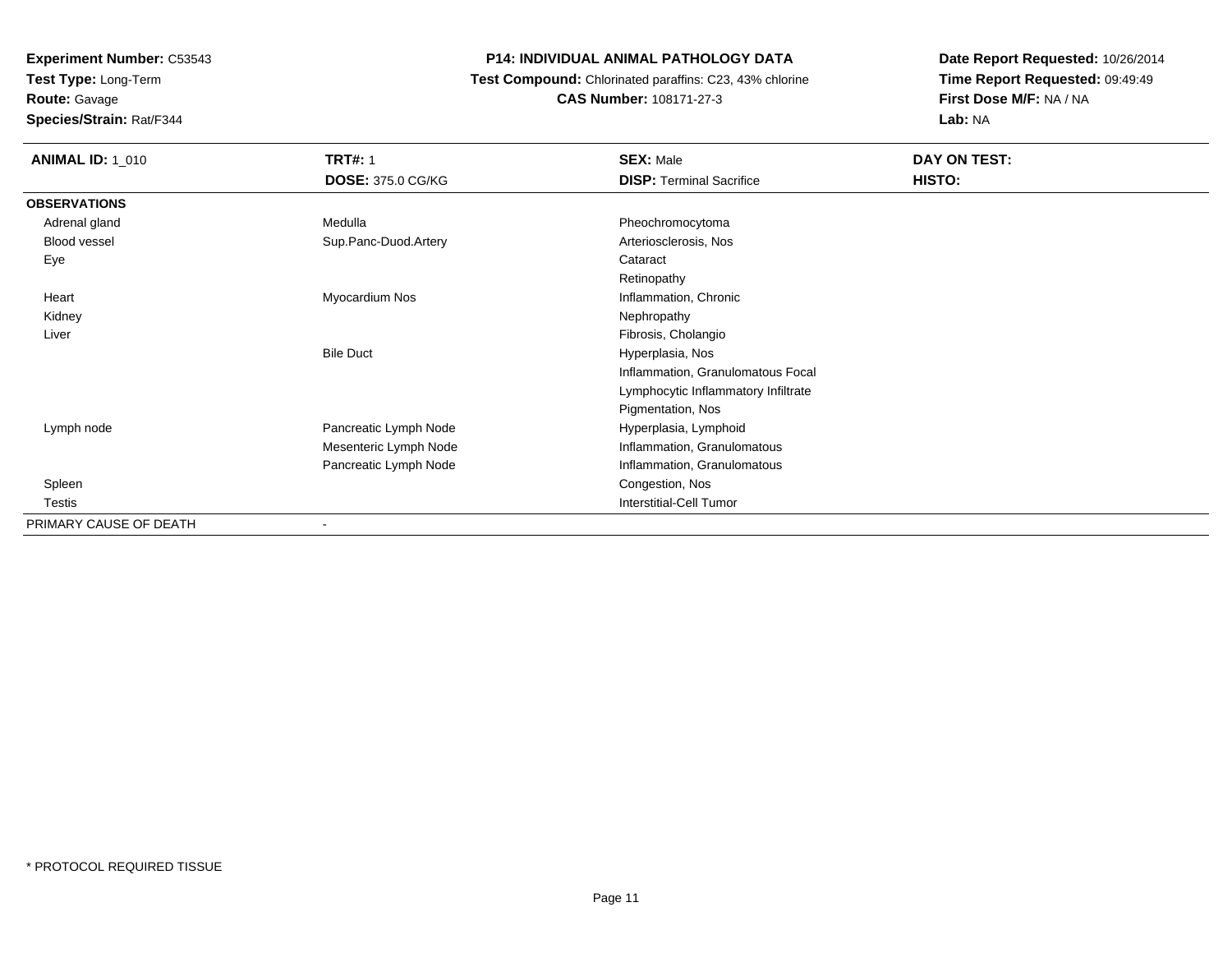**Test Type:** Long-Term

**Route:** Gavage

**Species/Strain:** Rat/F344

#### **P14: INDIVIDUAL ANIMAL PATHOLOGY DATA**

 **Test Compound:** Chlorinated paraffins: C23, 43% chlorine**CAS Number:** 108171-27-3

| <b>ANIMAL ID: 1_011</b> | <b>TRT#: 1</b>           | <b>SEX: Male</b>                    | DAY ON TEST: |  |
|-------------------------|--------------------------|-------------------------------------|--------------|--|
|                         | <b>DOSE: 375.0 CG/KG</b> | <b>DISP:</b> Moribund Sacrifice     | HISTO:       |  |
| <b>OBSERVATIONS</b>     |                          |                                     |              |  |
| Eye                     |                          | Retinopathy                         |              |  |
| Heart                   | Myocardium Nos           | Inflammation, Chronic               |              |  |
| Kidney                  |                          | Nephropathy                         |              |  |
| Liver                   |                          | Hyperplasia, Nodular                |              |  |
|                         | <b>Bile Duct</b>         | Hyperplasia, Nos                    |              |  |
|                         |                          | Inflammation, Granulomatous Focal   |              |  |
|                         |                          | Lymphocytic Inflammatory Infiltrate |              |  |
|                         |                          | Pigmentation, Nos                   |              |  |
| Lymph node              | Mediastinal Lymph Node   | Lymphangiectasis                    |              |  |
|                         | Pancreatic Lymph Node    | Lymphangiectasis                    |              |  |
| Nasal cavity            |                          | Infection, Fungal                   |              |  |
|                         |                          | Inflammation, Suppurative           |              |  |
| Spleen                  |                          | Congestion, Nos                     |              |  |
| Unspecified             |                          | Fibroma                             |              |  |
|                         | Multiple Organs Nos      | Leukemia, Mononuclear Cell          |              |  |
| PRIMARY CAUSE OF DEATH  | $\overline{\phantom{a}}$ |                                     |              |  |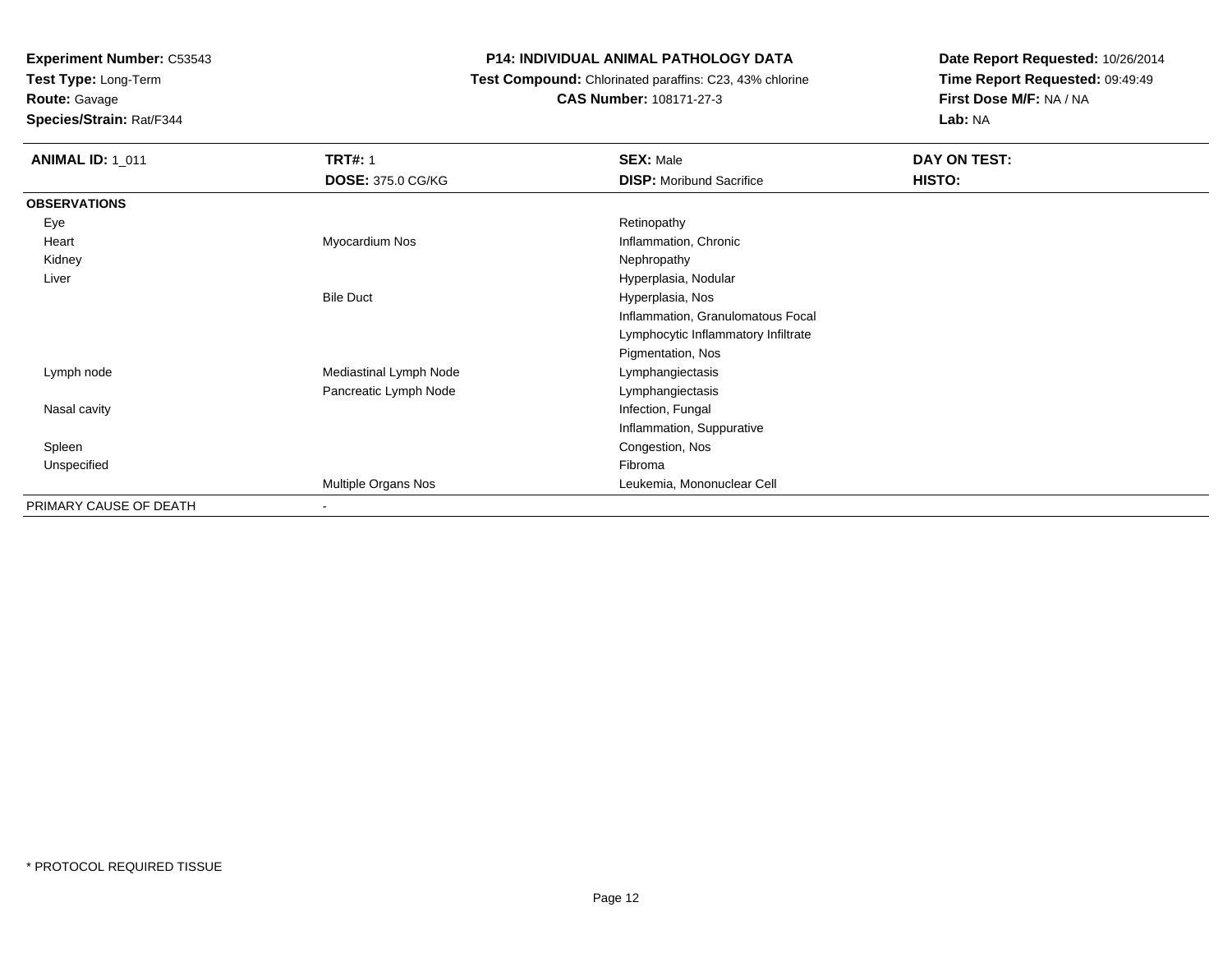**Test Type:** Long-Term

# **Route:** Gavage

**Species/Strain:** Rat/F344

# **P14: INDIVIDUAL ANIMAL PATHOLOGY DATA**

 **Test Compound:** Chlorinated paraffins: C23, 43% chlorine**CAS Number:** 108171-27-3

| <b>ANIMAL ID: 1_012</b> | <b>TRT#: 1</b>            | <b>SEX: Male</b>                    | DAY ON TEST: |
|-------------------------|---------------------------|-------------------------------------|--------------|
|                         | <b>DOSE: 375.0 CG/KG</b>  | <b>DISP:</b> Moribund Sacrifice     | HISTO:       |
| <b>OBSERVATIONS</b>     |                           |                                     |              |
| Adrenal gland           | <b>Cortex Nos</b>         | Degeneration, Cystic                |              |
|                         |                           | Lymphocytic Inflammatory Infiltrate |              |
|                         | <b>Cortex Nos</b>         | Pigmentation, Nos                   |              |
| Eye                     |                           | Cataract                            |              |
|                         |                           | Retinopathy                         |              |
| Heart                   | Myocardium Nos            | Inflammation, Chronic               |              |
|                         | Atrium                    | Thrombus, Mural                     |              |
| Kidney                  |                           | Nephropathy                         |              |
|                         | Tubule                    | Pigmentation, Nos                   |              |
| Liver                   |                           | Inflammation, Granulomatous Focal   |              |
|                         |                           | Lymphocytic Inflammatory Infiltrate |              |
|                         |                           | Pigmentation, Nos                   |              |
| Lymph node              | Mediastinal Lymph Node    | Hyperplasia, Lymphoid               |              |
|                         | Mesenteric Lymph Node     | Hyperplasia, Lymphoid               |              |
|                         | Pancreatic Lymph Node     | Hyperplasia, Lymphoid               |              |
|                         | Mesenteric Lymph Node     | Inflammation, Granulomatous         |              |
|                         | Pancreatic Lymph Node     | Inflammation, Granulomatous         |              |
| Pituitary gland         | <b>Anterior Pituitary</b> | Adenoma, Nos                        |              |
|                         | <b>Anterior Pituitary</b> | Angiectasis                         |              |
| Seminal vesicle         |                           | Dilatation, Nos                     |              |
| Spleen                  |                           | Congestion, Nos                     |              |
| Stomach                 | Forestomach               | Inflammation, Chronic Focal         |              |
| Unspecified             | Foot                      | Hemorrhage                          |              |
|                         | Foot                      | Inflammation, Suppurative           |              |
| PRIMARY CAUSE OF DEATH  |                           |                                     |              |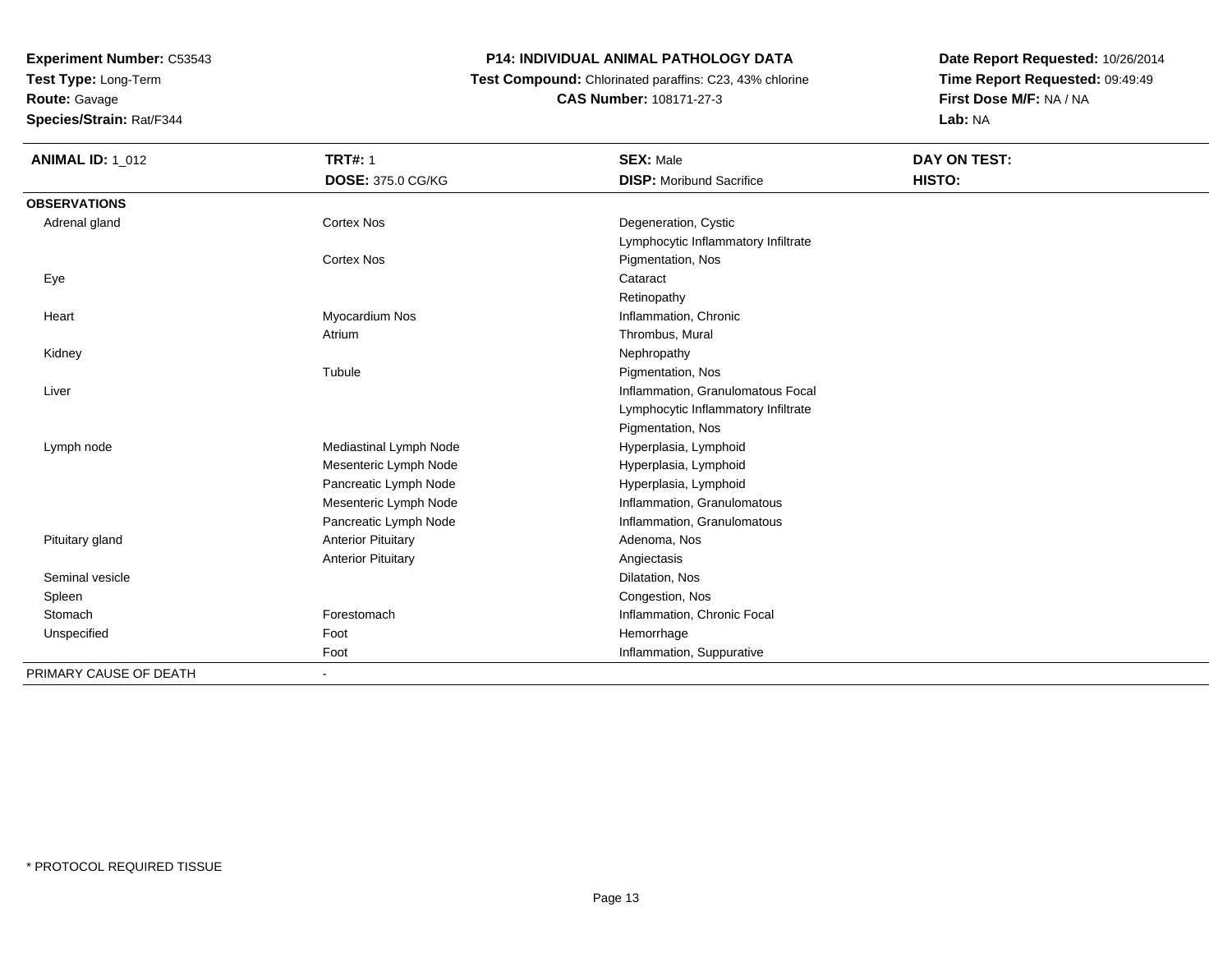**Test Type:** Long-Term

# **Route:** Gavage

**Species/Strain:** Rat/F344

# **P14: INDIVIDUAL ANIMAL PATHOLOGY DATA**

#### **Test Compound:** Chlorinated paraffins: C23, 43% chlorine**CAS Number:** 108171-27-3

| <b>ANIMAL ID: 1_013</b> | <b>TRT#: 1</b>           | <b>SEX: Male</b>                    | DAY ON TEST: |  |
|-------------------------|--------------------------|-------------------------------------|--------------|--|
|                         | <b>DOSE: 375.0 CG/KG</b> | <b>DISP: Terminal Sacrifice</b>     | HISTO:       |  |
| <b>OBSERVATIONS</b>     |                          |                                     |              |  |
| Eye                     |                          | Cataract                            |              |  |
|                         |                          | Retinopathy                         |              |  |
| Heart                   | Myocardium Nos           | Inflammation, Chronic               |              |  |
|                         | Atrium                   | Thrombus, Mural                     |              |  |
| Kidney                  |                          | Nephropathy                         |              |  |
| Liver                   | <b>Bile Duct</b>         | Hyperplasia, Nos                    |              |  |
|                         |                          | Inflammation, Granulomatous Focal   |              |  |
|                         |                          | Lymphocytic Inflammatory Infiltrate |              |  |
|                         |                          | Pigmentation, Nos                   |              |  |
| Lymph node              | Pancreatic Lymph Node    | Hyperplasia, Lymphoid               |              |  |
|                         | Pancreatic Lymph Node    | Inflammation, Granulomatous         |              |  |
| Nasal cavity            |                          | Inflammation, Suppurative           |              |  |
| Pancreas                |                          | Acinar-Cell Adenoma                 |              |  |
|                         | Acinus                   | Hyperplasia, Focal                  |              |  |
| Spleen                  |                          | Fibrosis, Focal                     |              |  |
| Testis                  |                          | <b>Interstitial-Cell Tumor</b>      |              |  |
| Unspecified             | Multiple Organs Nos      | Leukemia, Mononuclear Cell          |              |  |
| PRIMARY CAUSE OF DEATH  | $\overline{\phantom{a}}$ |                                     |              |  |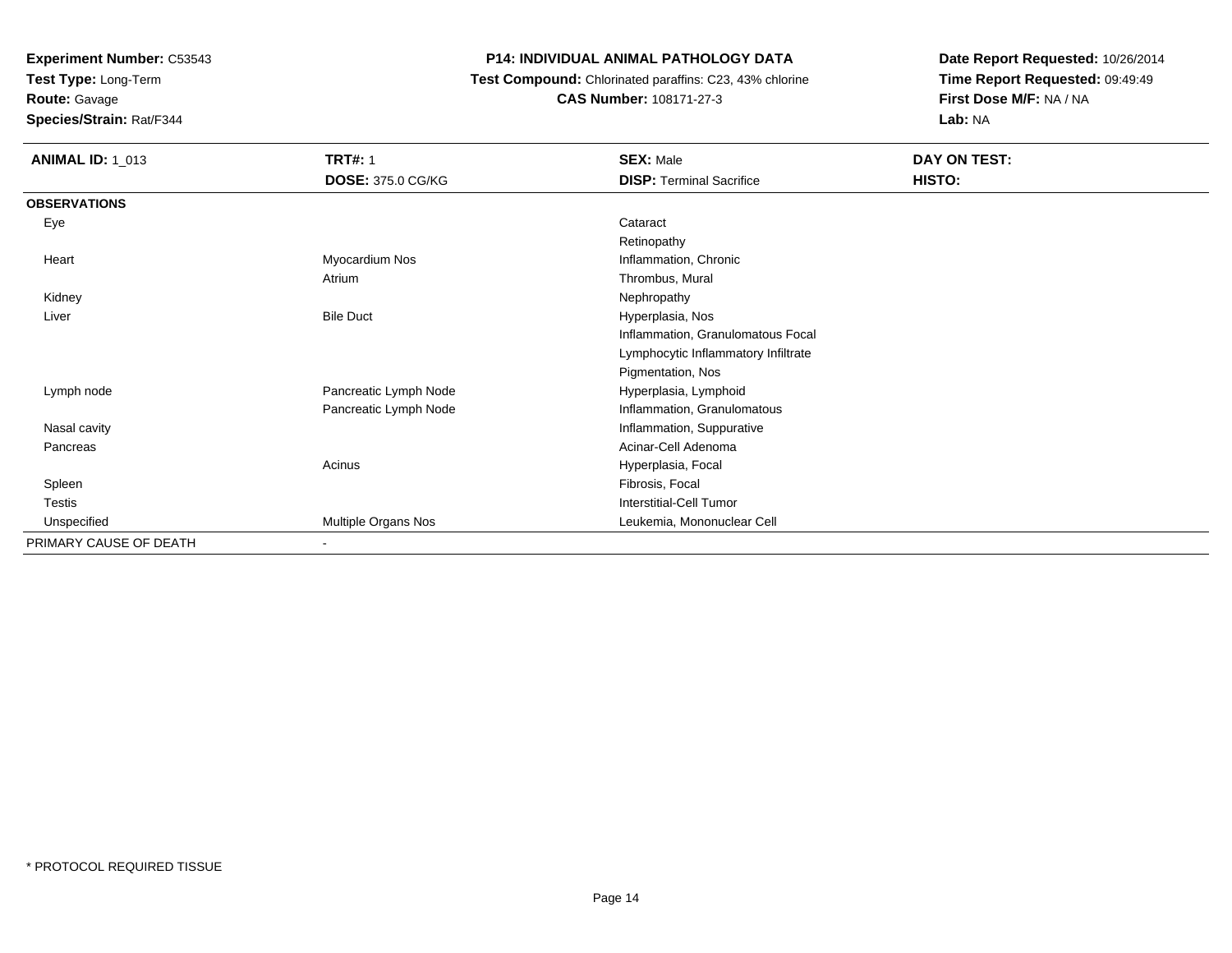**Test Type:** Long-Term

**Route:** Gavage

**Species/Strain:** Rat/F344

## **P14: INDIVIDUAL ANIMAL PATHOLOGY DATA**

 **Test Compound:** Chlorinated paraffins: C23, 43% chlorine**CAS Number:** 108171-27-3

| <b>ANIMAL ID: 1_014</b> | <b>TRT#: 1</b>           | <b>SEX: Male</b>                    | DAY ON TEST: |
|-------------------------|--------------------------|-------------------------------------|--------------|
|                         | <b>DOSE: 375.0 CG/KG</b> | <b>DISP: Terminal Sacrifice</b>     | HISTO:       |
| <b>OBSERVATIONS</b>     |                          |                                     |              |
| Eye                     |                          | Cataract                            |              |
|                         |                          | Retinopathy                         |              |
| Heart                   | Myocardium Nos           | Inflammation, Chronic               |              |
| Kidney                  |                          | Nephropathy                         |              |
| Liver                   | <b>Bile Duct</b>         | Hyperplasia, Nos                    |              |
|                         |                          | Inflammation, Granulomatous Focal   |              |
|                         |                          | Lymphocytic Inflammatory Infiltrate |              |
|                         |                          | Pigmentation, Nos                   |              |
| Lymph node              | Pancreatic Lymph Node    | Hyperplasia, Lymphoid               |              |
|                         | Pancreatic Lymph Node    | Inflammation, Granulomatous         |              |
| Nasal cavity            |                          | Foreign Body, Nos                   |              |
|                         |                          | Inflammation, Suppurative           |              |
| Pancreas                | Acinus                   | Atrophy, Nos                        |              |
| Spleen                  |                          | Congestion, Nos                     |              |
| Stomach                 | Forestomach              | Hyperplasia, Papillary              |              |
| Testis                  |                          | <b>Interstitial-Cell Tumor</b>      |              |
| Unspecified             | Multiple Organs Nos      | Leukemia, Mononuclear Cell          |              |
| PRIMARY CAUSE OF DEATH  |                          |                                     |              |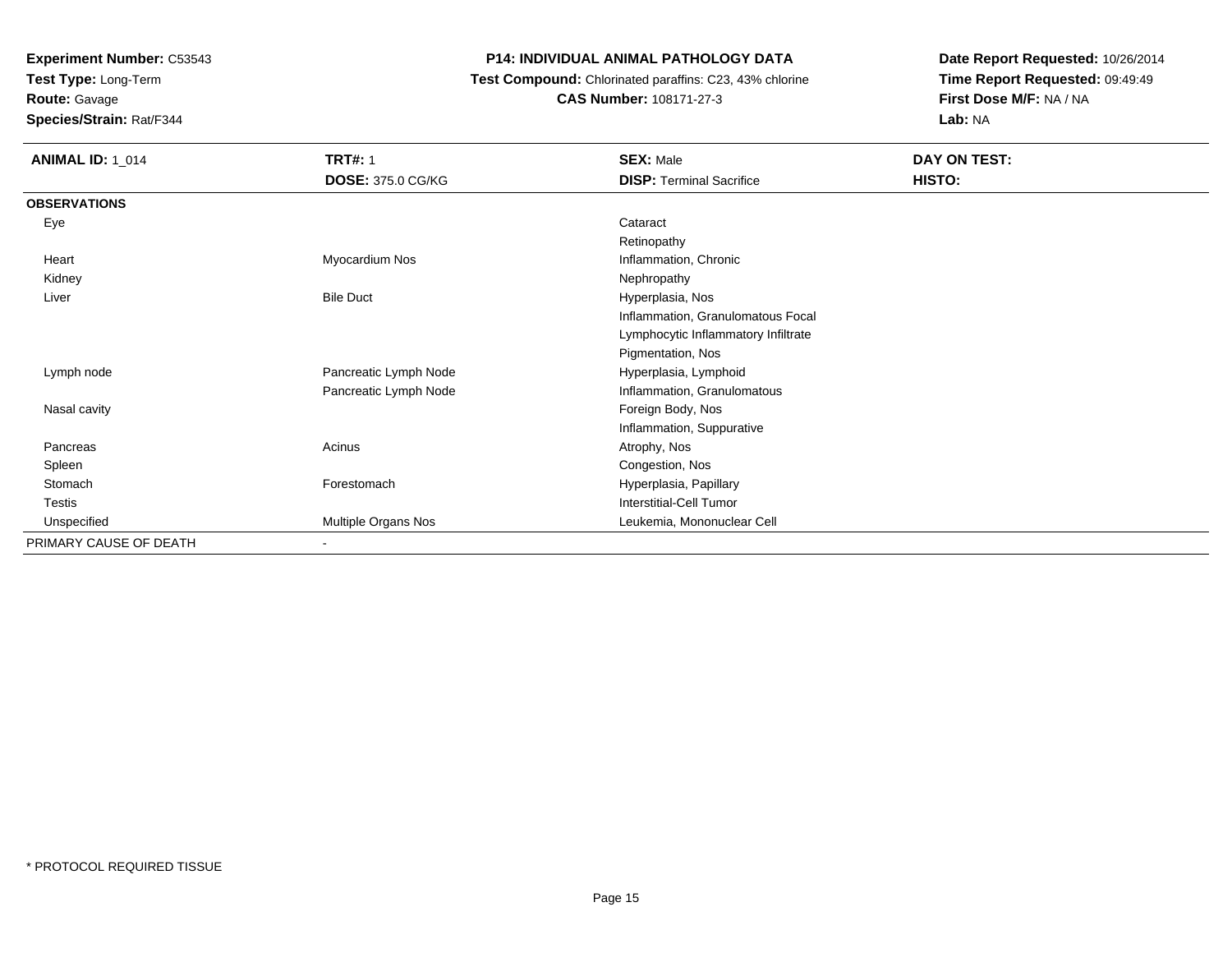**Test Type:** Long-Term

# **Route:** Gavage

**Species/Strain:** Rat/F344

### **P14: INDIVIDUAL ANIMAL PATHOLOGY DATA**

#### **Test Compound:** Chlorinated paraffins: C23, 43% chlorine**CAS Number:** 108171-27-3

| <b>ANIMAL ID: 1_015</b> | <b>TRT#: 1</b>            | <b>SEX: Male</b>                    | DAY ON TEST: |
|-------------------------|---------------------------|-------------------------------------|--------------|
|                         | <b>DOSE: 375.0 CG/KG</b>  | <b>DISP: Terminal Sacrifice</b>     | HISTO:       |
| <b>OBSERVATIONS</b>     |                           |                                     |              |
| Adrenal gland           | Cortex Nos                | Cytoplasmic Vacuolization           |              |
|                         | Medulla                   | Pheochromocytoma                    |              |
| Eye                     |                           | Cataract                            |              |
|                         |                           | Retinopathy                         |              |
| Heart                   | Myocardium Nos            | Inflammation, Chronic               |              |
| Kidney                  |                           | Nephropathy                         |              |
| Liver                   |                           | Inflammation, Granulomatous Focal   |              |
|                         |                           | Lymphocytic Inflammatory Infiltrate |              |
| Lung                    |                           | Lymphocytic Inflammatory Infiltrate |              |
| Nasal cavity            |                           | Foreign Body, Nos                   |              |
|                         |                           | Inflammation, Suppurative           |              |
| Pituitary gland         | <b>Anterior Pituitary</b> | Adenoma, Nos                        |              |
|                         | <b>Anterior Pituitary</b> | Angiectasis                         |              |
| Prostate                |                           | Inflammation, Suppurative           |              |
| Spleen                  |                           | Congestion, Nos                     |              |
| Unspecified             | Multiple Organs Nos       | Leukemia, Mononuclear Cell          |              |
| PRIMARY CAUSE OF DEATH  | $\overline{\phantom{0}}$  |                                     |              |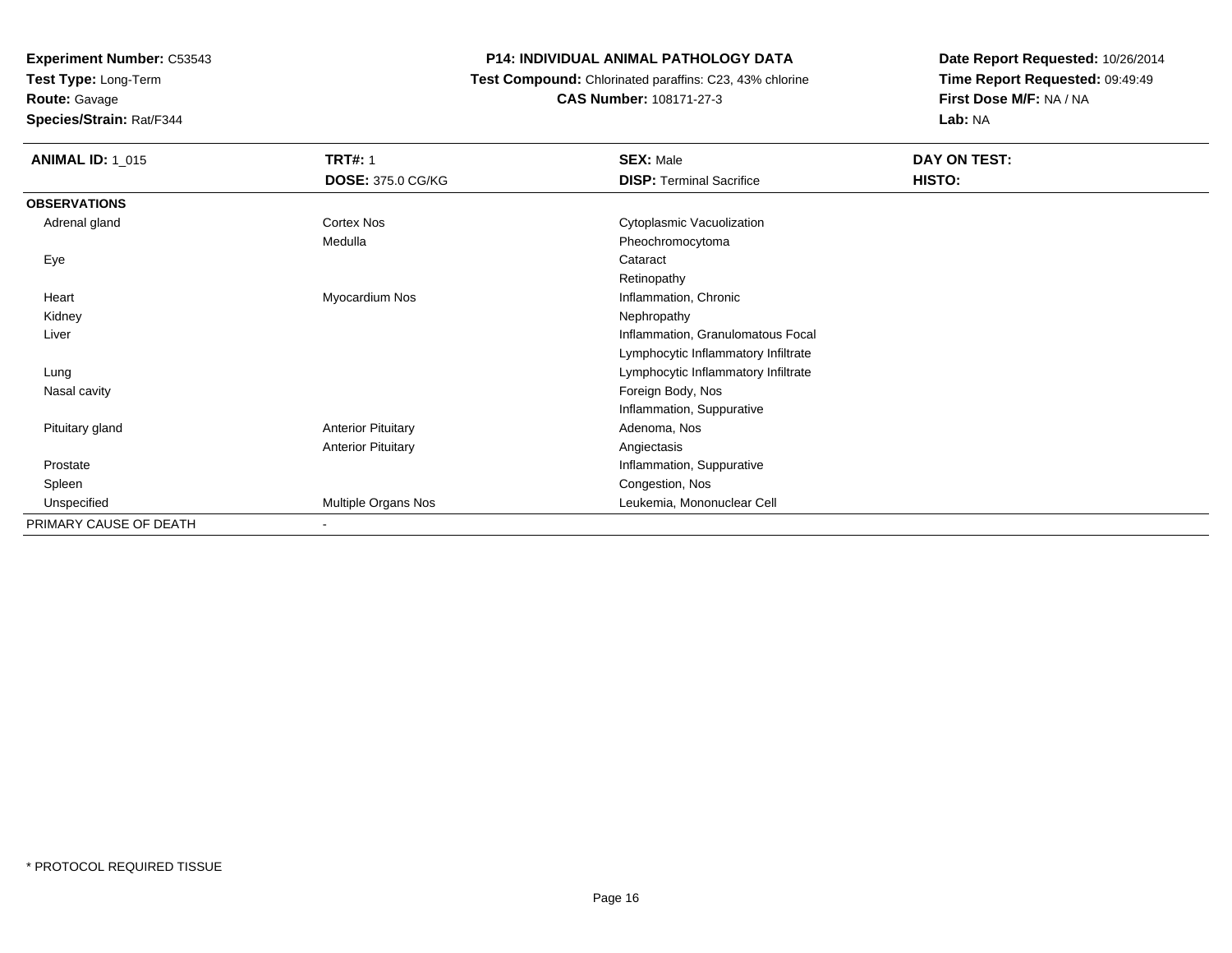**Test Type:** Long-Term

**Route:** Gavage

**Species/Strain:** Rat/F344

# **P14: INDIVIDUAL ANIMAL PATHOLOGY DATA**

 **Test Compound:** Chlorinated paraffins: C23, 43% chlorine**CAS Number:** 108171-27-3

| <b>ANIMAL ID: 1 016</b> | <b>TRT#: 1</b>            | <b>SEX: Male</b>                    | DAY ON TEST: |
|-------------------------|---------------------------|-------------------------------------|--------------|
|                         | DOSE: 375.0 CG/KG         | <b>DISP: Terminal Sacrifice</b>     | HISTO:       |
| <b>OBSERVATIONS</b>     |                           |                                     |              |
| Adrenal gland           | Medulla                   | Pheochromocytoma                    |              |
| Eye                     |                           | Cataract                            |              |
|                         |                           | Retinopathy                         |              |
| Heart                   | Myocardium Nos            | Inflammation, Chronic               |              |
| Intestine Large         | Colon                     | Parasitism                          |              |
| Kidney                  |                           | Nephropathy                         |              |
| Liver                   | <b>Bile Duct</b>          | Hyperplasia, Nos                    |              |
|                         |                           | Inflammation, Granulomatous Focal   |              |
|                         |                           | Lymphocytic Inflammatory Infiltrate |              |
|                         |                           | Pigmentation, Nos                   |              |
| Lymph node              | Pancreatic Lymph Node     | Inflammation, Granulomatous         |              |
| Mammary gland           |                           | <b>Cystic Ducts</b>                 |              |
| Pituitary gland         | <b>Anterior Pituitary</b> | Adenoma, Nos                        |              |
|                         | <b>Anterior Pituitary</b> | Cyst, Nos                           |              |
| Preputial gland         |                           | Inflammation, Chronic               |              |
| Spleen                  |                           | Congestion, Nos                     |              |
| Stomach                 | Submucosa                 | Inflammation, Granulomatous         |              |
|                         | Forestomach               | Ulcer, Nos                          |              |
| Unspecified             | Ear                       | Neurofibrosarcoma                   |              |
| PRIMARY CAUSE OF DEATH  |                           |                                     |              |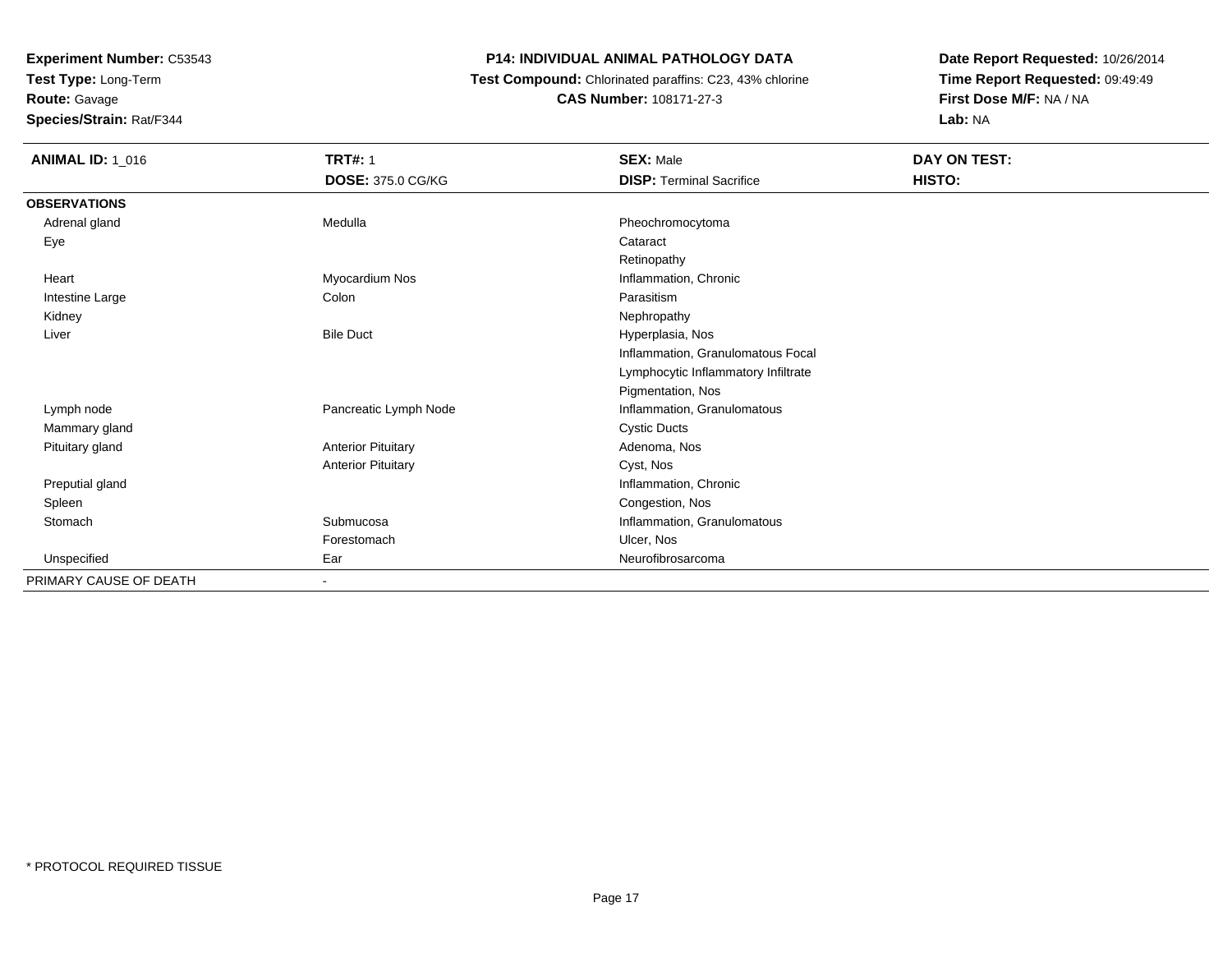**Test Type:** Long-Term

**Route:** Gavage

**Species/Strain:** Rat/F344

# **P14: INDIVIDUAL ANIMAL PATHOLOGY DATA**

 **Test Compound:** Chlorinated paraffins: C23, 43% chlorine**CAS Number:** 108171-27-3

| <b>ANIMAL ID: 1 017</b> | <b>TRT#: 1</b>           | <b>SEX: Male</b>                     | DAY ON TEST: |
|-------------------------|--------------------------|--------------------------------------|--------------|
|                         | <b>DOSE: 375.0 CG/KG</b> | <b>DISP:</b> Moribund Sacrifice      | HISTO:       |
| <b>OBSERVATIONS</b>     |                          |                                      |              |
| Adrenal gland           | Medulla                  | Hyperplasia, Focal                   |              |
| Eye                     |                          | Cataract                             |              |
|                         |                          | Retinopathy                          |              |
| Heart                   | Myocardium Nos           | Inflammation, Chronic                |              |
| Intestine Large         | Cecum, Colon             | Edema, Nos                           |              |
| <b>Intestine Small</b>  | <b>Mesentery Nos</b>     | <b>Steatitis</b>                     |              |
| Kidney                  |                          | Nephropathy                          |              |
| Liver                   |                          | Hemorrhage                           |              |
|                         |                          | Inflammation, Granulomatous Focal    |              |
|                         |                          | Lymphocytic Inflammatory Infiltrate  |              |
|                         | Centrilobular            | Necrosis, Coagulative                |              |
|                         |                          | Neoplastic Nodule                    |              |
|                         |                          | Pigmentation, Nos                    |              |
|                         |                          | Thrombosis, Nos                      |              |
| Lymph node              | Mesenteric Lymph Node    | Angiectasis                          |              |
|                         | Mesenteric Lymph Node    | Inflammation, Granulomatous          |              |
| Pancreas                | Acinus                   | Atrophy, Nos                         |              |
| Prostate                |                          | Inflammation, Suppurative            |              |
| Stomach                 | Forestomach              | Edema, Nos                           |              |
| <b>Testis</b>           |                          | Atrophy, Nos                         |              |
| Thyroid                 |                          | C-Cell Adenoma                       |              |
| Unspecified             | Multiple Organs Nos      | Lymphoma, Histiocytic-Malignant Type |              |
| PRIMARY CAUSE OF DEATH  | $\overline{\phantom{a}}$ |                                      |              |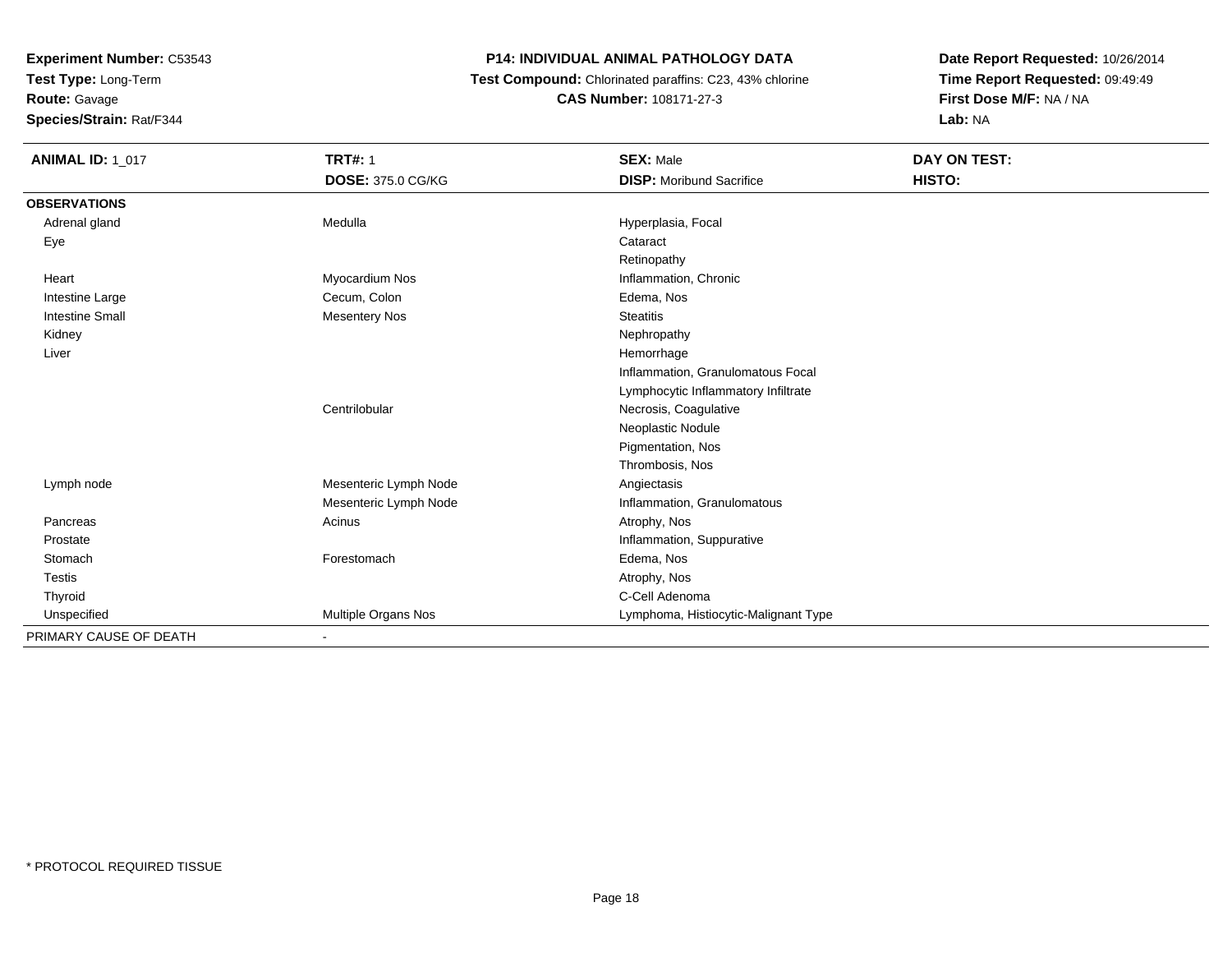**Test Type:** Long-Term

**Route:** Gavage

**Species/Strain:** Rat/F344

# **P14: INDIVIDUAL ANIMAL PATHOLOGY DATA**

 **Test Compound:** Chlorinated paraffins: C23, 43% chlorine**CAS Number:** 108171-27-3

| <b>ANIMAL ID: 1_018</b> | <b>TRT#: 1</b>           | <b>SEX: Male</b>                    | DAY ON TEST: |
|-------------------------|--------------------------|-------------------------------------|--------------|
|                         | <b>DOSE: 375.0 CG/KG</b> | <b>DISP: Terminal Sacrifice</b>     | HISTO:       |
| <b>OBSERVATIONS</b>     |                          |                                     |              |
| Adrenal gland           | Cortex Nos               | Hematopoiesis                       |              |
| Bone marrow             |                          | Fibrosis, Myelo                     |              |
| Eye                     |                          | Cataract                            |              |
|                         |                          | Retinopathy                         |              |
| Intestine Large         | Cecum, Colon             | Parasitism                          |              |
| Kidney                  |                          | Nephropathy                         |              |
| Liver                   | <b>Bile Duct</b>         | Hyperplasia, Nos                    |              |
|                         |                          | Inflammation, Granulomatous Focal   |              |
|                         |                          | Lymphocytic Inflammatory Infiltrate |              |
|                         |                          | Pigmentation, Nos                   |              |
| Lung                    |                          | Pneumonia, Aspiration               |              |
| Lymph node              | Pancreatic Lymph Node    | Angiectasis                         |              |
|                         | Mesenteric Lymph Node    | Inflammation, Granulomatous         |              |
|                         | Pancreatic Lymph Node    | Inflammation, Granulomatous         |              |
| Nasal cavity            |                          | Infection, Fungal                   |              |
|                         |                          | Inflammation, Suppurative           |              |
| Preputial gland         |                          | Atrophy, Nos                        |              |
| Spleen                  |                          | Congestion, Nos                     |              |
| Testis                  |                          | <b>Interstitial-Cell Tumor</b>      |              |
| Unspecified             | Axilla                   | Fibroma                             |              |
| PRIMARY CAUSE OF DEATH  |                          |                                     |              |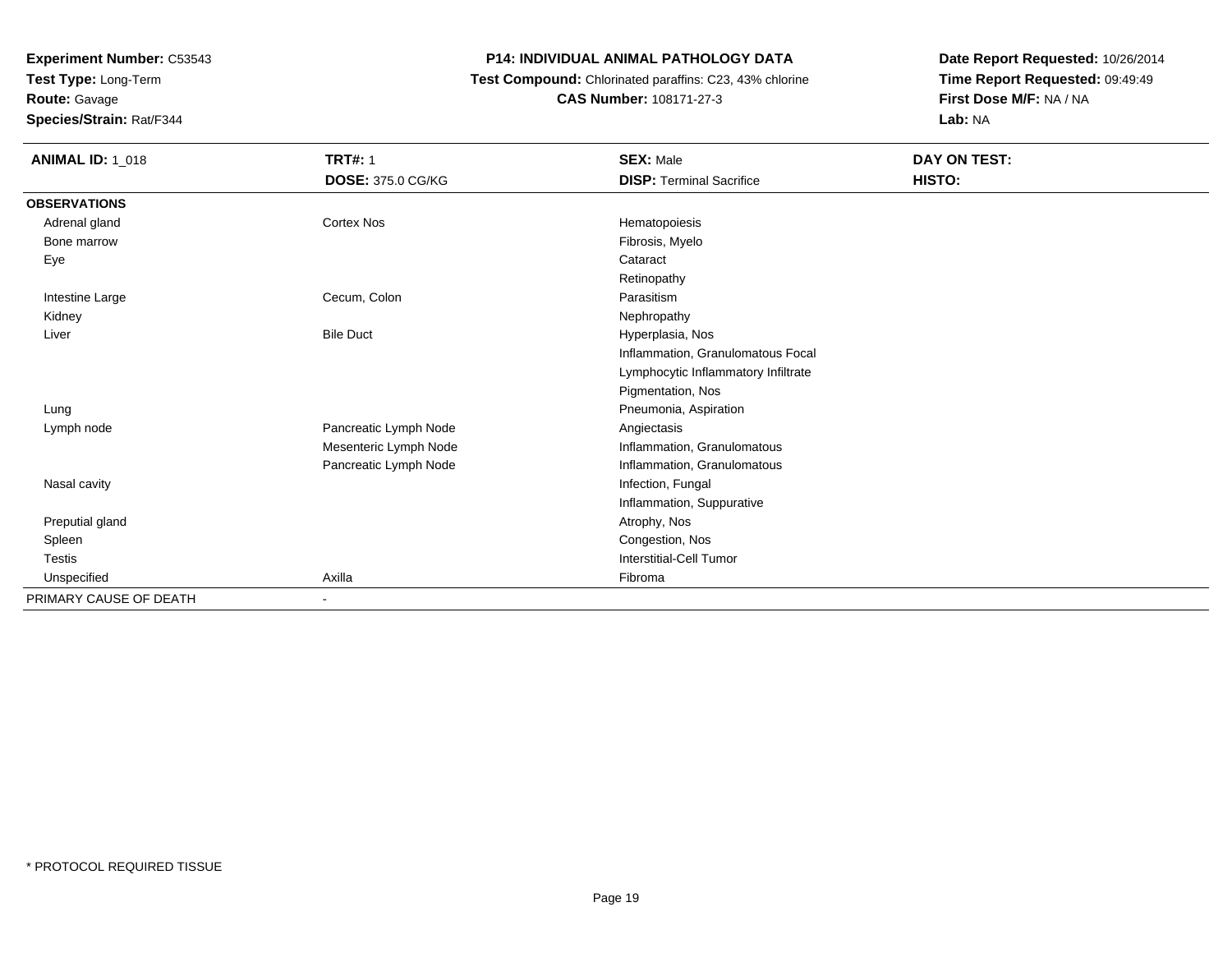**Test Type:** Long-Term

**Route:** Gavage

**Species/Strain:** Rat/F344

# **P14: INDIVIDUAL ANIMAL PATHOLOGY DATA**

 **Test Compound:** Chlorinated paraffins: C23, 43% chlorine**CAS Number:** 108171-27-3

| <b>ANIMAL ID: 1_019</b> | <b>TRT#: 1</b>               | <b>SEX: Male</b>                    | DAY ON TEST: |
|-------------------------|------------------------------|-------------------------------------|--------------|
|                         | <b>DOSE: 375.0 CG/KG</b>     | <b>DISP: Terminal Sacrifice</b>     | HISTO:       |
| <b>OBSERVATIONS</b>     |                              |                                     |              |
| Adrenal gland           | Medulla                      | Pheochromocytoma                    |              |
| <b>Blood vessel</b>     | Sup.Panc-Duod.Artery         | Arteriosclerosis, Nos               |              |
|                         | <b>Mesenteric Artery Nos</b> | Mineralization                      |              |
| Heart                   | Myocardium Nos               | Inflammation, Chronic               |              |
| Intestine Large         | Colon                        | Edema, Nos                          |              |
| <b>Intestine Small</b>  | <b>Mesentery Nos</b>         | Lymphocytic Inflammatory Infiltrate |              |
| Kidney                  |                              | Nephropathy                         |              |
| Liver                   | <b>Bile Duct</b>             | Hyperplasia, Nos                    |              |
|                         |                              | Inflammation, Granulomatous Focal   |              |
|                         |                              | Lymphocytic Inflammatory Infiltrate |              |
|                         |                              | Pigmentation, Nos                   |              |
| Lymph node              | Mesenteric Lymph Node        | Inflammation, Granulomatous         |              |
| Mammary gland           |                              | <b>Cystic Ducts</b>                 |              |
| Pancreas                |                              | Fibrosis, Focal                     |              |
|                         | <b>Islets</b>                | Islet-Cell Adenoma                  |              |
| Pituitary gland         | <b>Anterior Pituitary</b>    | Carcinoma, Nos                      |              |
| Prostate                |                              | Inflammation, Suppurative           |              |
| Spleen                  |                              | Congestion, Nos                     |              |
| Stomach                 |                              | Periarteritis                       |              |
| <b>Testis</b>           |                              | Interstitial-Cell Tumor             |              |
| PRIMARY CAUSE OF DEATH  |                              |                                     |              |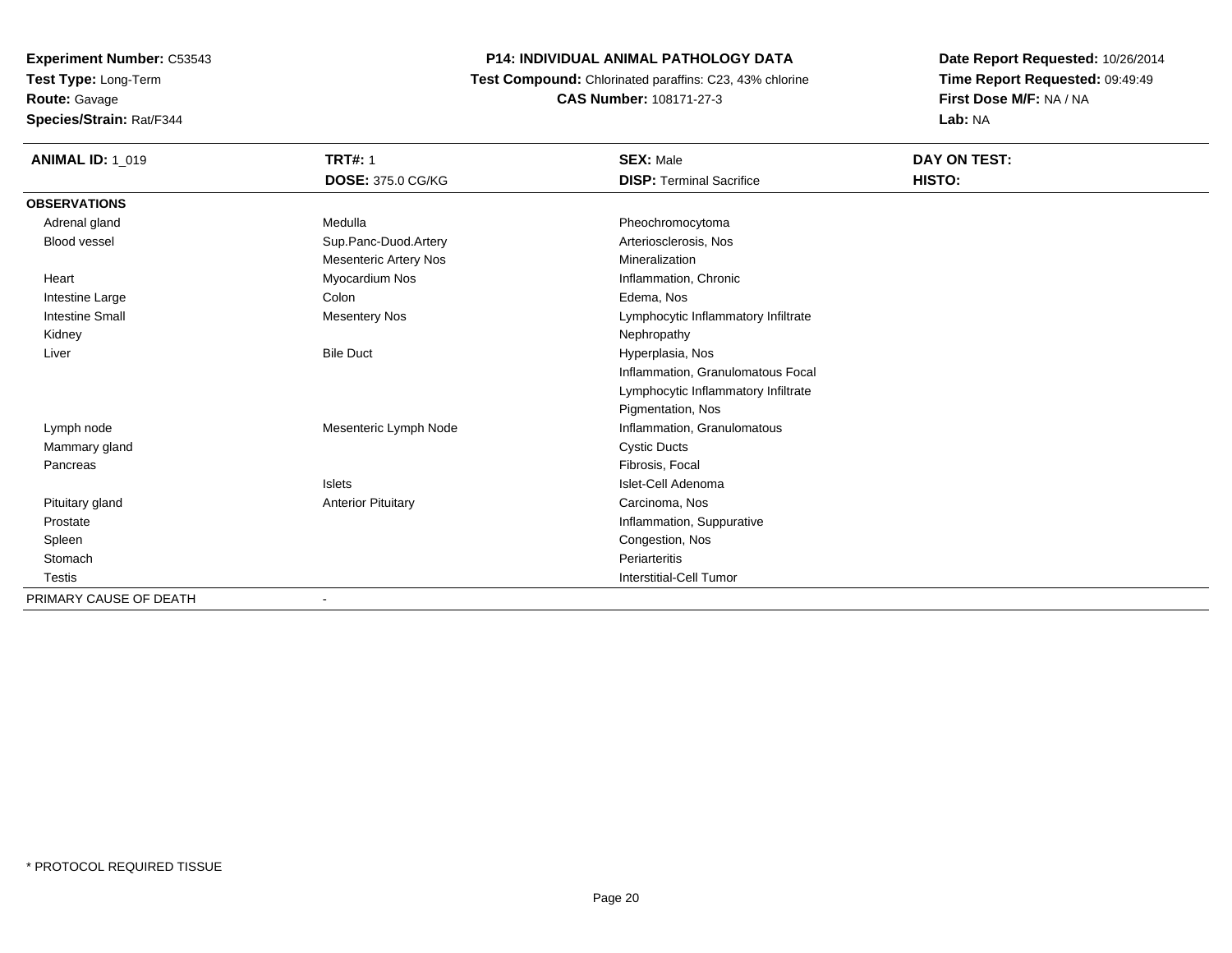**Test Type:** Long-Term

**Route:** Gavage

**Species/Strain:** Rat/F344

#### **P14: INDIVIDUAL ANIMAL PATHOLOGY DATA**

 **Test Compound:** Chlorinated paraffins: C23, 43% chlorine**CAS Number:** 108171-27-3

| <b>ANIMAL ID: 1 020</b> | <b>TRT#: 1</b>             | <b>SEX: Male</b>                    | DAY ON TEST: |  |
|-------------------------|----------------------------|-------------------------------------|--------------|--|
|                         | <b>DOSE: 375.0 CG/KG</b>   | <b>DISP: Natural Death</b>          | HISTO:       |  |
| <b>OBSERVATIONS</b>     |                            |                                     |              |  |
| Adrenal gland           | <b>Cortex Nos</b>          | Degeneration, Lipoid                |              |  |
| Heart                   | Atrium                     | Thrombus, Mural                     |              |  |
| Liver                   |                            | Inflammation, Granulomatous Focal   |              |  |
|                         |                            | Pigmentation, Nos                   |              |  |
| Lymph node              | Mesenteric Lymph Node      | Congestion, Nos                     |              |  |
| Prostate                |                            | Inflammation, Suppurative           |              |  |
| Testis                  |                            | Atrophy, Nos                        |              |  |
| Unspecified             | <b>Multiple Organs Nos</b> | Lymphocytic Inflammatory Infiltrate |              |  |
| PRIMARY CAUSE OF DEATH  |                            |                                     |              |  |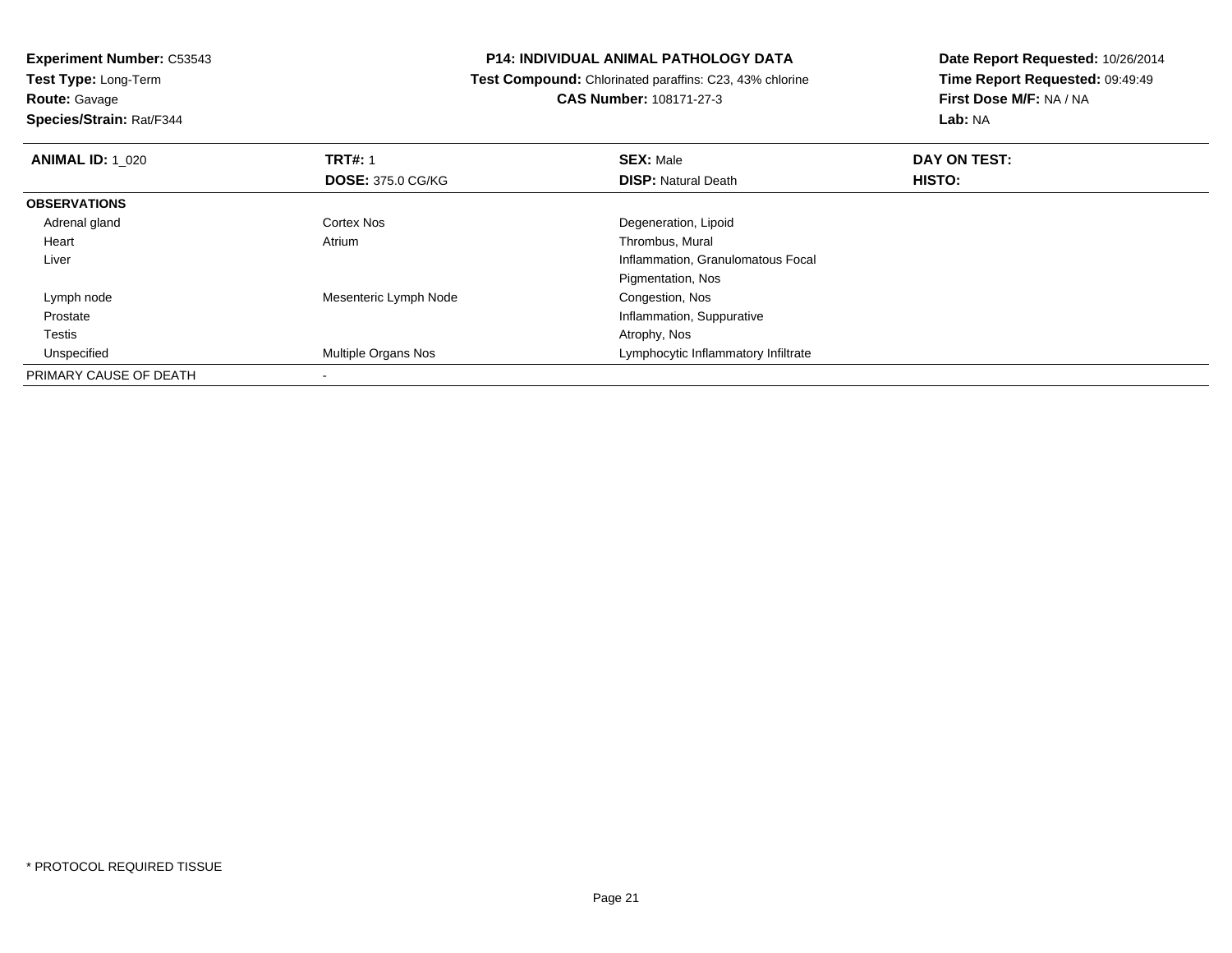**Test Type:** Long-Term**Route:** Gavage

**Species/Strain:** Rat/F344

# **P14: INDIVIDUAL ANIMAL PATHOLOGY DATA**

 **Test Compound:** Chlorinated paraffins: C23, 43% chlorine**CAS Number:** 108171-27-3

| <b>ANIMAL ID: 1_021</b> | <b>TRT#: 1</b>              | <b>SEX: Male</b>                    | DAY ON TEST: |
|-------------------------|-----------------------------|-------------------------------------|--------------|
|                         | <b>DOSE: 375.0 CG/KG</b>    | <b>DISP:</b> Moribund Sacrifice     | HISTO:       |
| <b>OBSERVATIONS</b>     |                             |                                     |              |
| Adrenal gland           | Medulla                     | Pheochromocytoma                    |              |
| <b>Blood vessel</b>     | <b>Pulmonary Artery Nos</b> | Thrombus, Mural                     |              |
| Heart                   | Myocardium Nos              | Inflammation, Chronic               |              |
| Kidney                  |                             | Nephropathy                         |              |
| Liver                   | Centrilobular               | Degeneration, Nos                   |              |
|                         | <b>Bile Duct</b>            | Hyperplasia, Nos                    |              |
|                         |                             | Inflammation, Granulomatous Focal   |              |
|                         |                             | Lymphocytic Inflammatory Infiltrate |              |
|                         |                             | Pigmentation, Nos                   |              |
| Lymph node              | Pancreatic Lymph Node       | Hyperplasia, Lymphoid               |              |
|                         | Pancreatic Lymph Node       | Inflammation, Granulomatous         |              |
|                         | Mesenteric Lymph Node       | Lymphangiectasis                    |              |
| Pancreas                | Acinus                      | Atrophy, Nos                        |              |
| Preputial gland         |                             | Carcinoma, Nos                      |              |
| Prostate                |                             | Inflammation, Suppurative           |              |
| Unspecified             | Multiple Organs Nos         | Leukemia, Mononuclear Cell          |              |
| PRIMARY CAUSE OF DEATH  | ۰                           |                                     |              |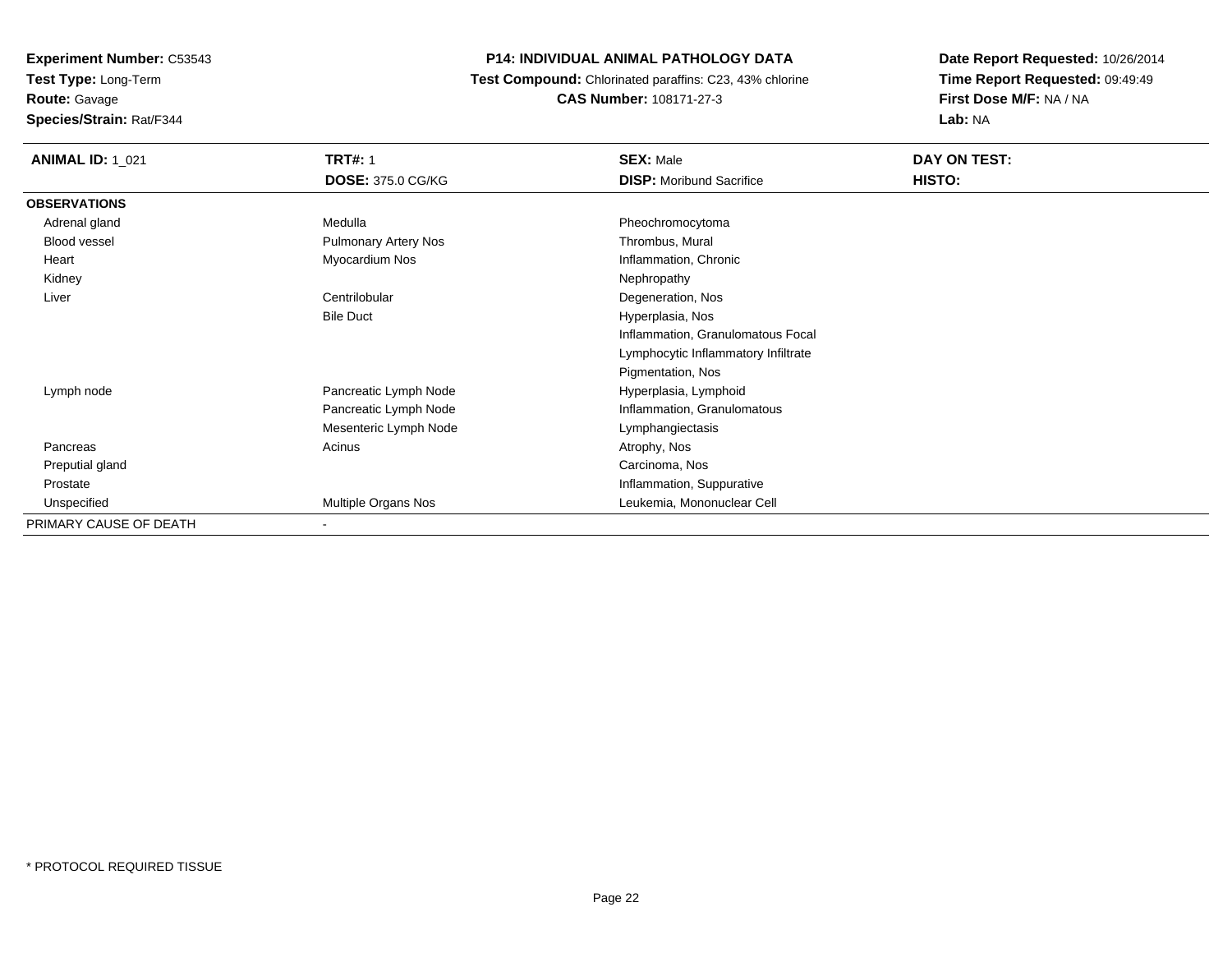**Test Type:** Long-Term

**Route:** Gavage

**Species/Strain:** Rat/F344

## **P14: INDIVIDUAL ANIMAL PATHOLOGY DATA**

 **Test Compound:** Chlorinated paraffins: C23, 43% chlorine**CAS Number:** 108171-27-3

| <b>ANIMAL ID: 1_022</b> | <b>TRT#: 1</b>           | <b>SEX: Male</b>                    | DAY ON TEST: |
|-------------------------|--------------------------|-------------------------------------|--------------|
|                         | <b>DOSE: 375.0 CG/KG</b> | <b>DISP: Terminal Sacrifice</b>     | HISTO:       |
| <b>OBSERVATIONS</b>     |                          |                                     |              |
| Blood vessel            | Sup.Panc-Duod.Artery     | Arteriosclerosis, Nos               |              |
| Eye                     |                          | Cataract                            |              |
|                         |                          | Retinopathy                         |              |
| Heart                   | Myocardium Nos           | Inflammation, Chronic               |              |
| Kidney                  |                          | Nephropathy                         |              |
| Liver                   |                          | Inflammation, Granulomatous Focal   |              |
|                         |                          | Lymphocytic Inflammatory Infiltrate |              |
|                         |                          | Pigmentation, Nos                   |              |
| Lung                    |                          | Pneumonia, Aspiration               |              |
| Prostate                |                          | Inflammation, Suppurative           |              |
| Spleen                  |                          | Congestion, Nos                     |              |
|                         |                          | Fibroma                             |              |
|                         |                          | Metaplasia, Osseous                 |              |
| <b>Testis</b>           |                          | Interstitial-Cell Tumor             |              |
| Thyroid                 |                          | C-Cell Adenoma                      |              |
| PRIMARY CAUSE OF DEATH  | $\overline{\phantom{a}}$ |                                     |              |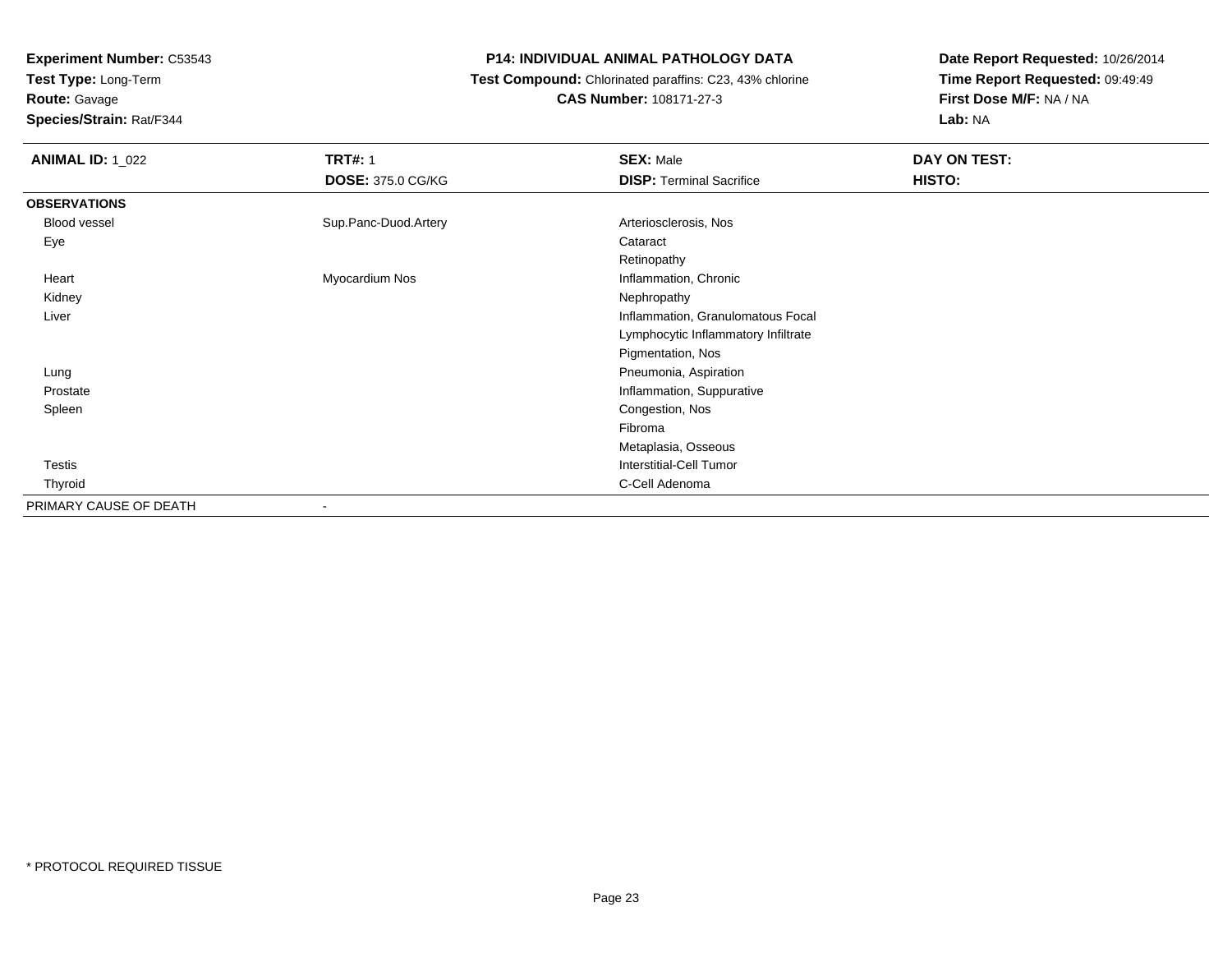**Test Type:** Long-Term

# **Route:** Gavage

**Species/Strain:** Rat/F344

## **P14: INDIVIDUAL ANIMAL PATHOLOGY DATA**

 **Test Compound:** Chlorinated paraffins: C23, 43% chlorine**CAS Number:** 108171-27-3

| <b>ANIMAL ID: 1_023</b> | <b>TRT#: 1</b>            | <b>SEX: Male</b>                    | DAY ON TEST: |  |
|-------------------------|---------------------------|-------------------------------------|--------------|--|
|                         | <b>DOSE: 375.0 CG/KG</b>  | <b>DISP: Terminal Sacrifice</b>     | HISTO:       |  |
| <b>OBSERVATIONS</b>     |                           |                                     |              |  |
| Eye                     |                           | Cataract                            |              |  |
|                         |                           | Retinopathy                         |              |  |
| Heart                   | Myocardium Nos            | Inflammation, Chronic               |              |  |
| Kidney                  |                           | Nephropathy                         |              |  |
| Liver                   | <b>Bile Duct</b>          | Hyperplasia, Nos                    |              |  |
|                         |                           | Inflammation, Granulomatous Focal   |              |  |
|                         |                           | Lymphocytic Inflammatory Infiltrate |              |  |
|                         |                           | Pigmentation, Nos                   |              |  |
| Lymph node              | Pancreatic Lymph Node     | Hyperplasia, Lymphoid               |              |  |
|                         | Mesenteric Lymph Node     | Inflammation, Granulomatous         |              |  |
|                         | Pancreatic Lymph Node     | Inflammation, Granulomatous         |              |  |
| Pituitary gland         | <b>Anterior Pituitary</b> | Angiectasis                         |              |  |
| Prostate                |                           | Inflammation, Suppurative           |              |  |
| Spleen                  |                           | Congestion, Nos                     |              |  |
|                         |                           | Fibrosis, Focal                     |              |  |
| Testis                  |                           | <b>Interstitial-Cell Tumor</b>      |              |  |
|                         | Spermatic Cord Nos        | <b>Steatitis</b>                    |              |  |
| PRIMARY CAUSE OF DEATH  |                           |                                     |              |  |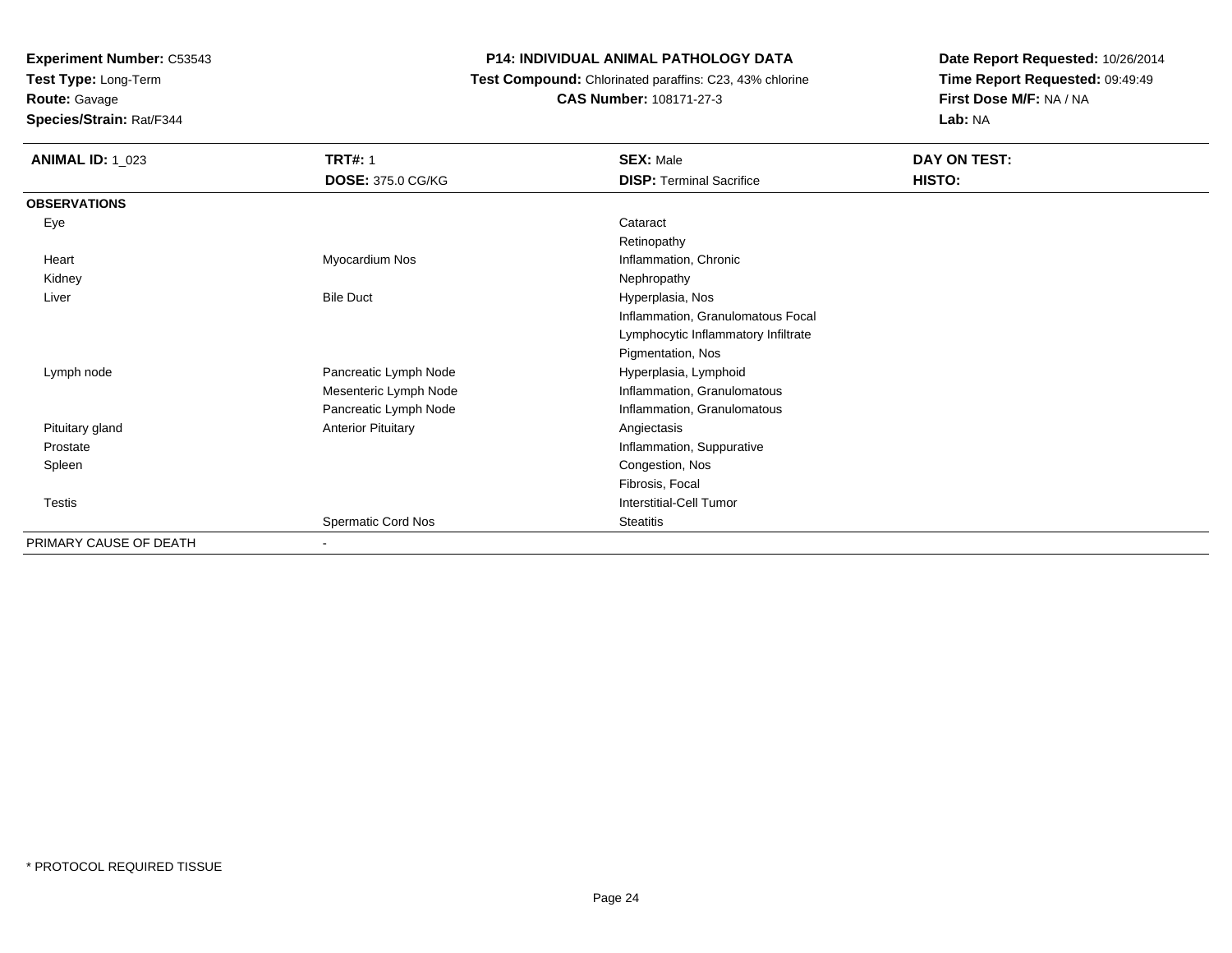**Test Type:** Long-Term

# **Route:** Gavage

**Species/Strain:** Rat/F344

#### **P14: INDIVIDUAL ANIMAL PATHOLOGY DATA**

#### **Test Compound:** Chlorinated paraffins: C23, 43% chlorine**CAS Number:** 108171-27-3

| <b>ANIMAL ID: 1_024</b> | <b>TRT#: 1</b>              | <b>SEX: Male</b>                    | DAY ON TEST: |
|-------------------------|-----------------------------|-------------------------------------|--------------|
|                         | <b>DOSE: 375.0 CG/KG</b>    | <b>DISP:</b> Moribund Sacrifice     | HISTO:       |
| <b>OBSERVATIONS</b>     |                             |                                     |              |
| <b>Blood vessel</b>     | <b>Pulmonary Artery Nos</b> | Thrombosis, Nos                     |              |
| Eye                     |                             | Cataract                            |              |
|                         |                             | Retinopathy                         |              |
| Kidney                  |                             | Nephropathy                         |              |
| Liver                   |                             | Fibrosis, Cholangio                 |              |
|                         |                             | Hyperplasia, Nodular                |              |
|                         | <b>Bile Duct</b>            | Hyperplasia, Nos                    |              |
|                         |                             | Inflammation, Granulomatous Focal   |              |
|                         |                             | Lymphocytic Inflammatory Infiltrate |              |
|                         |                             | Pigmentation, Nos                   |              |
| Lymph node              | Mesenteric Lymph Node       | Inflammation, Granulomatous         |              |
|                         | Mesenteric Lymph Node       | Pigmentation, Nos                   |              |
| <b>Testis</b>           |                             | <b>Interstitial-Cell Tumor</b>      |              |
| PRIMARY CAUSE OF DEATH  |                             |                                     |              |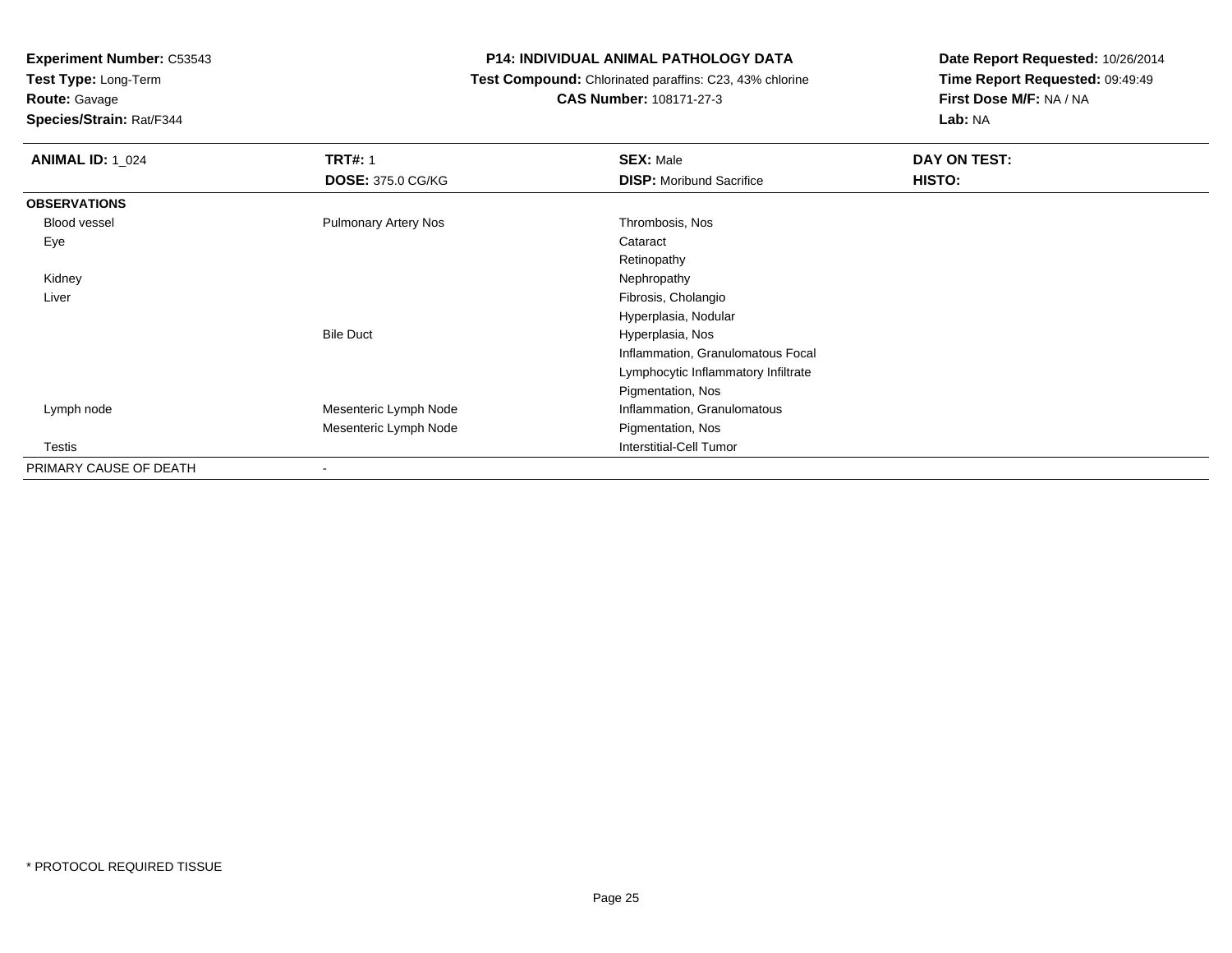**Test Type:** Long-Term

**Route:** Gavage

**Species/Strain:** Rat/F344

#### **P14: INDIVIDUAL ANIMAL PATHOLOGY DATA**

 **Test Compound:** Chlorinated paraffins: C23, 43% chlorine**CAS Number:** 108171-27-3

| <b>ANIMAL ID: 1_025</b> | <b>TRT#: 1</b>           | <b>SEX: Male</b>                    | DAY ON TEST: |
|-------------------------|--------------------------|-------------------------------------|--------------|
|                         | <b>DOSE: 375.0 CG/KG</b> | <b>DISP: Terminal Sacrifice</b>     | HISTO:       |
| <b>OBSERVATIONS</b>     |                          |                                     |              |
| Adrenal gland           | Cortex Nos               | Hyperplasia, Focal                  |              |
| Eye                     |                          | Cataract                            |              |
|                         |                          | Retinopathy                         |              |
| Heart                   | Myocardium Nos           | Inflammation, Chronic               |              |
|                         | Atrium                   | Thrombus, Mural                     |              |
| Kidney                  |                          | Nephropathy                         |              |
| Liver                   |                          | Inflammation, Granulomatous Focal   |              |
|                         |                          | Lymphocytic Inflammatory Infiltrate |              |
|                         |                          | Pigmentation, Nos                   |              |
| Lymph node              | Pancreatic Lymph Node    | Hyperplasia, Lymphoid               |              |
|                         | Pancreatic Lymph Node    | Inflammation, Granulomatous         |              |
| Pancreas                |                          | Periarteritis                       |              |
| Spleen                  |                          | Congestion, Nos                     |              |
| Testis                  |                          | <b>Interstitial-Cell Tumor</b>      |              |
| PRIMARY CAUSE OF DEATH  | -                        |                                     |              |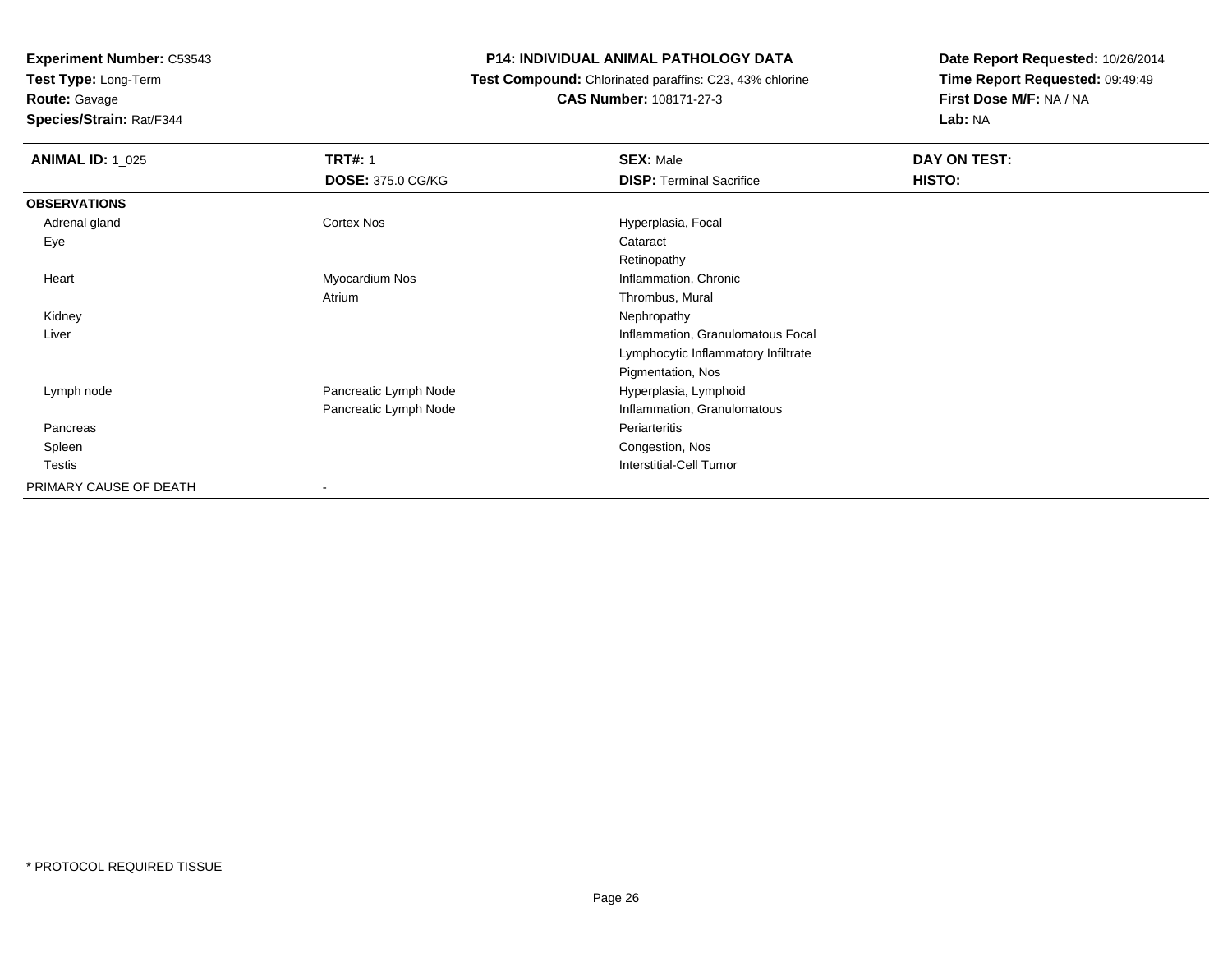**Test Type:** Long-Term

**Route:** Gavage

**Species/Strain:** Rat/F344

### **P14: INDIVIDUAL ANIMAL PATHOLOGY DATA**

 **Test Compound:** Chlorinated paraffins: C23, 43% chlorine**CAS Number:** 108171-27-3

| <b>ANIMAL ID: 1_026</b> | <b>TRT#: 1</b><br><b>DOSE: 375.0 CG/KG</b> | <b>SEX: Male</b><br><b>DISP:</b> Moribund Sacrifice | DAY ON TEST:<br>HISTO: |
|-------------------------|--------------------------------------------|-----------------------------------------------------|------------------------|
| <b>OBSERVATIONS</b>     |                                            |                                                     |                        |
| Adrenal gland           | Medulla                                    | Pheochromocytoma                                    |                        |
| Heart                   | Myocardium Nos                             | Inflammation, Chronic                               |                        |
| Kidney                  |                                            | Nephropathy                                         |                        |
| Liver                   | <b>Bile Duct</b>                           | Hyperplasia, Nos                                    |                        |
|                         |                                            | Inflammation, Granulomatous Focal                   |                        |
|                         |                                            | Lymphocytic Inflammatory Infiltrate                 |                        |
|                         |                                            | Pigmentation, Nos                                   |                        |
| Parathyroid gland       |                                            | Hyperplasia, Nos                                    |                        |
| Pituitary gland         | <b>Anterior Pituitary</b>                  | Angiectasis                                         |                        |
|                         | <b>Anterior Pituitary</b>                  | Carcinoma, Nos                                      |                        |
| Prostate                |                                            | Inflammation, Suppurative                           |                        |
| Spleen                  |                                            | Congestion, Nos                                     |                        |
| Stomach                 | <b>Glandular Stomach</b>                   | Edema, Nos                                          |                        |
|                         | Forestomach                                | Inflammation, Chronic                               |                        |
|                         | Forestomach                                | Necrosis, Nos                                       |                        |
| <b>Testis</b>           |                                            | <b>Interstitial-Cell Tumor</b>                      |                        |
| PRIMARY CAUSE OF DEATH  | ۰                                          |                                                     |                        |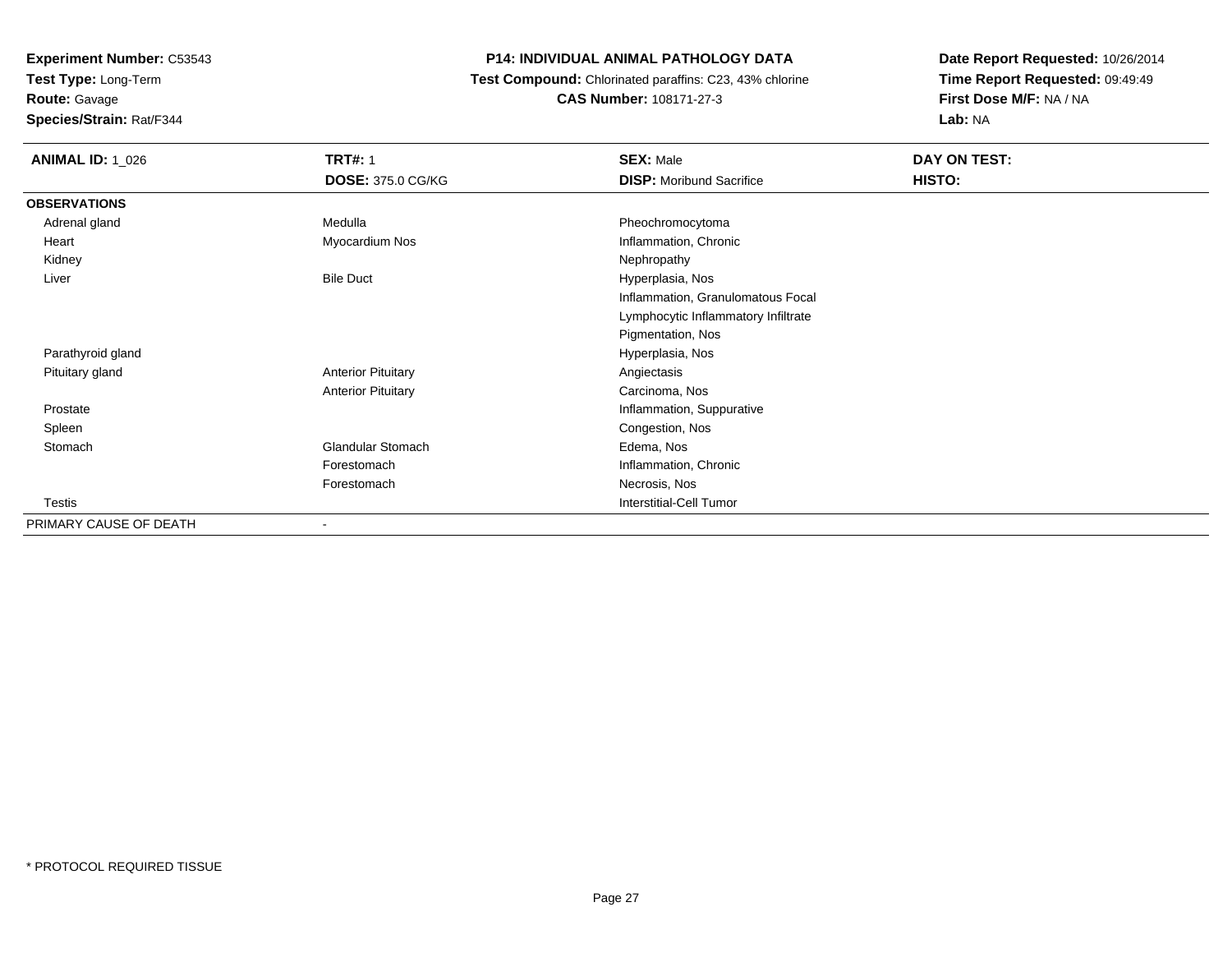**Test Type:** Long-Term

**Route:** Gavage

**Species/Strain:** Rat/F344

#### **P14: INDIVIDUAL ANIMAL PATHOLOGY DATA**

 **Test Compound:** Chlorinated paraffins: C23, 43% chlorine**CAS Number:** 108171-27-3

| <b>ANIMAL ID: 1_027</b> | <b>TRT#: 1</b>             | <b>SEX: Male</b>                    | DAY ON TEST: |
|-------------------------|----------------------------|-------------------------------------|--------------|
|                         | <b>DOSE: 375.0 CG/KG</b>   | <b>DISP:</b> Moribund Sacrifice     | HISTO:       |
| <b>OBSERVATIONS</b>     |                            |                                     |              |
| Adrenal gland           | Medulla                    | Hyperplasia, Focal                  |              |
| Kidney                  |                            | Nephropathy                         |              |
|                         |                            | Pigmentation, Nos                   |              |
| Liver                   | Centrilobular              | Cytoplasmic Vacuolization           |              |
|                         |                            | Inflammation, Granulomatous Focal   |              |
|                         |                            | Lymphocytic Inflammatory Infiltrate |              |
|                         |                            | Pigmentation, Nos                   |              |
| Testis                  |                            | Atrophy, Nos                        |              |
|                         |                            | Interstitial-Cell Tumor             |              |
|                         | <b>Spermatic Cord Nos</b>  | <b>Steatitis</b>                    |              |
| Unspecified             | <b>Multiple Organs Nos</b> | Leukemia, Mononuclear Cell          |              |
| PRIMARY CAUSE OF DEATH  |                            |                                     |              |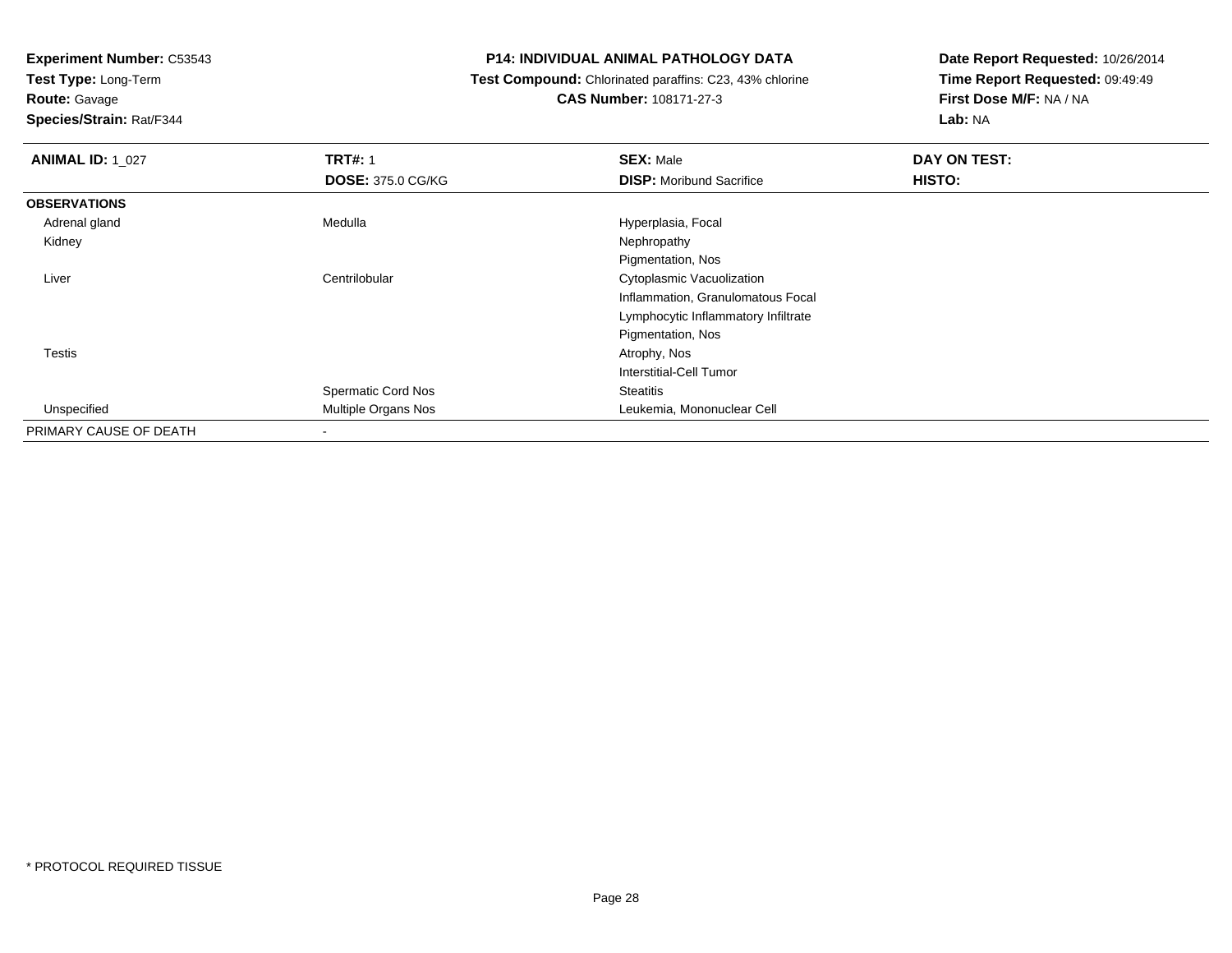**Experiment Number:** C53543**Test Type:** Long-Term

**Route:** Gavage

**Species/Strain:** Rat/F344

### **P14: INDIVIDUAL ANIMAL PATHOLOGY DATA**

 **Test Compound:** Chlorinated paraffins: C23, 43% chlorine**CAS Number:** 108171-27-3

| <b>ANIMAL ID: 1_028</b> | <b>TRT#: 1</b>            | <b>SEX: Male</b>                    | DAY ON TEST: |  |
|-------------------------|---------------------------|-------------------------------------|--------------|--|
|                         | <b>DOSE: 375.0 CG/KG</b>  | <b>DISP: Terminal Sacrifice</b>     | HISTO:       |  |
| <b>OBSERVATIONS</b>     |                           |                                     |              |  |
| Adrenal gland           | Medulla                   | Pheochromocytoma                    |              |  |
| Eye                     |                           | Retinopathy                         |              |  |
| Heart                   | Myocardium Nos            | Inflammation, Chronic               |              |  |
| <b>Intestine Small</b>  | <b>Mesentery Nos</b>      | Inflammation, Acute/Chronic         |              |  |
| Kidney                  |                           | Nephropathy                         |              |  |
| Liver                   | <b>Bile Duct</b>          | Hyperplasia, Nos                    |              |  |
|                         |                           | Inflammation, Granulomatous Focal   |              |  |
|                         |                           | Lymphocytic Inflammatory Infiltrate |              |  |
|                         |                           | Pigmentation, Nos                   |              |  |
| Lymph node              | Mesenteric Lymph Node     | Hyperplasia, Lymphoid               |              |  |
|                         | Pancreatic Lymph Node     | Hyperplasia, Lymphoid               |              |  |
|                         | Pancreatic Lymph Node     | Inflammation, Granulomatous         |              |  |
| Pituitary gland         | <b>Anterior Pituitary</b> | Adenoma, Nos                        |              |  |
| Prostate                |                           | Inflammation, Suppurative           |              |  |
| Spleen                  |                           | Congestion, Nos                     |              |  |
| Testis                  |                           | Interstitial-Cell Tumor             |              |  |
| PRIMARY CAUSE OF DEATH  |                           |                                     |              |  |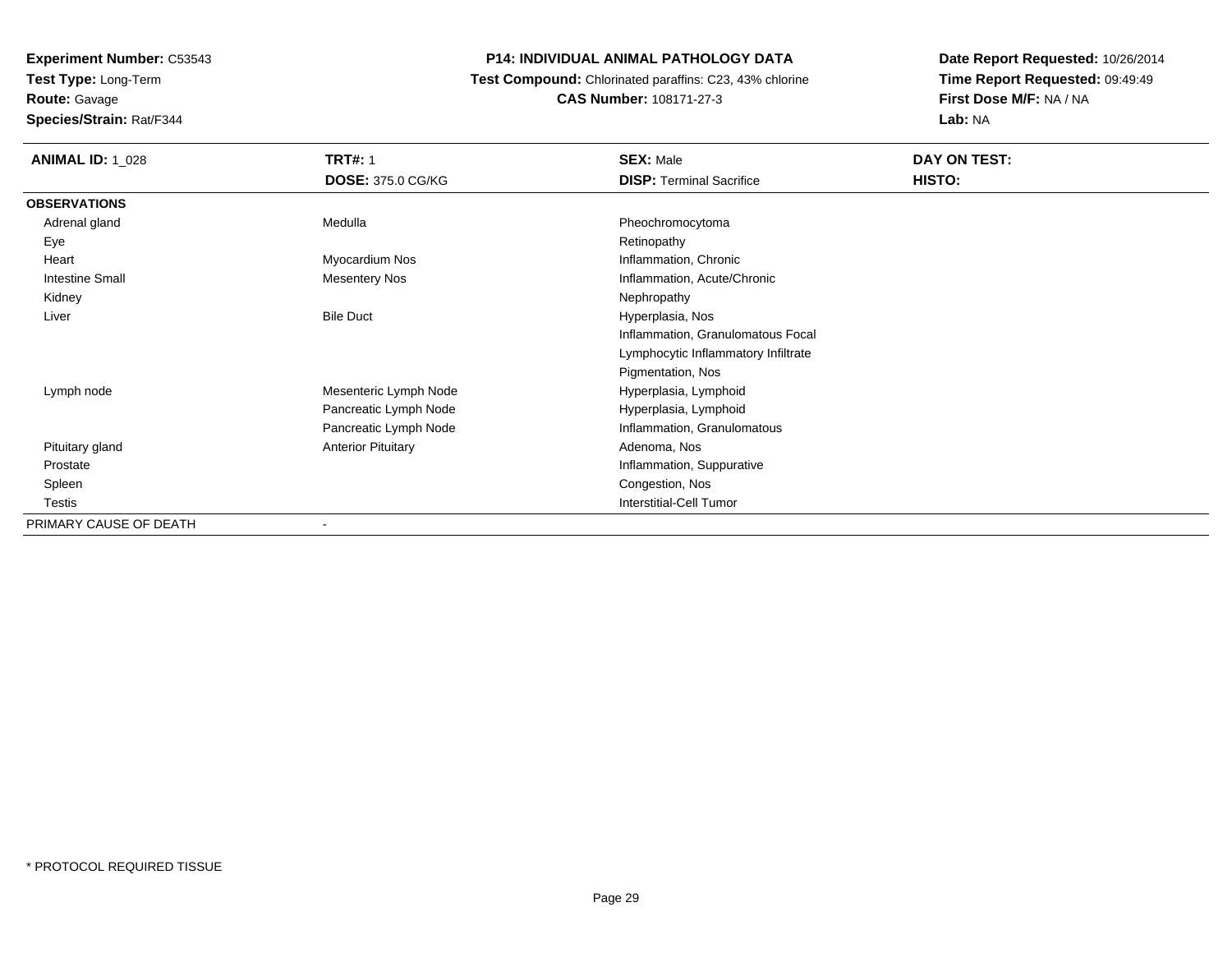**Test Type:** Long-Term

**Route:** Gavage

**Species/Strain:** Rat/F344

# **P14: INDIVIDUAL ANIMAL PATHOLOGY DATA**

 **Test Compound:** Chlorinated paraffins: C23, 43% chlorine**CAS Number:** 108171-27-3

| <b>ANIMAL ID: 1_029</b> | <b>TRT#: 1</b><br><b>DOSE: 375.0 CG/KG</b> | <b>SEX: Male</b><br><b>DISP: Terminal Sacrifice</b> | DAY ON TEST:<br>HISTO: |
|-------------------------|--------------------------------------------|-----------------------------------------------------|------------------------|
| <b>OBSERVATIONS</b>     |                                            |                                                     |                        |
| Adrenal gland           | Medulla                                    | Pheochromocytoma                                    |                        |
| Blood vessel            | Sup.Panc-Duod.Artery                       | Arteriosclerosis, Nos                               |                        |
| Eye                     |                                            | Cataract                                            |                        |
|                         |                                            | Retinopathy                                         |                        |
| Heart                   | Myocardium Nos                             | Inflammation, Chronic                               |                        |
| Kidney                  |                                            | Nephropathy                                         |                        |
| Liver                   |                                            | Inflammation, Granulomatous Focal                   |                        |
|                         |                                            | Lymphocytic Inflammatory Infiltrate                 |                        |
|                         |                                            | Pigmentation, Nos                                   |                        |
| Lymph node              | Pancreatic Lymph Node                      | Hyperplasia, Lymphoid                               |                        |
|                         | Pancreatic Lymph Node                      | Inflammation, Granulomatous                         |                        |
| Pancreas                | Acinus                                     | Atrophy, Nos                                        |                        |
| Pituitary gland         | <b>Anterior Pituitary</b>                  | Adenoma, Nos                                        |                        |
|                         | <b>Anterior Pituitary</b>                  | Angiectasis                                         |                        |
| Prostate                |                                            | Inflammation, Suppurative                           |                        |
| Spleen                  |                                            | Congestion, Nos                                     |                        |
| PRIMARY CAUSE OF DEATH  |                                            |                                                     |                        |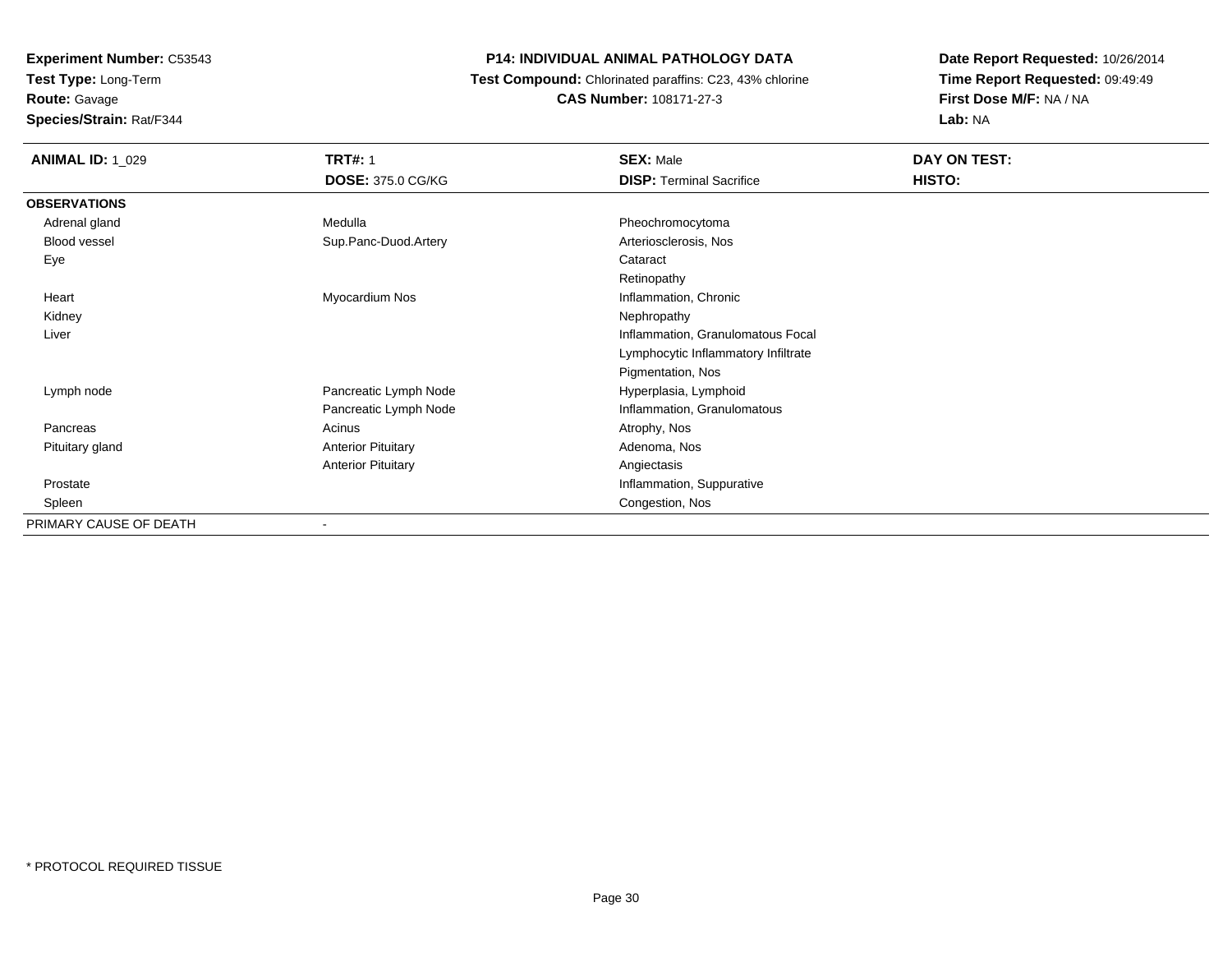**Test Type:** Long-Term

**Route:** Gavage

**Species/Strain:** Rat/F344

### **P14: INDIVIDUAL ANIMAL PATHOLOGY DATA**

 **Test Compound:** Chlorinated paraffins: C23, 43% chlorine**CAS Number:** 108171-27-3

| <b>ANIMAL ID: 1_030</b> | <b>TRT#: 1</b>           | <b>SEX: Male</b>                    | DAY ON TEST:  |  |
|-------------------------|--------------------------|-------------------------------------|---------------|--|
|                         | <b>DOSE: 375.0 CG/KG</b> | <b>DISP: Terminal Sacrifice</b>     | <b>HISTO:</b> |  |
| <b>OBSERVATIONS</b>     |                          |                                     |               |  |
| Adrenal gland           | Cortex Nos               | Lymphocytic Inflammatory Infiltrate |               |  |
|                         | Medulla                  | Pheochromocytoma                    |               |  |
| Eye                     |                          | Retinopathy                         |               |  |
| Heart                   | Myocardium Nos           | Inflammation, Chronic               |               |  |
| Kidney                  |                          | Nephropathy                         |               |  |
| Liver                   | <b>Bile Duct</b>         | Hyperplasia, Nos                    |               |  |
|                         |                          | Inflammation, Granulomatous Focal   |               |  |
|                         |                          | Lymphocytic Inflammatory Infiltrate |               |  |
|                         |                          | Pigmentation, Nos                   |               |  |
| Lymph node              | Pancreatic Lymph Node    | Hyperplasia, Lymphoid               |               |  |
|                         | Mesenteric Lymph Node    | Inflammation, Granulomatous         |               |  |
|                         | Pancreatic Lymph Node    | Inflammation, Granulomatous         |               |  |
| Spleen                  |                          | Congestion, Nos                     |               |  |
| Testis                  |                          | <b>Interstitial-Cell Tumor</b>      |               |  |
| Unspecified             | Foot Nos                 | Hyperkeratosis                      |               |  |
|                         | Foot Nos                 | Inflammation, Acute/Chronic         |               |  |
| PRIMARY CAUSE OF DEATH  | $\overline{\phantom{a}}$ |                                     |               |  |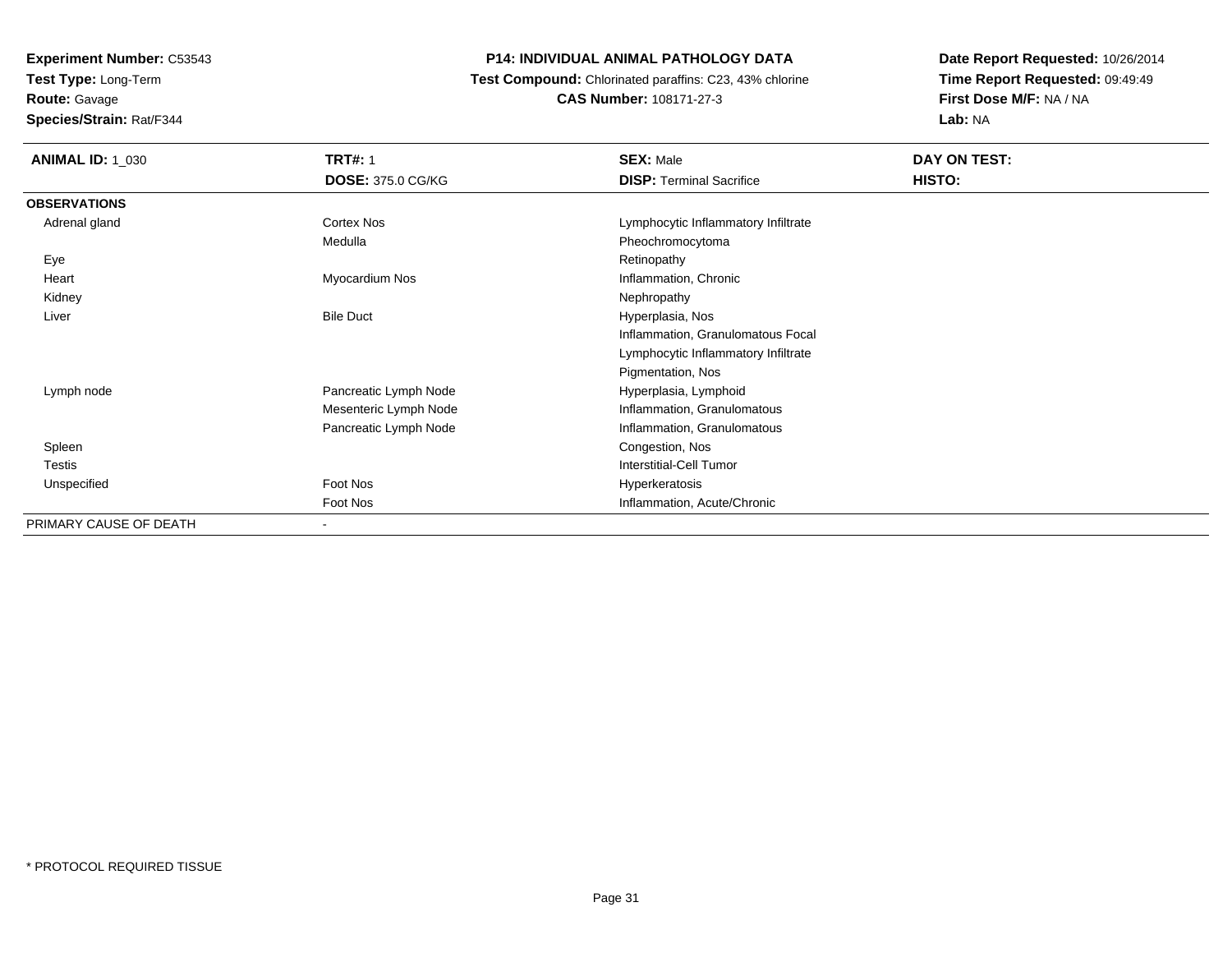**Test Type:** Long-Term

**Route:** Gavage

**Species/Strain:** Rat/F344

## **P14: INDIVIDUAL ANIMAL PATHOLOGY DATA**

 **Test Compound:** Chlorinated paraffins: C23, 43% chlorine**CAS Number:** 108171-27-3

| <b>ANIMAL ID: 1_031</b> | <b>TRT#: 1</b>            | <b>SEX: Male</b>                    | DAY ON TEST: |  |
|-------------------------|---------------------------|-------------------------------------|--------------|--|
|                         | <b>DOSE: 375.0 CG/KG</b>  | <b>DISP: Terminal Sacrifice</b>     | HISTO:       |  |
| <b>OBSERVATIONS</b>     |                           |                                     |              |  |
| Adrenal gland           | Medulla                   | Pheochromocytoma                    |              |  |
| Heart                   | Myocardium Nos            | Inflammation, Chronic               |              |  |
| Kidney                  |                           | Nephropathy                         |              |  |
| Liver                   | <b>Bile Duct</b>          | Hyperplasia, Nos                    |              |  |
|                         |                           | Inflammation, Granulomatous Focal   |              |  |
|                         |                           | Lymphocytic Inflammatory Infiltrate |              |  |
|                         |                           | Pigmentation, Nos                   |              |  |
| Lymph node              | Pancreatic Lymph Node     | Hyperplasia, Lymphoid               |              |  |
|                         | Pancreatic Lymph Node     | Inflammation, Granulomatous         |              |  |
| Pituitary gland         | <b>Anterior Pituitary</b> | Adenoma, Nos                        |              |  |
|                         | <b>Anterior Pituitary</b> | Angiectasis                         |              |  |
| Prostate                |                           | Inflammation, Suppurative           |              |  |
| Spleen                  |                           | Congestion, Nos                     |              |  |
| Testis                  |                           | Interstitial-Cell Tumor             |              |  |
|                         | <b>Spermatic Cord Nos</b> | Steatitis                           |              |  |
| Thyroid                 |                           | C-Cell Adenoma                      |              |  |
| PRIMARY CAUSE OF DEATH  |                           |                                     |              |  |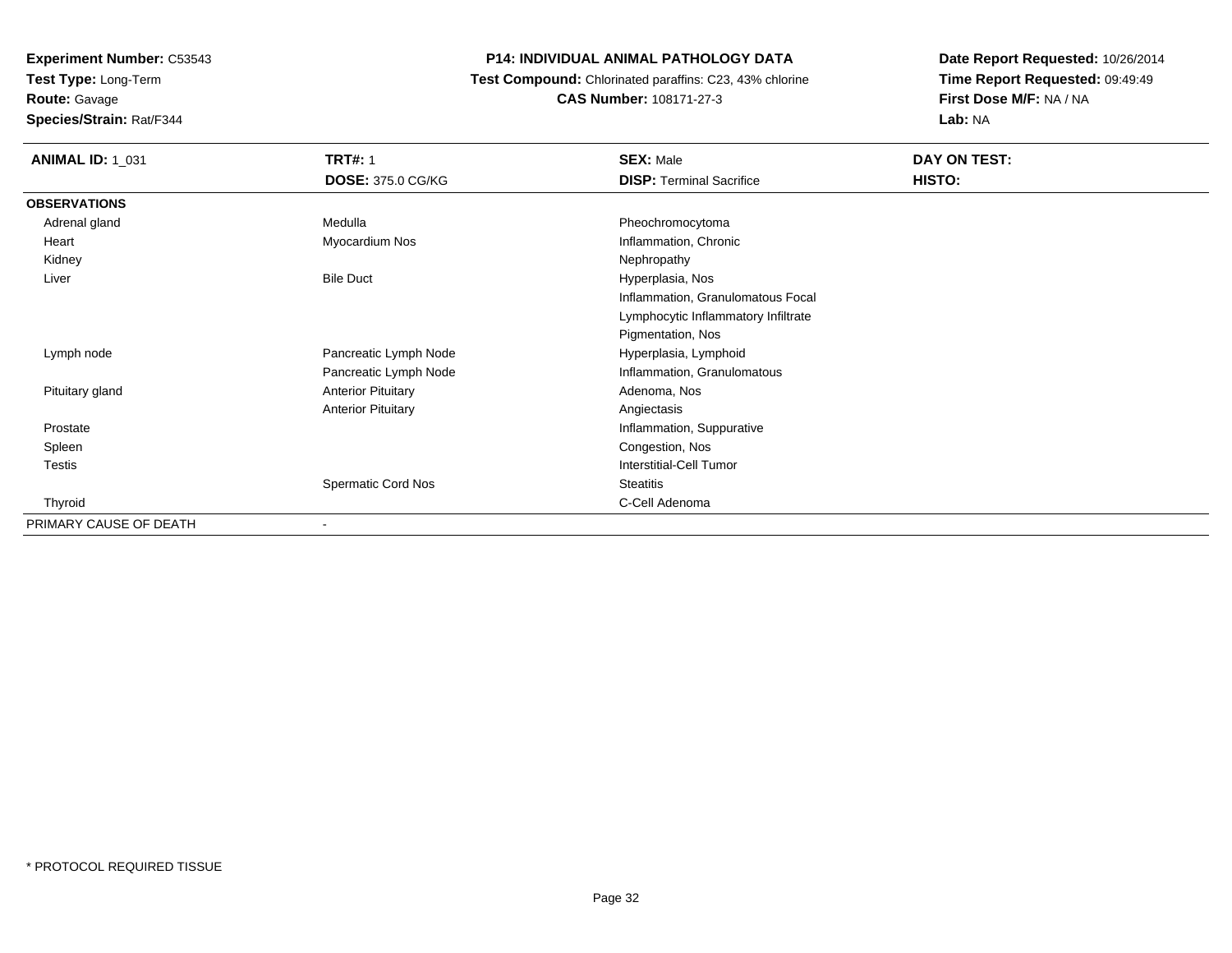**Test Type:** Long-Term

# **Route:** Gavage

**Species/Strain:** Rat/F344

# **P14: INDIVIDUAL ANIMAL PATHOLOGY DATA**

 **Test Compound:** Chlorinated paraffins: C23, 43% chlorine**CAS Number:** 108171-27-3

| <b>ANIMAL ID: 1_032</b> | <b>TRT#: 1</b>           | <b>SEX: Male</b>                    | DAY ON TEST: |  |
|-------------------------|--------------------------|-------------------------------------|--------------|--|
|                         | <b>DOSE: 375.0 CG/KG</b> | <b>DISP: Terminal Sacrifice</b>     | HISTO:       |  |
| <b>OBSERVATIONS</b>     |                          |                                     |              |  |
| Adrenal gland           | Medulla                  | Hyperplasia, Focal                  |              |  |
| Blood vessel            | Sup.Panc-Duod.Artery     | Arteriosclerosis, Nos               |              |  |
| Heart                   | Myocardium Nos           | Inflammation, Chronic               |              |  |
|                         | Atrium                   | Thrombus, Mural                     |              |  |
| Kidney                  | Pelvis                   | Hemorrhage                          |              |  |
|                         |                          | Nephropathy                         |              |  |
| Liver                   | <b>Bile Duct</b>         | Hyperplasia, Nos                    |              |  |
|                         |                          | Inflammation, Granulomatous Focal   |              |  |
|                         |                          | Lymphocytic Inflammatory Infiltrate |              |  |
|                         |                          | Pigmentation, Nos                   |              |  |
| Prostate                |                          | Inflammation, Suppurative           |              |  |
| Spleen                  |                          | Congestion, Nos                     |              |  |
| Stomach                 |                          | Periarteritis                       |              |  |
| Testis                  |                          | Interstitial-Cell Tumor             |              |  |
| Thyroid                 |                          | C-Cell Carcinoma                    |              |  |
| PRIMARY CAUSE OF DEATH  | $\overline{\phantom{a}}$ |                                     |              |  |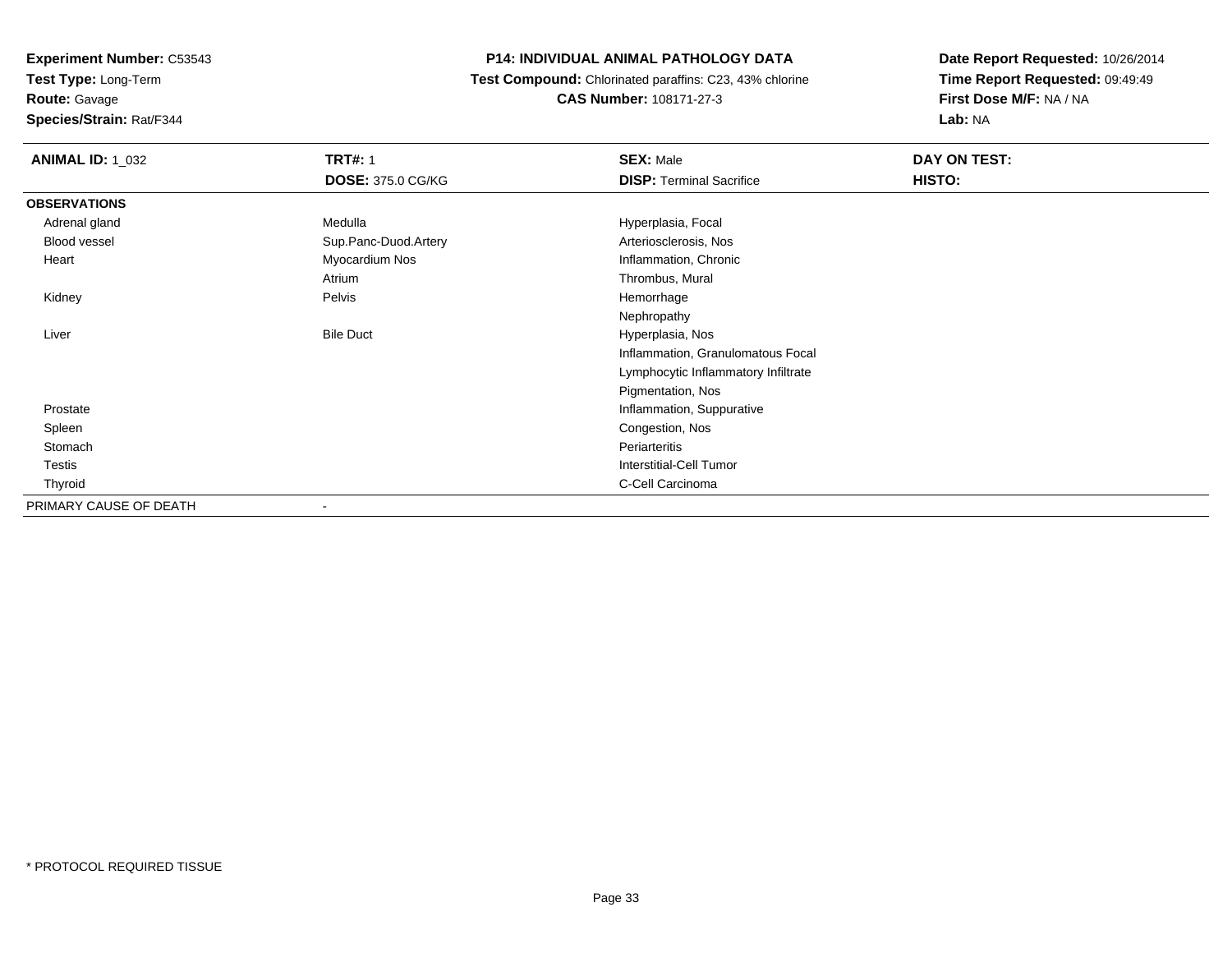**Test Type:** Long-Term

**Route:** Gavage

**Species/Strain:** Rat/F344

## **P14: INDIVIDUAL ANIMAL PATHOLOGY DATA**

 **Test Compound:** Chlorinated paraffins: C23, 43% chlorine**CAS Number:** 108171-27-3

| <b>ANIMAL ID: 1_033</b> | <b>TRT#: 1</b>            | <b>SEX: Male</b>                    | DAY ON TEST: |
|-------------------------|---------------------------|-------------------------------------|--------------|
|                         | <b>DOSE: 375.0 CG/KG</b>  | <b>DISP: Terminal Sacrifice</b>     | HISTO:       |
| <b>OBSERVATIONS</b>     |                           |                                     |              |
| Adrenal gland           | Medulla                   | Pheochromocytoma                    |              |
| Heart                   | Myocardium Nos            | Inflammation, Chronic               |              |
| Kidney                  |                           | Nephropathy                         |              |
| Liver                   |                           | Cyst, Nos                           |              |
|                         |                           | Inflammation, Granulomatous Focal   |              |
|                         |                           | Lymphocytic Inflammatory Infiltrate |              |
|                         |                           | Pigmentation, Nos                   |              |
| Mammary gland           |                           | <b>Cystic Ducts</b>                 |              |
| Nasal cavity            |                           | Infection, Fungal                   |              |
|                         |                           | Inflammation, Suppurative           |              |
| Pituitary gland         | <b>Anterior Pituitary</b> | Adenoma, Nos                        |              |
|                         | <b>Anterior Pituitary</b> | Angiectasis                         |              |
| Preputial gland         |                           | Inflammation, Chronic               |              |
| Prostate                |                           | Inflammation, Suppurative           |              |
| Spleen                  |                           | <b>Accessory Structure</b>          |              |
|                         |                           | Congestion, Nos                     |              |
| Stomach                 |                           | Periarteritis                       |              |
| Thyroid                 |                           | Hyperplasia, C Cell                 |              |
| PRIMARY CAUSE OF DEATH  |                           |                                     |              |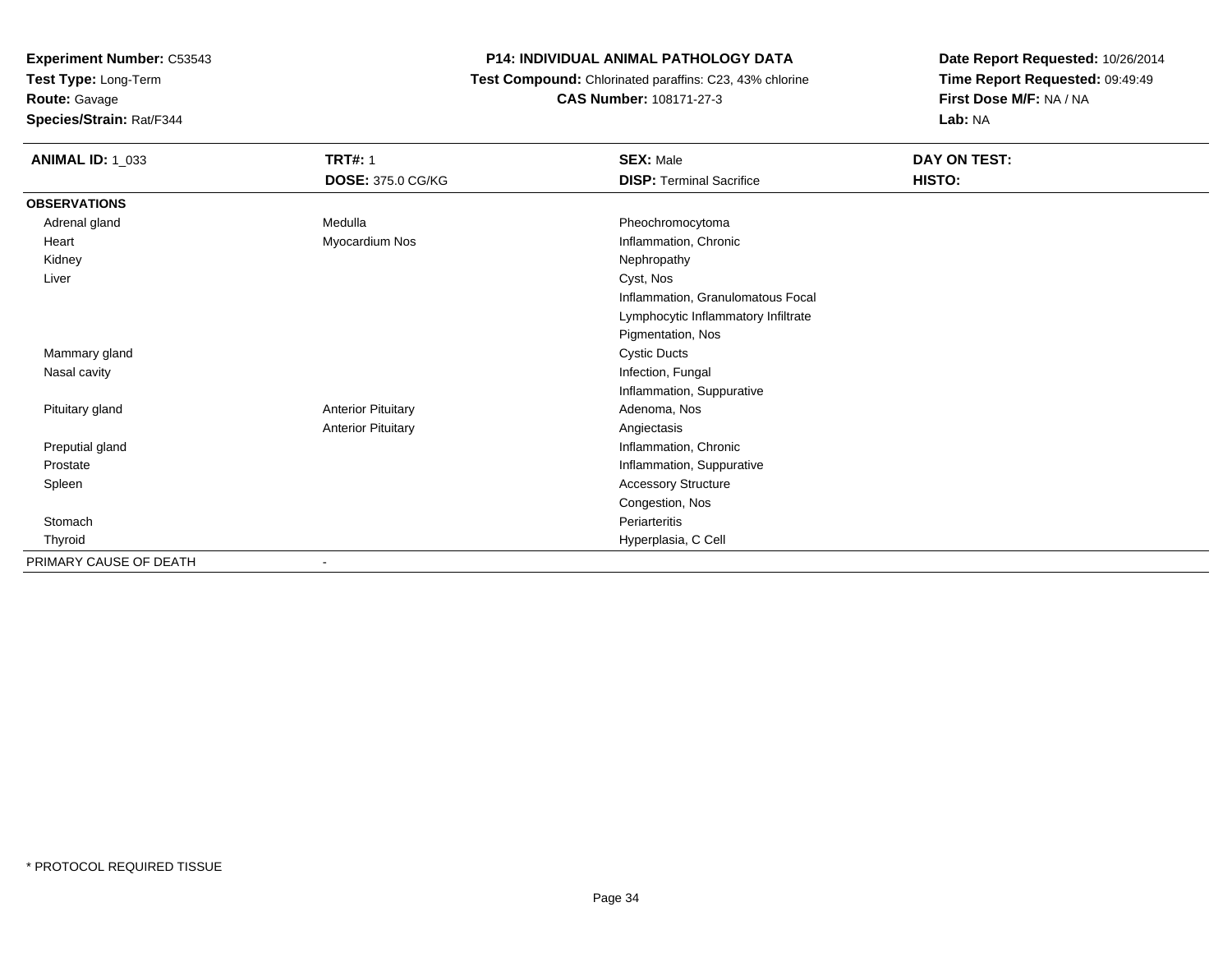**Experiment Number:** C53543**Test Type:** Long-Term

**Route:** Gavage

**Species/Strain:** Rat/F344

## **P14: INDIVIDUAL ANIMAL PATHOLOGY DATA**

 **Test Compound:** Chlorinated paraffins: C23, 43% chlorine**CAS Number:** 108171-27-3

| <b>ANIMAL ID: 1_034</b> | <b>TRT#: 1</b>             | <b>SEX: Male</b>                    | DAY ON TEST: |
|-------------------------|----------------------------|-------------------------------------|--------------|
|                         | <b>DOSE: 375.0 CG/KG</b>   | <b>DISP:</b> Moribund Sacrifice     | HISTO:       |
| <b>OBSERVATIONS</b>     |                            |                                     |              |
| Blood vessel            | Sup.Panc-Duod.Artery       | Thrombosis, Nos                     |              |
| Eye                     |                            | Cataract                            |              |
|                         |                            | Retinopathy                         |              |
| Heart                   | Myocardium Nos             | Inflammation, Chronic               |              |
| Intestine Large         | Submucosa, Colon           | Inflammation, Acute/Chronic         |              |
|                         | Rectum                     | Parasitism                          |              |
| <b>Intestine Small</b>  | <b>Mesentery Nos</b>       | Lymphocytic Inflammatory Infiltrate |              |
| Kidney                  |                            | Nephropathy                         |              |
| Liver                   |                            | Inflammation, Granulomatous Focal   |              |
|                         |                            | Lymphocytic Inflammatory Infiltrate |              |
|                         |                            | Pigmentation, Nos                   |              |
| Lymph node              | Mediastinal Lymph Node     | Lymphangiectasis                    |              |
| Pancreas                |                            | Inflammation, Chronic Focal         |              |
| Testis                  |                            | <b>Interstitial-Cell Tumor</b>      |              |
| Trachea                 | <b>Peritracheal Tissue</b> | Necrosis, Nos                       |              |
| Unspecified             | <b>Mediastinum Nos</b>     | Lymphocytic Inflammatory Infiltrate |              |
|                         | <b>Multiple Organs Nos</b> | Periarteritis                       |              |
| PRIMARY CAUSE OF DEATH  |                            |                                     |              |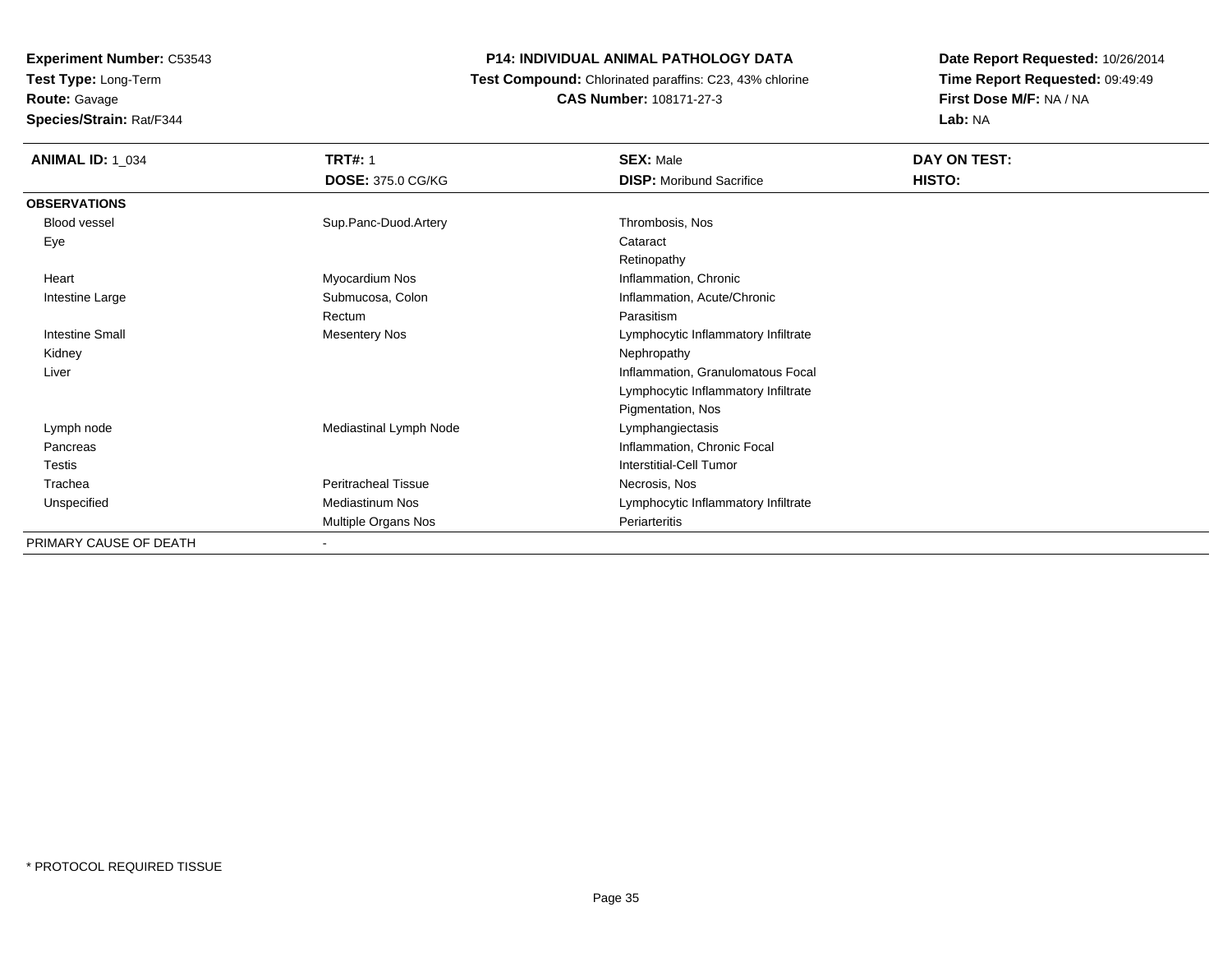**Experiment Number:** C53543**Test Type:** Long-Term

**Route:** Gavage

**Species/Strain:** Rat/F344

#### **P14: INDIVIDUAL ANIMAL PATHOLOGY DATA**

 **Test Compound:** Chlorinated paraffins: C23, 43% chlorine**CAS Number:** 108171-27-3

| <b>ANIMAL ID: 1 035</b> | <b>TRT#: 1</b>           | <b>SEX: Male</b>                     | DAY ON TEST: |  |
|-------------------------|--------------------------|--------------------------------------|--------------|--|
|                         | <b>DOSE: 375.0 CG/KG</b> | <b>DISP: Natural Death</b>           | HISTO:       |  |
| <b>OBSERVATIONS</b>     |                          |                                      |              |  |
| Adrenal gland           | <b>Cortex Nos</b>        | Cytoplasmic Vacuolization            |              |  |
| Brain                   |                          | Hemorrhage                           |              |  |
| Kidney                  |                          | Nephropathy                          |              |  |
| Liver                   | <b>Bile Duct</b>         | Hyperplasia, Nos                     |              |  |
|                         |                          | Inflammation, Granulomatous Focal    |              |  |
| Lung                    |                          | Hemorrhage                           |              |  |
| Stomach                 | Forestomach              | Hyperplasia, Epithelial              |              |  |
|                         | Submucosa                | Inflammation, Chronic                |              |  |
| Testis                  |                          | Interstitial-Cell Tumor              |              |  |
| Unspecified             | Multiple Organs Nos      | Lymphoma, Histiocytic-Malignant Type |              |  |
| PRIMARY CAUSE OF DEATH  |                          |                                      |              |  |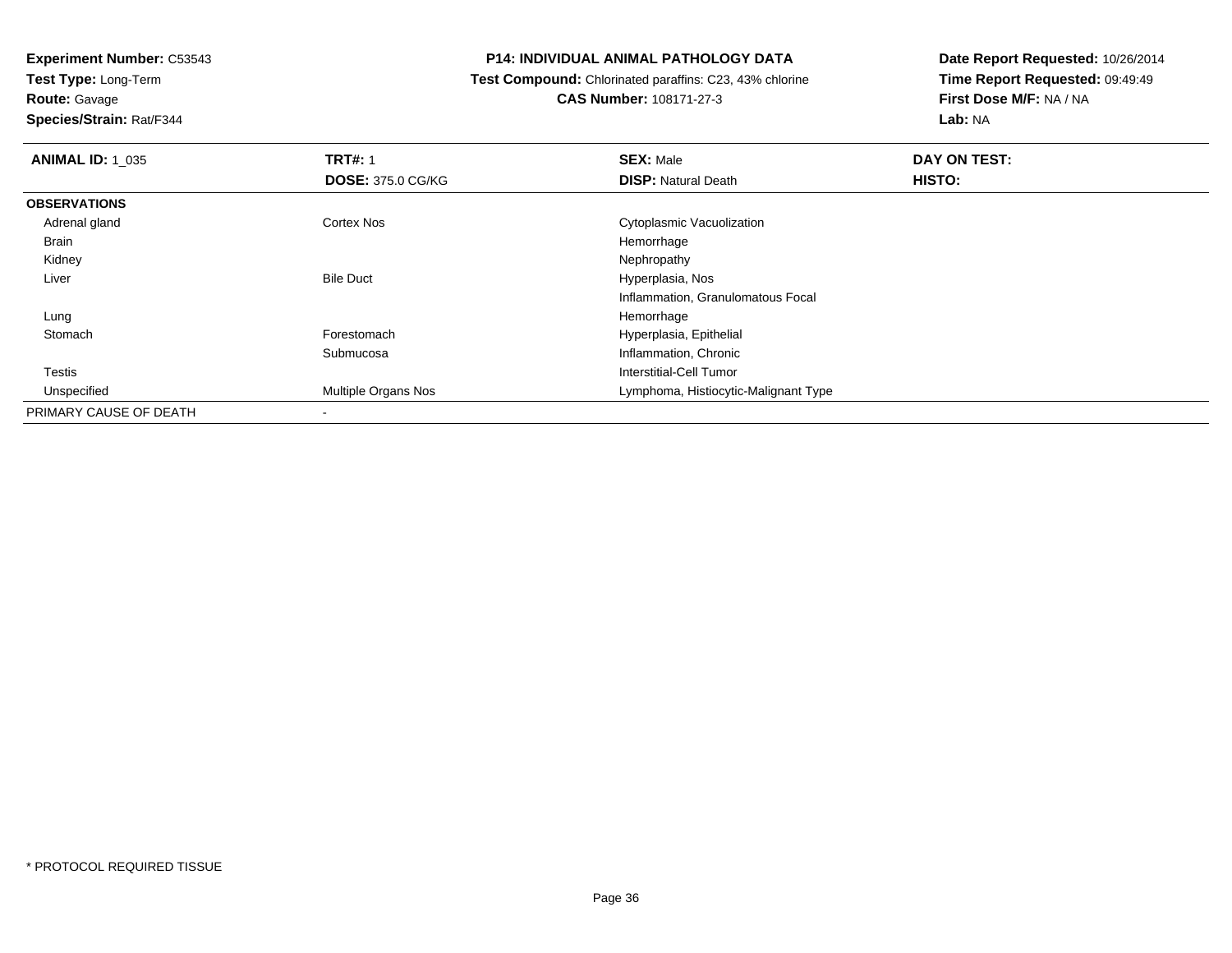**Test Type:** Long-Term

# **Route:** Gavage

**Species/Strain:** Rat/F344

#### **P14: INDIVIDUAL ANIMAL PATHOLOGY DATA**

#### **Test Compound:** Chlorinated paraffins: C23, 43% chlorine**CAS Number:** 108171-27-3

| <b>ANIMAL ID: 1_036</b> | <b>TRT#: 1</b>           | <b>SEX: Male</b>                    | DAY ON TEST: |  |
|-------------------------|--------------------------|-------------------------------------|--------------|--|
|                         | <b>DOSE: 375.0 CG/KG</b> | <b>DISP:</b> Moribund Sacrifice     | HISTO:       |  |
| <b>OBSERVATIONS</b>     |                          |                                     |              |  |
| Adrenal gland           | Medulla                  | Pheochromocytoma                    |              |  |
| Kidney                  |                          | Nephropathy                         |              |  |
| Liver                   | <b>Bile Duct</b>         | Hyperplasia, Nos                    |              |  |
|                         |                          | Inflammation, Granulomatous Focal   |              |  |
|                         |                          | Lymphocytic Inflammatory Infiltrate |              |  |
|                         |                          | Neoplastic Nodule                   |              |  |
|                         |                          | Pigmentation, Nos                   |              |  |
| Skin                    |                          | Keratoacanthoma                     |              |  |
| Spleen                  |                          | Congestion, Nos                     |              |  |
| Testis                  |                          | Atrophy, Nos                        |              |  |
|                         |                          | Interstitial-Cell Tumor             |              |  |
| Unspecified             | Multiple Organs Nos      | Leukemia, Mononuclear Cell          |              |  |
| PRIMARY CAUSE OF DEATH  | $\overline{\phantom{a}}$ |                                     |              |  |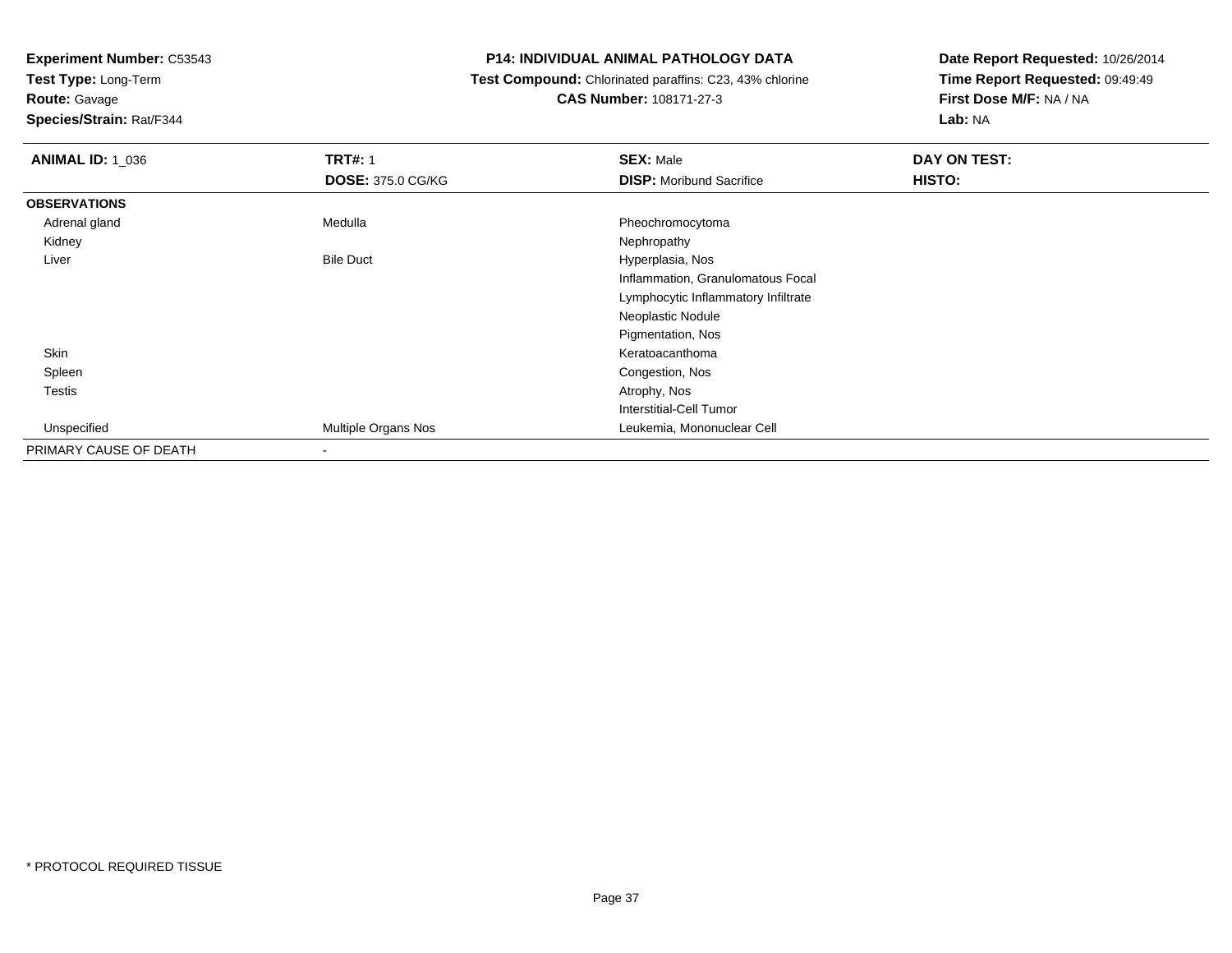**Test Type:** Long-Term

# **Route:** Gavage

**Species/Strain:** Rat/F344

#### **P14: INDIVIDUAL ANIMAL PATHOLOGY DATA**

#### **Test Compound:** Chlorinated paraffins: C23, 43% chlorine**CAS Number:** 108171-27-3

| <b>ANIMAL ID: 1_037</b> | <b>TRT#: 1</b>           | <b>SEX: Male</b>                    | DAY ON TEST: |  |
|-------------------------|--------------------------|-------------------------------------|--------------|--|
|                         | <b>DOSE: 375.0 CG/KG</b> | <b>DISP:</b> Moribund Sacrifice     | HISTO:       |  |
| <b>OBSERVATIONS</b>     |                          |                                     |              |  |
| Kidney                  |                          | Nephropathy                         |              |  |
| Liver                   |                          | Fibrosis, Cholangio                 |              |  |
|                         | <b>Bile Duct</b>         | Hyperplasia, Nos                    |              |  |
|                         |                          | Inflammation, Granulomatous Focal   |              |  |
|                         |                          | Lymphocytic Inflammatory Infiltrate |              |  |
|                         |                          | Pigmentation, Nos                   |              |  |
| Lymph node              | Mandibular Lymph Node    | Lymphangiectasis                    |              |  |
| Nasal cavity            |                          | Infection, Fungal                   |              |  |
| Spleen                  |                          | Congestion, Nos                     |              |  |
|                         |                          | Hyperplasia, Lymphoid               |              |  |
| Testis                  |                          | Atrophy, Nos                        |              |  |
|                         |                          | <b>Interstitial-Cell Tumor</b>      |              |  |
| Thyroid                 |                          | Hyperplasia, C Cell                 |              |  |
| Unspecified             | Multiple Organs Nos      | Mesothelioma, Nos                   |              |  |
| PRIMARY CAUSE OF DEATH  | $\overline{\phantom{a}}$ |                                     |              |  |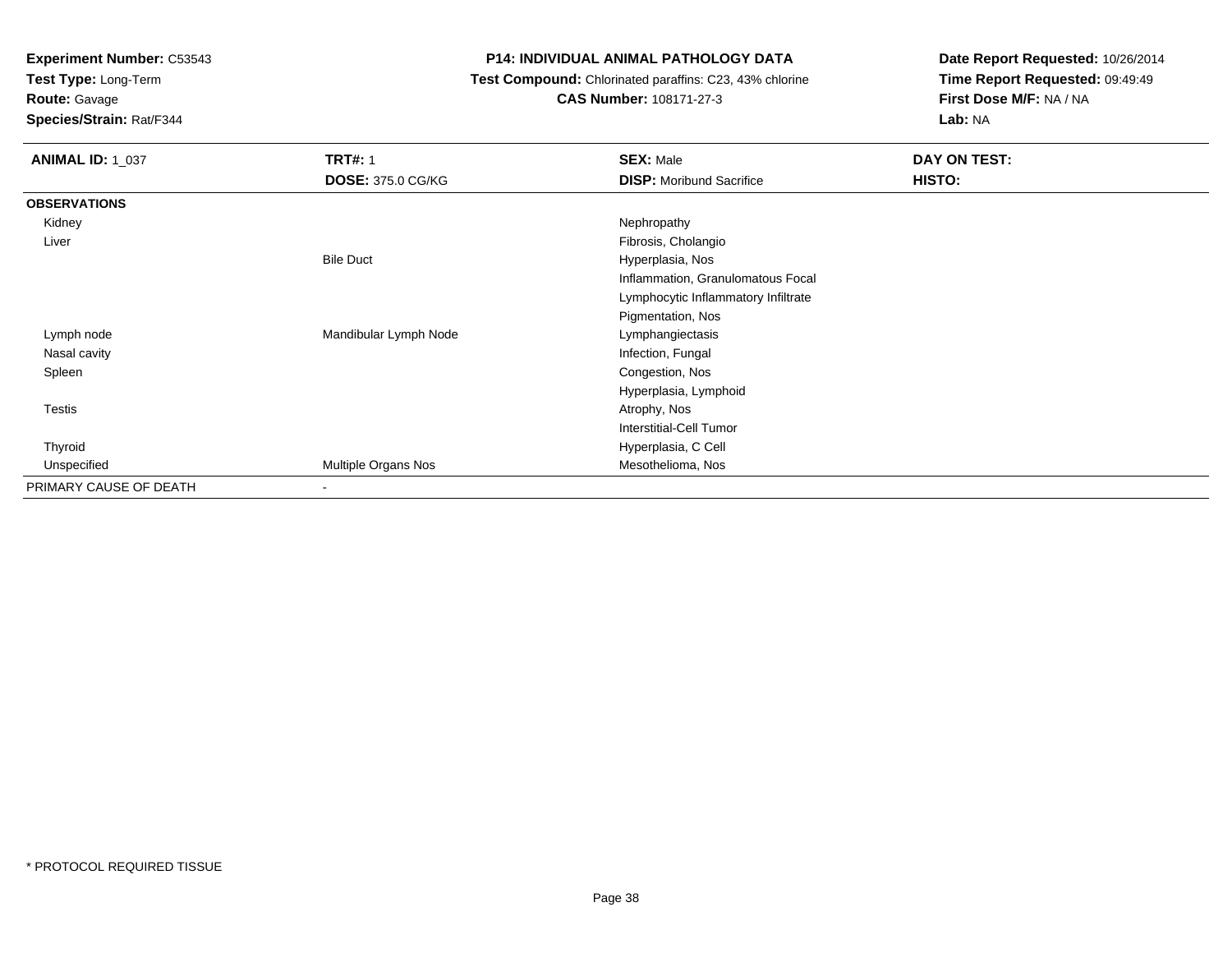**Test Type:** Long-Term

**Route:** Gavage

**Species/Strain:** Rat/F344

### **P14: INDIVIDUAL ANIMAL PATHOLOGY DATA**

 **Test Compound:** Chlorinated paraffins: C23, 43% chlorine**CAS Number:** 108171-27-3

| <b>ANIMAL ID: 1_038</b> | <b>TRT#: 1</b>            | <b>SEX: Male</b>                    | DAY ON TEST: |
|-------------------------|---------------------------|-------------------------------------|--------------|
|                         | <b>DOSE: 375.0 CG/KG</b>  | <b>DISP: Terminal Sacrifice</b>     | HISTO:       |
| <b>OBSERVATIONS</b>     |                           |                                     |              |
| Eye                     |                           | Cataract                            |              |
|                         |                           | Retinopathy                         |              |
| Heart                   | Myocardium Nos            | Inflammation, Chronic               |              |
| Kidney                  |                           | Nephropathy                         |              |
| Liver                   | <b>Bile Duct</b>          | Hyperplasia, Nos                    |              |
|                         |                           | Inflammation, Granulomatous Focal   |              |
|                         |                           | Lymphocytic Inflammatory Infiltrate |              |
|                         |                           | Pigmentation, Nos                   |              |
| Lymph node              | Mesenteric Lymph Node     | Inflammation, Granulomatous         |              |
| Nasal cavity            |                           | Inflammation, Suppurative           |              |
| Pituitary gland         | <b>Anterior Pituitary</b> | Adenoma, Nos                        |              |
| Spleen                  |                           | Congestion, Nos                     |              |
| Testis                  |                           | <b>Interstitial-Cell Tumor</b>      |              |
| PRIMARY CAUSE OF DEATH  | $\overline{\phantom{a}}$  |                                     |              |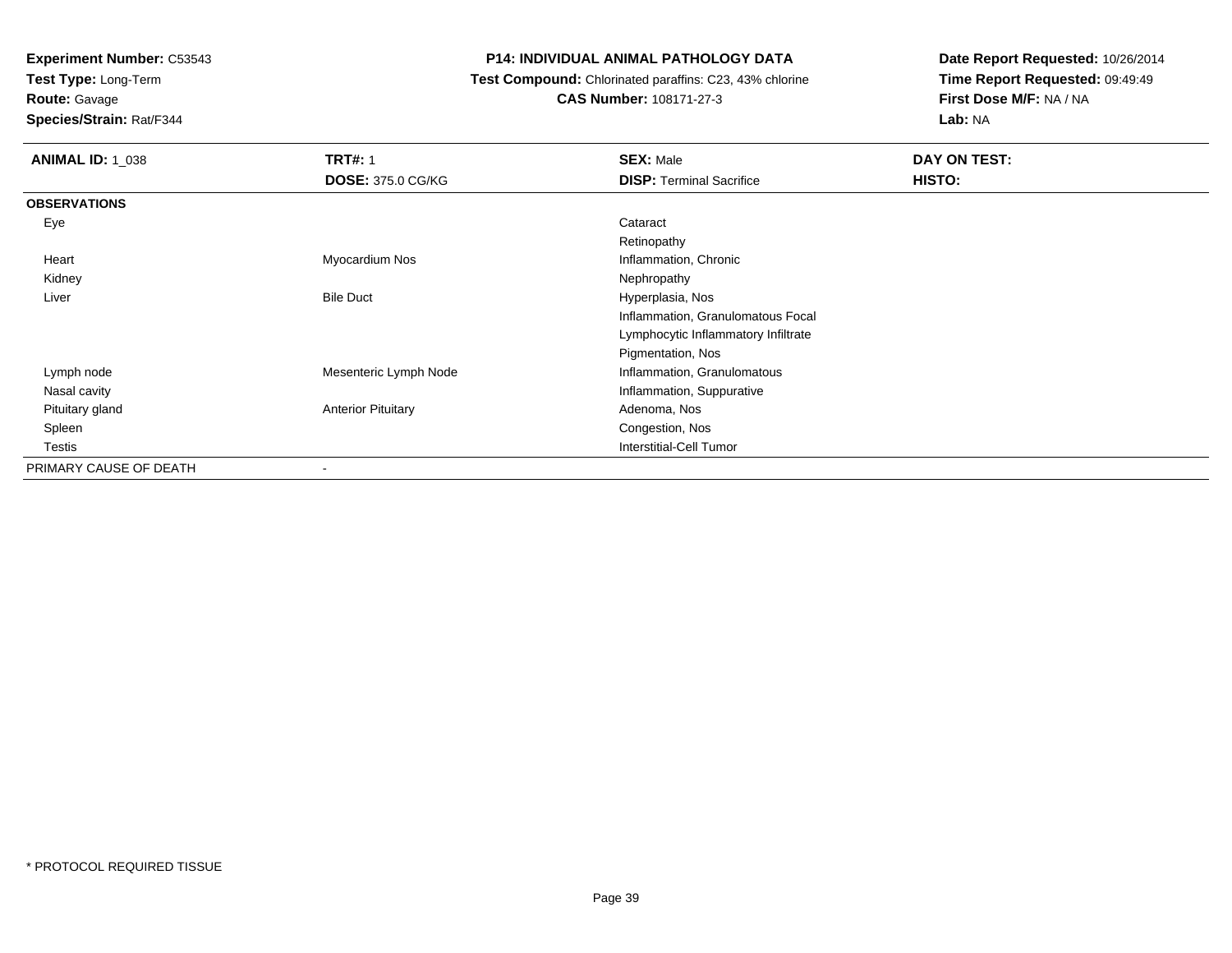**Test Type:** Long-Term

# **Route:** Gavage

**Species/Strain:** Rat/F344

### **P14: INDIVIDUAL ANIMAL PATHOLOGY DATA**

 **Test Compound:** Chlorinated paraffins: C23, 43% chlorine**CAS Number:** 108171-27-3

| <b>ANIMAL ID: 1_039</b> | <b>TRT#: 1</b>           | <b>SEX: Male</b>                    | DAY ON TEST: |
|-------------------------|--------------------------|-------------------------------------|--------------|
|                         | <b>DOSE: 375.0 CG/KG</b> | <b>DISP: Moribund Sacrifice</b>     | HISTO:       |
| <b>OBSERVATIONS</b>     |                          |                                     |              |
| Adrenal gland           | Medulla                  | Hyperplasia, Focal                  |              |
| Heart                   | Myocardium Nos           | Inflammation, Chronic               |              |
|                         | Atrium                   | Thrombus, Mural                     |              |
| Kidney                  |                          | Nephropathy                         |              |
| Liver                   |                          | Hyperplasia, Nodular                |              |
|                         |                          | Inflammation, Granulomatous Focal   |              |
|                         |                          | Lymphocytic Inflammatory Infiltrate |              |
|                         |                          | Pigmentation, Nos                   |              |
| Lymph node              | Pancreatic Lymph Node    | Hyperplasia, Lymphoid               |              |
|                         | Pancreatic Lymph Node    | Inflammation, Granulomatous         |              |
| Pancreas                | Acinus                   | Atrophy, Nos                        |              |
| Preputial gland         |                          | Inflammation, Acute/Chronic         |              |
| Spleen                  |                          | Congestion, Nos                     |              |
|                         |                          | Fibrosis, Focal                     |              |
| Testis                  |                          | Interstitial-Cell Tumor             |              |
| PRIMARY CAUSE OF DEATH  | $\blacksquare$           |                                     |              |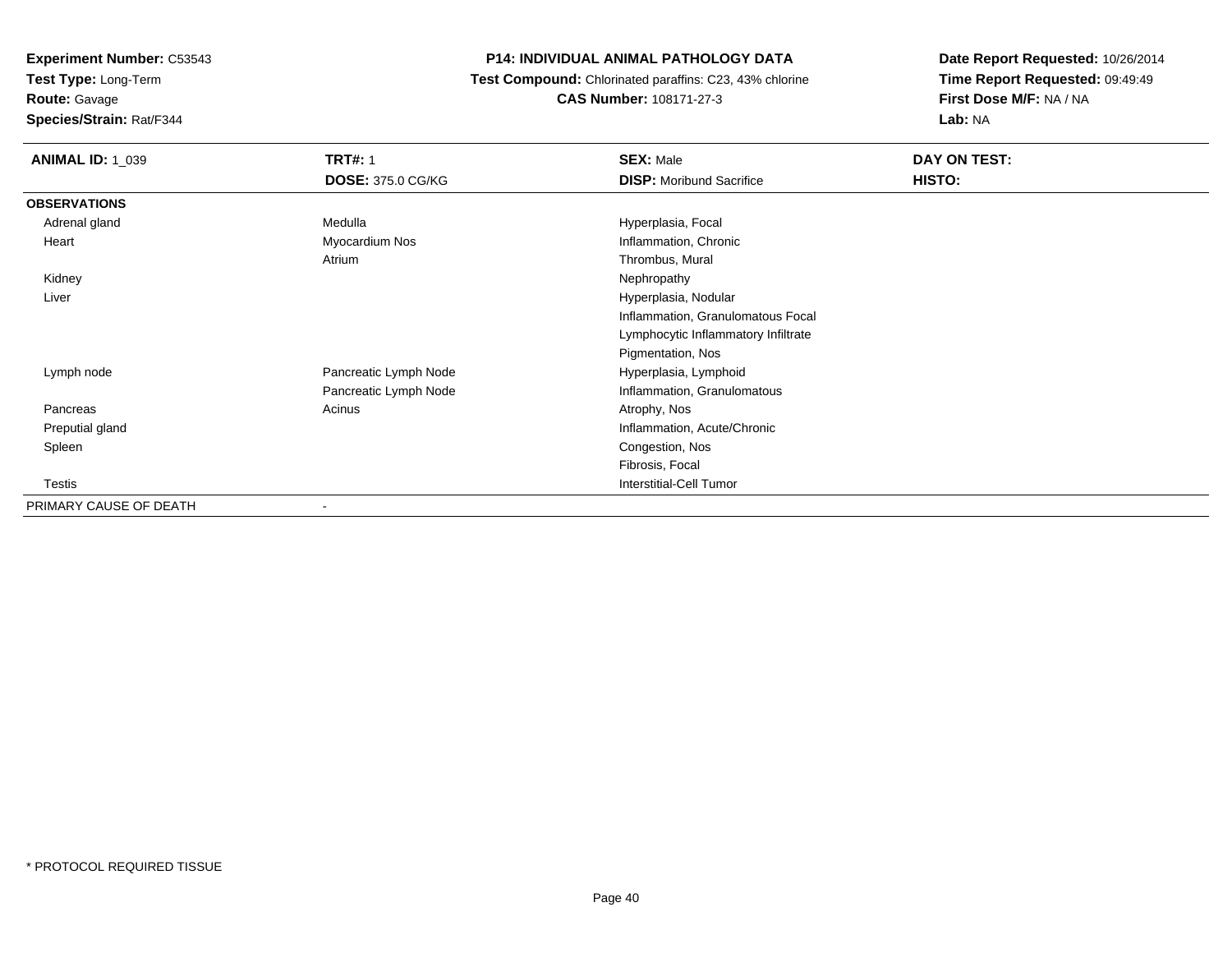**Test Type:** Long-Term

# **Route:** Gavage

**Species/Strain:** Rat/F344

# **P14: INDIVIDUAL ANIMAL PATHOLOGY DATA**

 **Test Compound:** Chlorinated paraffins: C23, 43% chlorine**CAS Number:** 108171-27-3

| <b>ANIMAL ID: 1_040</b> | <b>TRT#: 1</b>           | <b>SEX: Male</b>                    | DAY ON TEST: |
|-------------------------|--------------------------|-------------------------------------|--------------|
|                         | <b>DOSE: 375.0 CG/KG</b> | <b>DISP: Terminal Sacrifice</b>     | HISTO:       |
| <b>OBSERVATIONS</b>     |                          |                                     |              |
| Adrenal gland           | Medulla                  | Pheochromocytoma                    |              |
| Heart                   | Myocardium Nos           | Inflammation, Chronic               |              |
|                         | Atrium                   | Thrombus, Mural                     |              |
| Kidney                  |                          | Nephropathy                         |              |
| Liver                   |                          | Inflammation, Granulomatous Focal   |              |
|                         |                          | Lymphocytic Inflammatory Infiltrate |              |
|                         |                          | Pigmentation, Nos                   |              |
| Lymph node              | Pancreatic Lymph Node    | Hyperplasia, Lymphoid               |              |
|                         | Pancreatic Lymph Node    | Inflammation, Granulomatous         |              |
| Nasal cavity            |                          | Infection, Fungal                   |              |
|                         |                          | Inflammation, Suppurative           |              |
| Preputial gland         |                          | Inflammation, Chronic               |              |
| Salivary gland          |                          | Periarteritis                       |              |
| Spleen                  |                          | Congestion, Nos                     |              |
| Testis                  |                          | Interstitial-Cell Tumor             |              |
| PRIMARY CAUSE OF DEATH  |                          |                                     |              |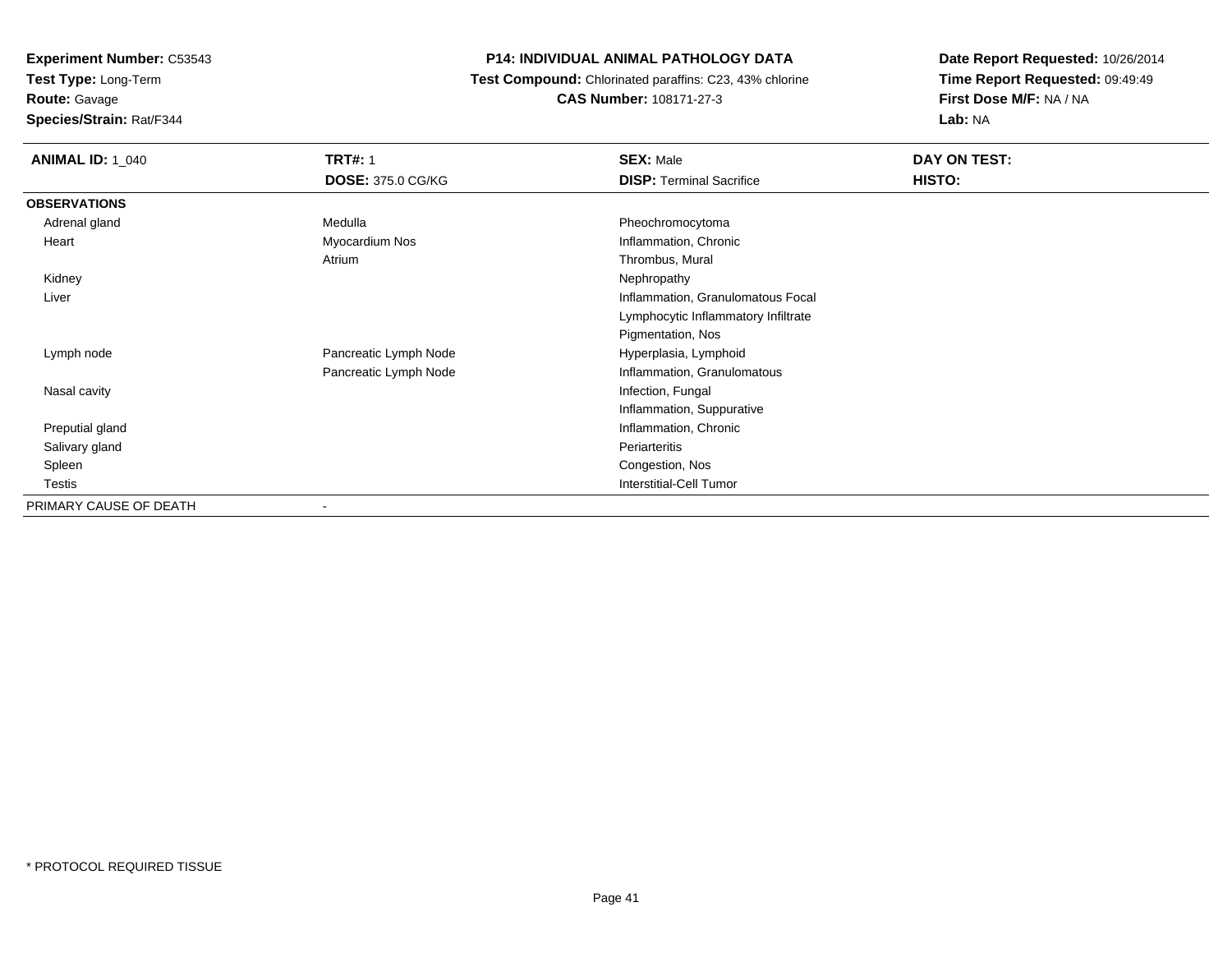**Test Type:** Long-Term

**Route:** Gavage

**Species/Strain:** Rat/F344

#### **P14: INDIVIDUAL ANIMAL PATHOLOGY DATA**

 **Test Compound:** Chlorinated paraffins: C23, 43% chlorine**CAS Number:** 108171-27-3

| <b>ANIMAL ID: 1 041</b> | <b>TRT#: 1</b>            | <b>SEX: Male</b>                    | DAY ON TEST: |
|-------------------------|---------------------------|-------------------------------------|--------------|
|                         | <b>DOSE: 375.0 CG/KG</b>  | <b>DISP:</b> Moribund Sacrifice     | HISTO:       |
| <b>OBSERVATIONS</b>     |                           |                                     |              |
| Adrenal gland           | Medulla                   | Pheochromocytoma                    |              |
| Heart                   | Myocardium Nos            | Inflammation, Chronic               |              |
| Kidney                  |                           | Nephropathy                         |              |
| Liver                   | <b>Bile Duct</b>          | Hyperplasia, Nos                    |              |
|                         |                           | Inflammation, Granulomatous Focal   |              |
|                         |                           | Lymphocytic Inflammatory Infiltrate |              |
|                         |                           | Pigmentation, Nos                   |              |
| Lung                    |                           | Hemorrhage                          |              |
| Lymph node              | Pancreatic Lymph Node     | Hyperplasia, Lymphoid               |              |
| Pituitary gland         | <b>Anterior Pituitary</b> | Hyperplasia, Focal                  |              |
| Preputial gland         |                           | Inflammation, Suppurative           |              |
| Testis                  |                           | Hyperplasia, Interstitial Cell      |              |
|                         |                           | <b>Interstitial-Cell Tumor</b>      |              |
| Unspecified             | Multiple Organs Nos       | Leukemia, Mononuclear Cell          |              |
| PRIMARY CAUSE OF DEATH  | $\,$                      |                                     |              |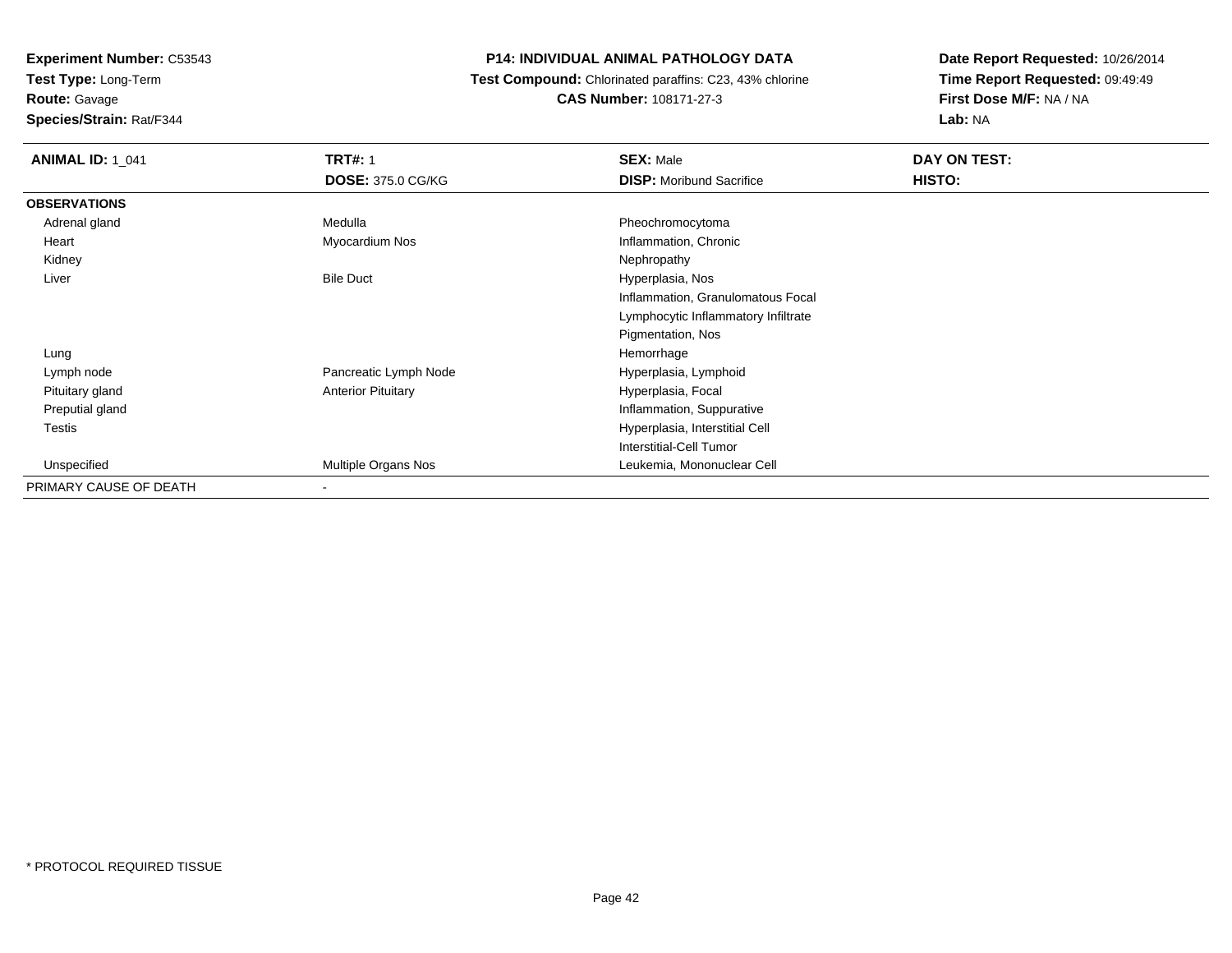**Test Type:** Long-Term

**Route:** Gavage

**Species/Strain:** Rat/F344

# **P14: INDIVIDUAL ANIMAL PATHOLOGY DATA**

 **Test Compound:** Chlorinated paraffins: C23, 43% chlorine**CAS Number:** 108171-27-3

| <b>ANIMAL ID: 1_042</b> | <b>TRT#: 1</b>            | <b>SEX: Male</b>                    | DAY ON TEST: |
|-------------------------|---------------------------|-------------------------------------|--------------|
|                         | <b>DOSE: 375.0 CG/KG</b>  | <b>DISP:</b> Moribund Sacrifice     | HISTO:       |
| <b>OBSERVATIONS</b>     |                           |                                     |              |
| <b>Blood vessel</b>     | Hepatic Vein              | Thrombus, Mural                     |              |
| Heart                   | Myocardium Nos            | Inflammation, Chronic               |              |
| Liver                   |                           | Angiectasis                         |              |
|                         | <b>Bile Duct</b>          | Hyperplasia, Nos                    |              |
|                         |                           | Inflammation, Granulomatous Focal   |              |
|                         |                           | Lymphocytic Inflammatory Infiltrate |              |
|                         |                           | Neoplastic Nodule                   |              |
|                         |                           | Pigmentation, Nos                   |              |
| Lymph node              | Mediastinal Lymph Node    | Hyperplasia, Lymphoid               |              |
|                         | Mesenteric Lymph Node     | Inflammation, Granulomatous         |              |
|                         | Pancreatic Lymph Node     | Inflammation, Granulomatous         |              |
|                         | Mediastinal Lymph Node    | Pigmentation, Nos                   |              |
|                         | Pancreatic Lymph Node     | Pigmentation, Nos                   |              |
| Nasal cavity            |                           | Foreign Body, Nos                   |              |
|                         |                           | Inflammation, Suppurative           |              |
| Pancreas                | <b>Islets</b>             | Islet-Cell Adenoma                  |              |
| Pituitary gland         | <b>Anterior Pituitary</b> | Angiectasis                         |              |
|                         | <b>Anterior Pituitary</b> | Hyperplasia, Focal                  |              |
| <b>Testis</b>           |                           | Atrophy, Nos                        |              |
|                         |                           | Interstitial-Cell Tumor             |              |
| Unspecified             | Multiple Organs Nos       | Leukemia, Mononuclear Cell          |              |
| PRIMARY CAUSE OF DEATH  |                           |                                     |              |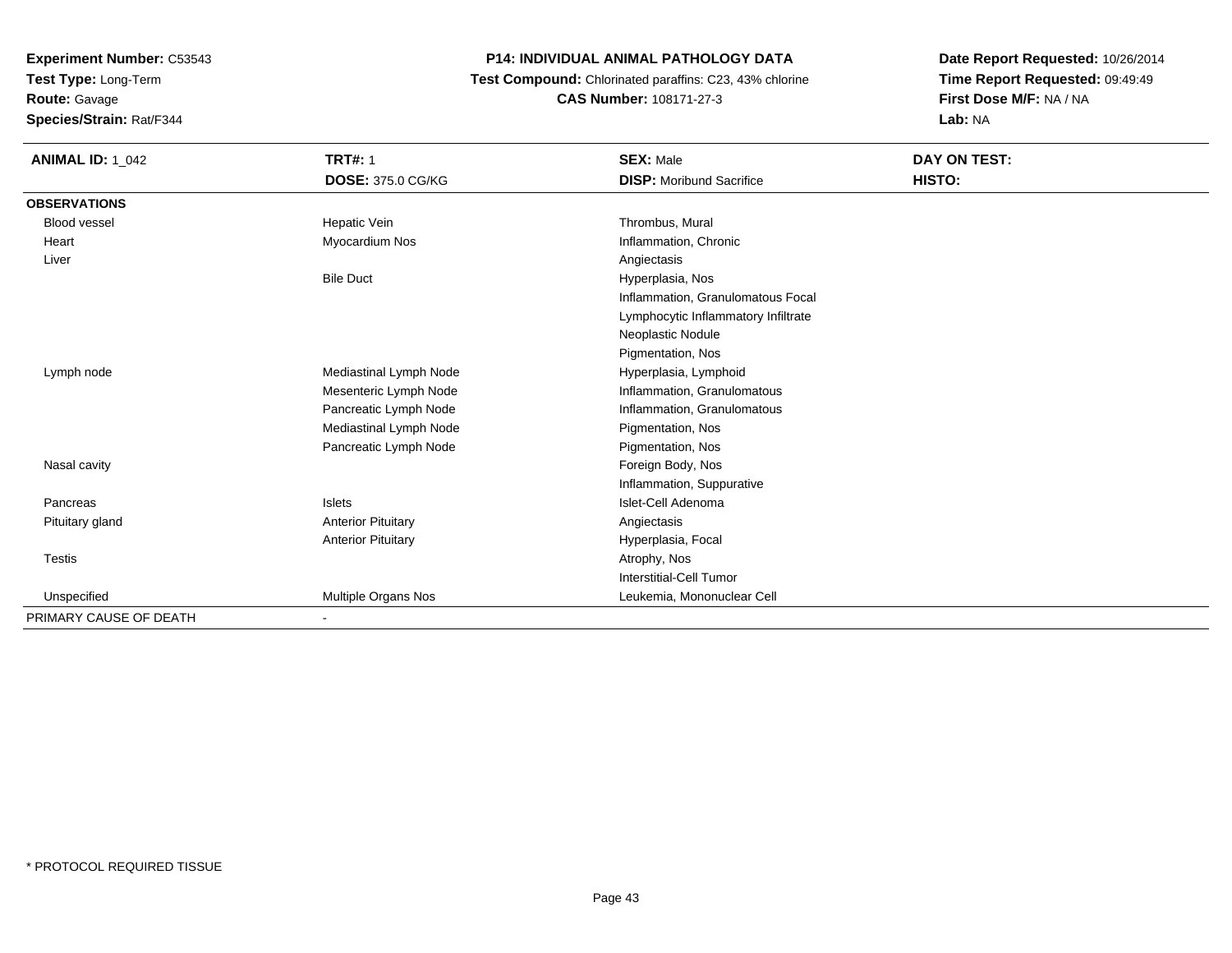**Test Type:** Long-Term**Route:** Gavage

**Species/Strain:** Rat/F344

### **P14: INDIVIDUAL ANIMAL PATHOLOGY DATA**

 **Test Compound:** Chlorinated paraffins: C23, 43% chlorine**CAS Number:** 108171-27-3

| <b>ANIMAL ID: 1 043</b> | <b>TRT#: 1</b>           | <b>SEX: Male</b>                    | DAY ON TEST:  |
|-------------------------|--------------------------|-------------------------------------|---------------|
|                         | <b>DOSE: 375.0 CG/KG</b> | <b>DISP: Terminal Sacrifice</b>     | <b>HISTO:</b> |
| <b>OBSERVATIONS</b>     |                          |                                     |               |
| Heart                   | Myocardium Nos           | Inflammation, Chronic               |               |
| Intestine Large         | Colon                    | Parasitism                          |               |
| Kidney                  |                          | Nephropathy                         |               |
| Liver                   | <b>Bile Duct</b>         | Hyperplasia, Nos                    |               |
|                         |                          | Inflammation, Granulomatous Focal   |               |
|                         |                          | Lymphocytic Inflammatory Infiltrate |               |
|                         |                          | Pigmentation, Nos                   |               |
| Lymph node              | Mediastinal Lymph Node   | Hyperplasia, Lymphoid               |               |
|                         | Pancreatic Lymph Node    | Hyperplasia, Lymphoid               |               |
|                         | Pancreatic Lymph Node    | Inflammation, Granulomatous         |               |
| Preputial gland         |                          | Inflammation, Chronic Focal         |               |
| Prostate                |                          | Inflammation, Suppurative           |               |
| Spleen                  |                          | Congestion, Nos                     |               |
| PRIMARY CAUSE OF DEATH  | ۰                        |                                     |               |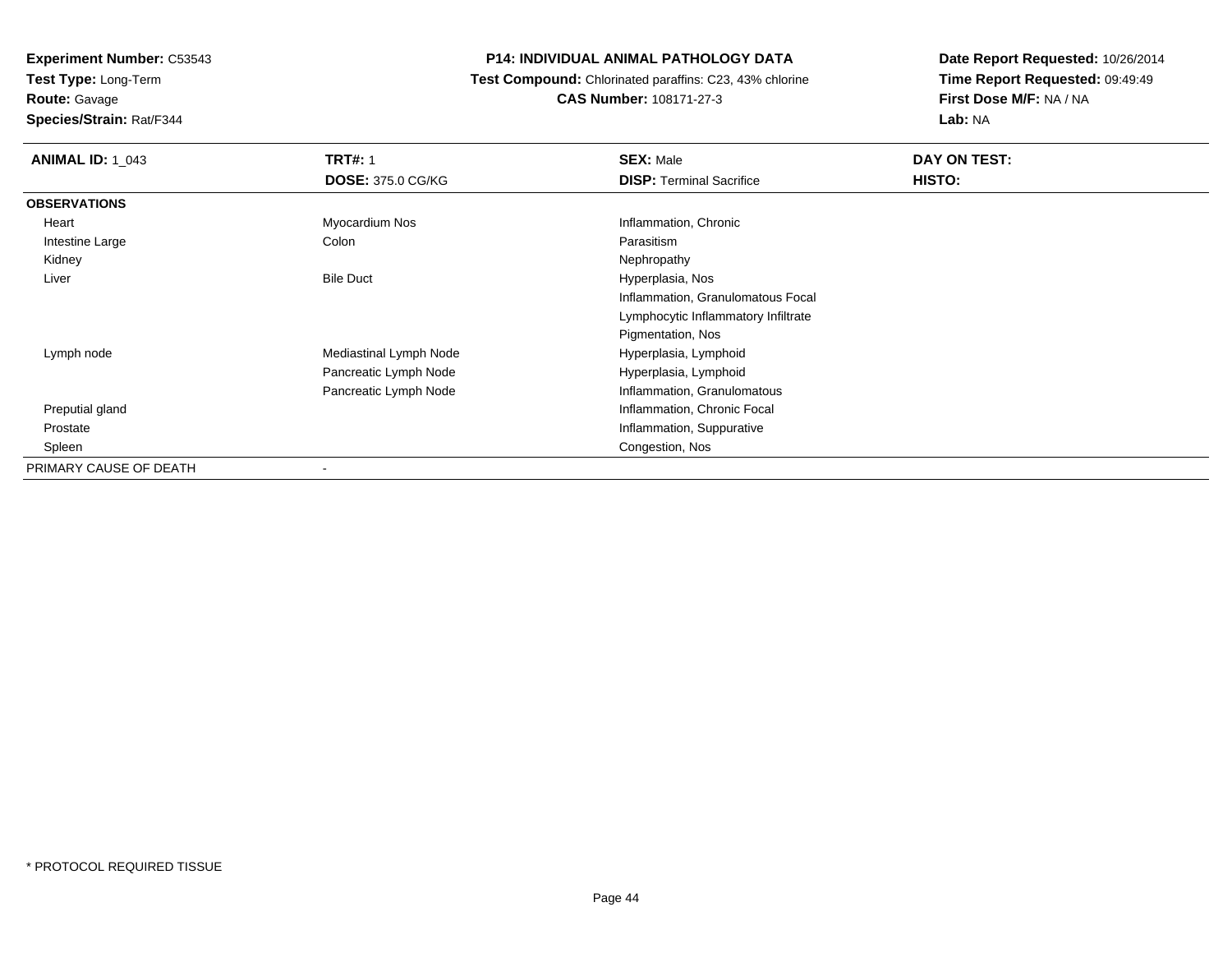**Test Type:** Long-Term

**Route:** Gavage

**Species/Strain:** Rat/F344

### **P14: INDIVIDUAL ANIMAL PATHOLOGY DATA**

 **Test Compound:** Chlorinated paraffins: C23, 43% chlorine**CAS Number:** 108171-27-3

| <b>ANIMAL ID: 1_044</b> | <b>TRT#: 1</b>           | <b>SEX: Male</b>                    | DAY ON TEST: |
|-------------------------|--------------------------|-------------------------------------|--------------|
|                         | <b>DOSE: 375.0 CG/KG</b> | <b>DISP:</b> Moribund Sacrifice     | HISTO:       |
| <b>OBSERVATIONS</b>     |                          |                                     |              |
| Adrenal gland           | <b>Cortex Nos</b>        | Cytoplasmic Vacuolization           |              |
| Heart                   | Myocardium Nos           | Inflammation, Chronic               |              |
| Kidney                  |                          | Nephropathy                         |              |
|                         | Tubule                   | Pigmentation, Nos                   |              |
| Liver                   |                          | Hyperplasia, Nodular                |              |
|                         | <b>Bile Duct</b>         | Hyperplasia, Nos                    |              |
|                         |                          | Inflammation, Granulomatous Focal   |              |
|                         |                          | Lymphocytic Inflammatory Infiltrate |              |
|                         |                          | Pigmentation, Nos                   |              |
| Lymph node              | Mesenteric Lymph Node    | Hyperplasia, Lymphoid               |              |
|                         | Mesenteric Lymph Node    | Inflammation, Granulomatous         |              |
| Nasal cavity            |                          | Hyperplasia, Epithelial             |              |
|                         |                          | Infection, Fungal                   |              |
|                         |                          | Inflammation, Suppurative           |              |
|                         |                          | Metaplasia, Squamous                |              |
| Pancreas                | Acinus                   | Atrophy, Nos                        |              |
| Prostate                |                          | Inflammation, Suppurative           |              |
| Spleen                  |                          | Congestion, Nos                     |              |
| <b>Testis</b>           |                          | <b>Interstitial-Cell Tumor</b>      |              |
| Unspecified             | Multiple Organs Nos      | Leukemia, Mononuclear Cell          |              |
| PRIMARY CAUSE OF DEATH  | $\blacksquare$           |                                     |              |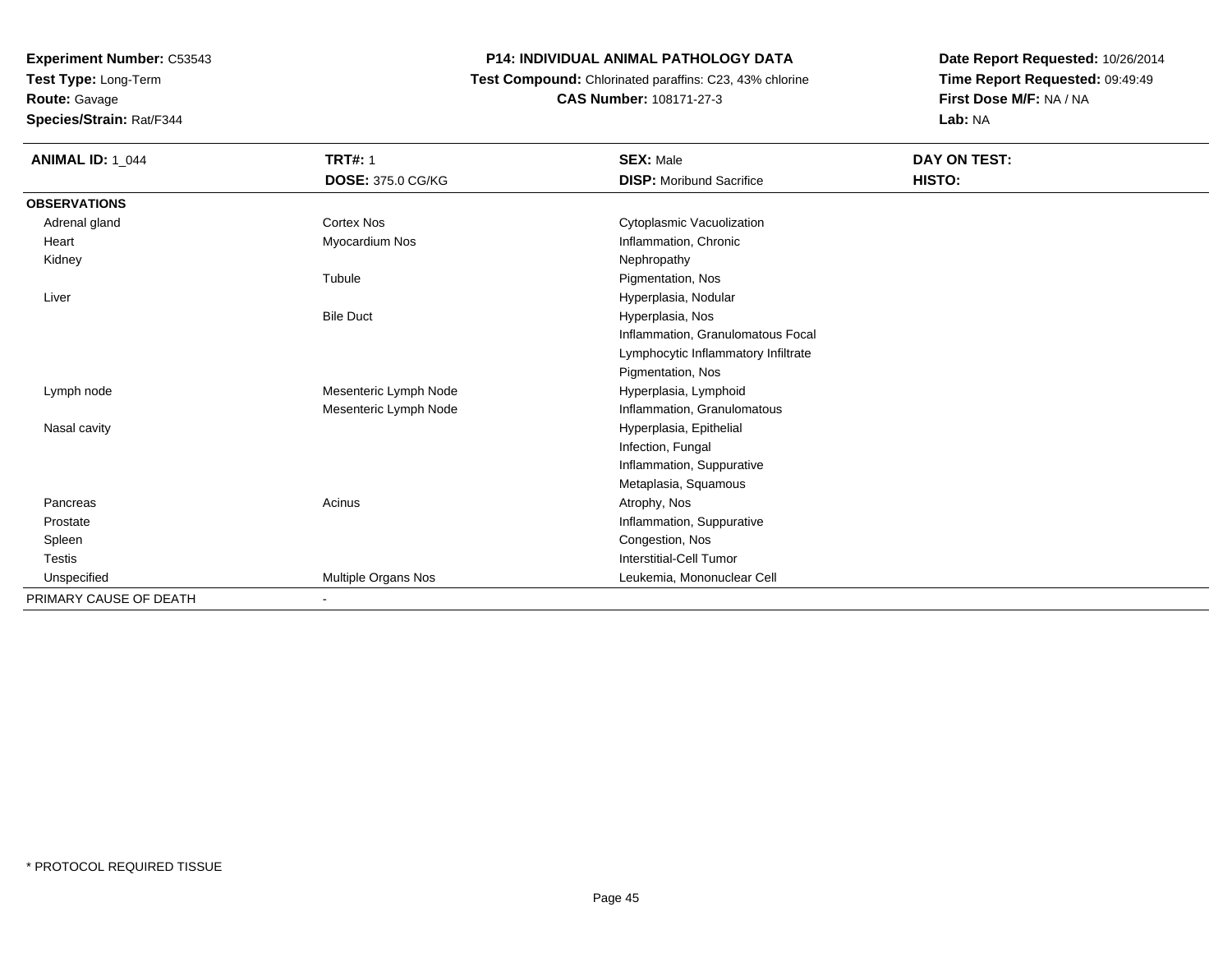**Experiment Number:** C53543**Test Type:** Long-Term

**Route:** Gavage

**Species/Strain:** Rat/F344

# **P14: INDIVIDUAL ANIMAL PATHOLOGY DATA**

 **Test Compound:** Chlorinated paraffins: C23, 43% chlorine**CAS Number:** 108171-27-3

| <b>ANIMAL ID: 1 045</b> | <b>TRT#: 1</b>            | <b>SEX: Male</b>                    | DAY ON TEST: |
|-------------------------|---------------------------|-------------------------------------|--------------|
|                         | <b>DOSE: 375.0 CG/KG</b>  | <b>DISP: Terminal Sacrifice</b>     | HISTO:       |
| <b>OBSERVATIONS</b>     |                           |                                     |              |
| Adrenal gland           | Medulla                   | Pheochromocytoma                    |              |
| Heart                   | Myocardium Nos            | Inflammation, Chronic               |              |
| Intestine Large         | Cecum, Colon              | Parasitism                          |              |
| Kidney                  |                           | Nephropathy                         |              |
| Liver                   | <b>Bile Duct</b>          | Hyperplasia, Nos                    |              |
|                         |                           | Inflammation, Granulomatous Focal   |              |
|                         |                           | Lymphocytic Inflammatory Infiltrate |              |
|                         |                           | Pigmentation, Nos                   |              |
| Lymph node              | Pancreatic Lymph Node     | Hyperplasia, Lymphoid               |              |
|                         | Pancreatic Lymph Node     | Inflammation, Granulomatous         |              |
| Pancreas                | Acinus                    | Atrophy, Nos                        |              |
| Pituitary gland         | <b>Anterior Pituitary</b> | Hyperplasia, Focal                  |              |
| Spleen                  |                           | Congestion, Nos                     |              |
| Testis                  |                           | Interstitial-Cell Tumor             |              |
| PRIMARY CAUSE OF DEATH  | $\overline{\phantom{a}}$  |                                     |              |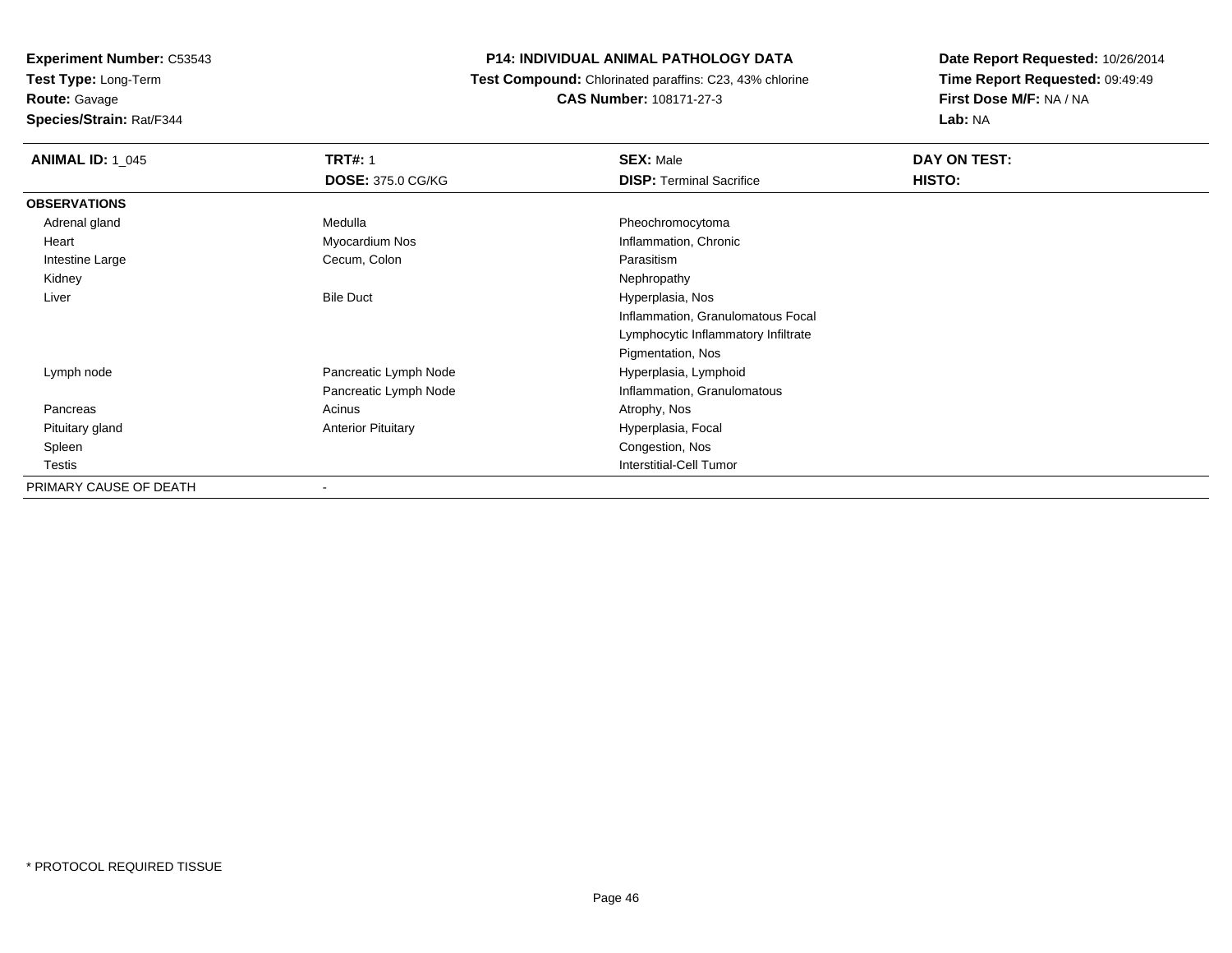**Test Type:** Long-Term

**Route:** Gavage

**Species/Strain:** Rat/F344

## **P14: INDIVIDUAL ANIMAL PATHOLOGY DATA**

 **Test Compound:** Chlorinated paraffins: C23, 43% chlorine**CAS Number:** 108171-27-3

| <b>ANIMAL ID: 1_046</b> | <b>TRT#: 1</b><br><b>DOSE: 375.0 CG/KG</b> | <b>SEX: Male</b><br><b>DISP: Terminal Sacrifice</b> | DAY ON TEST:<br>HISTO: |
|-------------------------|--------------------------------------------|-----------------------------------------------------|------------------------|
| <b>OBSERVATIONS</b>     |                                            |                                                     |                        |
| Adrenal gland           | Medulla                                    | Pheochromocytoma                                    |                        |
| Heart                   | Myocardium Nos                             | Inflammation, Chronic                               |                        |
| Kidney                  |                                            | Nephropathy                                         |                        |
| Liver                   | <b>Bile Duct</b>                           | Hyperplasia, Nos                                    |                        |
|                         |                                            | Inflammation, Granulomatous Focal                   |                        |
|                         |                                            | Lymphocytic Inflammatory Infiltrate                 |                        |
|                         |                                            | Pigmentation, Nos                                   |                        |
| Lymph node              | Mesenteric Lymph Node                      | Hyperplasia, Lymphoid                               |                        |
| Pancreas                |                                            | Inflammation, Chronic Focal                         |                        |
| Pituitary gland         | <b>Anterior Pituitary</b>                  | Adenoma, Nos                                        |                        |
| Prostate                |                                            | Inflammation, Suppurative                           |                        |
| Spleen                  |                                            | Congestion, Nos                                     |                        |
|                         |                                            | Fibrosis, Focal                                     |                        |
| Testis                  |                                            | Interstitial-Cell Tumor                             |                        |
| Thyroid                 |                                            | C-Cell Carcinoma                                    |                        |
| Urinary bladder         |                                            | Mucocele                                            |                        |
| PRIMARY CAUSE OF DEATH  | $\blacksquare$                             |                                                     |                        |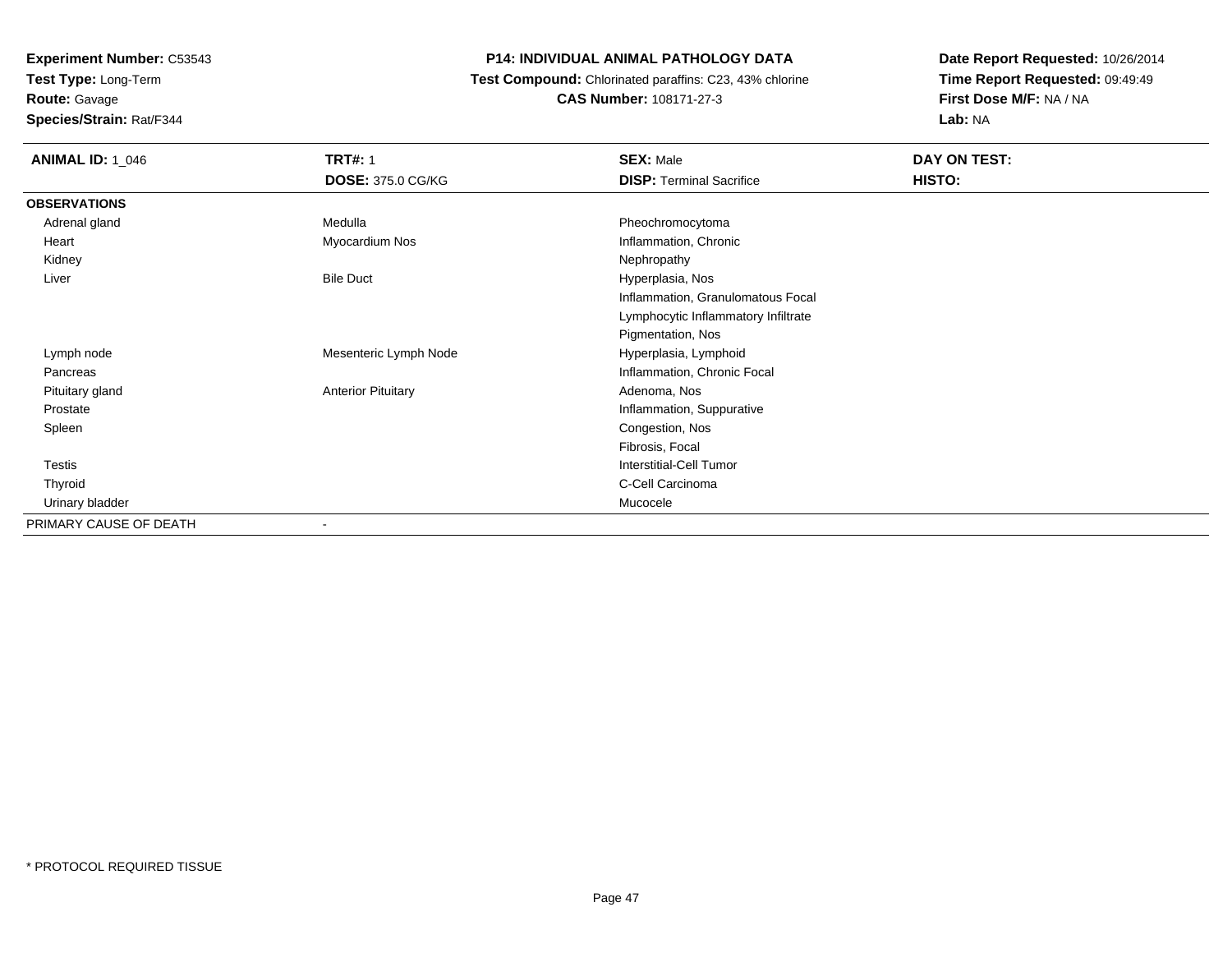**Test Type:** Long-Term

**Route:** Gavage

**Species/Strain:** Rat/F344

#### **P14: INDIVIDUAL ANIMAL PATHOLOGY DATA**

 **Test Compound:** Chlorinated paraffins: C23, 43% chlorine**CAS Number:** 108171-27-3

| <b>ANIMAL ID: 1_047</b> | <b>TRT#: 1</b>           | <b>SEX: Male</b>                    | DAY ON TEST: |  |
|-------------------------|--------------------------|-------------------------------------|--------------|--|
|                         | <b>DOSE: 375.0 CG/KG</b> | <b>DISP: Terminal Sacrifice</b>     | HISTO:       |  |
| <b>OBSERVATIONS</b>     |                          |                                     |              |  |
| Adrenal gland           | Medulla                  | Hyperplasia, Focal                  |              |  |
| Eye                     |                          | Retinopathy                         |              |  |
| Heart                   | Myocardium Nos           | Inflammation, Chronic               |              |  |
| Kidney                  |                          | Nephropathy                         |              |  |
| Liver                   |                          | Inflammation, Granulomatous Focal   |              |  |
|                         |                          | Lymphocytic Inflammatory Infiltrate |              |  |
|                         |                          | Pigmentation, Nos                   |              |  |
| Lymph node              | Pancreatic Lymph Node    | Hyperplasia, Lymphoid               |              |  |
|                         | Pancreatic Lymph Node    | Inflammation, Granulomatous         |              |  |
|                         | Mandibular Lymph Node    | Lymphangiectasis                    |              |  |
| Pancreas                | Islets                   | Islet-Cell Adenoma                  |              |  |
| Preputial gland         |                          | Inflammation, Chronic               |              |  |
| Testis                  |                          | Hyperplasia, Interstitial Cell      |              |  |
|                         |                          | Interstitial-Cell Tumor             |              |  |
| Thyroid                 |                          | C-Cell Adenoma                      |              |  |
|                         |                          | Hyperplasia, C Cell                 |              |  |
| Zymbal gland            |                          | Carcinoma, Nos                      |              |  |
| PRIMARY CAUSE OF DEATH  |                          |                                     |              |  |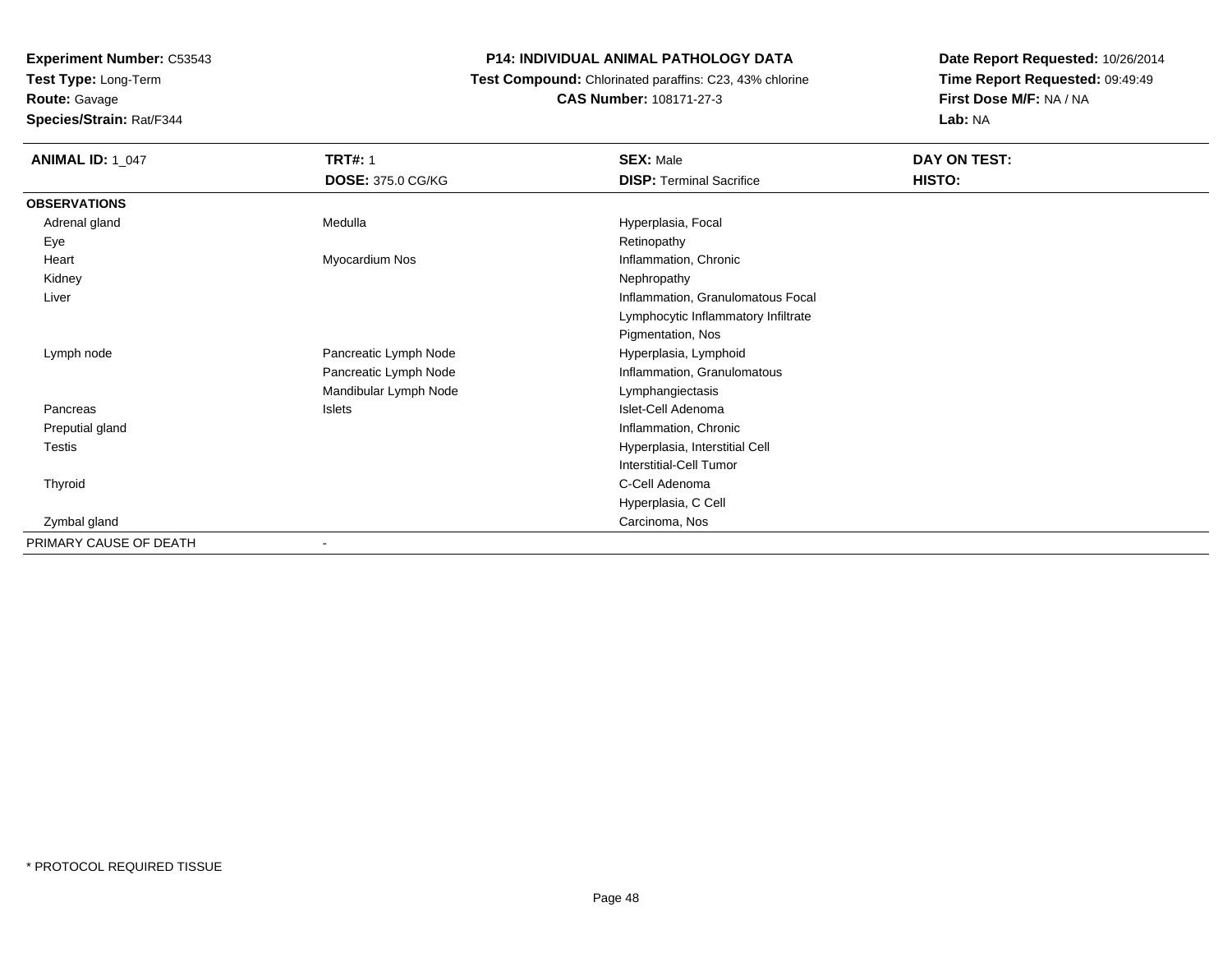**Test Type:** Long-Term

**Route:** Gavage

**Species/Strain:** Rat/F344

#### **P14: INDIVIDUAL ANIMAL PATHOLOGY DATA**

 **Test Compound:** Chlorinated paraffins: C23, 43% chlorine**CAS Number:** 108171-27-3

| <b>ANIMAL ID: 1_048</b> | <b>TRT#: 1</b>           | <b>SEX: Male</b>                    | DAY ON TEST: |  |
|-------------------------|--------------------------|-------------------------------------|--------------|--|
|                         | <b>DOSE: 375.0 CG/KG</b> | <b>DISP: Natural Death</b>          | HISTO:       |  |
| <b>OBSERVATIONS</b>     |                          |                                     |              |  |
| Adrenal gland           | Medulla                  | Pheochromocytoma                    |              |  |
| Kidney                  |                          | Nephropathy                         |              |  |
| Liver                   |                          | Hyperplasia, Nodular                |              |  |
|                         | <b>Bile Duct</b>         | Hyperplasia, Nos                    |              |  |
|                         |                          | Inflammation, Granulomatous Focal   |              |  |
|                         |                          | Lymphocytic Inflammatory Infiltrate |              |  |
|                         |                          | Pigmentation, Nos                   |              |  |
| Skin                    | <b>Back</b>              | Trichoepithelioma                   |              |  |
| <b>Testis</b>           |                          | Interstitial-Cell Tumor             |              |  |
| Unspecified             | Multiple Organs Nos      | Leukemia, Mononuclear Cell          |              |  |
| PRIMARY CAUSE OF DEATH  |                          |                                     |              |  |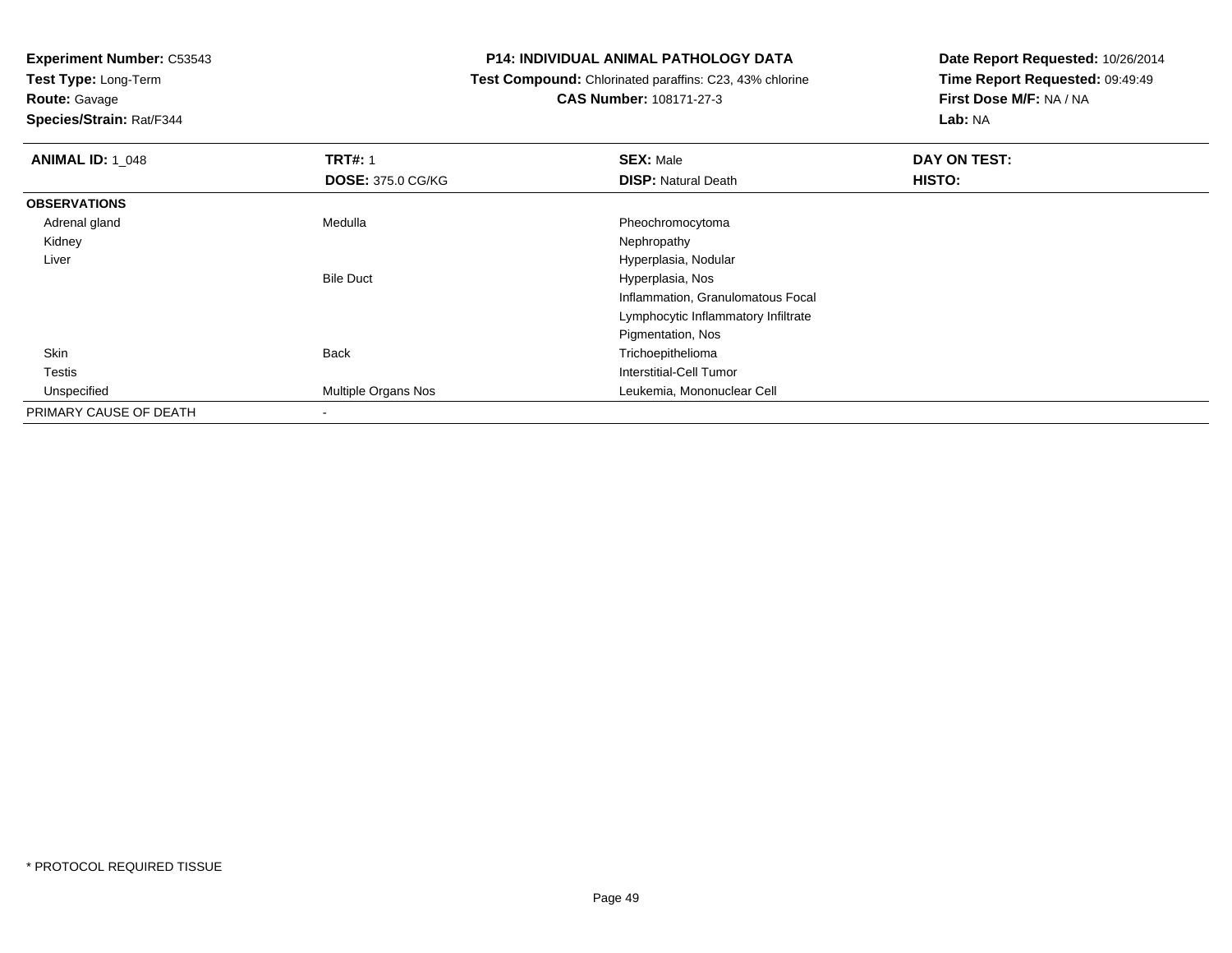**Test Type:** Long-Term

**Route:** Gavage

**Species/Strain:** Rat/F344

### **P14: INDIVIDUAL ANIMAL PATHOLOGY DATA**

 **Test Compound:** Chlorinated paraffins: C23, 43% chlorine**CAS Number:** 108171-27-3

| <b>ANIMAL ID: 1_049</b> | <b>TRT#: 1</b>            | <b>SEX: Male</b>                    | DAY ON TEST: |  |
|-------------------------|---------------------------|-------------------------------------|--------------|--|
|                         | <b>DOSE: 375.0 CG/KG</b>  | <b>DISP: Terminal Sacrifice</b>     | HISTO:       |  |
| <b>OBSERVATIONS</b>     |                           |                                     |              |  |
| Adrenal gland           | Medulla                   | Pheochromocytoma                    |              |  |
| Brain                   |                           | Deformity, Nos                      |              |  |
| Eye                     |                           | Retinopathy                         |              |  |
| Heart                   | Myocardium Nos            | Inflammation, Chronic               |              |  |
| Kidney                  |                           | Nephropathy                         |              |  |
| Liver                   | <b>Bile Duct</b>          | Hyperplasia, Nos                    |              |  |
|                         |                           | Inflammation, Granulomatous Focal   |              |  |
|                         |                           | Lymphocytic Inflammatory Infiltrate |              |  |
|                         |                           | Pigmentation, Nos                   |              |  |
| Lymph node              | Pancreatic Lymph Node     | Hyperplasia, Lymphoid               |              |  |
|                         | Pancreatic Lymph Node     | Inflammation, Granulomatous         |              |  |
| Pituitary gland         | <b>Anterior Pituitary</b> | Adenoma, Nos                        |              |  |
|                         | <b>Anterior Pituitary</b> | Angiectasis                         |              |  |
| Spleen                  |                           | Congestion, Nos                     |              |  |
| Testis                  |                           | Hyperplasia, Interstitial Cell      |              |  |
| PRIMARY CAUSE OF DEATH  | $\overline{\phantom{a}}$  |                                     |              |  |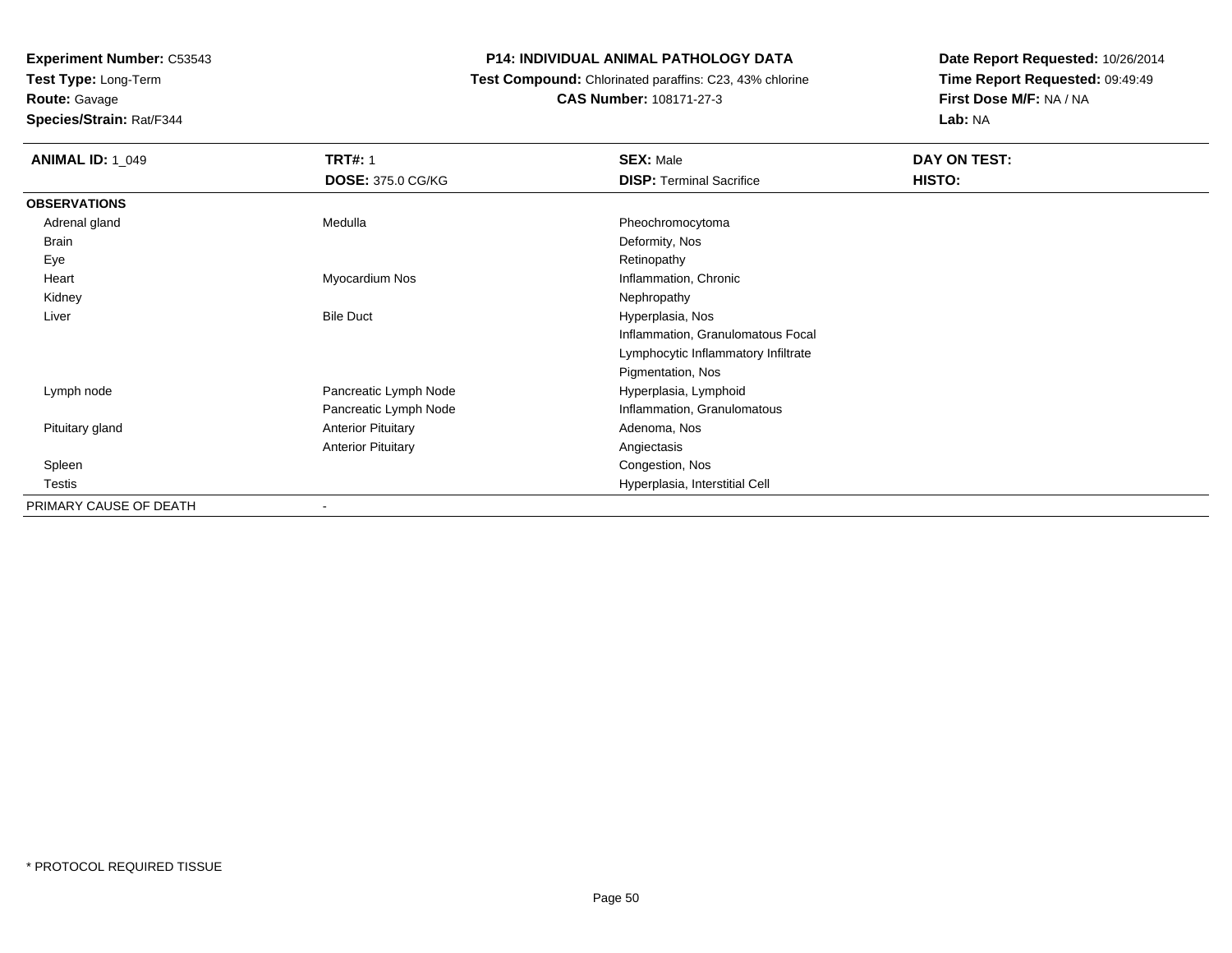**Test Type:** Long-Term

**Route:** Gavage

**Species/Strain:** Rat/F344

### **P14: INDIVIDUAL ANIMAL PATHOLOGY DATA**

 **Test Compound:** Chlorinated paraffins: C23, 43% chlorine**CAS Number:** 108171-27-3

| <b>ANIMAL ID: 1_050</b> | <b>TRT#: 1</b>            | <b>SEX: Male</b>                    | DAY ON TEST: |
|-------------------------|---------------------------|-------------------------------------|--------------|
|                         | <b>DOSE: 375.0 CG/KG</b>  | <b>DISP:</b> Moribund Sacrifice     | HISTO:       |
| <b>OBSERVATIONS</b>     |                           |                                     |              |
| Heart                   | Myocardium Nos            | Inflammation, Chronic               |              |
| Intestine Large         | Colon                     | Parasitism                          |              |
| Kidney                  |                           | Nephropathy                         |              |
| Liver                   |                           | Hyperplasia, Nodular                |              |
|                         | <b>Bile Duct</b>          | Hyperplasia, Nos                    |              |
|                         |                           | Inflammation, Granulomatous Focal   |              |
|                         |                           | Lymphocytic Inflammatory Infiltrate |              |
|                         |                           | Pigmentation, Nos                   |              |
| Pancreas                | Acinus                    | Atrophy, Nos                        |              |
| Pituitary gland         | <b>Anterior Pituitary</b> | Hyperplasia, Focal                  |              |
| Preputial gland         |                           | Inflammation, Chronic               |              |
| Skin                    |                           | <b>Basal-Cell Tumor</b>             |              |
| Spleen                  |                           | Congestion, Nos                     |              |
| Testis                  |                           | <b>Interstitial-Cell Tumor</b>      |              |
| Thyroid                 |                           | C-Cell Carcinoma                    |              |
| PRIMARY CAUSE OF DEATH  |                           |                                     |              |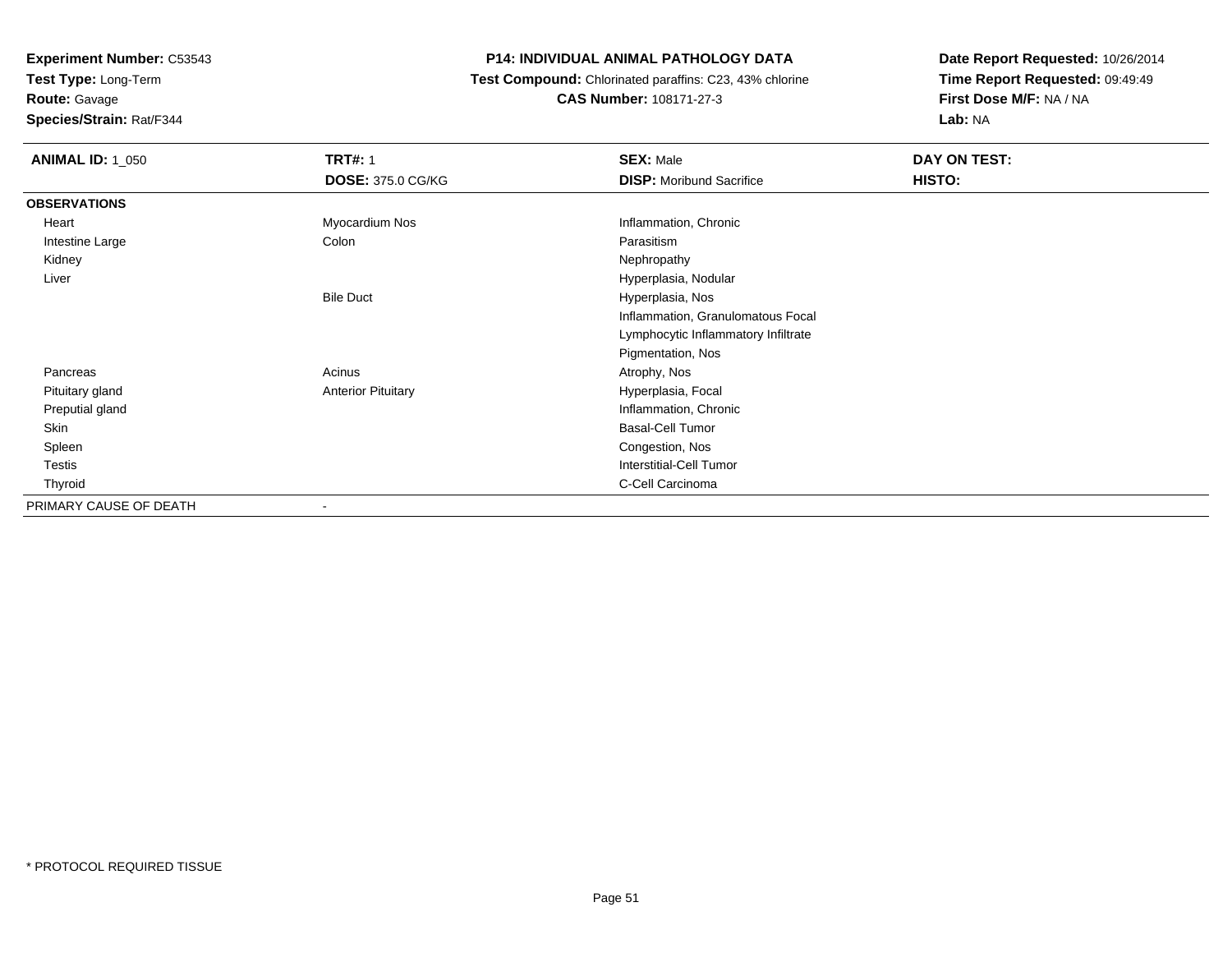**Test Type:** Long-Term

**Route:** Gavage

**Species/Strain:** Rat/F344

### **P14: INDIVIDUAL ANIMAL PATHOLOGY DATA**

 **Test Compound:** Chlorinated paraffins: C23, 43% chlorine**CAS Number:** 108171-27-3

| <b>ANIMAL ID: 2_001</b> | <b>TRT#: 2</b>            | <b>SEX: Male</b>                    | DAY ON TEST: |
|-------------------------|---------------------------|-------------------------------------|--------------|
|                         | <b>DOSE: 187.5 CG/KG</b>  | <b>DISP: Terminal Sacrifice</b>     | HISTO:       |
| <b>OBSERVATIONS</b>     |                           |                                     |              |
| Adrenal gland           | Medulla                   | Pheochromocytoma                    |              |
| Eye                     |                           | Cataract                            |              |
|                         |                           | Retinopathy                         |              |
| Heart                   | Myocardium Nos            | Inflammation, Chronic               |              |
| Kidney                  |                           | Nephropathy                         |              |
| Liver                   |                           | Deformity, Nos                      |              |
|                         | <b>Bile Duct</b>          | Hyperplasia, Nos                    |              |
|                         |                           | Inflammation, Granulomatous Focal   |              |
|                         |                           | Lymphocytic Inflammatory Infiltrate |              |
|                         |                           | Pigmentation, Nos                   |              |
| Lung                    |                           | Pneumonia, Aspiration               |              |
| Lymph node              | Pancreatic Lymph Node     | Hyperplasia, Lymphoid               |              |
|                         | Mesenteric Lymph Node     | Inflammation, Granulomatous         |              |
|                         | Pancreatic Lymph Node     | Inflammation, Granulomatous         |              |
|                         | Inguinal Lymph Node       | Lymphangiectasis                    |              |
| Nasal cavity            |                           | Hyperplasia, Epithelial             |              |
|                         |                           | Infection, Fungal                   |              |
|                         |                           | Inflammation, Chronic               |              |
|                         |                           | Inflammation, Suppurative           |              |
| Pituitary gland         |                           | Craniopharyngioma                   |              |
|                         | <b>Anterior Pituitary</b> | Cyst, Multiple                      |              |
| Preputial gland         |                           | <b>Cystic Ducts</b>                 |              |
| Spleen                  |                           | Congestion, Nos                     |              |
| <b>Testis</b>           |                           | <b>Interstitial-Cell Tumor</b>      |              |
| PRIMARY CAUSE OF DEATH  |                           |                                     |              |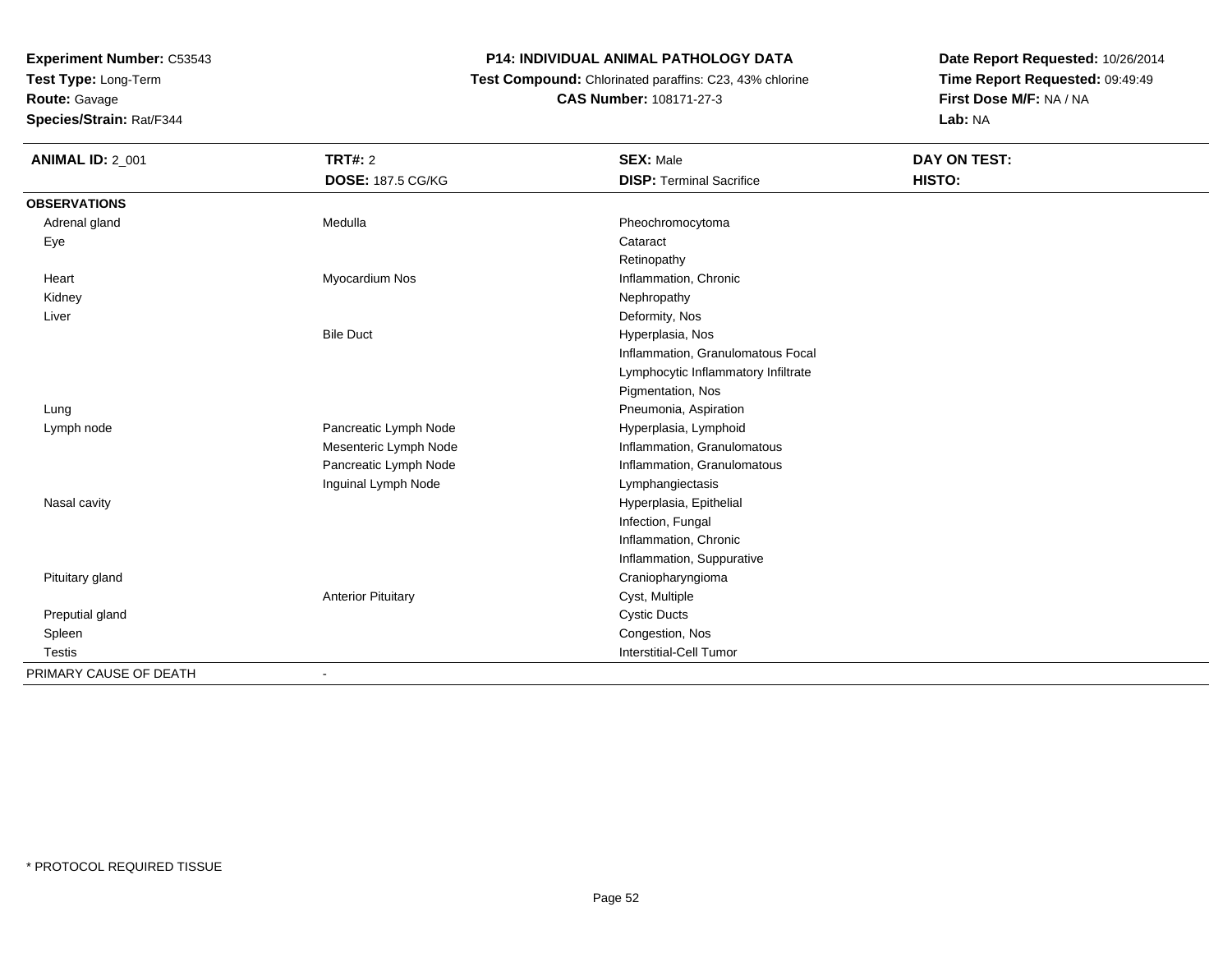**Test Type:** Long-Term

**Route:** Gavage

**Species/Strain:** Rat/F344

#### **P14: INDIVIDUAL ANIMAL PATHOLOGY DATA**

 **Test Compound:** Chlorinated paraffins: C23, 43% chlorine**CAS Number:** 108171-27-3

| <b>ANIMAL ID: 2_002</b> | <b>TRT#: 2</b>            | <b>SEX: Male</b>                    | DAY ON TEST: |  |
|-------------------------|---------------------------|-------------------------------------|--------------|--|
|                         | <b>DOSE: 187.5 CG/KG</b>  | <b>DISP: Terminal Sacrifice</b>     | HISTO:       |  |
| <b>OBSERVATIONS</b>     |                           |                                     |              |  |
| Adrenal gland           | Medulla                   | Pheochromocytoma                    |              |  |
| Eye                     |                           | Cataract                            |              |  |
|                         |                           | Retinopathy                         |              |  |
| Heart                   | Myocardium Nos            | Inflammation, Chronic               |              |  |
| Kidney                  |                           | Nephropathy                         |              |  |
| Liver                   | <b>Bile Duct</b>          | Hyperplasia, Nos                    |              |  |
|                         |                           | Inflammation, Granulomatous Focal   |              |  |
|                         |                           | Lymphocytic Inflammatory Infiltrate |              |  |
|                         |                           | Pigmentation, Nos                   |              |  |
| Lung                    |                           | Alveolar Macrophages                |              |  |
| Pancreas                | Acinus                    | Atrophy, Nos                        |              |  |
| Pituitary gland         | <b>Anterior Pituitary</b> | Cyst, Nos                           |              |  |
| Spleen                  |                           | Congestion, Nos                     |              |  |
| <b>Testis</b>           |                           | <b>Interstitial-Cell Tumor</b>      |              |  |
| Unspecified             | Multiple Organs Nos       | Leukemia, Mononuclear Cell          |              |  |
| PRIMARY CAUSE OF DEATH  | $\blacksquare$            |                                     |              |  |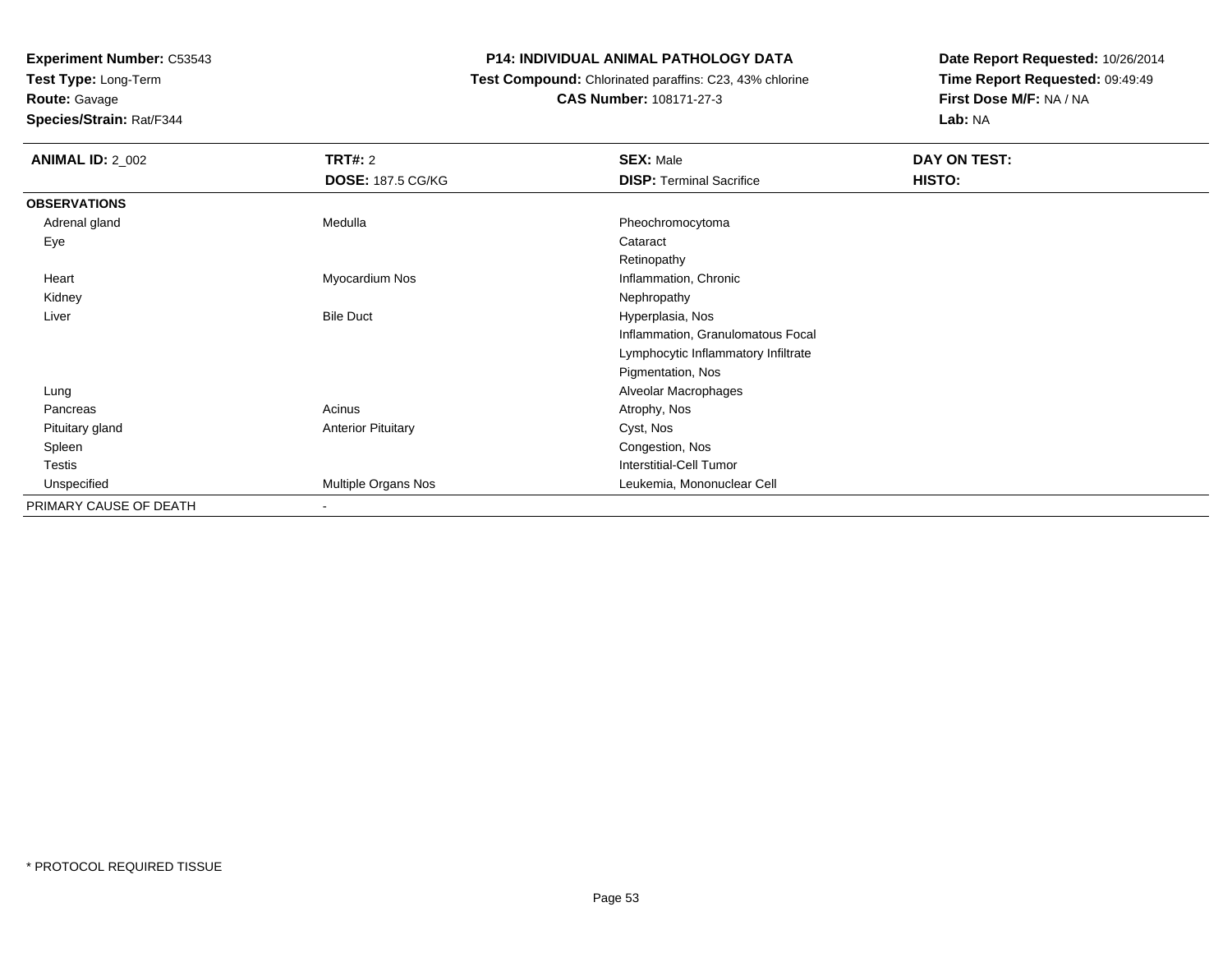**Test Type:** Long-Term

**Route:** Gavage

**Species/Strain:** Rat/F344

#### **P14: INDIVIDUAL ANIMAL PATHOLOGY DATA**

 **Test Compound:** Chlorinated paraffins: C23, 43% chlorine**CAS Number:** 108171-27-3

| <b>ANIMAL ID: 2_003</b> | <b>TRT#: 2</b>            | <b>SEX: Male</b>                    | DAY ON TEST: |  |
|-------------------------|---------------------------|-------------------------------------|--------------|--|
|                         | <b>DOSE: 187.5 CG/KG</b>  | <b>DISP: Terminal Sacrifice</b>     | HISTO:       |  |
| <b>OBSERVATIONS</b>     |                           |                                     |              |  |
| Adrenal gland           | Cortex Nos                | Degeneration, Lipoid                |              |  |
| Eye                     |                           | Cataract                            |              |  |
|                         |                           | Retinopathy                         |              |  |
| Heart                   | Myocardium Nos            | Inflammation, Chronic               |              |  |
| Kidney                  |                           | Nephropathy                         |              |  |
| Liver                   |                           | Inflammation, Granulomatous Focal   |              |  |
|                         |                           | Lymphocytic Inflammatory Infiltrate |              |  |
|                         |                           | Pigmentation, Nos                   |              |  |
| Lymph node              | Pancreatic Lymph Node     | Inflammation, Granulomatous         |              |  |
| Pituitary gland         | <b>Anterior Pituitary</b> | Adenoma, Nos                        |              |  |
| Spleen                  |                           | Congestion, Nos                     |              |  |
| Testis                  |                           | Atrophy, Nos                        |              |  |
|                         |                           | <b>Interstitial-Cell Tumor</b>      |              |  |
| Unspecified             | Multiple Organs Nos       | Periarteritis                       |              |  |
| PRIMARY CAUSE OF DEATH  | ۰                         |                                     |              |  |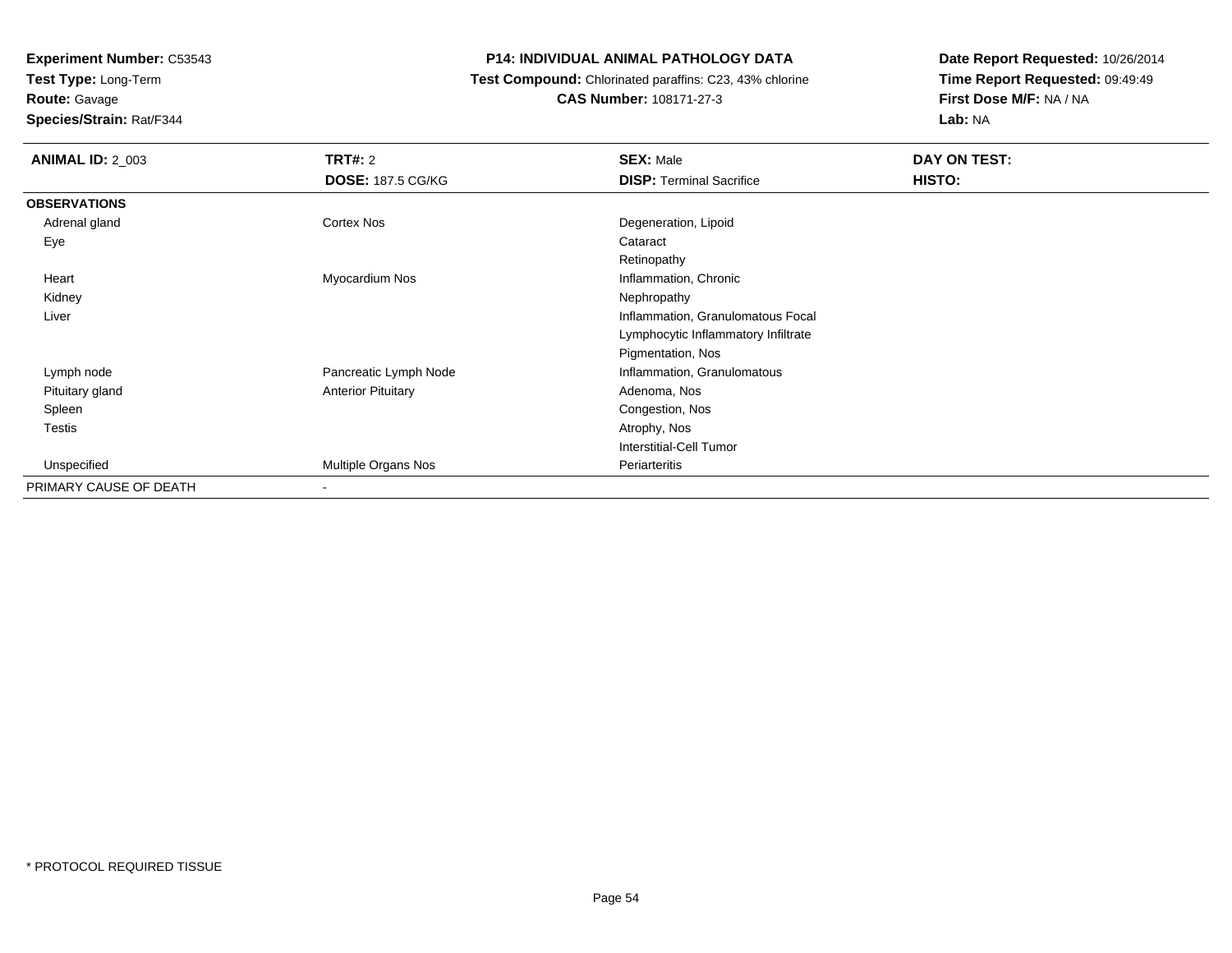**Test Type:** Long-Term

**Route:** Gavage

**Species/Strain:** Rat/F344

# **P14: INDIVIDUAL ANIMAL PATHOLOGY DATA**

 **Test Compound:** Chlorinated paraffins: C23, 43% chlorine**CAS Number:** 108171-27-3

| <b>ANIMAL ID: 2_004</b> | <b>TRT#: 2</b>            | <b>SEX: Male</b>                    | <b>DAY ON TEST:</b> |
|-------------------------|---------------------------|-------------------------------------|---------------------|
|                         | <b>DOSE: 187.5 CG/KG</b>  | <b>DISP: Terminal Sacrifice</b>     | HISTO:              |
| <b>OBSERVATIONS</b>     |                           |                                     |                     |
| Eye                     |                           | Cataract                            |                     |
|                         |                           | Retinopathy                         |                     |
| Heart                   | Myocardium Nos            | Inflammation, Chronic               |                     |
| Kidney                  |                           | Inflammation, Suppurative           |                     |
|                         |                           | Nephropathy                         |                     |
| Liver                   | <b>Bile Duct</b>          | Hyperplasia, Nos                    |                     |
|                         |                           | Inflammation, Granulomatous Focal   |                     |
|                         |                           | Lymphocytic Inflammatory Infiltrate |                     |
|                         |                           | Pigmentation, Nos                   |                     |
| Lung                    |                           | Alveolar Macrophages                |                     |
| Lymph node              | Pancreatic Lymph Node     | Hyperplasia, Lymphoid               |                     |
|                         | Pancreatic Lymph Node     | Inflammation, Granulomatous         |                     |
|                         | Renal Lymph Node          | Lymphangiectasis                    |                     |
| Pancreas                | Islets                    | Islet-Cell Adenoma                  |                     |
| Pituitary gland         | <b>Anterior Pituitary</b> | Cyst, Nos                           |                     |
| Preputial gland         |                           | <b>Cystic Ducts</b>                 |                     |
| Skin                    |                           | Squamous Cell Papilloma             |                     |
|                         |                           | Trichoepithelioma                   |                     |
| Spleen                  |                           | Congestion, Nos                     |                     |
| <b>Testis</b>           |                           | Interstitial-Cell Tumor             |                     |
| Thyroid                 |                           | C-Cell Carcinoma                    |                     |
|                         |                           | Hyperplasia, C Cell                 |                     |
| PRIMARY CAUSE OF DEATH  |                           |                                     |                     |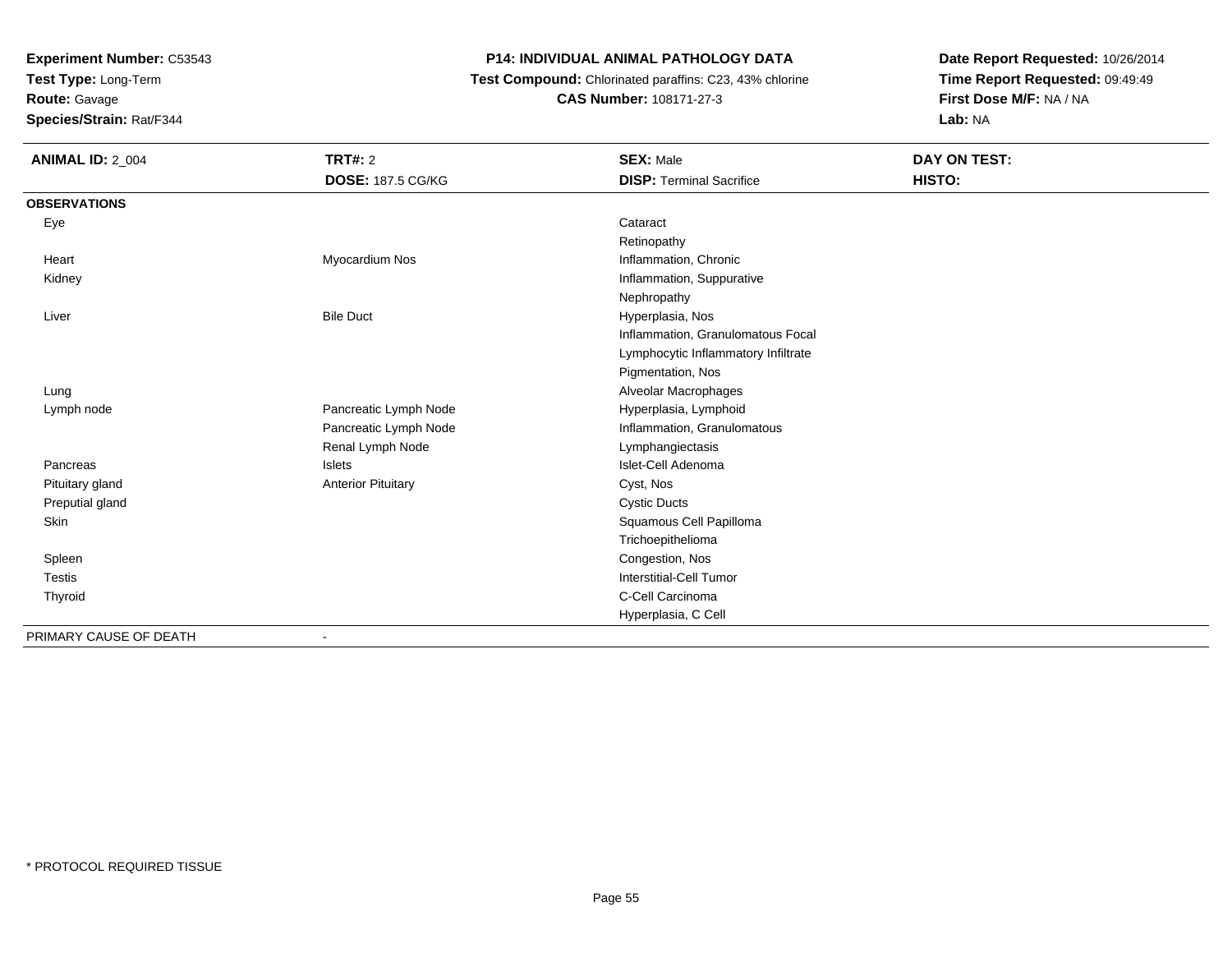**Test Type:** Long-Term

# **Route:** Gavage

**Species/Strain:** Rat/F344

#### **P14: INDIVIDUAL ANIMAL PATHOLOGY DATA**

 **Test Compound:** Chlorinated paraffins: C23, 43% chlorine**CAS Number:** 108171-27-3

| <b>ANIMAL ID: 2 005</b> | TRT#: 2                  | <b>SEX: Male</b>                  | DAY ON TEST: |  |
|-------------------------|--------------------------|-----------------------------------|--------------|--|
|                         | <b>DOSE: 187.5 CG/KG</b> | <b>DISP:</b> Moribund Sacrifice   | HISTO:       |  |
| <b>OBSERVATIONS</b>     |                          |                                   |              |  |
| Heart                   | Myocardium Nos           | Inflammation, Chronic             |              |  |
| Kidney                  |                          | Nephropathy                       |              |  |
|                         | Tubule                   | Pigmentation, Nos                 |              |  |
| Liver                   | Periportal               | Fibrosis, Multifocal              |              |  |
|                         | <b>Bile Duct</b>         | Hyperplasia, Nos                  |              |  |
|                         |                          | Inflammation, Granulomatous Focal |              |  |
|                         |                          | Pigmentation, Nos                 |              |  |
| Pancreas                | Acinus                   | Atrophy, Nos                      |              |  |
| Pituitary gland         | Intermedia               | Cyst, Nos                         |              |  |
| PRIMARY CAUSE OF DEATH  |                          |                                   |              |  |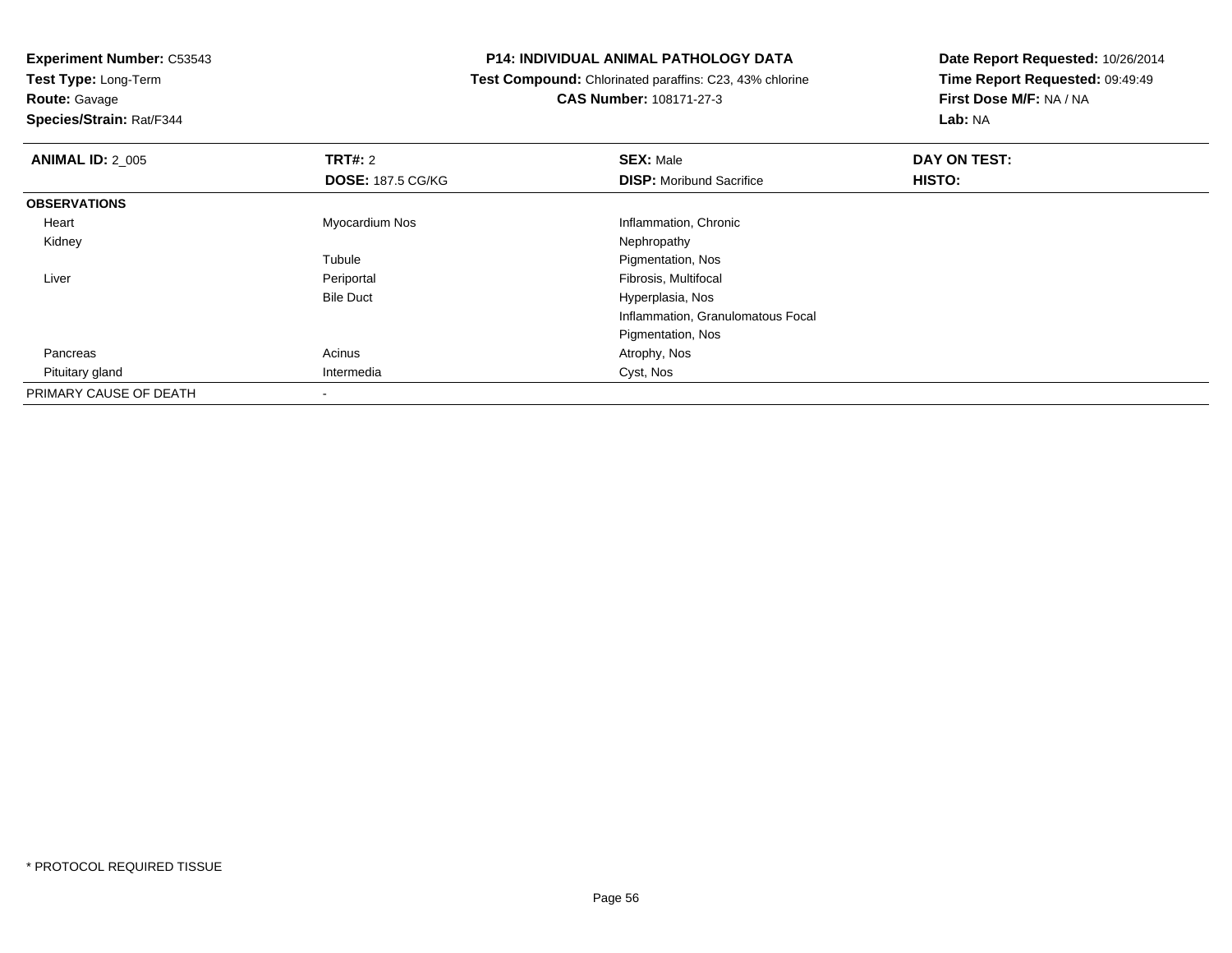**Test Type:** Long-Term

**Route:** Gavage

**Species/Strain:** Rat/F344

# **P14: INDIVIDUAL ANIMAL PATHOLOGY DATA**

 **Test Compound:** Chlorinated paraffins: C23, 43% chlorine**CAS Number:** 108171-27-3

| <b>ANIMAL ID: 2_006</b> | TRT#: 2                   | <b>SEX: Male</b>                    | DAY ON TEST: |  |
|-------------------------|---------------------------|-------------------------------------|--------------|--|
|                         | <b>DOSE: 187.5 CG/KG</b>  | <b>DISP: Terminal Sacrifice</b>     | HISTO:       |  |
| <b>OBSERVATIONS</b>     |                           |                                     |              |  |
| Adrenal gland           | Medulla                   | Pheochromocytoma, Malignant         |              |  |
| Blood vessel            | Sup.Panc-Duod.Artery      | Periarteritis                       |              |  |
| Eye                     |                           | Cataract                            |              |  |
|                         |                           | Retinopathy                         |              |  |
| Heart                   | Myocardium Nos            | Inflammation, Chronic               |              |  |
| Kidney                  |                           | Nephropathy                         |              |  |
| Liver                   |                           | Focal Cellular Change               |              |  |
|                         | <b>Bile Duct</b>          | Hyperplasia, Nos                    |              |  |
|                         |                           | Inflammation, Granulomatous Focal   |              |  |
|                         |                           | Lymphocytic Inflammatory Infiltrate |              |  |
|                         |                           | Pigmentation, Nos                   |              |  |
| Mammary gland           |                           | <b>Cystic Ducts</b>                 |              |  |
| Nasal cavity            |                           | Infection, Fungal                   |              |  |
|                         |                           | Inflammation, Suppurative           |              |  |
| Pancreas                | Acinus                    | Atrophy, Nos                        |              |  |
| Pituitary gland         | <b>Anterior Pituitary</b> | Adenoma, Nos                        |              |  |
|                         | <b>Anterior Pituitary</b> | Angiectasis                         |              |  |
| Stomach                 | Omentum Nos               | <b>Steatitis</b>                    |              |  |
| Testis                  |                           | Hyperplasia, Interstitial Cell      |              |  |
| PRIMARY CAUSE OF DEATH  |                           |                                     |              |  |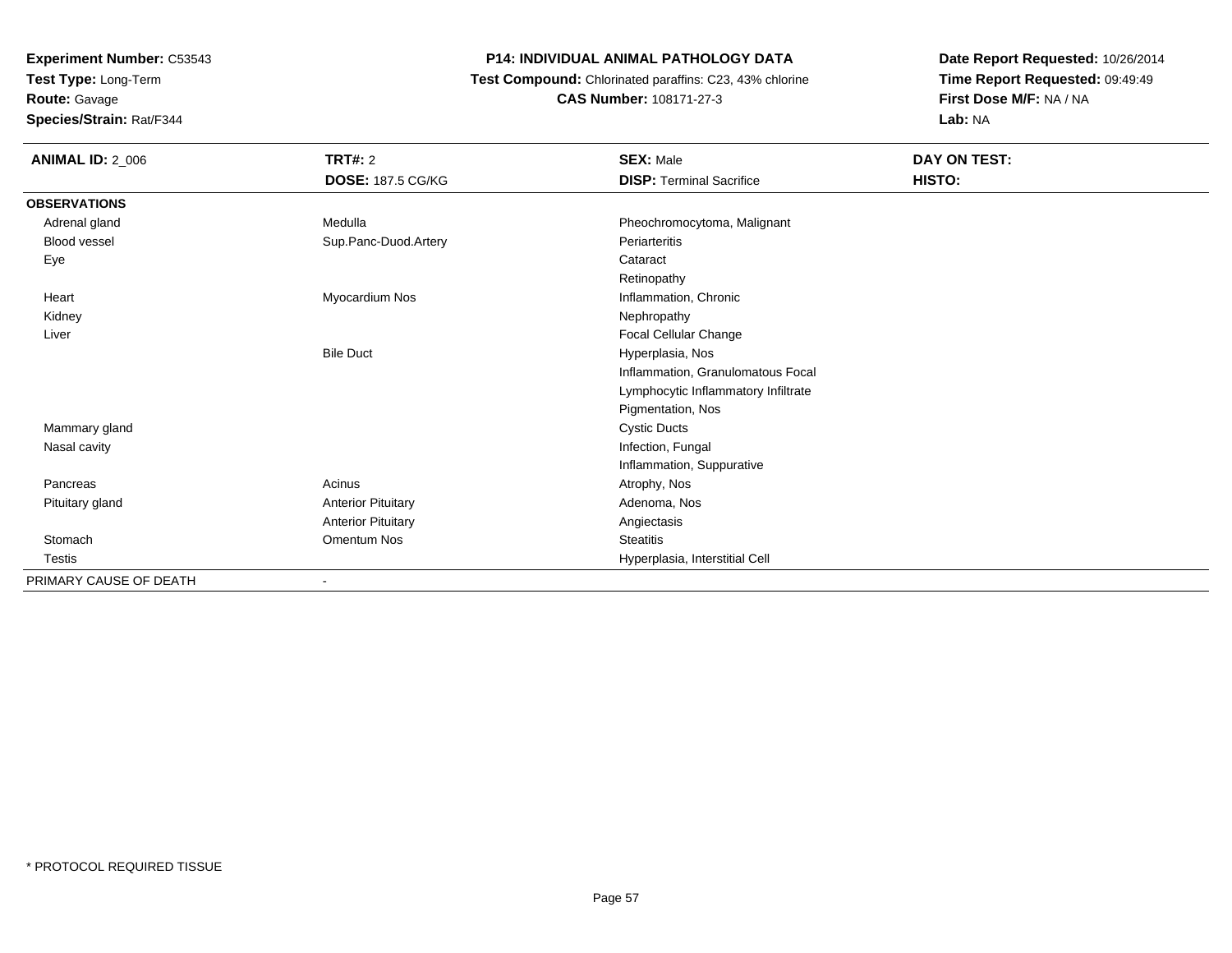**Test Type:** Long-Term

**Route:** Gavage

**Species/Strain:** Rat/F344

# **P14: INDIVIDUAL ANIMAL PATHOLOGY DATA**

 **Test Compound:** Chlorinated paraffins: C23, 43% chlorine**CAS Number:** 108171-27-3

| <b>ANIMAL ID: 2_007</b> | <b>TRT#: 2</b>            | <b>SEX: Male</b>                    | <b>DAY ON TEST:</b> |  |
|-------------------------|---------------------------|-------------------------------------|---------------------|--|
|                         | <b>DOSE: 187.5 CG/KG</b>  | <b>DISP: Terminal Sacrifice</b>     | HISTO:              |  |
| <b>OBSERVATIONS</b>     |                           |                                     |                     |  |
| Ear                     | <b>External Ear</b>       | Inflammation, Suppurative           |                     |  |
| Eye                     |                           | Cataract                            |                     |  |
|                         |                           | Retinopathy                         |                     |  |
| Heart                   | Myocardium Nos            | Inflammation, Chronic               |                     |  |
|                         | Atrium                    | Thrombosis, Nos                     |                     |  |
| <b>Intestine Small</b>  | <b>Mesentery Nos</b>      | <b>Steatitis</b>                    |                     |  |
| Kidney                  |                           | Nephropathy                         |                     |  |
| Liver                   |                           | Inflammation, Granulomatous Focal   |                     |  |
|                         |                           | Lymphocytic Inflammatory Infiltrate |                     |  |
|                         |                           | Pigmentation, Nos                   |                     |  |
| Lymph node              | Pancreatic Lymph Node     | Hyperplasia, Lymphoid               |                     |  |
|                         | Pancreatic Lymph Node     | Inflammation, Granulomatous         |                     |  |
| Mammary gland           |                           | <b>Cystic Ducts</b>                 |                     |  |
| Pancreas                | Acinus                    | Atrophy, Nos                        |                     |  |
|                         |                           | Periarteritis                       |                     |  |
| Pituitary gland         | Posterior Lobe            | Adenoma, Nos                        |                     |  |
|                         | <b>Anterior Pituitary</b> | Cyst, Nos                           |                     |  |
| Prostate                |                           | Inflammation, Chronic Suppurative   |                     |  |
| Spleen                  |                           | Congestion, Nos                     |                     |  |
| <b>Testis</b>           |                           | <b>Interstitial-Cell Tumor</b>      |                     |  |
| Thyroid                 | Follicle                  | Cyst, Follicular Nos                |                     |  |
| Zymbal gland            |                           | Carcinoma, Nos                      |                     |  |
| PRIMARY CAUSE OF DEATH  | $\blacksquare$            |                                     |                     |  |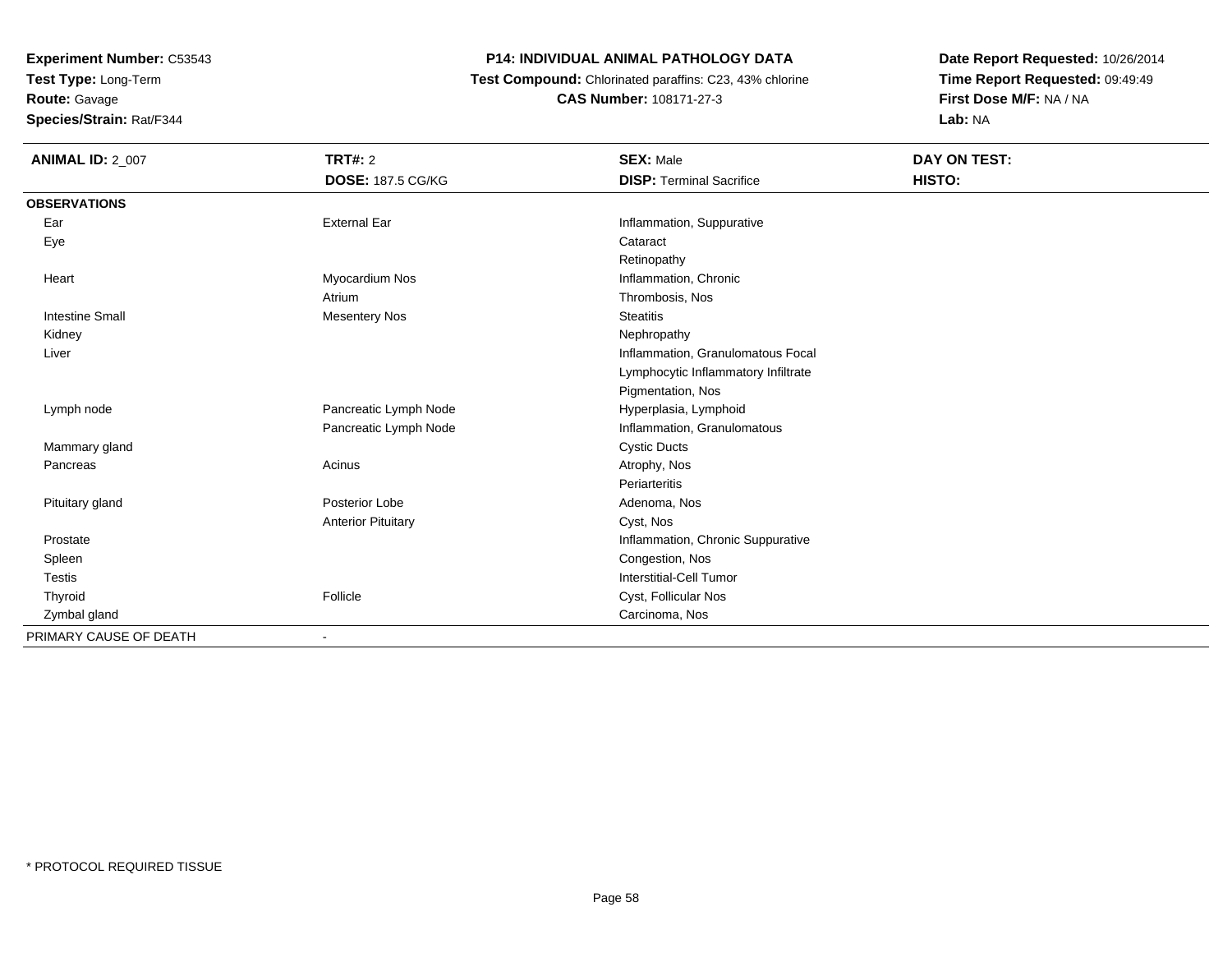**Test Type:** Long-Term

**Route:** Gavage

**Species/Strain:** Rat/F344

#### **P14: INDIVIDUAL ANIMAL PATHOLOGY DATA**

 **Test Compound:** Chlorinated paraffins: C23, 43% chlorine**CAS Number:** 108171-27-3

| <b>ANIMAL ID: 2_008</b> | TRT#: 2                  | <b>SEX: Male</b>                    | DAY ON TEST: |  |
|-------------------------|--------------------------|-------------------------------------|--------------|--|
|                         | <b>DOSE: 187.5 CG/KG</b> | <b>DISP: Terminal Sacrifice</b>     | HISTO:       |  |
| <b>OBSERVATIONS</b>     |                          |                                     |              |  |
| Adrenal gland           | Medulla                  | Hyperplasia, Focal                  |              |  |
| Eye                     |                          | Cataract                            |              |  |
|                         |                          | Retinopathy                         |              |  |
| Heart                   | Myocardium Nos           | Inflammation, Chronic               |              |  |
| Kidney                  |                          | Nephropathy                         |              |  |
| Liver                   | <b>Bile Duct</b>         | Hyperplasia, Nos                    |              |  |
|                         |                          | Inflammation, Granulomatous Focal   |              |  |
|                         |                          | Lymphocytic Inflammatory Infiltrate |              |  |
|                         |                          | Pigmentation, Nos                   |              |  |
| Lung                    |                          | Alveolar Macrophages                |              |  |
| Lymph node              | Pancreatic Lymph Node    | Edema, Nos                          |              |  |
|                         | Pancreatic Lymph Node    | Inflammation, Granulomatous         |              |  |
| Mammary gland           |                          | Fibroadenoma                        |              |  |
| Prostate                |                          | Inflammation, Chronic Suppurative   |              |  |
| Spleen                  |                          | Congestion, Nos                     |              |  |
| Testis                  |                          | Atrophy, Nos                        |              |  |
|                         |                          | Interstitial-Cell Tumor             |              |  |
| PRIMARY CAUSE OF DEATH  |                          |                                     |              |  |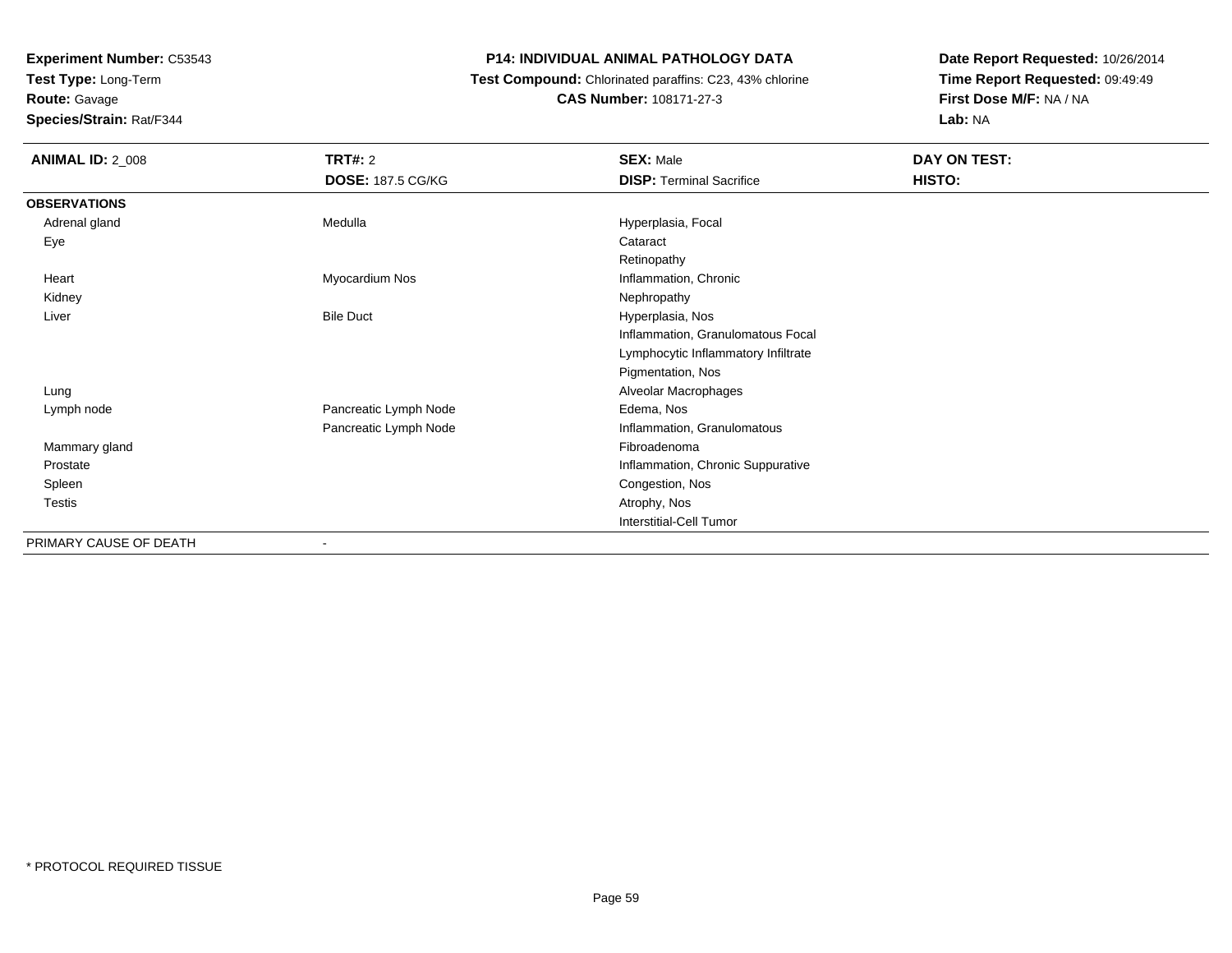**Test Type:** Long-Term

**Route:** Gavage

**Species/Strain:** Rat/F344

# **P14: INDIVIDUAL ANIMAL PATHOLOGY DATA**

 **Test Compound:** Chlorinated paraffins: C23, 43% chlorine**CAS Number:** 108171-27-3

| <b>ANIMAL ID: 2_009</b> | <b>TRT#: 2</b>            | <b>SEX: Male</b>                  | DAY ON TEST: |  |
|-------------------------|---------------------------|-----------------------------------|--------------|--|
|                         | <b>DOSE: 187.5 CG/KG</b>  | <b>DISP: Terminal Sacrifice</b>   | HISTO:       |  |
| <b>OBSERVATIONS</b>     |                           |                                   |              |  |
| Adrenal gland           | Medulla                   | Pheochromocytoma                  |              |  |
| Eye                     |                           | Cataract                          |              |  |
|                         |                           | Retinopathy                       |              |  |
| Heart                   | Myocardium Nos            | Inflammation, Chronic             |              |  |
| Intestine Large         | Colon                     | Parasitism                        |              |  |
| Kidney                  |                           | Nephropathy                       |              |  |
| Liver                   |                           | Inflammation, Granulomatous Focal |              |  |
|                         |                           | Pigmentation, Nos                 |              |  |
| Lymph node              | Pancreatic Lymph Node     | Hyperplasia, Lymphoid             |              |  |
|                         | Pancreatic Lymph Node     | Inflammation, Granulomatous       |              |  |
| Nasal cavity            |                           | Foreign Body, Nos                 |              |  |
|                         |                           | Inflammation, Suppurative         |              |  |
| Pituitary gland         | <b>Anterior Pituitary</b> | Hyperplasia, Focal                |              |  |
| Preputial gland         |                           | Adenoma, Nos                      |              |  |
|                         |                           | Inflammation, Suppurative         |              |  |
| Spleen                  |                           | Congestion, Nos                   |              |  |
| Testis                  |                           | Atrophy, Nos                      |              |  |
|                         |                           | <b>Interstitial-Cell Tumor</b>    |              |  |
| Thyroid                 |                           | C-Cell Carcinoma                  |              |  |
| PRIMARY CAUSE OF DEATH  |                           |                                   |              |  |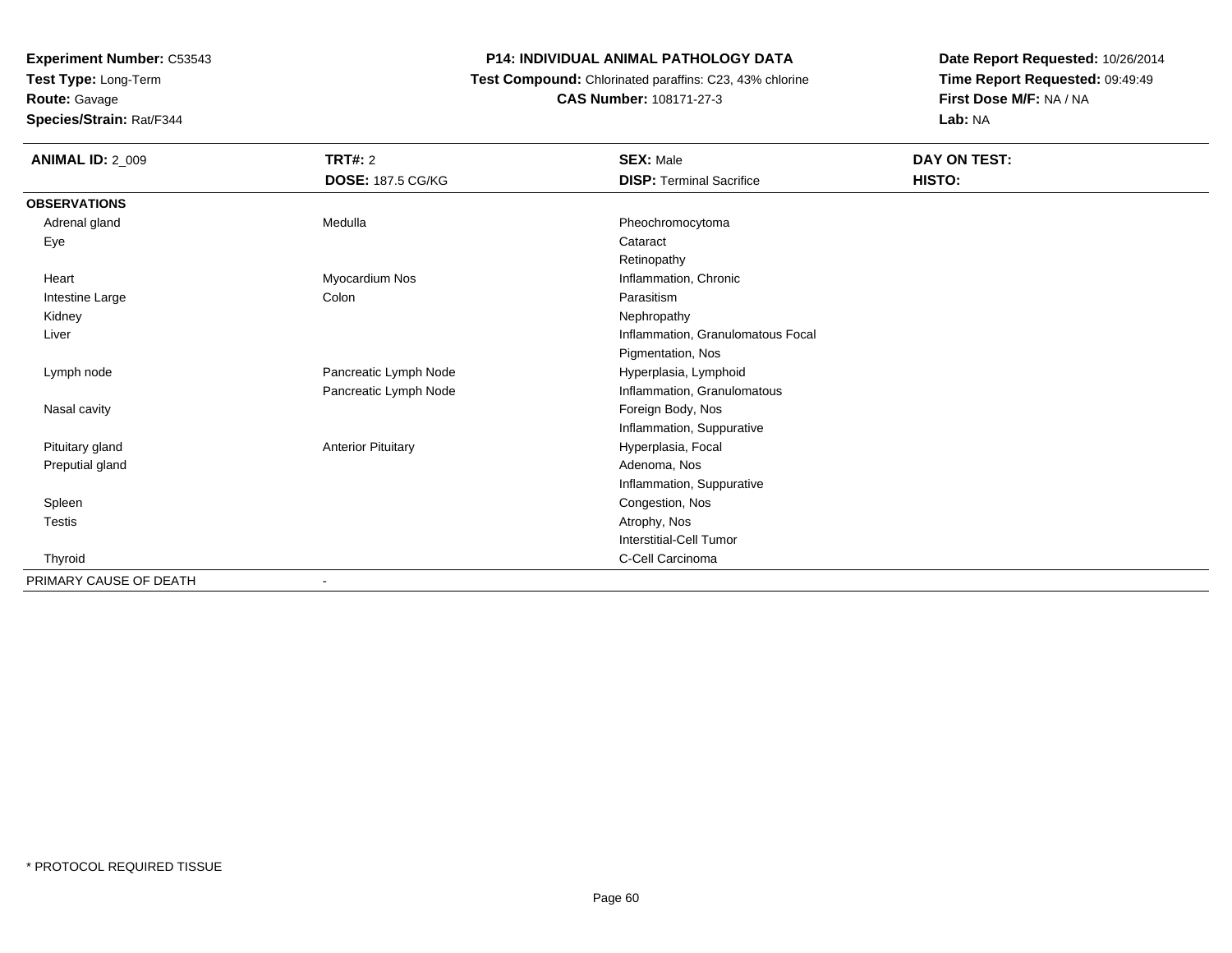**Test Type:** Long-Term

# **Route:** Gavage

**Species/Strain:** Rat/F344

# **P14: INDIVIDUAL ANIMAL PATHOLOGY DATA**

#### **Test Compound:** Chlorinated paraffins: C23, 43% chlorine**CAS Number:** 108171-27-3

| <b>ANIMAL ID: 2_010</b> | <b>TRT#: 2</b>             | <b>SEX: Male</b>                     | DAY ON TEST: |
|-------------------------|----------------------------|--------------------------------------|--------------|
|                         | <b>DOSE: 187.5 CG/KG</b>   | <b>DISP: Terminal Sacrifice</b>      | HISTO:       |
| <b>OBSERVATIONS</b>     |                            |                                      |              |
| Eye                     |                            | Cataract                             |              |
|                         |                            | Retinopathy                          |              |
| Heart                   | Myocardium Nos             | Inflammation, Chronic                |              |
| Kidney                  |                            | Nephropathy                          |              |
| Liver                   |                            | Inflammation, Granulomatous Focal    |              |
|                         |                            | Lymphocytic Inflammatory Infiltrate  |              |
|                         |                            | Pigmentation, Nos                    |              |
| Nasal cavity            |                            | Hyperplasia, Epithelial              |              |
|                         |                            | Inflammation, Suppurative            |              |
| Pancreas                | Acinus                     | Atrophy, Nos                         |              |
| Pituitary gland         | <b>Anterior Pituitary</b>  | Angiectasis                          |              |
| Spleen                  |                            | Congestion, Nos                      |              |
| Stomach                 |                            | Periarteritis                        |              |
| Testis                  |                            | Atrophy, Nos                         |              |
|                         |                            | <b>Interstitial-Cell Tumor</b>       |              |
| Tongue                  |                            | Squamous Cell Papilloma              |              |
| Unspecified             | <b>Multiple Organs Nos</b> | Lymphoma, Lymphocytic-Malignant Type |              |
| PRIMARY CAUSE OF DEATH  |                            |                                      |              |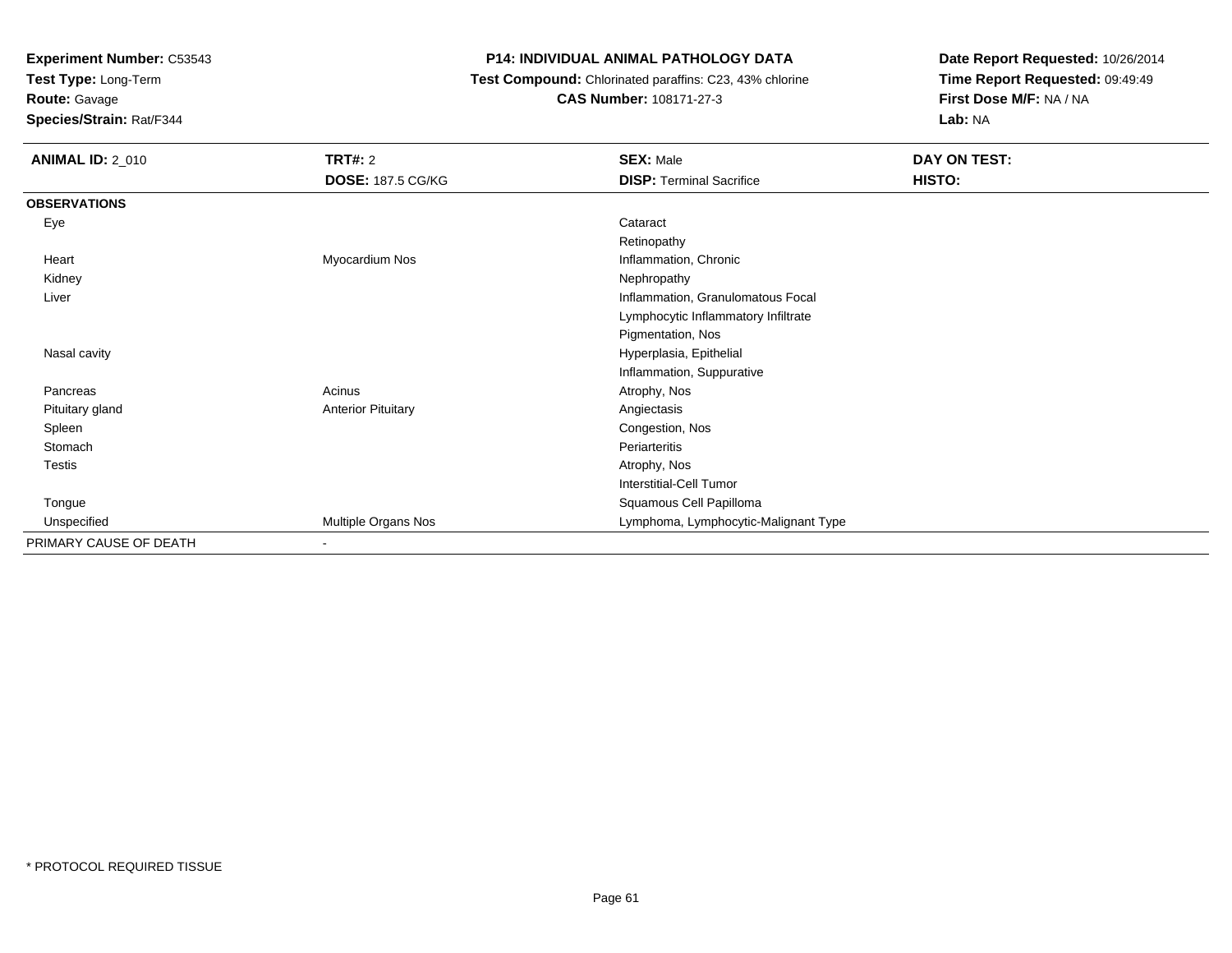**Test Type:** Long-Term

**Route:** Gavage

**Species/Strain:** Rat/F344

# **P14: INDIVIDUAL ANIMAL PATHOLOGY DATA**

 **Test Compound:** Chlorinated paraffins: C23, 43% chlorine**CAS Number:** 108171-27-3

| <b>ANIMAL ID: 2_011</b> | TRT#: 2                  | <b>SEX: Male</b>                    | DAY ON TEST: |
|-------------------------|--------------------------|-------------------------------------|--------------|
|                         | <b>DOSE: 187.5 CG/KG</b> | <b>DISP: Terminal Sacrifice</b>     | HISTO:       |
| <b>OBSERVATIONS</b>     |                          |                                     |              |
| Blood vessel            | Sup.Panc-Duod.Artery     | Hypertrophy, Nos                    |              |
| Eye                     |                          | Cataract                            |              |
|                         | Vitreous Body            | Hemorrhage                          |              |
|                         |                          | Retinopathy                         |              |
| Heart                   | Myocardium Nos           | Inflammation, Chronic               |              |
| Kidney                  | Cortex                   | Cyst, Nos                           |              |
|                         |                          | Nephropathy                         |              |
| Liver                   | <b>Bile Duct</b>         | Hyperplasia, Nos                    |              |
|                         |                          | Inflammation, Granulomatous Focal   |              |
|                         |                          | Lymphocytic Inflammatory Infiltrate |              |
|                         |                          | Pigmentation, Nos                   |              |
| Lung                    |                          | Hyperplasia, Adenomatous            |              |
| Lymph node              | Mesenteric Lymph Node    | Pigmentation, Nos                   |              |
| Pancreas                | Acinus                   | Atrophy, Nos                        |              |
|                         |                          | Periarteritis                       |              |
| Preputial gland         |                          | <b>Cystic Ducts</b>                 |              |
|                         |                          | Inflammation, Suppurative           |              |
| Spleen                  |                          | Congestion, Nos                     |              |
| <b>Testis</b>           |                          | Interstitial-Cell Tumor             |              |
| PRIMARY CAUSE OF DEATH  |                          |                                     |              |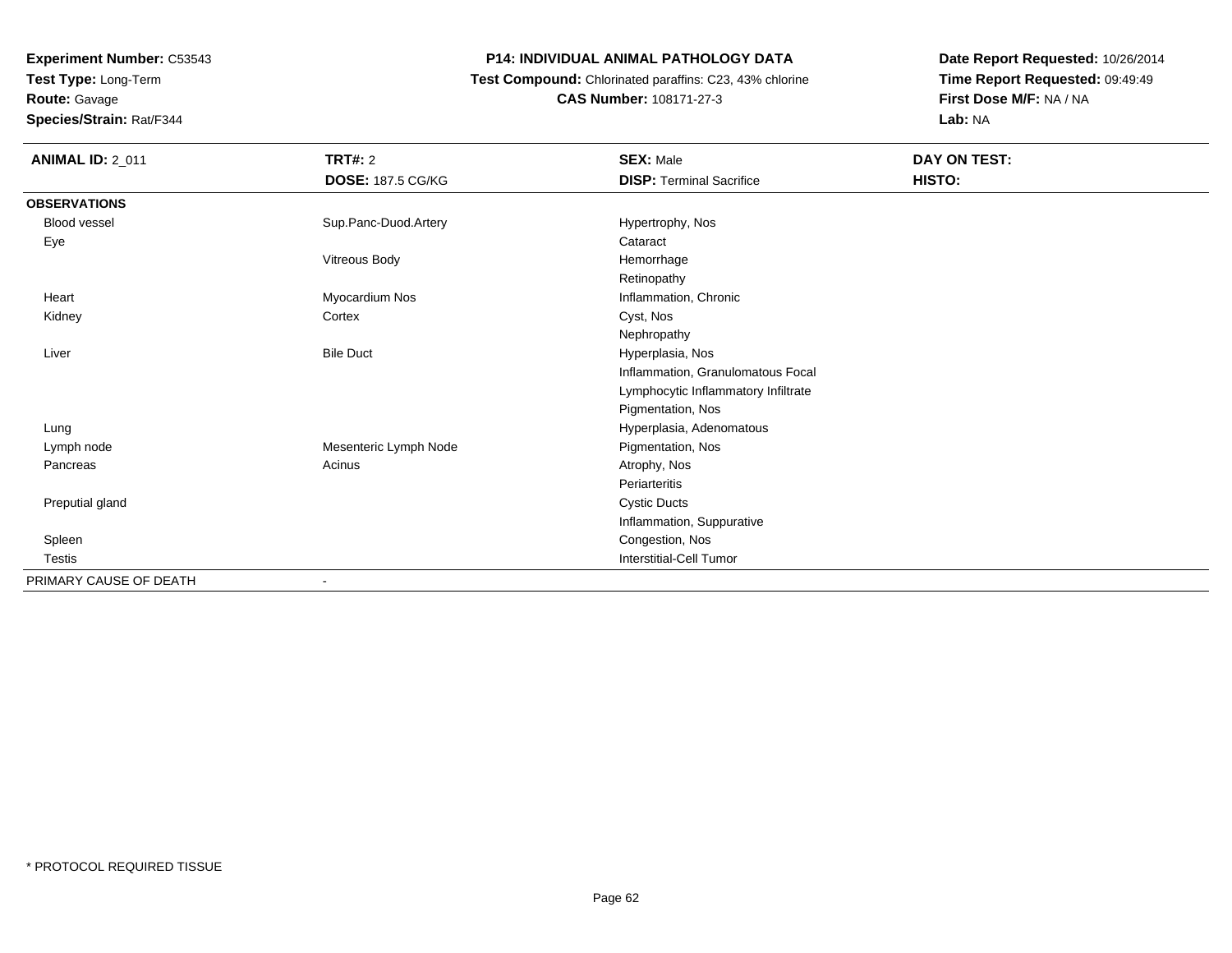**Test Type:** Long-Term

**Route:** Gavage

**Species/Strain:** Rat/F344

### **P14: INDIVIDUAL ANIMAL PATHOLOGY DATA**

 **Test Compound:** Chlorinated paraffins: C23, 43% chlorine**CAS Number:** 108171-27-3

| <b>ANIMAL ID: 2_012</b> | TRT#: 2                   | <b>SEX: Male</b>                    | DAY ON TEST: |
|-------------------------|---------------------------|-------------------------------------|--------------|
|                         | <b>DOSE: 187.5 CG/KG</b>  | <b>DISP: Terminal Sacrifice</b>     | HISTO:       |
| <b>OBSERVATIONS</b>     |                           |                                     |              |
| Eye                     |                           | Cataract                            |              |
|                         |                           | Retinopathy                         |              |
| Heart                   | Myocardium Nos            | Inflammation, Chronic               |              |
| Kidney                  |                           | Nephropathy                         |              |
| Liver                   |                           | Inflammation, Granulomatous Focal   |              |
|                         |                           | Lymphocytic Inflammatory Infiltrate |              |
|                         |                           | Neoplastic Nodule                   |              |
|                         |                           | Pigmentation, Nos                   |              |
| Lymph node              | Mandibular Lymph Node     | Hyperplasia, Lymphoid               |              |
| Nasal cavity            |                           | Infection, Fungal                   |              |
|                         |                           | Inflammation, Suppurative           |              |
| Pituitary gland         | <b>Anterior Pituitary</b> | Angiectasis                         |              |
|                         | <b>Anterior Pituitary</b> | Hyperplasia, Focal                  |              |
| Spleen                  |                           | Congestion, Nos                     |              |
| <b>Testis</b>           |                           | <b>Interstitial-Cell Tumor</b>      |              |
| Thyroid                 |                           | C-Cell Adenoma                      |              |
| PRIMARY CAUSE OF DEATH  |                           |                                     |              |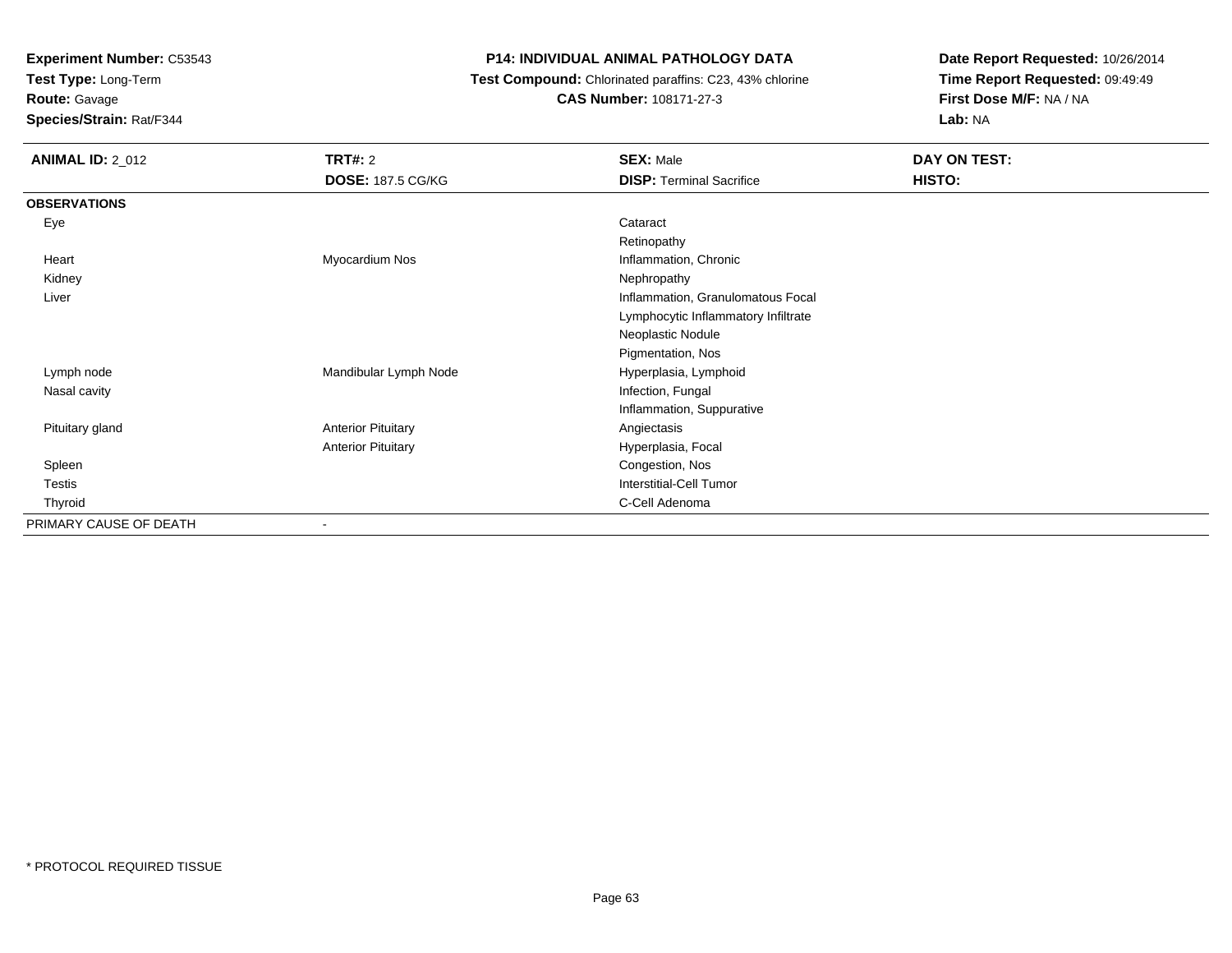**Test Type:** Long-Term

**Route:** Gavage

**Species/Strain:** Rat/F344

#### **P14: INDIVIDUAL ANIMAL PATHOLOGY DATA**

 **Test Compound:** Chlorinated paraffins: C23, 43% chlorine**CAS Number:** 108171-27-3

| <b>ANIMAL ID: 2_013</b> | <b>TRT#: 2</b>           | <b>SEX: Male</b>                    | DAY ON TEST: |
|-------------------------|--------------------------|-------------------------------------|--------------|
|                         | <b>DOSE: 187.5 CG/KG</b> | <b>DISP: Dosing Accident</b>        | HISTO:       |
| <b>OBSERVATIONS</b>     |                          |                                     |              |
| Adrenal gland           | Medulla                  | Pheochromocytoma                    |              |
| Heart                   | Myocardium Nos           | Inflammation, Chronic               |              |
| Kidney                  |                          | Nephropathy                         |              |
| Liver                   | <b>Bile Duct</b>         | Hyperplasia, Nos                    |              |
|                         |                          | Inflammation, Granulomatous Focal   |              |
|                         |                          | Lymphocytic Inflammatory Infiltrate |              |
|                         |                          | Pigmentation, Nos                   |              |
| Lymph node              | Pancreatic Lymph Node    | Hyperplasia, Lymphoid               |              |
|                         | Mesenteric Lymph Node    | Inflammation, Granulomatous         |              |
|                         | Pancreatic Lymph Node    | Inflammation, Granulomatous         |              |
|                         | Mesenteric Lymph Node    | Pigmentation, Nos                   |              |
| Spleen                  |                          | Congestion, Nos                     |              |
| Testis                  |                          | <b>Interstitial-Cell Tumor</b>      |              |
| Thyroid                 |                          | C-Cell Adenoma                      |              |
| PRIMARY CAUSE OF DEATH  | $\overline{\phantom{a}}$ |                                     |              |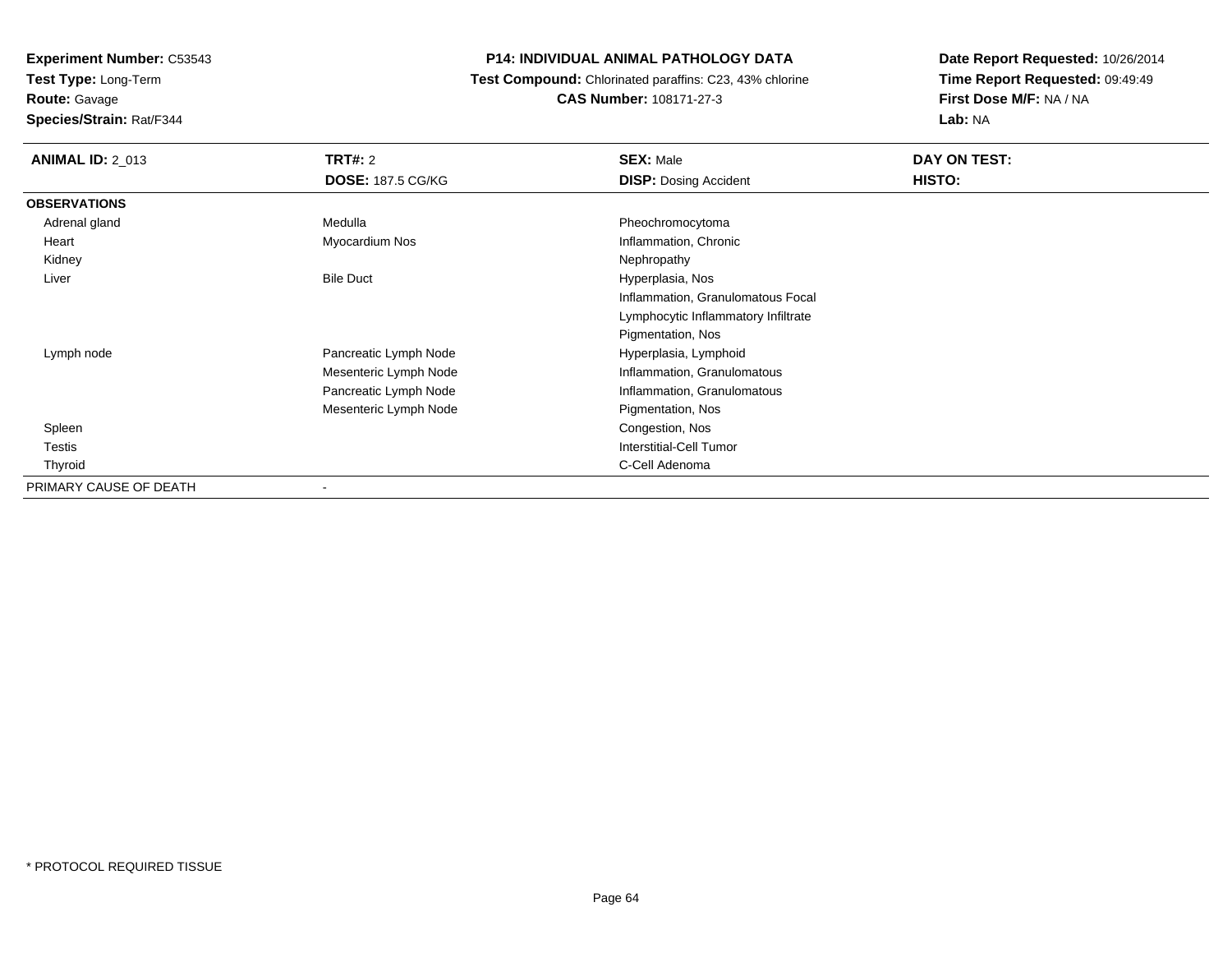**Test Type:** Long-Term

# **Route:** Gavage

**Species/Strain:** Rat/F344

### **P14: INDIVIDUAL ANIMAL PATHOLOGY DATA**

#### **Test Compound:** Chlorinated paraffins: C23, 43% chlorine**CAS Number:** 108171-27-3

| <b>ANIMAL ID: 2_014</b> | TRT#: 2                  | <b>SEX: Male</b>                    | DAY ON TEST: |
|-------------------------|--------------------------|-------------------------------------|--------------|
|                         | <b>DOSE: 187.5 CG/KG</b> | <b>DISP: Natural Death</b>          | HISTO:       |
| <b>OBSERVATIONS</b>     |                          |                                     |              |
| Eye                     |                          | Cataract                            |              |
|                         |                          | Retinopathy                         |              |
| Heart                   | Myocardium Nos           | Inflammation, Chronic               |              |
| Liver                   | <b>Bile Duct</b>         | Hyperplasia, Nos                    |              |
|                         |                          | Inflammation, Granulomatous Focal   |              |
|                         |                          | Lymphocytic Inflammatory Infiltrate |              |
|                         |                          | Neoplastic Nodule                   |              |
|                         |                          | Pigmentation, Nos                   |              |
| Lymph node              | Mesenteric Lymph Node    | Hyperplasia, Lymphoid               |              |
|                         | Mesenteric Lymph Node    | Inflammation, Granulomatous         |              |
|                         | Pancreatic Lymph Node    | Inflammation, Granulomatous         |              |
| Testis                  |                          | <b>Interstitial-Cell Tumor</b>      |              |
| Unspecified             |                          | Fibroma                             |              |
|                         | Multiple Organs Nos      | Leukemia, Mononuclear Cell          |              |
| PRIMARY CAUSE OF DEATH  | $\blacksquare$           |                                     |              |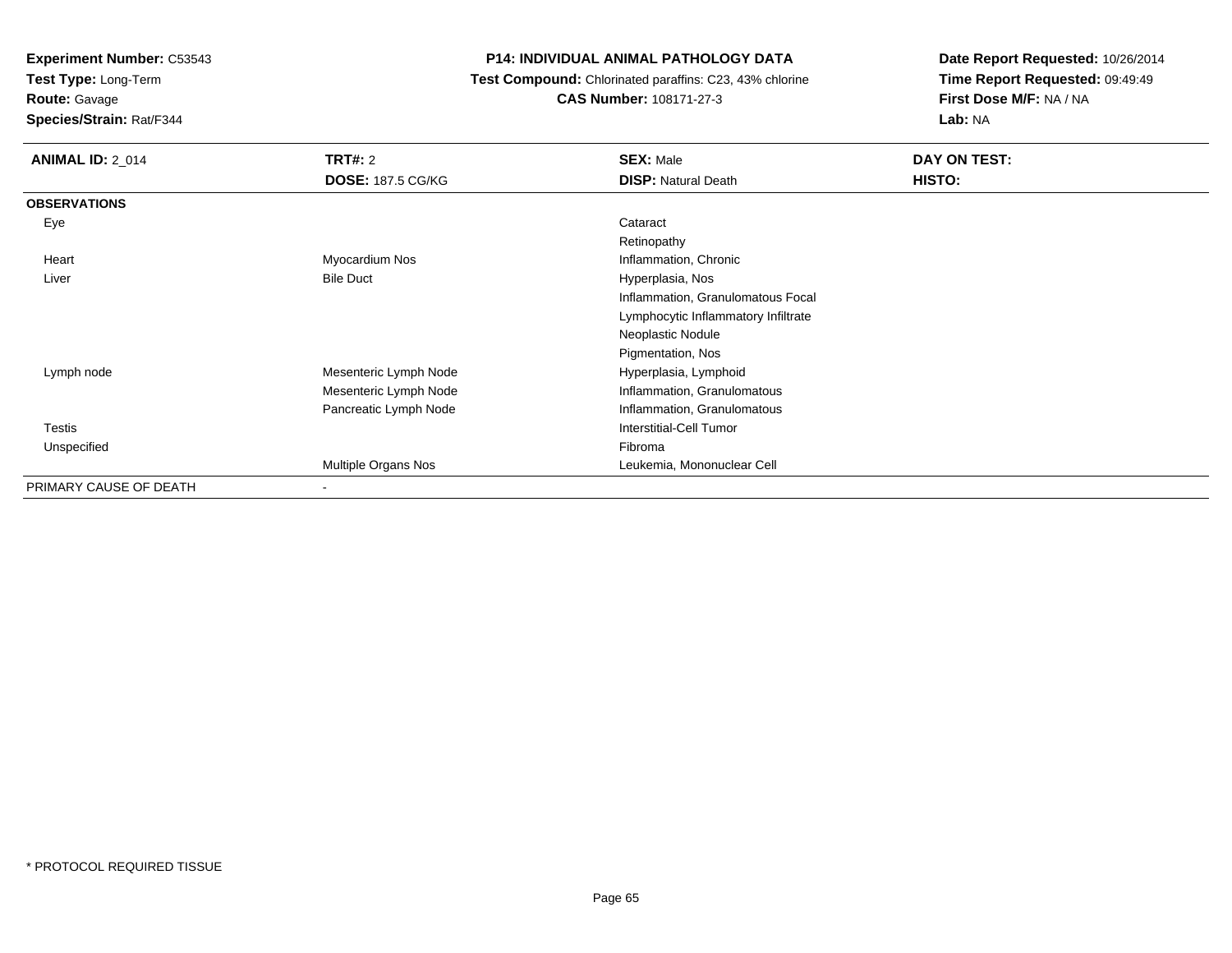**Test Type:** Long-Term

**Route:** Gavage

**Species/Strain:** Rat/F344

#### **P14: INDIVIDUAL ANIMAL PATHOLOGY DATA**

 **Test Compound:** Chlorinated paraffins: C23, 43% chlorine**CAS Number:** 108171-27-3

| <b>ANIMAL ID: 2_015</b> | <b>TRT#: 2</b>           | <b>SEX: Male</b>                    | DAY ON TEST: |
|-------------------------|--------------------------|-------------------------------------|--------------|
|                         | <b>DOSE: 187.5 CG/KG</b> | <b>DISP:</b> Moribund Sacrifice     | HISTO:       |
| <b>OBSERVATIONS</b>     |                          |                                     |              |
| Kidney                  |                          | Nephropathy                         |              |
| Liver                   | <b>Bile Duct</b>         | Hyperplasia, Nos                    |              |
|                         |                          | Inflammation, Granulomatous Focal   |              |
|                         |                          | Lymphocytic Inflammatory Infiltrate |              |
|                         |                          | Pigmentation, Nos                   |              |
| Lymph node              | Pancreatic Lymph Node    | Hyperplasia, Lymphoid               |              |
|                         | Pancreatic Lymph Node    | Inflammation, Granulomatous         |              |
| Spleen                  |                          | Congestion, Nos                     |              |
|                         |                          | Hyperplasia, Nodular                |              |
| Thyroid                 |                          | C-Cell Adenoma                      |              |
|                         |                          | Follicular-Cell Adenoma             |              |
|                         |                          | Follicular-Cell Carcinoma           |              |
| PRIMARY CAUSE OF DEATH  | ٠                        |                                     |              |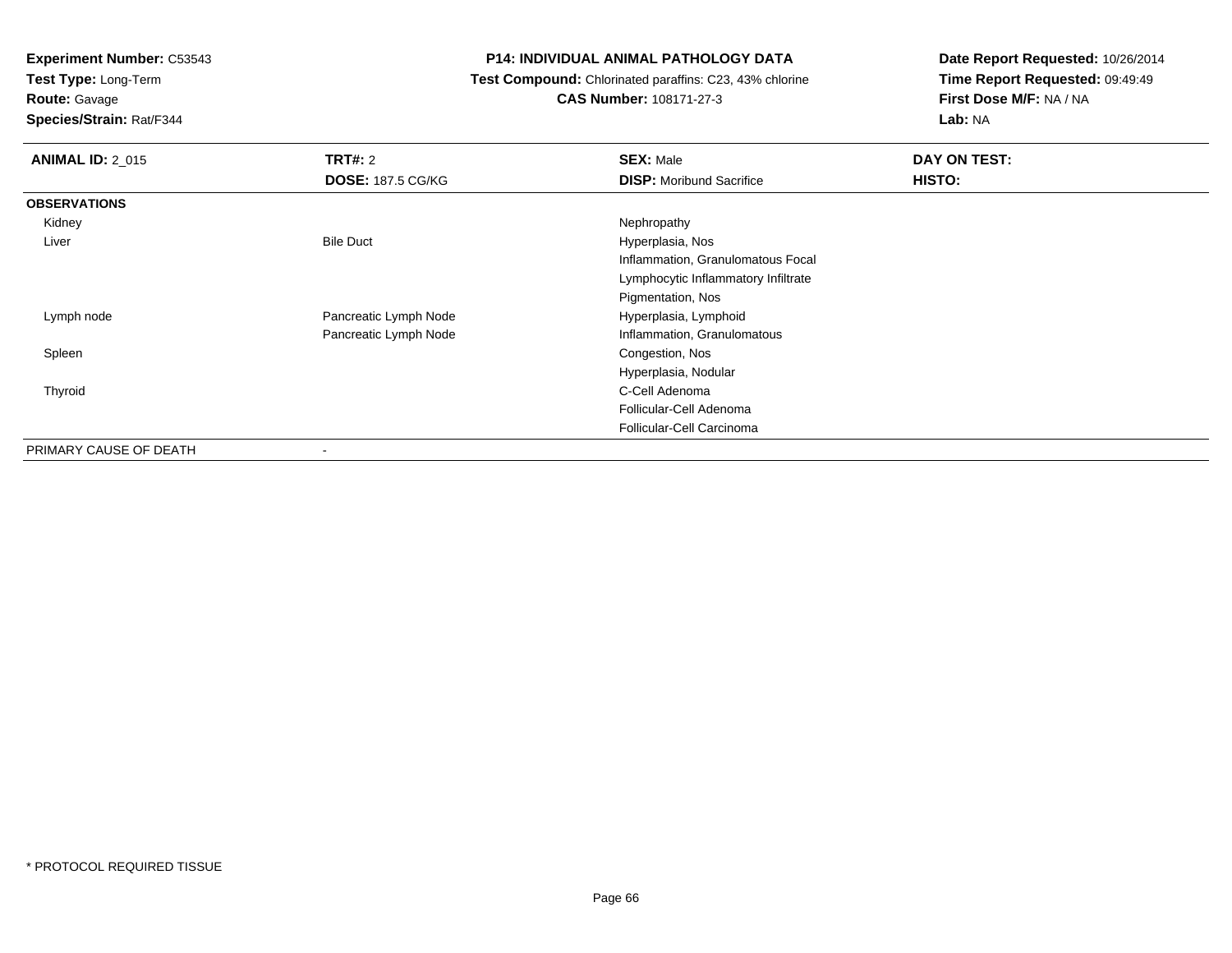**Test Type:** Long-Term

**Route:** Gavage

**Species/Strain:** Rat/F344

## **P14: INDIVIDUAL ANIMAL PATHOLOGY DATA**

 **Test Compound:** Chlorinated paraffins: C23, 43% chlorine**CAS Number:** 108171-27-3

| <b>ANIMAL ID: 2_016</b> | <b>TRT#: 2</b>           | <b>SEX: Male</b>                    | DAY ON TEST: |
|-------------------------|--------------------------|-------------------------------------|--------------|
|                         | <b>DOSE: 187.5 CG/KG</b> | <b>DISP: Terminal Sacrifice</b>     | HISTO:       |
| <b>OBSERVATIONS</b>     |                          |                                     |              |
| Adrenal gland           | Medulla                  | Hyperplasia, Focal                  |              |
| Eye                     |                          | Cataract                            |              |
|                         |                          | Retinopathy                         |              |
| Heart                   | Myocardium Nos           | Inflammation, Chronic               |              |
| Intestine Large         | Rectum                   | Parasitism                          |              |
| Kidney                  |                          | Nephropathy                         |              |
| Liver                   | <b>Bile Duct</b>         | Hyperplasia, Nos                    |              |
|                         |                          | Inflammation, Granulomatous Focal   |              |
|                         |                          | Lymphocytic Inflammatory Infiltrate |              |
|                         |                          | Pigmentation, Nos                   |              |
| Lung                    |                          | Alveolar/Bronchiolar Adenoma        |              |
| Lymph node              | Mesenteric Lymph Node    | Hyperplasia, Lymphoid               |              |
| Prostate                |                          | Inflammation, Suppurative           |              |
| Spleen                  |                          | Congestion, Nos                     |              |
| Testis                  |                          | Interstitial-Cell Tumor             |              |
| PRIMARY CAUSE OF DEATH  | $\overline{\phantom{a}}$ |                                     |              |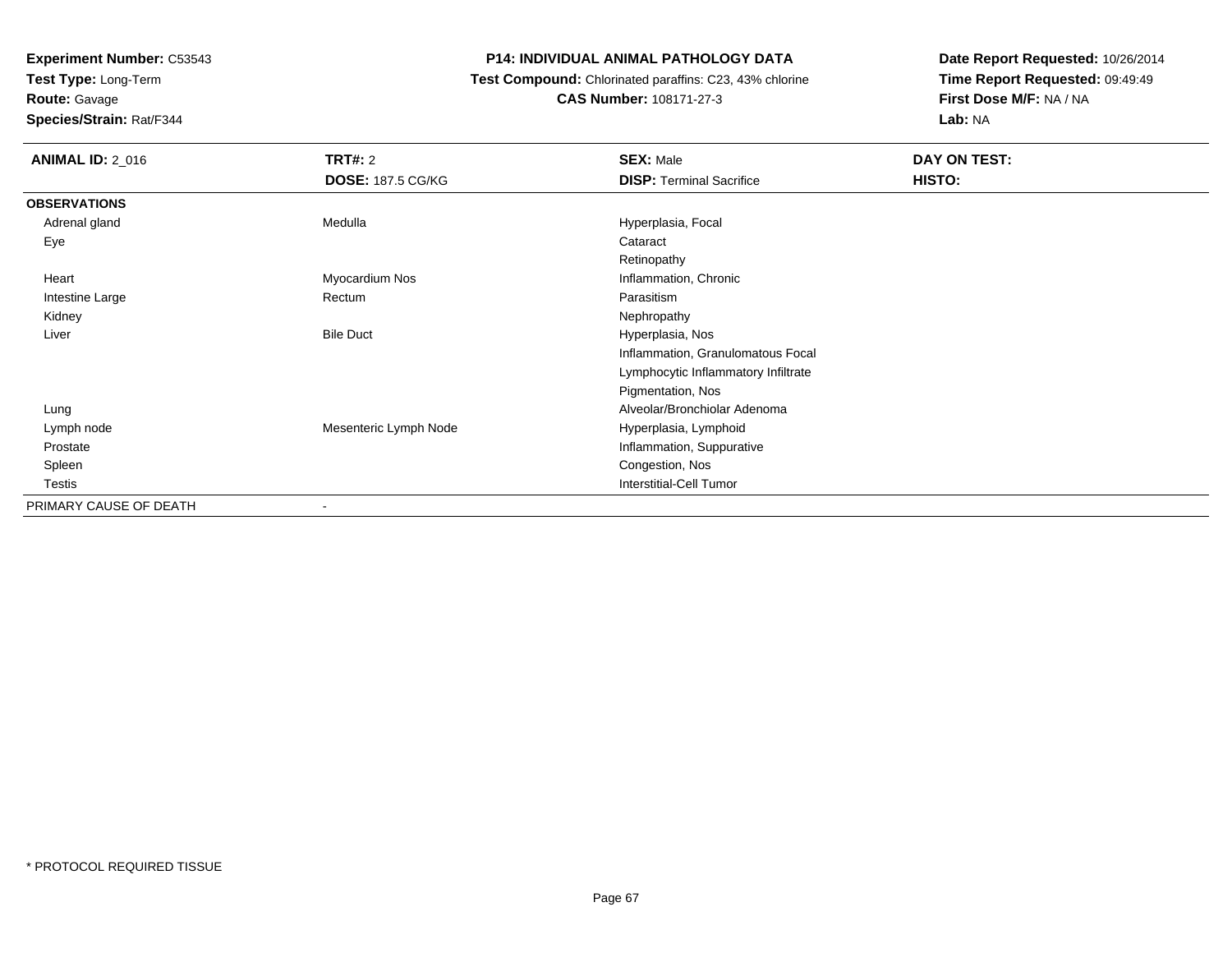**Test Type:** Long-Term

# **Route:** Gavage

**Species/Strain:** Rat/F344

# **P14: INDIVIDUAL ANIMAL PATHOLOGY DATA**

 **Test Compound:** Chlorinated paraffins: C23, 43% chlorine**CAS Number:** 108171-27-3

| <b>ANIMAL ID: 2_017</b> | <b>TRT#: 2</b>           | <b>SEX: Male</b>                    | DAY ON TEST: |  |
|-------------------------|--------------------------|-------------------------------------|--------------|--|
|                         | <b>DOSE: 187.5 CG/KG</b> | <b>DISP: Terminal Sacrifice</b>     | HISTO:       |  |
| <b>OBSERVATIONS</b>     |                          |                                     |              |  |
| Adrenal gland           | Medulla                  | Hyperplasia, Focal                  |              |  |
| Eye                     |                          | Cataract                            |              |  |
|                         |                          | Retinopathy                         |              |  |
| Heart                   | Myocardium Nos           | Inflammation, Chronic               |              |  |
| Kidney                  |                          | Nephropathy                         |              |  |
| Liver                   | <b>Bile Duct</b>         | Hyperplasia, Nos                    |              |  |
|                         |                          | Inflammation, Granulomatous Focal   |              |  |
|                         |                          | Lymphocytic Inflammatory Infiltrate |              |  |
|                         |                          | Pigmentation, Nos                   |              |  |
| Lymph node              | Mesenteric Lymph Node    | Hyperplasia, Lymphoid               |              |  |
|                         | Pancreatic Lymph Node    | Hyperplasia, Lymphoid               |              |  |
|                         | Mesenteric Lymph Node    | Inflammation, Granulomatous         |              |  |
|                         | Pancreatic Lymph Node    | Inflammation, Granulomatous         |              |  |
| Nasal cavity            |                          | Foreign Body, Nos                   |              |  |
| Pancreas                | Islets                   | Islet-Cell Carcinoma                |              |  |
| Spleen                  |                          | Congestion, Nos                     |              |  |
|                         |                          | Leukemia, Mononuclear Cell          |              |  |
| <b>Testis</b>           |                          | Atrophy, Nos                        |              |  |
|                         |                          | Hyperplasia, Interstitial Cell      |              |  |
|                         |                          | <b>Interstitial-Cell Tumor</b>      |              |  |
|                         | Spermatic Cord Nos       | <b>Steatitis</b>                    |              |  |
| PRIMARY CAUSE OF DEATH  |                          |                                     |              |  |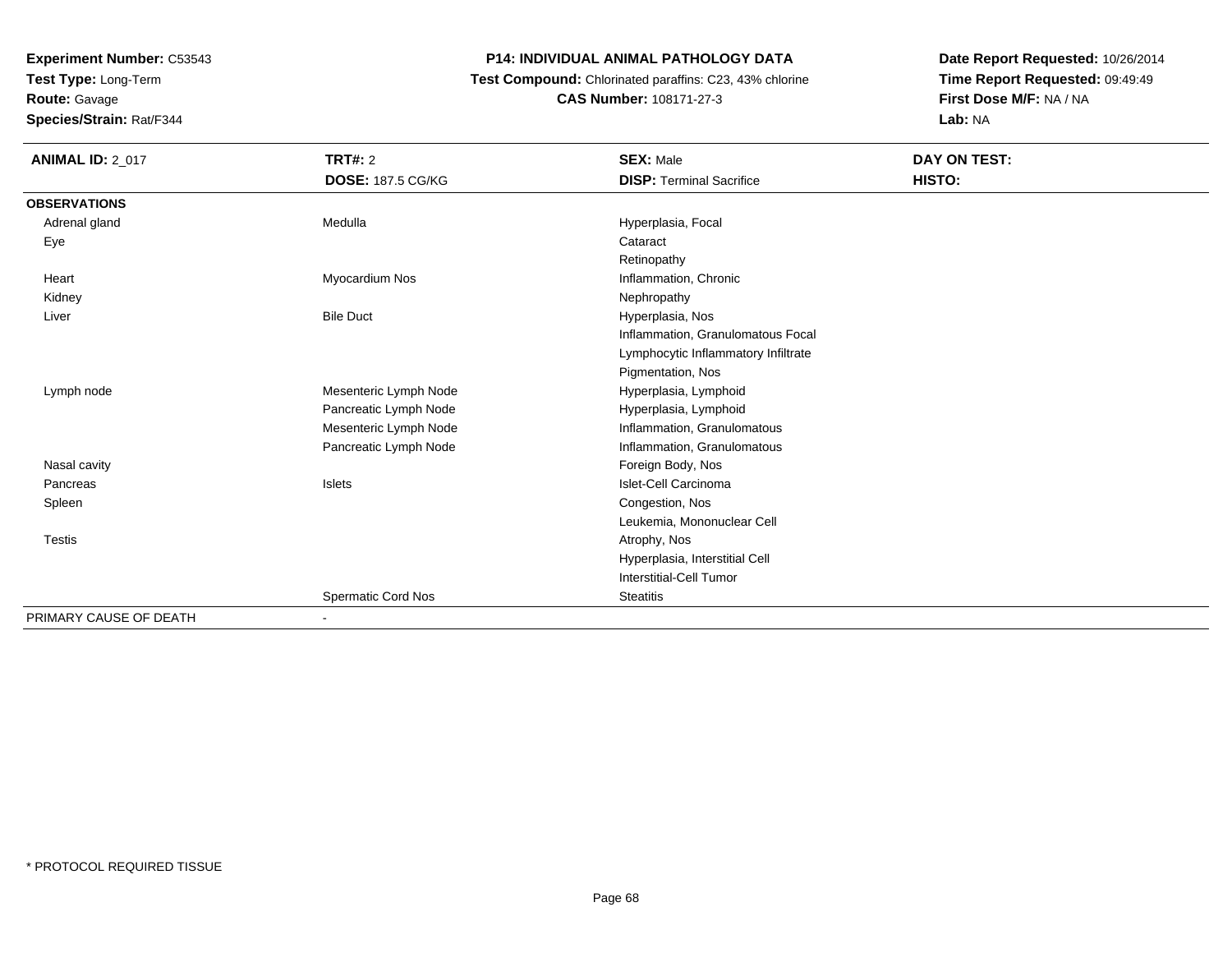**Test Type:** Long-Term

**Route:** Gavage

**Species/Strain:** Rat/F344

#### **P14: INDIVIDUAL ANIMAL PATHOLOGY DATA**

 **Test Compound:** Chlorinated paraffins: C23, 43% chlorine**CAS Number:** 108171-27-3

| <b>ANIMAL ID: 2_018</b> | TRT#: 2                  | <b>SEX: Male</b>                    | DAY ON TEST: |  |
|-------------------------|--------------------------|-------------------------------------|--------------|--|
|                         | <b>DOSE: 187.5 CG/KG</b> | <b>DISP: Terminal Sacrifice</b>     | HISTO:       |  |
| <b>OBSERVATIONS</b>     |                          |                                     |              |  |
| Adrenal gland           | Medulla                  | Pheochromocytoma                    |              |  |
| Eye                     |                          | Cataract                            |              |  |
|                         |                          | Retinopathy                         |              |  |
| Heart                   | Myocardium Nos           | Inflammation, Chronic               |              |  |
| Kidney                  |                          | Nephropathy                         |              |  |
| Liver                   |                          | Cyst, Multiple                      |              |  |
|                         | <b>Bile Duct</b>         | Hyperplasia, Nos                    |              |  |
|                         |                          | Inflammation, Granulomatous Focal   |              |  |
|                         |                          | Lymphocytic Inflammatory Infiltrate |              |  |
|                         |                          | Pigmentation, Nos                   |              |  |
| Lung                    |                          | Alveolar Macrophages                |              |  |
| Pancreas                | Acinus                   | Atrophy, Nos                        |              |  |
| Preputial gland         |                          | Lymphocytic Inflammatory Infiltrate |              |  |
| Spleen                  |                          | Congestion, Nos                     |              |  |
| Testis                  |                          | <b>Interstitial-Cell Tumor</b>      |              |  |
| Unspecified             |                          | Fibroma                             |              |  |
|                         |                          | Necrosis, Ischemic                  |              |  |
| PRIMARY CAUSE OF DEATH  | $\overline{\phantom{a}}$ |                                     |              |  |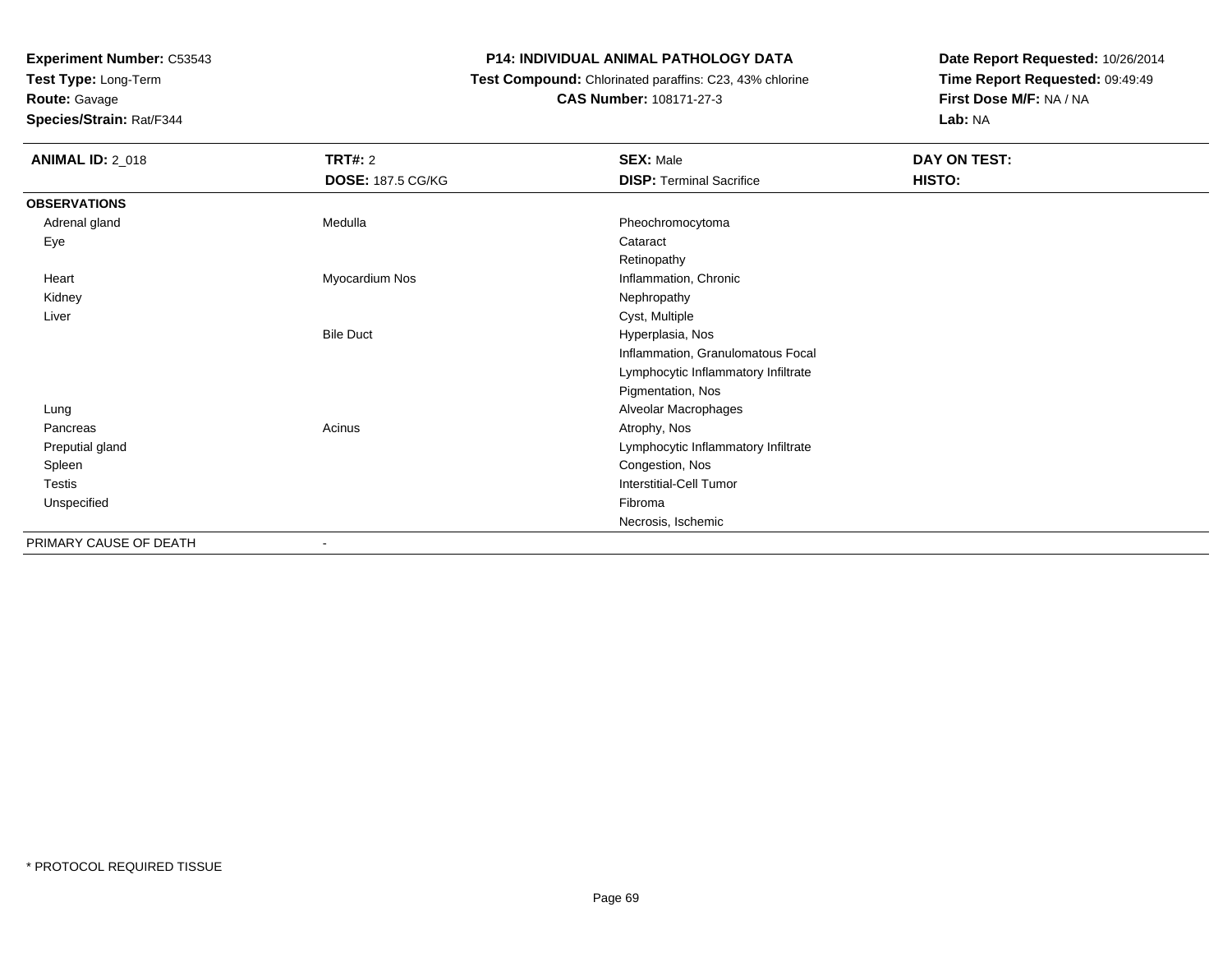**Test Type:** Long-Term

**Route:** Gavage

**Species/Strain:** Rat/F344

### **P14: INDIVIDUAL ANIMAL PATHOLOGY DATA**

 **Test Compound:** Chlorinated paraffins: C23, 43% chlorine**CAS Number:** 108171-27-3

| <b>ANIMAL ID: 2_019</b> | TRT#: 2                  | <b>SEX: Male</b>                    | DAY ON TEST: |
|-------------------------|--------------------------|-------------------------------------|--------------|
|                         | <b>DOSE: 187.5 CG/KG</b> | <b>DISP: Terminal Sacrifice</b>     | HISTO:       |
| <b>OBSERVATIONS</b>     |                          |                                     |              |
| Adrenal gland           | Cortex Nos               | Degeneration, Lipoid                |              |
| Eye                     |                          | Cataract                            |              |
|                         |                          | Retinopathy                         |              |
| Heart                   | Myocardium Nos           | Inflammation, Chronic               |              |
| Kidney                  |                          | Nephropathy                         |              |
| Liver                   | <b>Bile Duct</b>         | Hyperplasia, Nos                    |              |
|                         |                          | Inflammation, Granulomatous Focal   |              |
|                         |                          | Lymphocytic Inflammatory Infiltrate |              |
|                         |                          | Pigmentation, Nos                   |              |
| Pancreas                | Acinus                   | Atrophy, Nos                        |              |
| Prostate                |                          | Inflammation, Suppurative           |              |
| Spleen                  |                          | Congestion, Nos                     |              |
| <b>Testis</b>           |                          | Hyperplasia, Interstitial Cell      |              |
|                         |                          | <b>Interstitial-Cell Tumor</b>      |              |
| PRIMARY CAUSE OF DEATH  | ۰                        |                                     |              |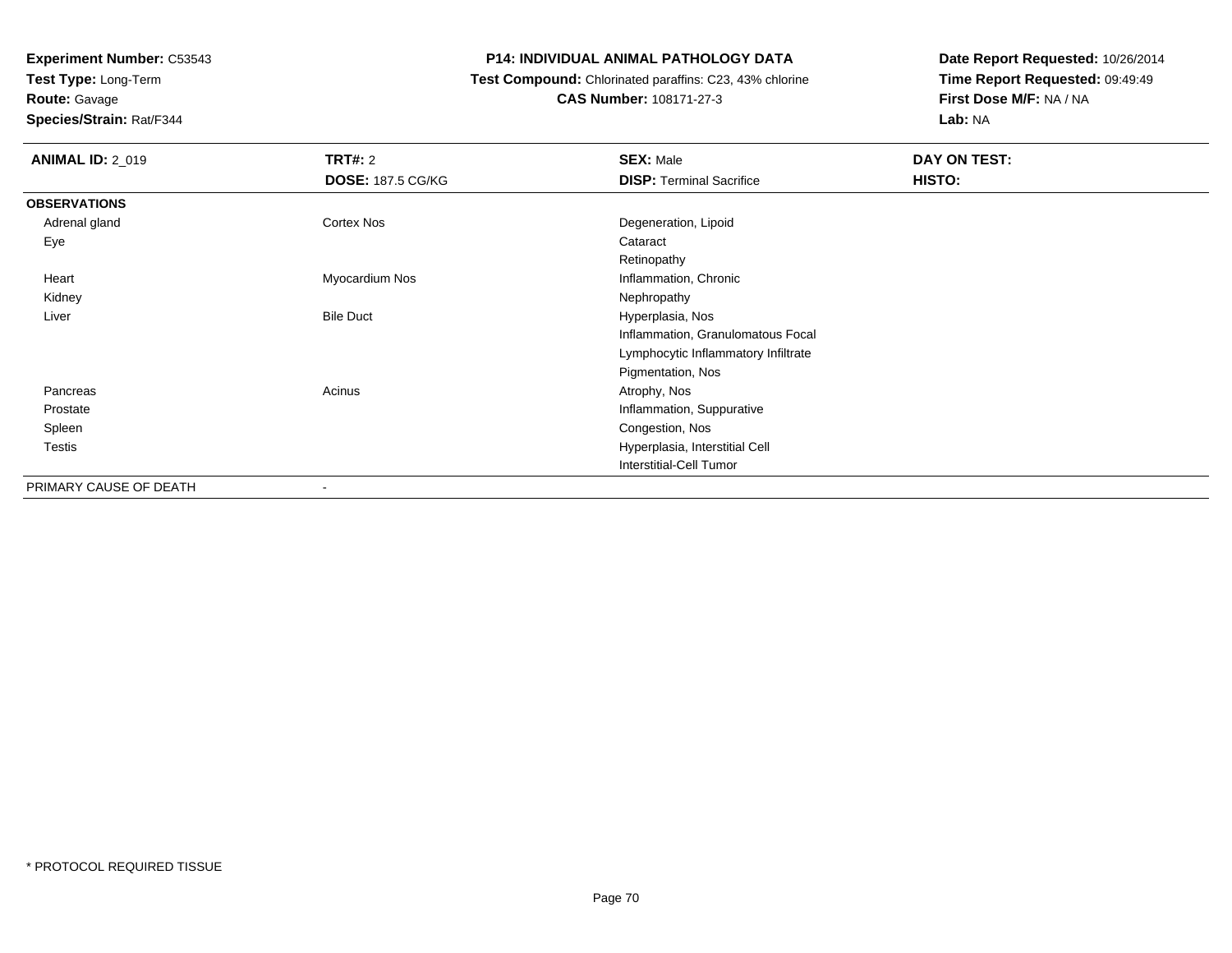**Test Type:** Long-Term

# **Route:** Gavage

**Species/Strain:** Rat/F344

# **P14: INDIVIDUAL ANIMAL PATHOLOGY DATA**

 **Test Compound:** Chlorinated paraffins: C23, 43% chlorine**CAS Number:** 108171-27-3

| <b>ANIMAL ID: 2_020</b> | TRT#: 2<br><b>DOSE: 187.5 CG/KG</b> | <b>SEX: Male</b><br><b>DISP: Terminal Sacrifice</b> | DAY ON TEST:<br>HISTO: |
|-------------------------|-------------------------------------|-----------------------------------------------------|------------------------|
| <b>OBSERVATIONS</b>     |                                     |                                                     |                        |
| Eye                     |                                     | Cataract                                            |                        |
|                         |                                     | Retinopathy                                         |                        |
| Heart                   | Myocardium Nos                      | Inflammation, Chronic                               |                        |
| Intestine Large         | Colon                               | Parasitism                                          |                        |
| Kidney                  |                                     | Nephropathy                                         |                        |
|                         | Tubule                              | Pigmentation, Nos                                   |                        |
| Liver                   | <b>Bile Duct</b>                    | Hyperplasia, Nos                                    |                        |
|                         |                                     | Inflammation, Granulomatous Focal                   |                        |
|                         |                                     | Lymphocytic Inflammatory Infiltrate                 |                        |
|                         |                                     | Pigmentation, Nos                                   |                        |
| Lymph node              | Pancreatic Lymph Node               | Hyperplasia, Lymphoid                               |                        |
|                         | Mesenteric Lymph Node               | Inflammation, Granulomatous                         |                        |
|                         | Pancreatic Lymph Node               | Inflammation, Granulomatous                         |                        |
| Prostate                |                                     | Inflammation, Chronic                               |                        |
| Spleen                  |                                     | Congestion, Nos                                     |                        |
| Testis                  |                                     | <b>Interstitial-Cell Tumor</b>                      |                        |
| PRIMARY CAUSE OF DEATH  |                                     |                                                     |                        |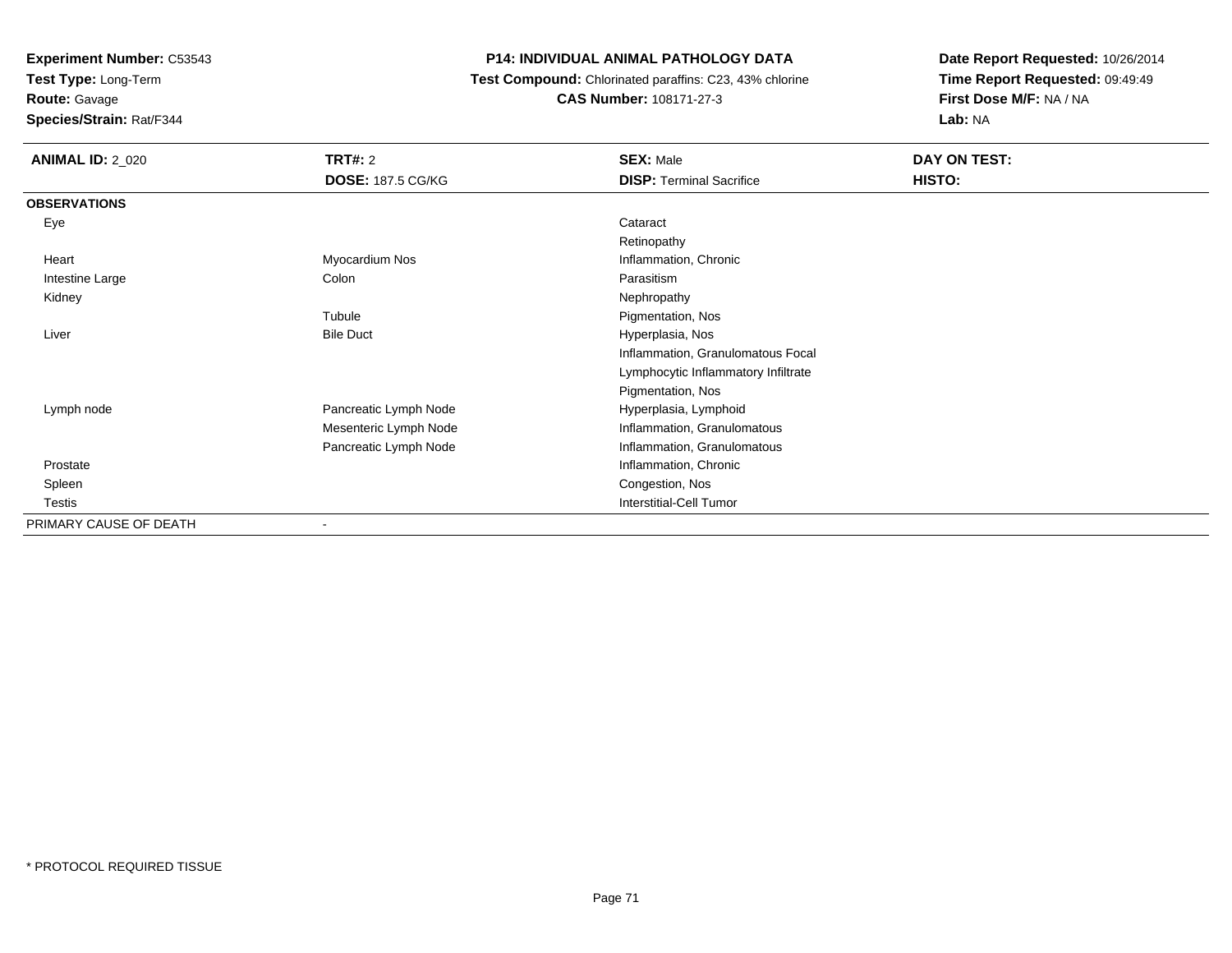**Test Type:** Long-Term

# **Route:** Gavage

**Species/Strain:** Rat/F344

# **P14: INDIVIDUAL ANIMAL PATHOLOGY DATA**

 **Test Compound:** Chlorinated paraffins: C23, 43% chlorine**CAS Number:** 108171-27-3

| <b>ANIMAL ID: 2_021</b> | <b>TRT#: 2</b>            | <b>SEX: Male</b>                    | DAY ON TEST: |  |
|-------------------------|---------------------------|-------------------------------------|--------------|--|
|                         | <b>DOSE: 187.5 CG/KG</b>  | <b>DISP: Terminal Sacrifice</b>     | HISTO:       |  |
| <b>OBSERVATIONS</b>     |                           |                                     |              |  |
| Eye                     |                           | Cataract                            |              |  |
|                         |                           | Retinopathy                         |              |  |
| Heart                   | Myocardium Nos            | Inflammation, Chronic               |              |  |
| Kidney                  |                           | Nephropathy                         |              |  |
| Liver                   | <b>Bile Duct</b>          | Hyperplasia, Nos                    |              |  |
|                         |                           | Inflammation, Granulomatous Focal   |              |  |
|                         |                           | Lymphocytic Inflammatory Infiltrate |              |  |
|                         |                           | Pigmentation, Nos                   |              |  |
| Lung                    |                           | Pneumonia, Aspiration               |              |  |
| Lymph node              | Pancreatic Lymph Node     | Hyperplasia, Lymphoid               |              |  |
|                         | Pancreatic Lymph Node     | Inflammation, Granulomatous         |              |  |
| Pituitary gland         | <b>Anterior Pituitary</b> | Adenoma, Nos                        |              |  |
| Preputial gland         |                           | Hyperplasia, Nos                    |              |  |
| Skin                    |                           | Inflammation, Chronic               |              |  |
| Spleen                  |                           | Congestion, Nos                     |              |  |
| <b>Testis</b>           |                           | Interstitial-Cell Tumor             |              |  |
| Thyroid                 |                           | C-Cell Carcinoma                    |              |  |
| Zymbal gland            |                           | Adenoma, Nos                        |              |  |
| PRIMARY CAUSE OF DEATH  |                           |                                     |              |  |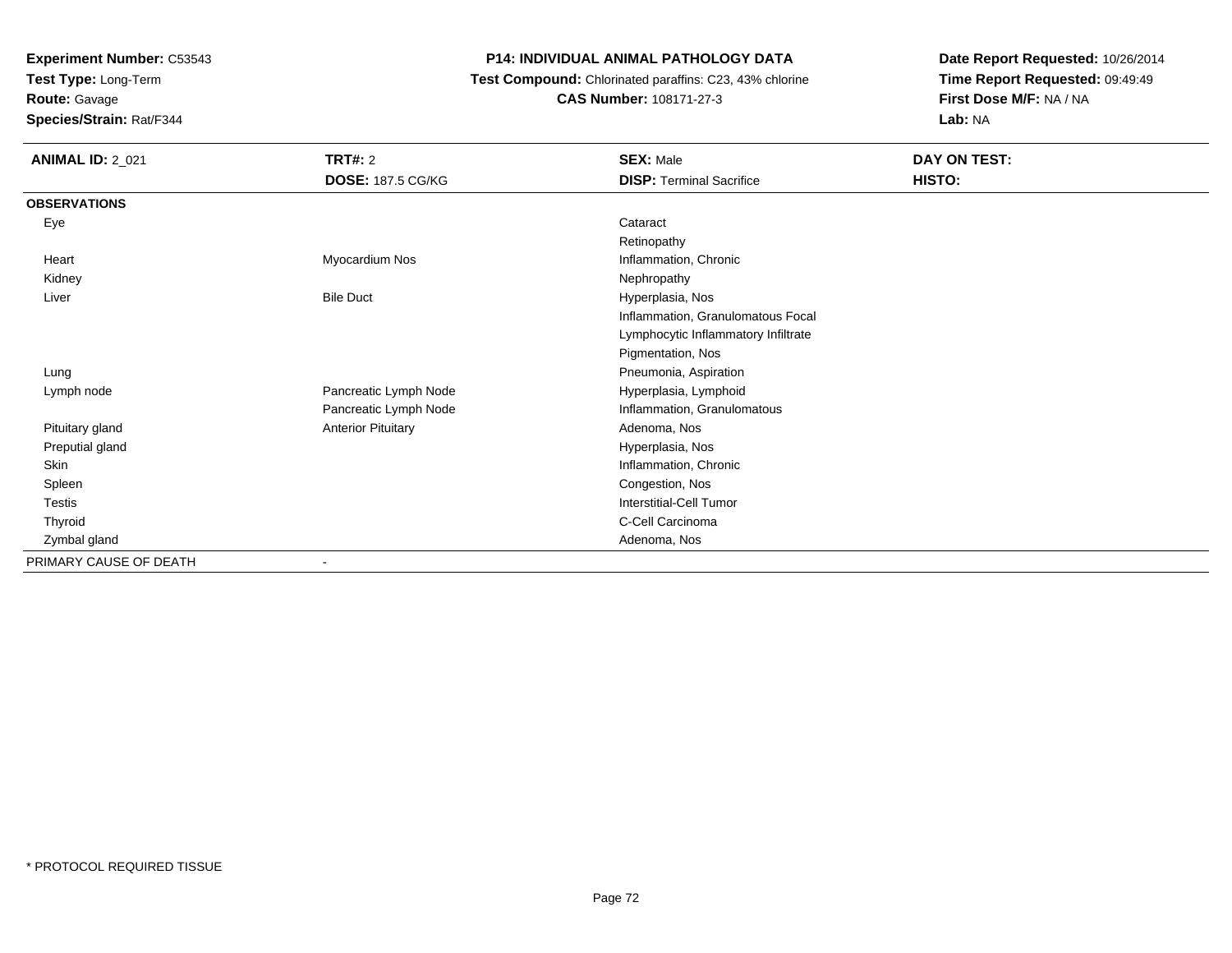| <b>Experiment Number: C53543</b><br><b>Test Type: Long-Term</b><br><b>Route: Gavage</b><br>Species/Strain: Rat/F344 |                                     | <b>P14: INDIVIDUAL ANIMAL PATHOLOGY DATA</b><br><b>Test Compound:</b> Chlorinated paraffins: C23, 43% chlorine<br>CAS Number: 108171-27-3 | Date Report Requested: 10/26/2014<br>Time Report Requested: 09:49:49<br>First Dose M/F: NA / NA<br>Lab: NA |
|---------------------------------------------------------------------------------------------------------------------|-------------------------------------|-------------------------------------------------------------------------------------------------------------------------------------------|------------------------------------------------------------------------------------------------------------|
| <b>ANIMAL ID: 2 022</b>                                                                                             | TRT#: 2<br><b>DOSE: 187.5 CG/KG</b> | <b>SEX: Male</b><br><b>DISP:</b> Moribund Sacrifice                                                                                       | DAY ON TEST:<br><b>HISTO:</b>                                                                              |
| <b>OBSERVATIONS</b>                                                                                                 |                                     |                                                                                                                                           |                                                                                                            |
| Heart                                                                                                               | Myocardium Nos                      | Inflammation, Acute/Chronic                                                                                                               |                                                                                                            |
| Kidney                                                                                                              |                                     | Nephropathy                                                                                                                               |                                                                                                            |
| Liver                                                                                                               | <b>Bile Duct</b>                    | Hyperplasia, Nos                                                                                                                          |                                                                                                            |
|                                                                                                                     |                                     | Inflammation, Granulomatous Focal                                                                                                         |                                                                                                            |
| PRIMARY CAUSE OF DEATH                                                                                              |                                     |                                                                                                                                           |                                                                                                            |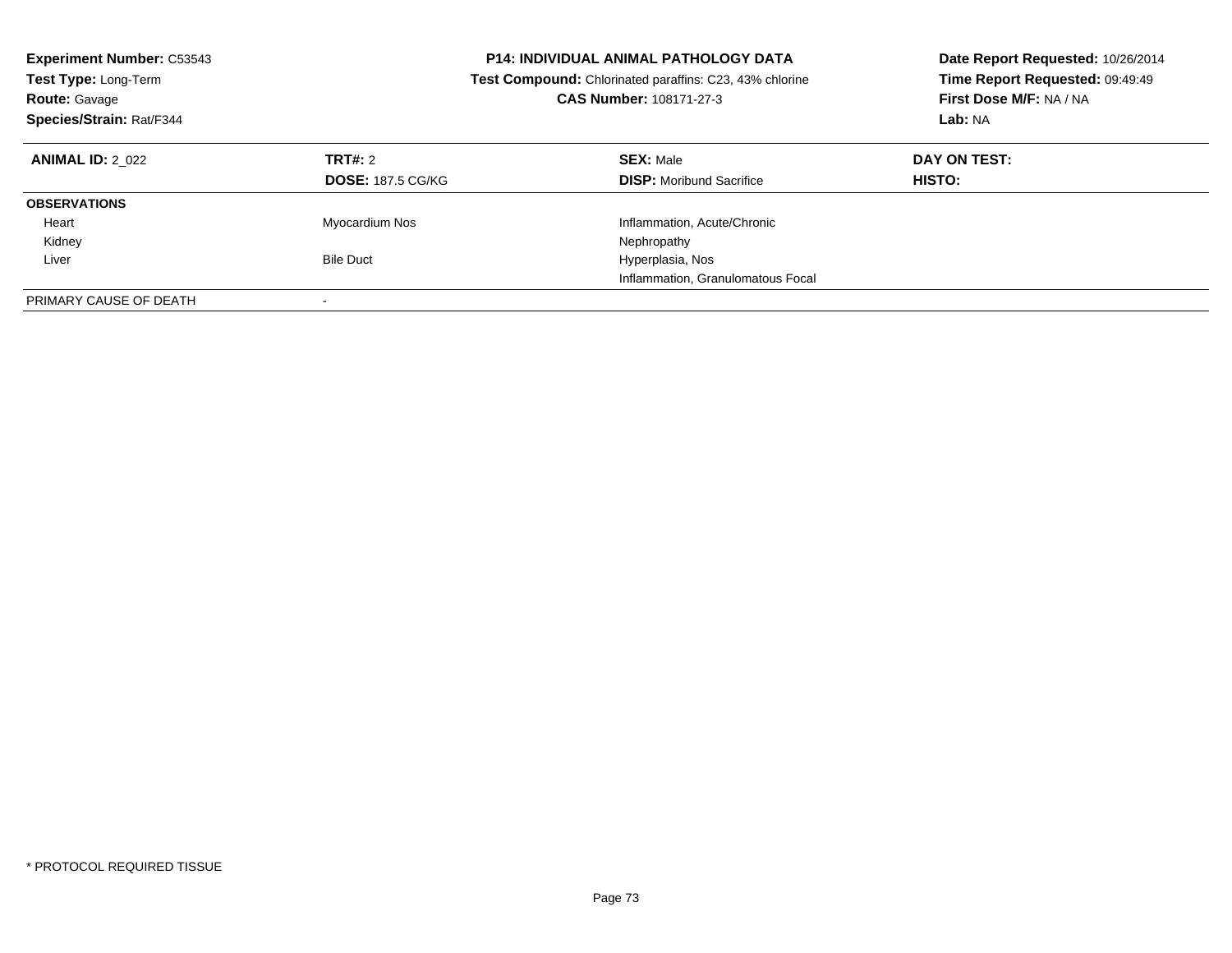**Test Type:** Long-Term

# **Route:** Gavage

**Species/Strain:** Rat/F344

#### **P14: INDIVIDUAL ANIMAL PATHOLOGY DATA**

 **Test Compound:** Chlorinated paraffins: C23, 43% chlorine**CAS Number:** 108171-27-3

| <b>ANIMAL ID: 2_023</b> | <b>TRT#: 2</b><br><b>DOSE: 187.5 CG/KG</b> | <b>SEX: Male</b><br><b>DISP: Terminal Sacrifice</b> | DAY ON TEST:<br>HISTO: |
|-------------------------|--------------------------------------------|-----------------------------------------------------|------------------------|
| <b>OBSERVATIONS</b>     |                                            |                                                     |                        |
| Adrenal gland           | Medulla                                    | Pheochromocytoma                                    |                        |
| Eye                     |                                            | Cataract                                            |                        |
|                         |                                            | Retinopathy                                         |                        |
| Heart                   | Myocardium Nos                             | Inflammation, Chronic                               |                        |
| Intestine Large         | Colon                                      | Parasitism                                          |                        |
| Kidney                  |                                            | Nephropathy                                         |                        |
| Liver                   |                                            | Inflammation, Granulomatous Focal                   |                        |
|                         |                                            | Lymphocytic Inflammatory Infiltrate                 |                        |
|                         |                                            | Neoplastic Nodule                                   |                        |
|                         |                                            | Pigmentation, Nos                                   |                        |
| Nasal cavity            |                                            | Inflammation, Suppurative                           |                        |
| Spleen                  |                                            | Congestion, Nos                                     |                        |
| <b>Testis</b>           |                                            | <b>Interstitial-Cell Tumor</b>                      |                        |
| PRIMARY CAUSE OF DEATH  |                                            |                                                     |                        |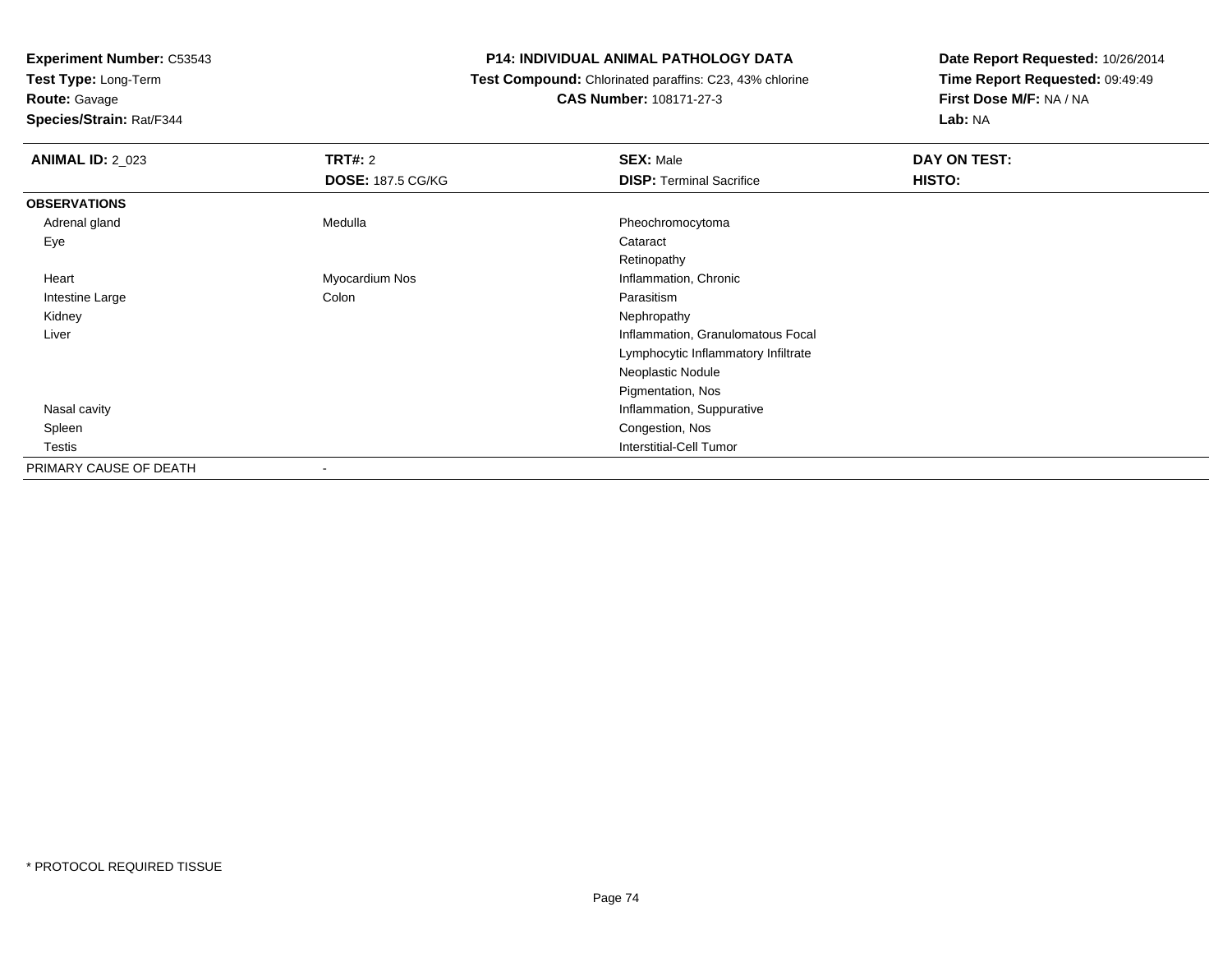**Test Type:** Long-Term**Route:** Gavage

**Species/Strain:** Rat/F344

# **P14: INDIVIDUAL ANIMAL PATHOLOGY DATA**

 **Test Compound:** Chlorinated paraffins: C23, 43% chlorine**CAS Number:** 108171-27-3

| <b>ANIMAL ID: 2_024</b> | TRT#: 2                   | <b>SEX: Male</b>                    | DAY ON TEST: |
|-------------------------|---------------------------|-------------------------------------|--------------|
|                         | <b>DOSE: 187.5 CG/KG</b>  | <b>DISP:</b> Moribund Sacrifice     | HISTO:       |
| <b>OBSERVATIONS</b>     |                           |                                     |              |
| Adrenal gland           | <b>Cortex Nos</b>         | Degeneration, Lipoid                |              |
| Eye                     |                           | Cataract                            |              |
|                         |                           | Retinopathy                         |              |
| Heart                   | Myocardium Nos            | Inflammation, Chronic               |              |
| <b>Intestine Small</b>  | <b>Mesentery Nos</b>      | <b>Steatitis</b>                    |              |
| Kidney                  |                           | Nephropathy                         |              |
|                         | Tubule                    | Pigmentation, Nos                   |              |
| Liver                   | <b>Bile Duct</b>          | Hyperplasia, Nos                    |              |
|                         |                           | Inflammation, Granulomatous Focal   |              |
|                         |                           | Lymphocytic Inflammatory Infiltrate |              |
|                         |                           | Pigmentation, Nos                   |              |
| Lymph node              | Pancreatic Lymph Node     | Hyperplasia, Lymphoid               |              |
|                         | Pancreatic Lymph Node     | Inflammation, Granulomatous         |              |
| Mammary gland           |                           | <b>Cystic Ducts</b>                 |              |
| Pituitary gland         | <b>Anterior Pituitary</b> | Adenoma, Nos                        |              |
|                         | <b>Anterior Pituitary</b> | Angiectasis                         |              |
| Preputial gland         |                           | <b>Cystic Ducts</b>                 |              |
|                         |                           | Inflammation, Suppurative           |              |
| Spleen                  |                           | Congestion, Nos                     |              |
| <b>Testis</b>           |                           | Interstitial-Cell Tumor             |              |
| PRIMARY CAUSE OF DEATH  | $\blacksquare$            |                                     |              |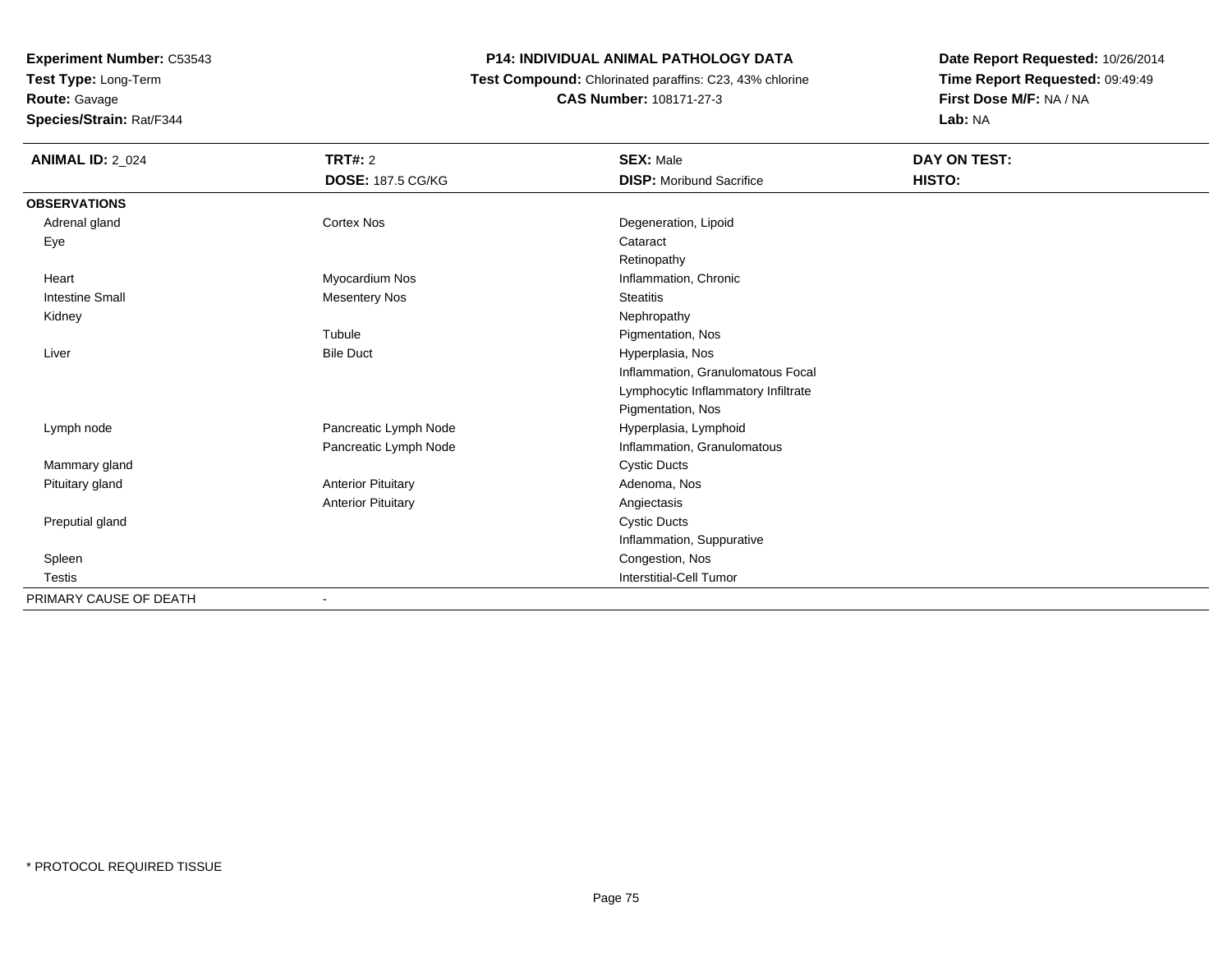**Test Type:** Long-Term

**Route:** Gavage

**Species/Strain:** Rat/F344

## **P14: INDIVIDUAL ANIMAL PATHOLOGY DATA**

 **Test Compound:** Chlorinated paraffins: C23, 43% chlorine**CAS Number:** 108171-27-3

| <b>ANIMAL ID: 2 025</b> | TRT#: 2                  | <b>SEX: Male</b>                    | DAY ON TEST: |
|-------------------------|--------------------------|-------------------------------------|--------------|
|                         | <b>DOSE: 187.5 CG/KG</b> | <b>DISP:</b> Terminal Sacrifice     | HISTO:       |
| <b>OBSERVATIONS</b>     |                          |                                     |              |
| Eye                     |                          | Cataract                            |              |
|                         |                          | Retinopathy                         |              |
| Heart                   | Myocardium Nos           | Inflammation, Chronic               |              |
| Kidney                  |                          | Nephropathy                         |              |
| Liver                   | <b>Bile Duct</b>         | Hyperplasia, Nos                    |              |
|                         |                          | Inflammation, Granulomatous Focal   |              |
|                         |                          | Lymphocytic Inflammatory Infiltrate |              |
| Lymph node              | Mesenteric Lymph Node    | Hyperplasia, Lymphoid               |              |
|                         | Pancreatic Lymph Node    | Hyperplasia, Lymphoid               |              |
|                         | Pancreatic Lymph Node    | Inflammation, Granulomatous         |              |
| Spleen                  |                          | Congestion, Nos                     |              |
| Testis                  |                          | <b>Interstitial-Cell Tumor</b>      |              |
| Unspecified             | Multiple Organs Nos      | Leukemia, Mononuclear Cell          |              |
| PRIMARY CAUSE OF DEATH  |                          |                                     |              |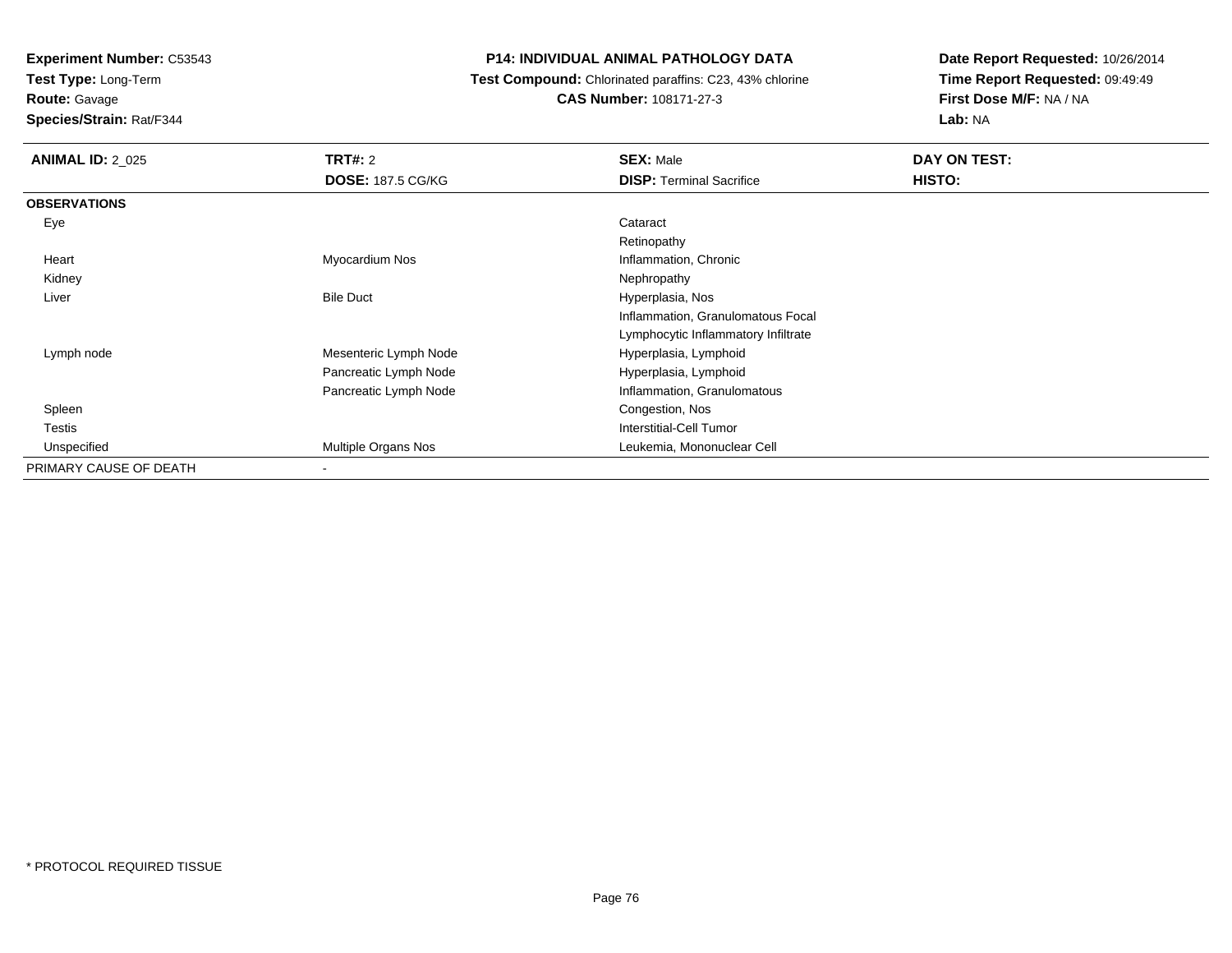| <b>Experiment Number: C53543</b><br>Test Type: Long-Term<br><b>Route: Gavage</b> |                          | <b>P14: INDIVIDUAL ANIMAL PATHOLOGY DATA</b><br>Test Compound: Chlorinated paraffins: C23, 43% chlorine<br><b>CAS Number: 108171-27-3</b> | Date Report Requested: 10/26/2014<br>Time Report Requested: 09:49:49<br>First Dose M/F: NA / NA |
|----------------------------------------------------------------------------------|--------------------------|-------------------------------------------------------------------------------------------------------------------------------------------|-------------------------------------------------------------------------------------------------|
| Species/Strain: Rat/F344                                                         |                          |                                                                                                                                           | Lab: NA                                                                                         |
| <b>ANIMAL ID: 2 026</b>                                                          | <b>TRT#: 2</b>           | <b>SEX: Male</b>                                                                                                                          | DAY ON TEST:                                                                                    |
|                                                                                  | <b>DOSE: 187.5 CG/KG</b> | <b>DISP:</b> Dosing Accident                                                                                                              | HISTO:                                                                                          |
| <b>OBSERVATIONS</b>                                                              |                          |                                                                                                                                           |                                                                                                 |
| Bone                                                                             | Skull                    | Hyperostosis                                                                                                                              |                                                                                                 |
| Heart                                                                            | Myocardium Nos           | Inflammation, Chronic                                                                                                                     |                                                                                                 |
| Intestine Large                                                                  | Cecum, Colon             | Parasitism                                                                                                                                |                                                                                                 |
| Liver                                                                            |                          | Inflammation, Granulomatous Focal                                                                                                         |                                                                                                 |
| Lung                                                                             |                          | Congestion, Nos                                                                                                                           |                                                                                                 |
| Testis                                                                           |                          | Interstitial-Cell Tumor                                                                                                                   |                                                                                                 |
| PRIMARY CAUSE OF DEATH                                                           |                          |                                                                                                                                           |                                                                                                 |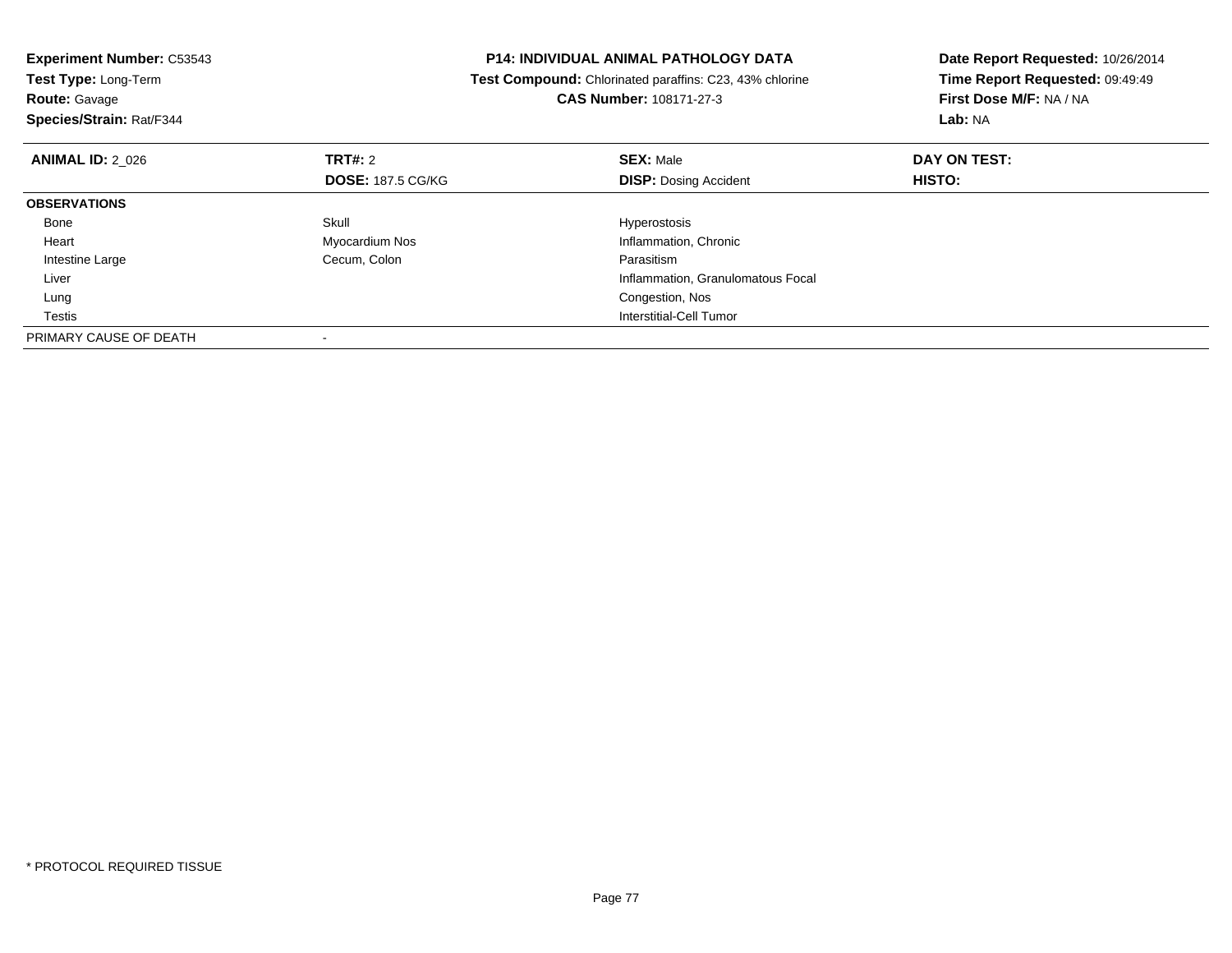**Test Type:** Long-Term**Route:** Gavage

**Species/Strain:** Rat/F344

#### **P14: INDIVIDUAL ANIMAL PATHOLOGY DATA**

 **Test Compound:** Chlorinated paraffins: C23, 43% chlorine**CAS Number:** 108171-27-3

| <b>ANIMAL ID: 2 027</b> | TRT#: 2                    | <b>SEX: Male</b>                  | DAY ON TEST: |  |
|-------------------------|----------------------------|-----------------------------------|--------------|--|
|                         | <b>DOSE: 187.5 CG/KG</b>   | <b>DISP: Natural Death</b>        | HISTO:       |  |
| <b>OBSERVATIONS</b>     |                            |                                   |              |  |
| Adrenal gland           | <b>Cortex Nos</b>          | Cytoplasmic Vacuolization         |              |  |
| Eye                     |                            | Retinopathy                       |              |  |
| Heart                   | Myocardium Nos             | Inflammation, Chronic             |              |  |
| Liver                   | <b>Bile Duct</b>           | Hyperplasia, Focal                |              |  |
|                         |                            | Inflammation, Granulomatous Focal |              |  |
|                         |                            | Pigmentation, Nos                 |              |  |
| <b>Testis</b>           |                            | Atrophy, Nos                      |              |  |
|                         |                            | Interstitial-Cell Tumor           |              |  |
| Unspecified             | <b>Multiple Organs Nos</b> | Leukemia, Mononuclear Cell        |              |  |
| PRIMARY CAUSE OF DEATH  |                            |                                   |              |  |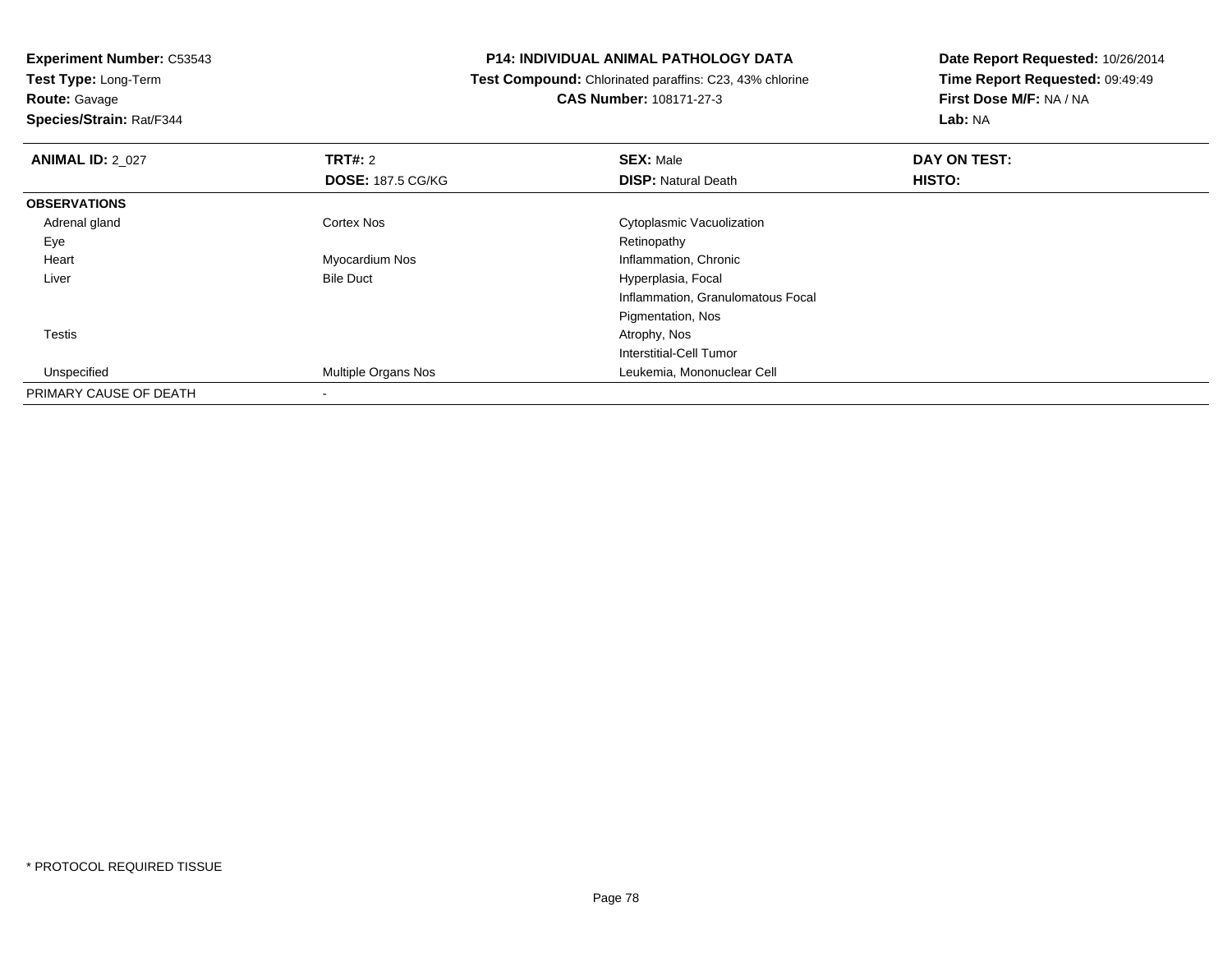**Test Type:** Long-Term**Route:** Gavage

**Species/Strain:** Rat/F344

#### **P14: INDIVIDUAL ANIMAL PATHOLOGY DATA**

 **Test Compound:** Chlorinated paraffins: C23, 43% chlorine**CAS Number:** 108171-27-3

| <b>ANIMAL ID: 2_028</b> | <b>TRT#:</b> 2<br><b>DOSE: 187.5 CG/KG</b> | <b>SEX: Male</b><br><b>DISP:</b> Moribund Sacrifice | DAY ON TEST:<br><b>HISTO:</b> |
|-------------------------|--------------------------------------------|-----------------------------------------------------|-------------------------------|
| <b>OBSERVATIONS</b>     |                                            |                                                     |                               |
| Heart                   | Myocardium Nos                             | Inflammation, Chronic                               |                               |
| Kidney                  |                                            | Nephropathy                                         |                               |
| Liver                   | <b>Bile Duct</b>                           | Hyperplasia, Nos                                    |                               |
|                         |                                            | Inflammation, Granulomatous Focal                   |                               |
|                         |                                            | Lymphocytic Inflammatory Infiltrate                 |                               |
|                         |                                            | Pigmentation, Nos                                   |                               |
| Lymph node              | Pancreatic Lymph Node                      | Hyperplasia, Lymphoid                               |                               |
|                         | Pancreatic Lymph Node                      | Inflammation, Granulomatous                         |                               |
| Pituitary gland         | <b>Anterior Pituitary</b>                  | Cyst, Nos                                           |                               |
| <b>Testis</b>           |                                            | Interstitial-Cell Tumor                             |                               |
| Thyroid                 |                                            | C-Cell Carcinoma                                    |                               |
| Urinary bladder         |                                            | Hemorrhage                                          |                               |
|                         |                                            | Hyperplasia, Epithelial                             |                               |
| PRIMARY CAUSE OF DEATH  | $\overline{\phantom{a}}$                   |                                                     |                               |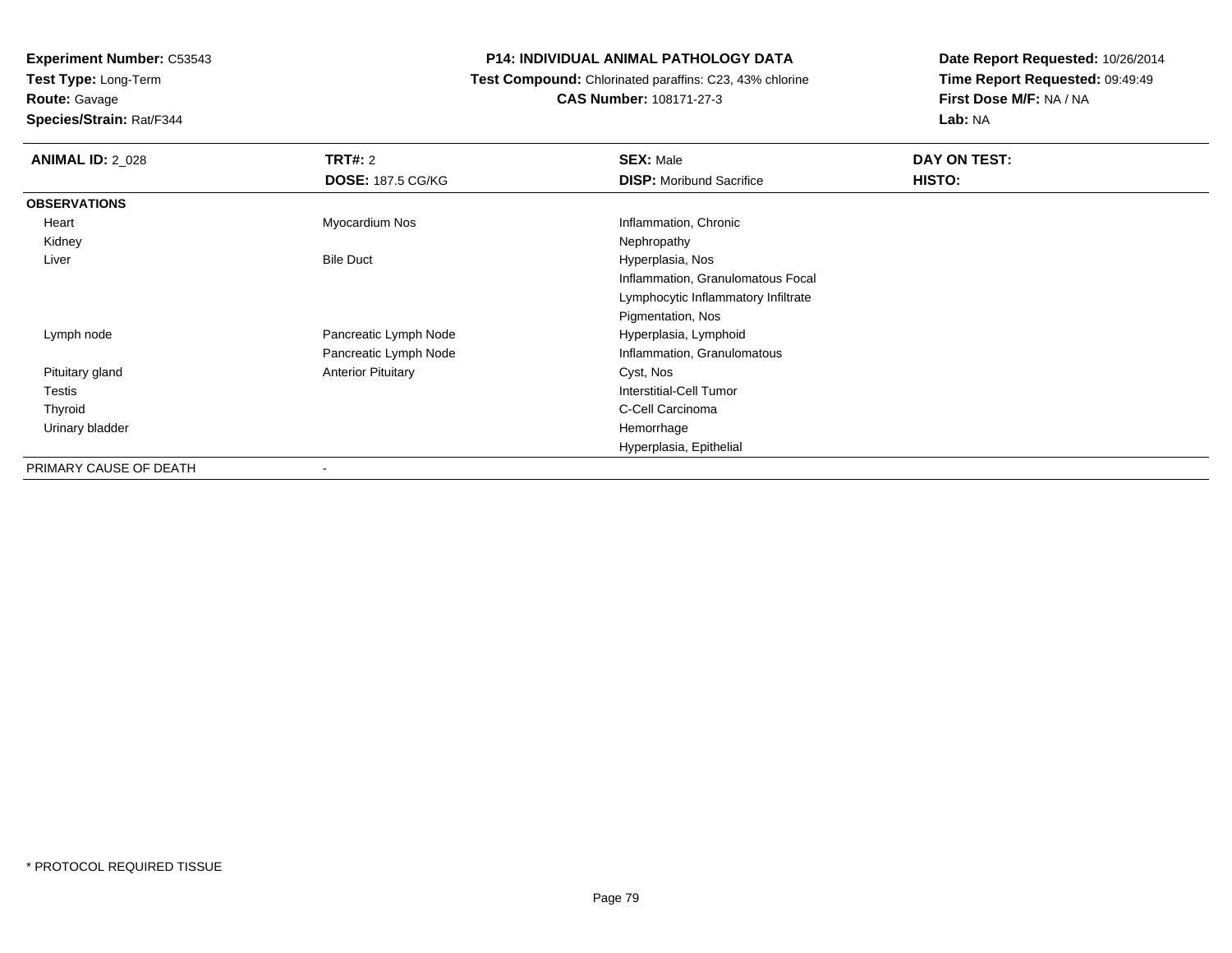**Test Type:** Long-Term

# **Route:** Gavage

**Species/Strain:** Rat/F344

#### **P14: INDIVIDUAL ANIMAL PATHOLOGY DATA**

 **Test Compound:** Chlorinated paraffins: C23, 43% chlorine**CAS Number:** 108171-27-3

| <b>ANIMAL ID: 2 029</b> | <b>TRT#: 2</b>           | <b>SEX: Male</b>                    | DAY ON TEST: |  |
|-------------------------|--------------------------|-------------------------------------|--------------|--|
|                         | <b>DOSE: 187.5 CG/KG</b> | <b>DISP: Terminal Sacrifice</b>     | HISTO:       |  |
| <b>OBSERVATIONS</b>     |                          |                                     |              |  |
| Adrenal gland           | Medulla                  | Hyperplasia, Focal                  |              |  |
| Heart                   | Myocardium Nos           | Inflammation, Chronic               |              |  |
| Kidney                  |                          | Nephropathy                         |              |  |
| Liver                   | <b>Bile Duct</b>         | Hyperplasia, Nos                    |              |  |
|                         |                          | Inflammation, Granulomatous Focal   |              |  |
|                         |                          | Lymphocytic Inflammatory Infiltrate |              |  |
|                         |                          | Pigmentation, Nos                   |              |  |
| Spleen                  |                          | Congestion, Nos                     |              |  |
| Testis                  |                          | Interstitial-Cell Tumor             |              |  |
| Unspecified             | Tail                     | Sarcoma, Nos                        |              |  |
| PRIMARY CAUSE OF DEATH  |                          |                                     |              |  |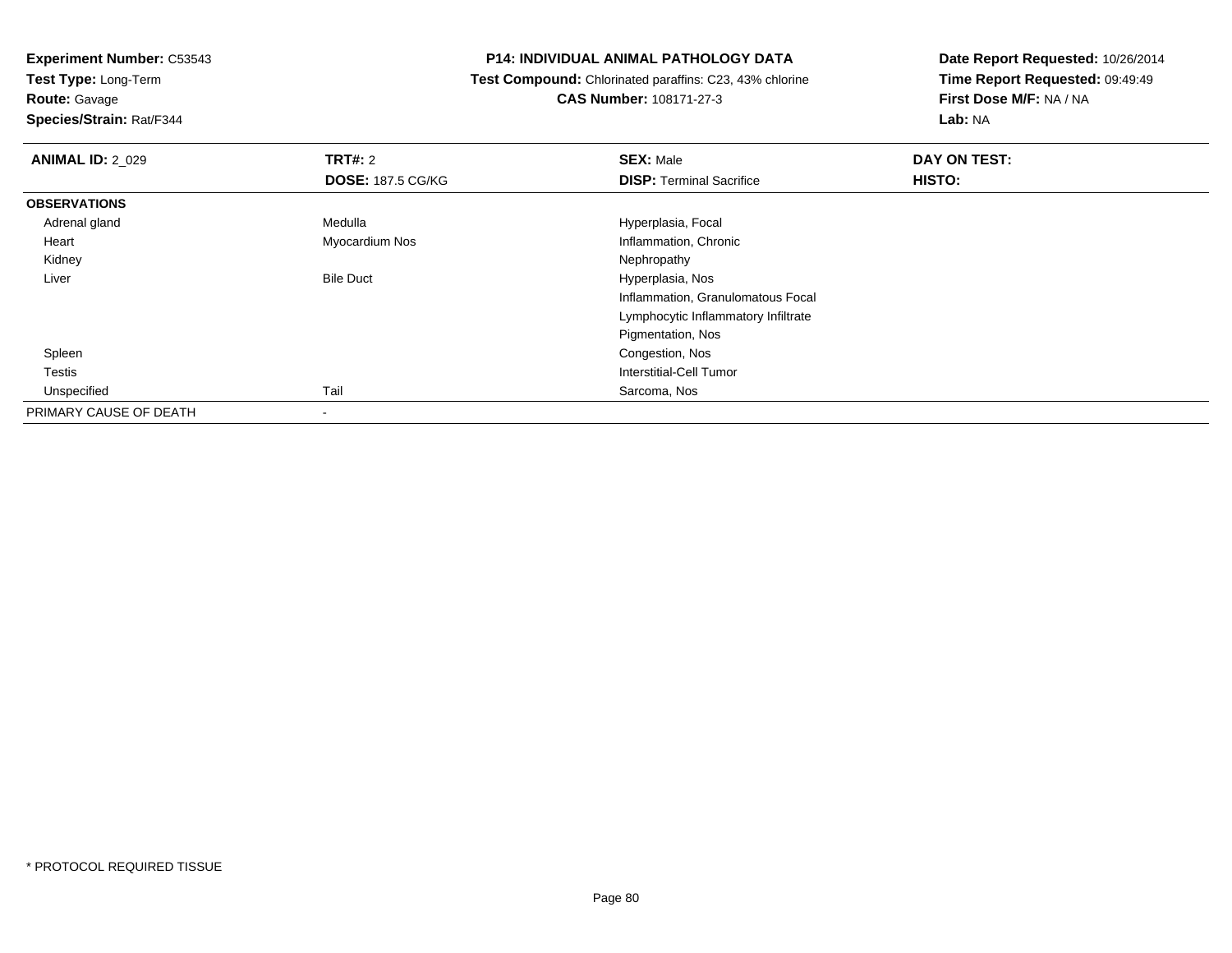**Test Type:** Long-Term

# **Route:** Gavage

**Species/Strain:** Rat/F344

# **P14: INDIVIDUAL ANIMAL PATHOLOGY DATA**

 **Test Compound:** Chlorinated paraffins: C23, 43% chlorine**CAS Number:** 108171-27-3

| <b>ANIMAL ID: 2_030</b> | <b>TRT#: 2</b>           | <b>SEX: Male</b>                    | <b>DAY ON TEST:</b> |
|-------------------------|--------------------------|-------------------------------------|---------------------|
|                         | <b>DOSE: 187.5 CG/KG</b> | <b>DISP: Natural Death</b>          | HISTO:              |
| <b>OBSERVATIONS</b>     |                          |                                     |                     |
| <b>Blood vessel</b>     | <b>Renal Artery Nos</b>  | Thrombosis, Nos                     |                     |
| Bone marrow             |                          | Atrophy, Nos                        |                     |
|                         |                          | Fibrosis, Myelo                     |                     |
| Eye                     |                          | Retinopathy                         |                     |
| Heart                   | Myocardium Nos           | Inflammation, Chronic               |                     |
|                         | Atrium                   | Thrombus, Mural                     |                     |
| Kidney                  |                          | Infarct, Nos                        |                     |
|                         |                          | Nephropathy                         |                     |
| Liver                   | Centrilobular            | Degeneration, Nos                   |                     |
|                         | <b>Bile Duct</b>         | Hyperplasia, Nos                    |                     |
|                         |                          | Inflammation, Granulomatous Focal   |                     |
|                         |                          | Lymphocytic Inflammatory Infiltrate |                     |
|                         |                          | Pigmentation, Nos                   |                     |
| Lung                    |                          | Alveolar Macrophages                |                     |
|                         |                          | Hyperplasia, Adenomatous            |                     |
| Lymph node              | Pancreatic Lymph Node    | Hyperplasia, Lymphoid               |                     |
|                         | Pancreatic Lymph Node    | Inflammation, Granulomatous         |                     |
|                         | Mandibular Lymph Node    | Inflammation, Suppurative           |                     |
|                         | Mandibular Lymph Node    | Lymphangiectasis                    |                     |
| Nasal cavity            |                          | Infection, Fungal                   |                     |
|                         |                          | Inflammation, Suppurative           |                     |
| Preputial gland         |                          | Adenoma, Nos                        |                     |
|                         |                          | <b>Cystic Ducts</b>                 |                     |
|                         |                          | Inflammation, Chronic               |                     |
| Prostate                |                          | Inflammation, Suppurative           |                     |
| <b>Testis</b>           |                          | Atrophy, Nos                        |                     |
|                         |                          | Interstitial-Cell Tumor             |                     |
| Thyroid                 |                          | C-Cell Adenoma                      |                     |
| Unspecified             | Multiple Organs Nos      | Leukemia, Mononuclear Cell          |                     |
| PRIMARY CAUSE OF DEATH  |                          |                                     |                     |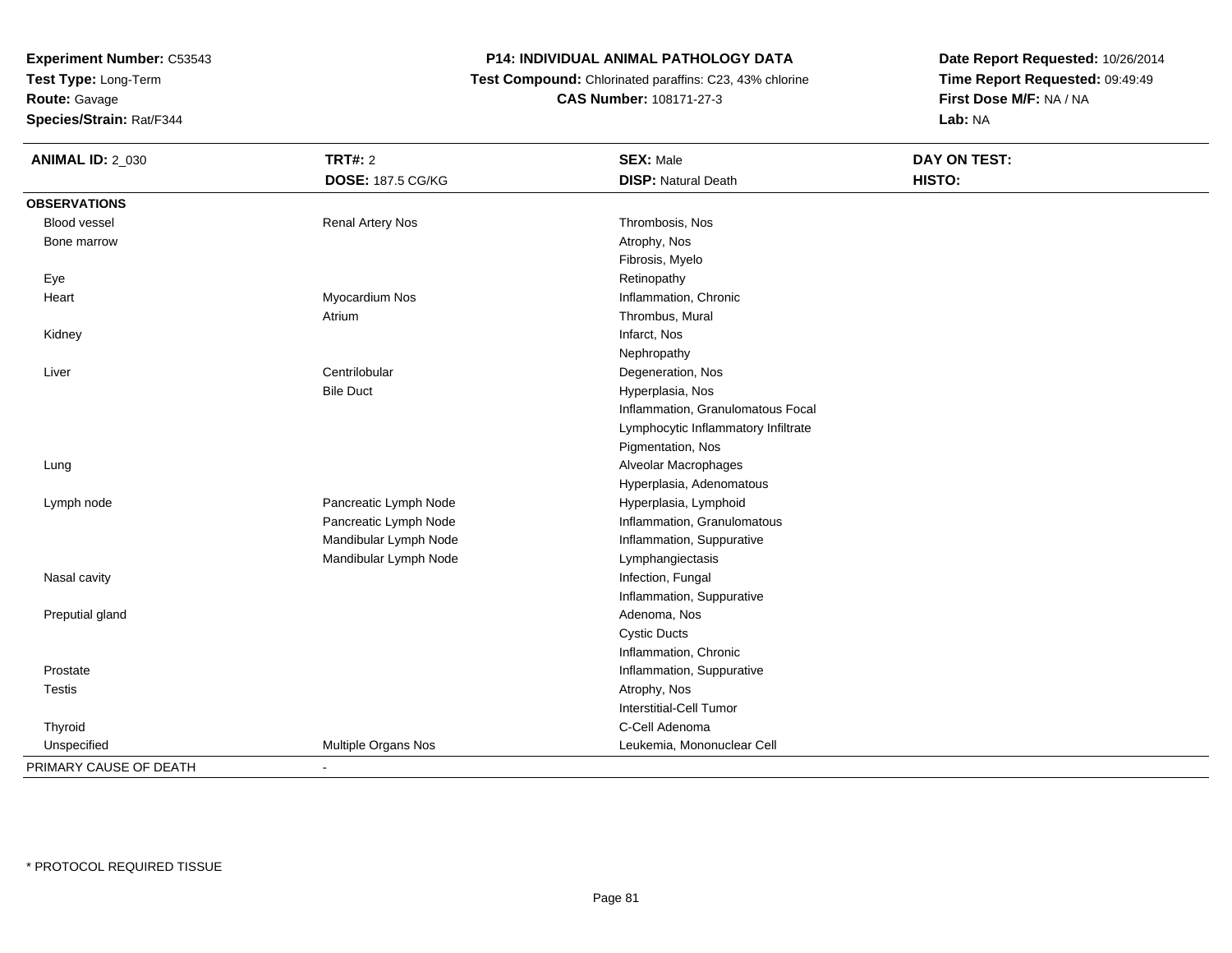**Test Type:** Long-Term

**Route:** Gavage

**Species/Strain:** Rat/F344

## **P14: INDIVIDUAL ANIMAL PATHOLOGY DATA**

 **Test Compound:** Chlorinated paraffins: C23, 43% chlorine**CAS Number:** 108171-27-3

| <b>ANIMAL ID: 2_031</b> | <b>TRT#: 2</b>           | <b>SEX: Male</b>                    | DAY ON TEST: |  |
|-------------------------|--------------------------|-------------------------------------|--------------|--|
|                         | <b>DOSE: 187.5 CG/KG</b> | <b>DISP:</b> Moribund Sacrifice     | HISTO:       |  |
| <b>OBSERVATIONS</b>     |                          |                                     |              |  |
| Adrenal gland           | <b>Cortex Nos</b>        | Cytoplasmic Vacuolization           |              |  |
|                         |                          | Hematopoiesis                       |              |  |
| Heart                   | Myocardium Nos           | Inflammation, Chronic               |              |  |
| Kidney                  |                          | Nephropathy                         |              |  |
| Liver                   | <b>Bile Duct</b>         | Hyperplasia, Nos                    |              |  |
|                         |                          | Inflammation, Granulomatous Focal   |              |  |
|                         |                          | Lymphocytic Inflammatory Infiltrate |              |  |
|                         |                          | Pigmentation, Nos                   |              |  |
| Lung                    |                          | Alveolar Macrophages                |              |  |
| Lymph node              | Pancreatic Lymph Node    | Hyperplasia, Lymphoid               |              |  |
|                         | Mediastinal Lymph Node   | Inflammation, Granulomatous         |              |  |
|                         | Pancreatic Lymph Node    | Inflammation, Granulomatous         |              |  |
|                         | Mediastinal Lymph Node   | Lymphangiectasis                    |              |  |
|                         | Mediastinal Lymph Node   | Pigmentation, Nos                   |              |  |
|                         | Mesenteric Lymph Node    | Pigmentation, Nos                   |              |  |
| Pancreas                | Acinus                   | Atrophy, Nos                        |              |  |
|                         | Islets                   | Islet-Cell Carcinoma                |              |  |
| Spleen                  |                          | Congestion, Nos                     |              |  |
| Stomach                 | Forestomach              | Inflammation, Chronic               |              |  |
|                         | Forestomach              | Ulcer, Nos                          |              |  |
| <b>Testis</b>           |                          | <b>Interstitial-Cell Tumor</b>      |              |  |
| Unspecified             |                          | Fibroma                             |              |  |
| Zymbal gland            |                          | Carcinoma, Nos                      |              |  |
| PRIMARY CAUSE OF DEATH  |                          |                                     |              |  |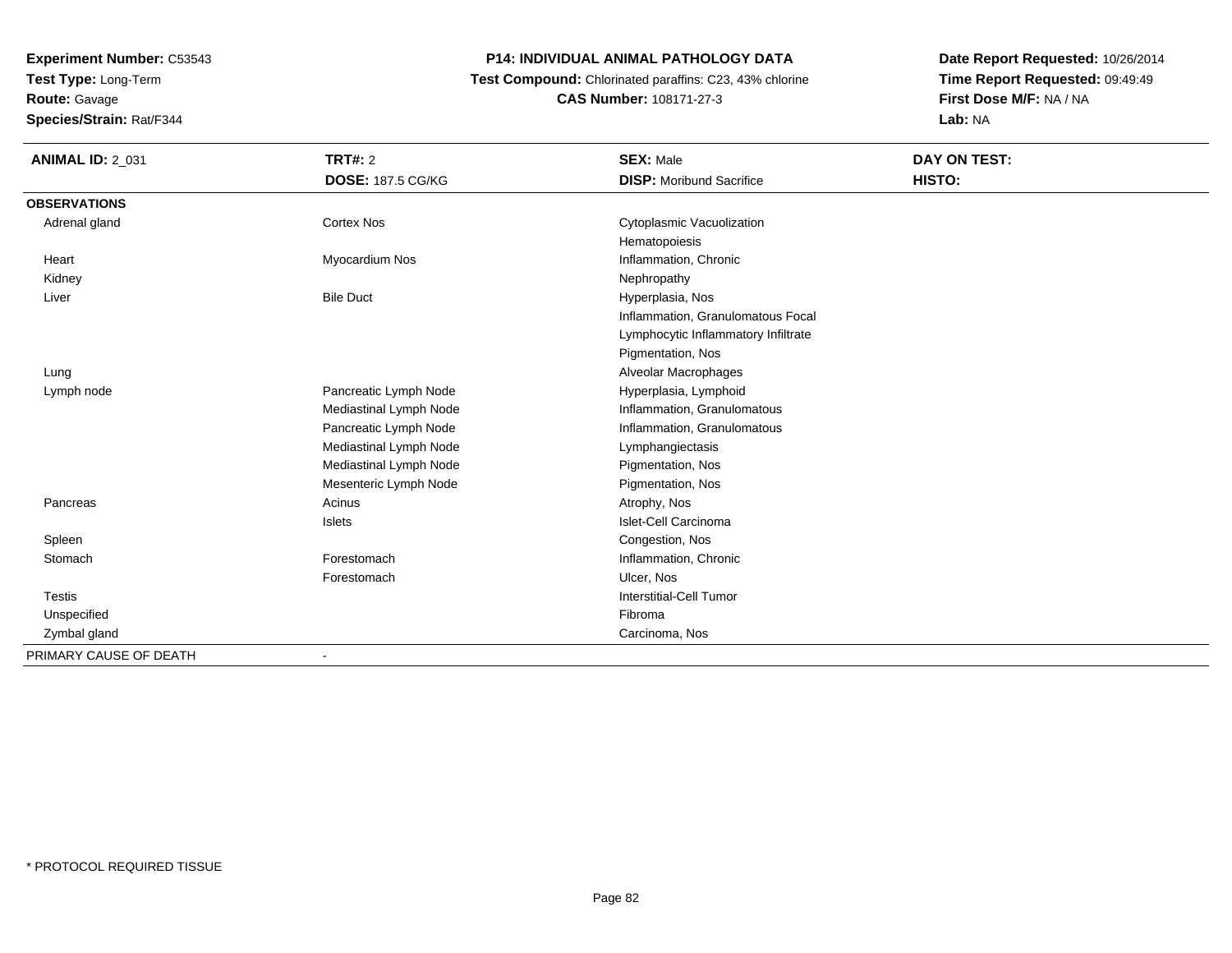**Test Type:** Long-Term

**Route:** Gavage

**Species/Strain:** Rat/F344

## **P14: INDIVIDUAL ANIMAL PATHOLOGY DATA**

 **Test Compound:** Chlorinated paraffins: C23, 43% chlorine**CAS Number:** 108171-27-3

| <b>ANIMAL ID: 2_032</b> | <b>TRT#: 2</b>           | <b>SEX: Male</b>                    | DAY ON TEST: |  |
|-------------------------|--------------------------|-------------------------------------|--------------|--|
|                         | <b>DOSE: 187.5 CG/KG</b> | <b>DISP: Terminal Sacrifice</b>     | HISTO:       |  |
| <b>OBSERVATIONS</b>     |                          |                                     |              |  |
| Adrenal gland           |                          | Cortical Adenoma                    |              |  |
| Bone marrow             |                          | Hyperplasia, Granulocytic           |              |  |
| Heart                   | Myocardium Nos           | Inflammation, Chronic               |              |  |
| Kidney                  |                          | Nephropathy                         |              |  |
| Liver                   |                          | Inflammation, Granulomatous Focal   |              |  |
|                         |                          | Lymphocytic Inflammatory Infiltrate |              |  |
|                         |                          | Pigmentation, Nos                   |              |  |
| Lymph node              | Pancreatic Lymph Node    | Hyperplasia, Lymphoid               |              |  |
|                         | Pancreatic Lymph Node    | Inflammation, Granulomatous         |              |  |
| Nasal cavity            |                          | Infection, Fungal                   |              |  |
|                         |                          | Inflammation, Suppurative           |              |  |
| Preputial gland         |                          | Carcinoma, Nos                      |              |  |
|                         |                          | <b>Cystic Ducts</b>                 |              |  |
|                         |                          | Inflammation, Suppurative           |              |  |
| Prostate                |                          | Inflammation, Suppurative           |              |  |
| Spleen                  |                          | Hematopoiesis                       |              |  |
| <b>Testis</b>           |                          | Atrophy, Nos                        |              |  |
|                         |                          | <b>Interstitial-Cell Tumor</b>      |              |  |
| Unspecified             |                          | Fibroma                             |              |  |
| PRIMARY CAUSE OF DEATH  |                          |                                     |              |  |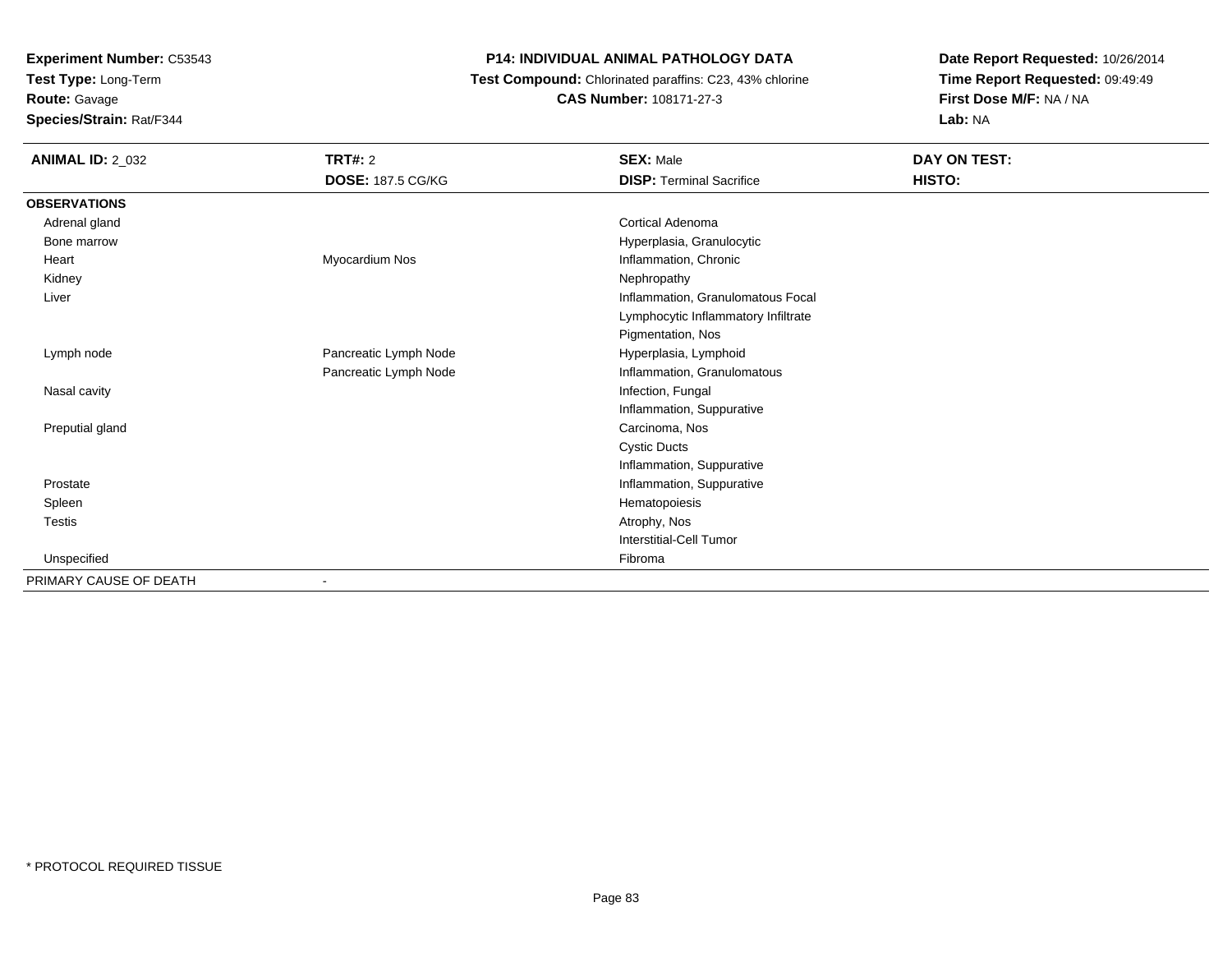**Experiment Number:** C53543**Test Type:** Long-Term

**Route:** Gavage

**Species/Strain:** Rat/F344

# **P14: INDIVIDUAL ANIMAL PATHOLOGY DATA**

 **Test Compound:** Chlorinated paraffins: C23, 43% chlorine**CAS Number:** 108171-27-3

| <b>ANIMAL ID: 2_033</b> | <b>TRT#: 2</b>           | <b>SEX: Male</b>                    | DAY ON TEST: |
|-------------------------|--------------------------|-------------------------------------|--------------|
|                         | <b>DOSE: 187.5 CG/KG</b> | <b>DISP: Terminal Sacrifice</b>     | HISTO:       |
| <b>OBSERVATIONS</b>     |                          |                                     |              |
| Adrenal gland           | Medulla                  | Hyperplasia, Focal                  |              |
| Heart                   | Myocardium Nos           | Inflammation, Chronic               |              |
| <b>Intestine Small</b>  | <b>Mesentery Nos</b>     | <b>Steatitis</b>                    |              |
| Kidney                  |                          | Nephropathy                         |              |
| Liver                   | <b>Bile Duct</b>         | Hyperplasia, Nos                    |              |
|                         |                          | Inflammation, Granulomatous Focal   |              |
|                         |                          | Lymphocytic Inflammatory Infiltrate |              |
|                         |                          | Pigmentation, Nos                   |              |
| Lung                    |                          | Congestion, Nos                     |              |
| Lymph node              | Mandibular Lymph Node    | Hyperplasia, Lymphoid               |              |
|                         | Pancreatic Lymph Node    | Hyperplasia, Lymphoid               |              |
|                         | Mesenteric Lymph Node    | Inflammation, Granulomatous         |              |
|                         | Pancreatic Lymph Node    | Inflammation, Granulomatous         |              |
| Nasal cavity            |                          | Foreign Body, Nos                   |              |
|                         |                          | Hyperplasia, Epithelial             |              |
|                         |                          | Infection, Fungal                   |              |
|                         |                          | Inflammation, Suppurative           |              |
| Pancreas                |                          | Acinar-Cell Adenoma                 |              |
| Preputial gland         |                          | Adenoma, Nos                        |              |
|                         |                          | Atrophy, Nos                        |              |
| Spleen                  |                          | Congestion, Nos                     |              |
| <b>Testis</b>           |                          | Interstitial-Cell Tumor             |              |
| Unspecified             | Tail                     | Cyst, Epidermal Inclusion           |              |
| PRIMARY CAUSE OF DEATH  |                          |                                     |              |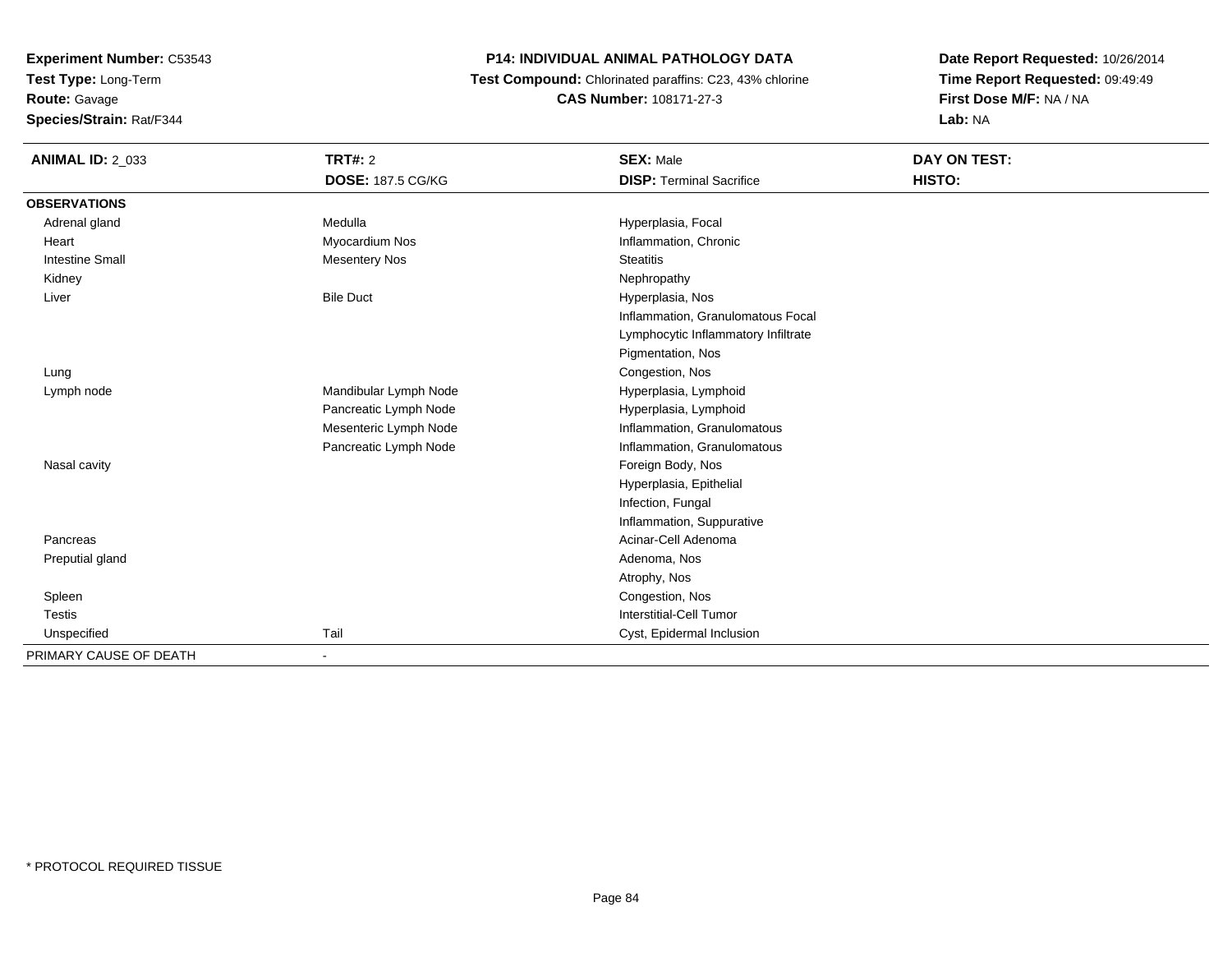**Test Type:** Long-Term**Route:** Gavage

**Species/Strain:** Rat/F344

#### **P14: INDIVIDUAL ANIMAL PATHOLOGY DATA**

 **Test Compound:** Chlorinated paraffins: C23, 43% chlorine**CAS Number:** 108171-27-3

| <b>ANIMAL ID: 2_034</b> | TRT#: 2                  | <b>SEX: Male</b>                    | DAY ON TEST: |  |
|-------------------------|--------------------------|-------------------------------------|--------------|--|
|                         | <b>DOSE: 187.5 CG/KG</b> | <b>DISP: Dosing Accident</b>        | HISTO:       |  |
| <b>OBSERVATIONS</b>     |                          |                                     |              |  |
| Adrenal gland           | Medulla                  | Hyperplasia, Focal                  |              |  |
| Heart                   | Myocardium Nos           | Inflammation, Chronic               |              |  |
| Kidney                  |                          | Nephropathy                         |              |  |
| Liver                   | <b>Bile Duct</b>         | Hyperplasia, Nos                    |              |  |
|                         |                          | Inflammation, Granulomatous Focal   |              |  |
|                         |                          | Lymphocytic Inflammatory Infiltrate |              |  |
|                         |                          | Pigmentation, Nos                   |              |  |
| Lymph node              | Pancreatic Lymph Node    | Hyperplasia, Lymphoid               |              |  |
|                         | Pancreatic Lymph Node    | Inflammation, Granulomatous         |              |  |
| Testis                  |                          | Interstitial-Cell Tumor             |              |  |
| PRIMARY CAUSE OF DEATH  |                          |                                     |              |  |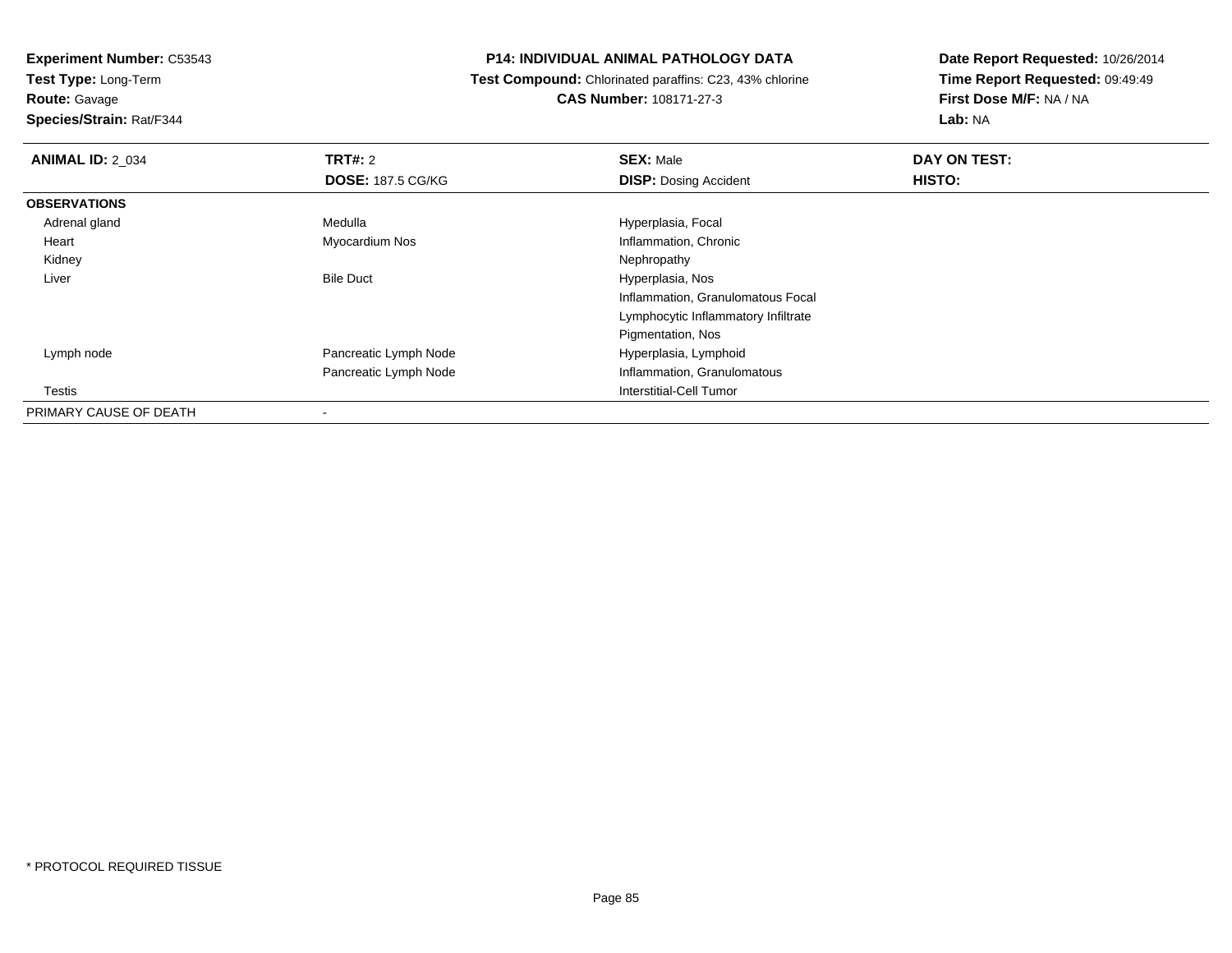**Test Type:** Long-Term**Route:** Gavage

**Species/Strain:** Rat/F344

## **P14: INDIVIDUAL ANIMAL PATHOLOGY DATA**

 **Test Compound:** Chlorinated paraffins: C23, 43% chlorine**CAS Number:** 108171-27-3

| <b>ANIMAL ID: 2_035</b> | <b>TRT#: 2</b>           | <b>SEX: Male</b>                    | DAY ON TEST: |
|-------------------------|--------------------------|-------------------------------------|--------------|
|                         | <b>DOSE: 187.5 CG/KG</b> | <b>DISP:</b> Moribund Sacrifice     | HISTO:       |
| <b>OBSERVATIONS</b>     |                          |                                     |              |
| Heart                   | Myocardium Nos           | Inflammation, Chronic               |              |
| Kidney                  |                          | Nephropathy                         |              |
| Liver                   | <b>Bile Duct</b>         | Hyperplasia, Nos                    |              |
|                         |                          | Inflammation, Granulomatous Focal   |              |
|                         |                          | Lymphocytic Inflammatory Infiltrate |              |
|                         |                          | Pigmentation, Nos                   |              |
| Lymph node              | Pancreatic Lymph Node    | Hyperplasia, Lymphoid               |              |
|                         | Pancreatic Lymph Node    | Inflammation, Granulomatous         |              |
|                         | Mesenteric Lymph Node    | Pigmentation, Nos                   |              |
| Spleen                  |                          | Fibrosis, Diffuse                   |              |
| Testis                  |                          | Atrophy, Nos                        |              |
|                         |                          | <b>Interstitial-Cell Tumor</b>      |              |
| Unspecified             |                          | Fibroma                             |              |
| PRIMARY CAUSE OF DEATH  |                          |                                     |              |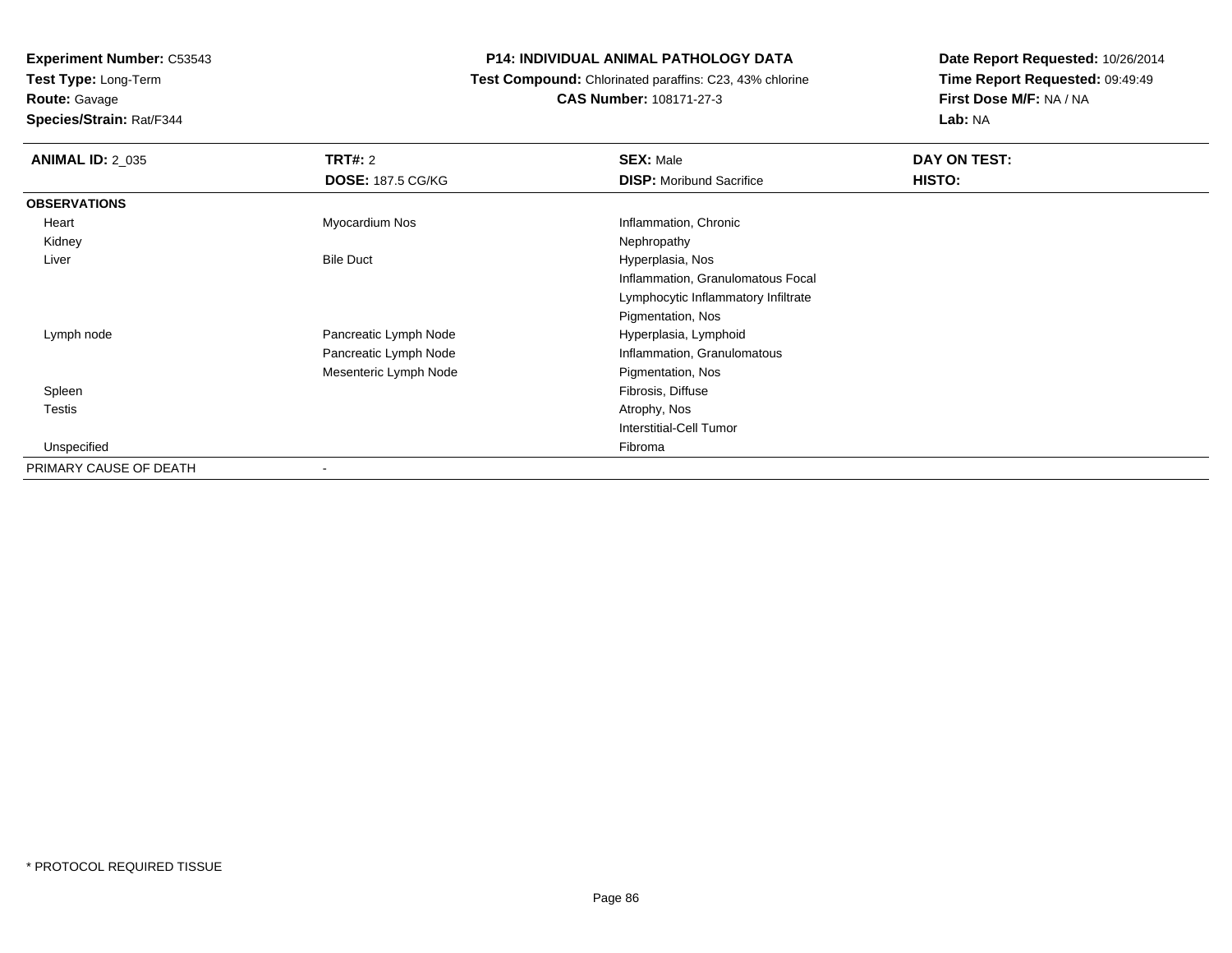**Test Type:** Long-Term

**Route:** Gavage

**Species/Strain:** Rat/F344

#### **P14: INDIVIDUAL ANIMAL PATHOLOGY DATA**

 **Test Compound:** Chlorinated paraffins: C23, 43% chlorine**CAS Number:** 108171-27-3

| <b>ANIMAL ID: 2 036</b> | TRT#: 2                  | <b>SEX: Male</b>                    | DAY ON TEST: |
|-------------------------|--------------------------|-------------------------------------|--------------|
|                         | <b>DOSE: 187.5 CG/KG</b> | <b>DISP: Terminal Sacrifice</b>     | HISTO:       |
| <b>OBSERVATIONS</b>     |                          |                                     |              |
| Adrenal gland           | Medulla                  | Pheochromocytoma                    |              |
| Heart                   | Myocardium Nos           | Inflammation, Chronic               |              |
| <b>Intestine Small</b>  | <b>Mesentery Nos</b>     | <b>Steatitis</b>                    |              |
| Kidney                  |                          | Nephropathy                         |              |
| Liver                   |                          | Inflammation, Granulomatous Focal   |              |
|                         |                          | Lymphocytic Inflammatory Infiltrate |              |
|                         |                          | Pigmentation, Nos                   |              |
| Lung                    |                          | Alveolar Macrophages                |              |
|                         |                          | Inflammation, Interstitial          |              |
| Lymph node              | Pancreatic Lymph Node    | Hyperplasia, Lymphoid               |              |
|                         | Pancreatic Lymph Node    | Inflammation, Granulomatous         |              |
| Pancreas                | Acinus                   | Atrophy, Nos                        |              |
| Preputial gland         |                          | Atrophy, Nos                        |              |
| Testis                  |                          | Atrophy, Nos                        |              |
|                         |                          | Interstitial-Cell Tumor             |              |
| PRIMARY CAUSE OF DEATH  | $\overline{\phantom{a}}$ |                                     |              |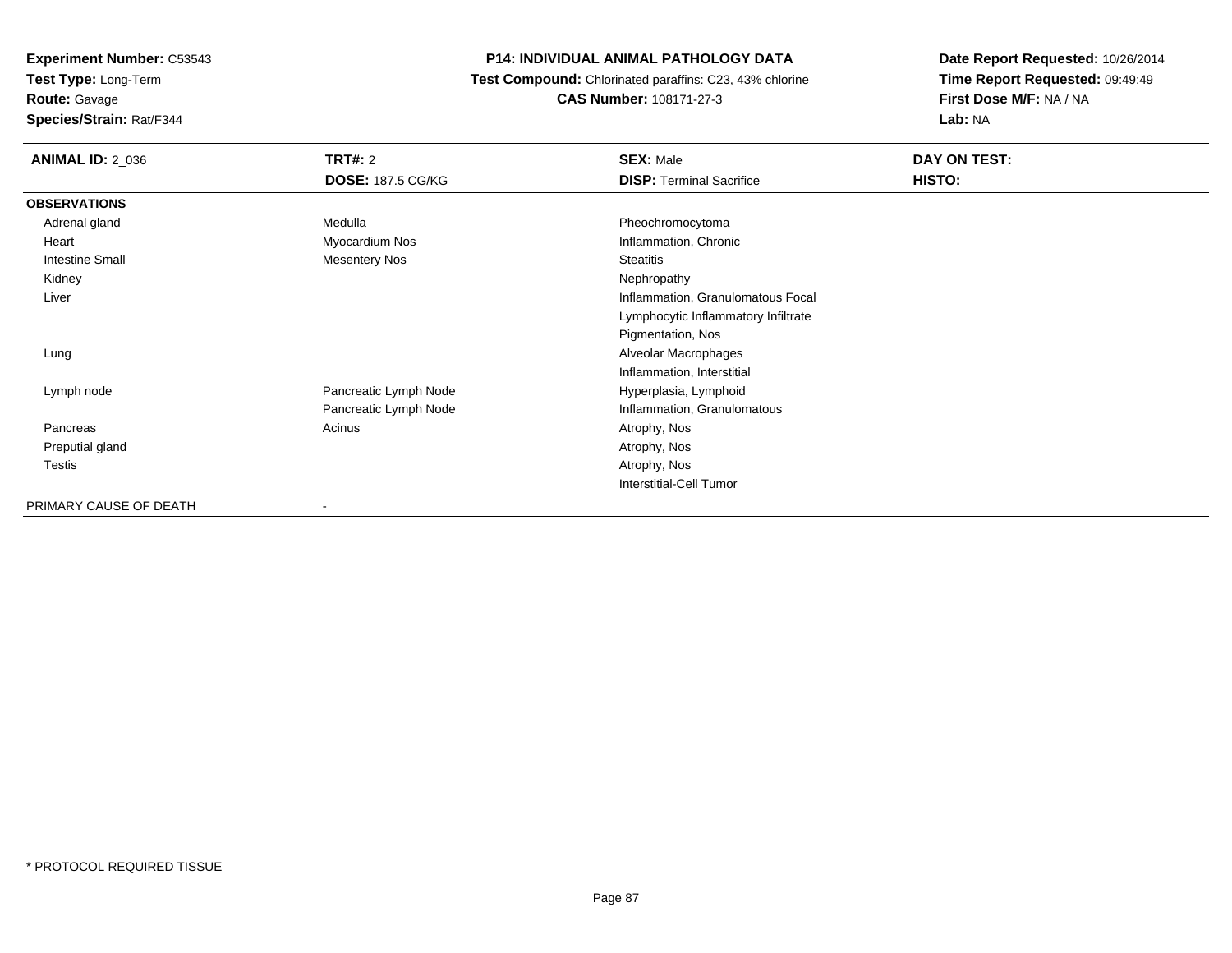**Test Type:** Long-Term

**Route:** Gavage

**Species/Strain:** Rat/F344

# **P14: INDIVIDUAL ANIMAL PATHOLOGY DATA**

 **Test Compound:** Chlorinated paraffins: C23, 43% chlorine**CAS Number:** 108171-27-3

**Date Report Requested:** 10/26/2014**Time Report Requested:** 09:49:49**First Dose M/F:** NA / NA**Lab:** NA

| <b>ANIMAL ID: 2_037</b> | <b>TRT#: 2</b>            | <b>SEX: Male</b>                    | DAY ON TEST: |  |
|-------------------------|---------------------------|-------------------------------------|--------------|--|
|                         | <b>DOSE: 187.5 CG/KG</b>  | <b>DISP: Terminal Sacrifice</b>     | HISTO:       |  |
| <b>OBSERVATIONS</b>     |                           |                                     |              |  |
| Adrenal gland           | Medulla                   | Angiectasis                         |              |  |
|                         | Medulla                   | Pheochromocytoma                    |              |  |
| Heart                   | Myocardium Nos            | Inflammation, Chronic               |              |  |
| Intestine Large         | Cecum, Colon              | Parasitism                          |              |  |
| Kidney                  |                           | Nephropathy                         |              |  |
| Liver                   | <b>Bile Duct</b>          | Hyperplasia, Nos                    |              |  |
|                         |                           | Inflammation, Granulomatous Focal   |              |  |
|                         |                           | Lymphocytic Inflammatory Infiltrate |              |  |
|                         |                           | Pigmentation, Nos                   |              |  |
| Lung                    | Alveoli                   | Histiocytosis                       |              |  |
| Lymph node              | Pancreatic Lymph Node     | Hyperplasia, Lymphoid               |              |  |
|                         | Pancreatic Lymph Node     | Inflammation, Granulomatous         |              |  |
| Mammary gland           |                           | <b>Cystic Ducts</b>                 |              |  |
| Pituitary gland         | <b>Anterior Pituitary</b> | Adenoma, Nos                        |              |  |
|                         | <b>Anterior Pituitary</b> | Angiectasis                         |              |  |
| Spleen                  |                           | Congestion, Nos                     |              |  |
| Testis                  |                           | Atrophy, Nos                        |              |  |
|                         |                           | Interstitial-Cell Tumor             |              |  |
|                         |                           | Necrosis, Focal                     |              |  |
| PRIMARY CAUSE OF DEATH  | $\overline{\phantom{a}}$  |                                     |              |  |

-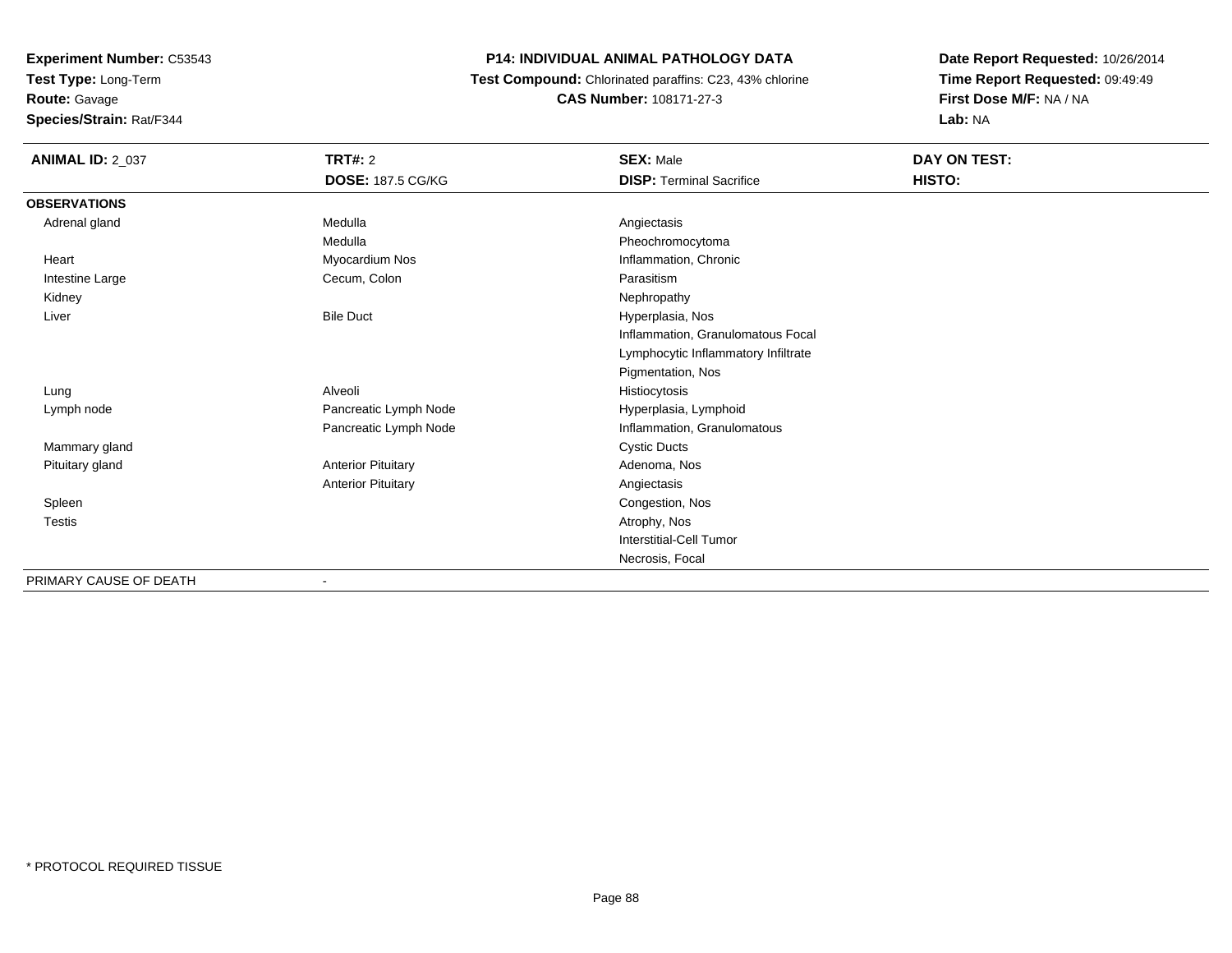**Test Type:** Long-Term

**Route:** Gavage

**Species/Strain:** Rat/F344

## **P14: INDIVIDUAL ANIMAL PATHOLOGY DATA**

 **Test Compound:** Chlorinated paraffins: C23, 43% chlorine**CAS Number:** 108171-27-3

| <b>ANIMAL ID: 2_038</b> | <b>TRT#: 2</b>           | <b>SEX: Male</b>                  | DAY ON TEST: |
|-------------------------|--------------------------|-----------------------------------|--------------|
|                         | <b>DOSE: 187.5 CG/KG</b> | <b>DISP: Terminal Sacrifice</b>   | HISTO:       |
| <b>OBSERVATIONS</b>     |                          |                                   |              |
| Eye                     |                          | Cataract                          |              |
|                         |                          | Phthisis Bulbi                    |              |
|                         |                          | Retinopathy                       |              |
| Heart                   | Myocardium Nos           | Inflammation, Chronic             |              |
| Kidney                  |                          | Nephropathy                       |              |
| Liver                   | <b>Bile Duct</b>         | Hyperplasia, Nos                  |              |
|                         |                          | Inflammation, Granulomatous Focal |              |
| Lung                    |                          | Inflammation, Granulomatous Focal |              |
| Lymph node              | Mandibular Lymph Node    | Lymphangiectasis                  |              |
| Nasal cavity            |                          | Hyperplasia, Epithelial           |              |
|                         |                          | Infection, Fungal                 |              |
|                         |                          | Inflammation, Suppurative         |              |
| Preputial gland         |                          | Inflammation, Chronic             |              |
| Prostate                |                          | Inflammation, Suppurative         |              |
| Spleen                  |                          | Congestion, Nos                   |              |
| PRIMARY CAUSE OF DEATH  | $\,$                     |                                   |              |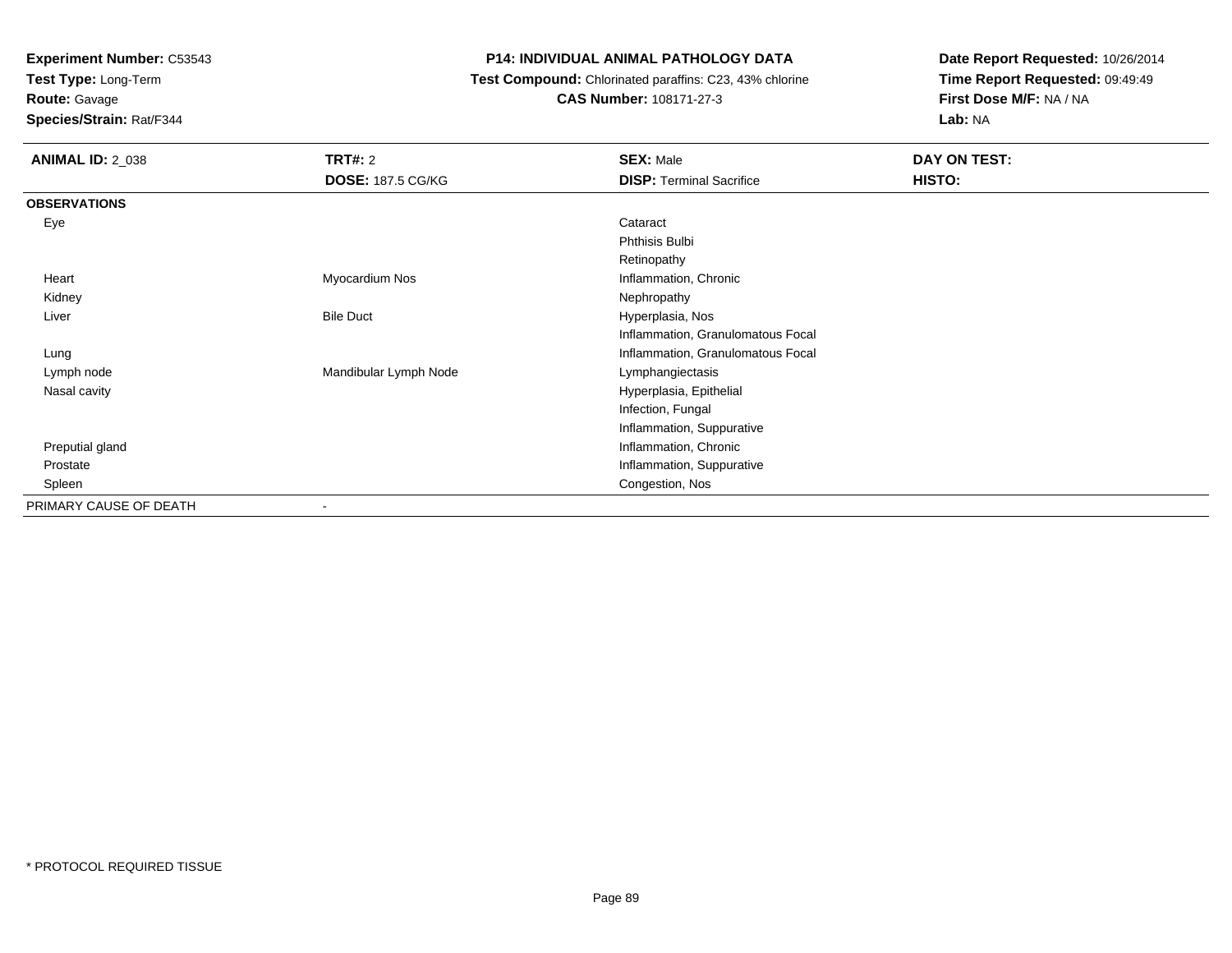**Test Type:** Long-Term

**Route:** Gavage

**Species/Strain:** Rat/F344

## **P14: INDIVIDUAL ANIMAL PATHOLOGY DATA**

 **Test Compound:** Chlorinated paraffins: C23, 43% chlorine**CAS Number:** 108171-27-3

| <b>ANIMAL ID: 2_039</b> | <b>TRT#: 2</b>            | <b>SEX: Male</b>                | DAY ON TEST: |  |
|-------------------------|---------------------------|---------------------------------|--------------|--|
|                         | <b>DOSE: 187.5 CG/KG</b>  | <b>DISP:</b> Moribund Sacrifice | HISTO:       |  |
| <b>OBSERVATIONS</b>     |                           |                                 |              |  |
| Adrenal gland           | Medulla                   | Pheochromocytoma                |              |  |
| Kidney                  |                           | Nephropathy                     |              |  |
| Liver                   | <b>Bile Duct</b>          | Hyperplasia, Nos                |              |  |
|                         |                           | Pigmentation, Nos               |              |  |
| Mammary gland           | Mammary Lobule            | Hyperplasia, Nos                |              |  |
| Nasal cavity            |                           | Infection, Fungal               |              |  |
|                         |                           | Inflammation, Suppurative       |              |  |
| Pituitary gland         | <b>Anterior Pituitary</b> | Cyst, Nos                       |              |  |
|                         | <b>Anterior Pituitary</b> | Hyperplasia, Focal              |              |  |
| Preputial gland         |                           | Inflammation, Chronic           |              |  |
| Prostate                |                           | Inflammation, Suppurative       |              |  |
| Testis                  |                           | Interstitial-Cell Tumor         |              |  |
| Unspecified             | Multiple Organs Nos       | Leukemia, Mononuclear Cell      |              |  |
|                         | Tail                      | Thrombosis, Nos                 |              |  |
| PRIMARY CAUSE OF DEATH  | ۰                         |                                 |              |  |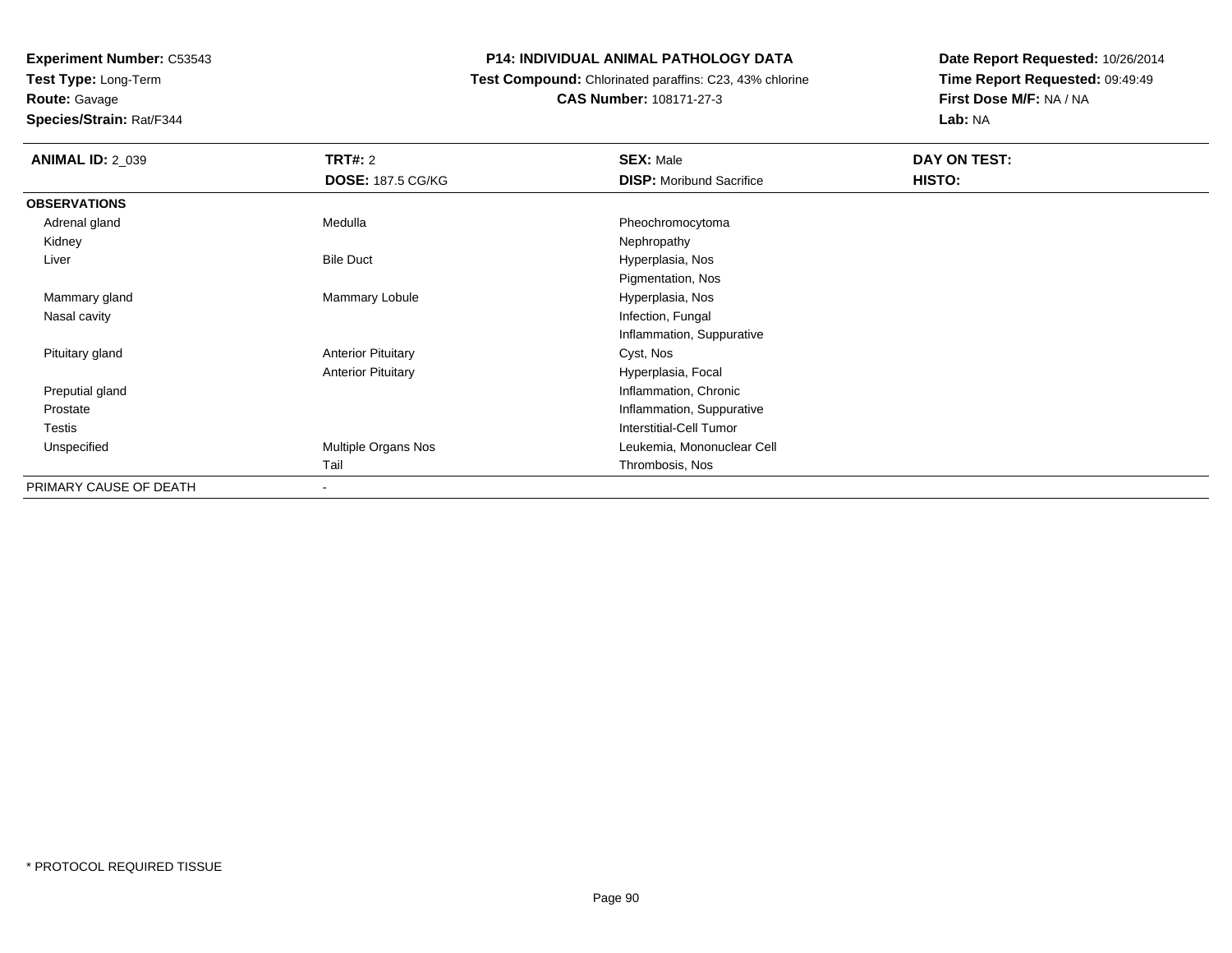**Test Type:** Long-Term

# **Route:** Gavage

**Species/Strain:** Rat/F344

## **P14: INDIVIDUAL ANIMAL PATHOLOGY DATA**

#### **Test Compound:** Chlorinated paraffins: C23, 43% chlorine**CAS Number:** 108171-27-3

| <b>ANIMAL ID: 2_040</b> | TRT#: 2                  | <b>SEX: Male</b>                    | DAY ON TEST: |
|-------------------------|--------------------------|-------------------------------------|--------------|
|                         | <b>DOSE: 187.5 CG/KG</b> | <b>DISP: Terminal Sacrifice</b>     | HISTO:       |
| <b>OBSERVATIONS</b>     |                          |                                     |              |
| Adrenal gland           |                          | Angiectasis                         |              |
|                         |                          | <b>Cortical Adenoma</b>             |              |
| Heart                   | Myocardium Nos           | Inflammation, Chronic               |              |
| Kidney                  |                          | Nephropathy                         |              |
|                         |                          | Tubular-Cell Adenocarcinoma         |              |
| Liver                   | <b>Bile Duct</b>         | Hyperplasia, Nos                    |              |
|                         |                          | Inflammation, Granulomatous Focal   |              |
|                         |                          | Lymphocytic Inflammatory Infiltrate |              |
|                         |                          | Pigmentation, Nos                   |              |
| Lymph node              | Pancreatic Lymph Node    | Hyperplasia, Lymphoid               |              |
|                         | Pancreatic Lymph Node    | Inflammation, Granulomatous         |              |
| Parathyroid gland       |                          | Angiectasis                         |              |
| Preputial gland         |                          | <b>Cystic Ducts</b>                 |              |
| Skin                    |                          | Keratoacanthoma                     |              |
| Spleen                  |                          | Congestion, Nos                     |              |
| Testis                  |                          | <b>Interstitial-Cell Tumor</b>      |              |
| Thyroid                 |                          | Hyperplasia, C Cell                 |              |
| PRIMARY CAUSE OF DEATH  |                          |                                     |              |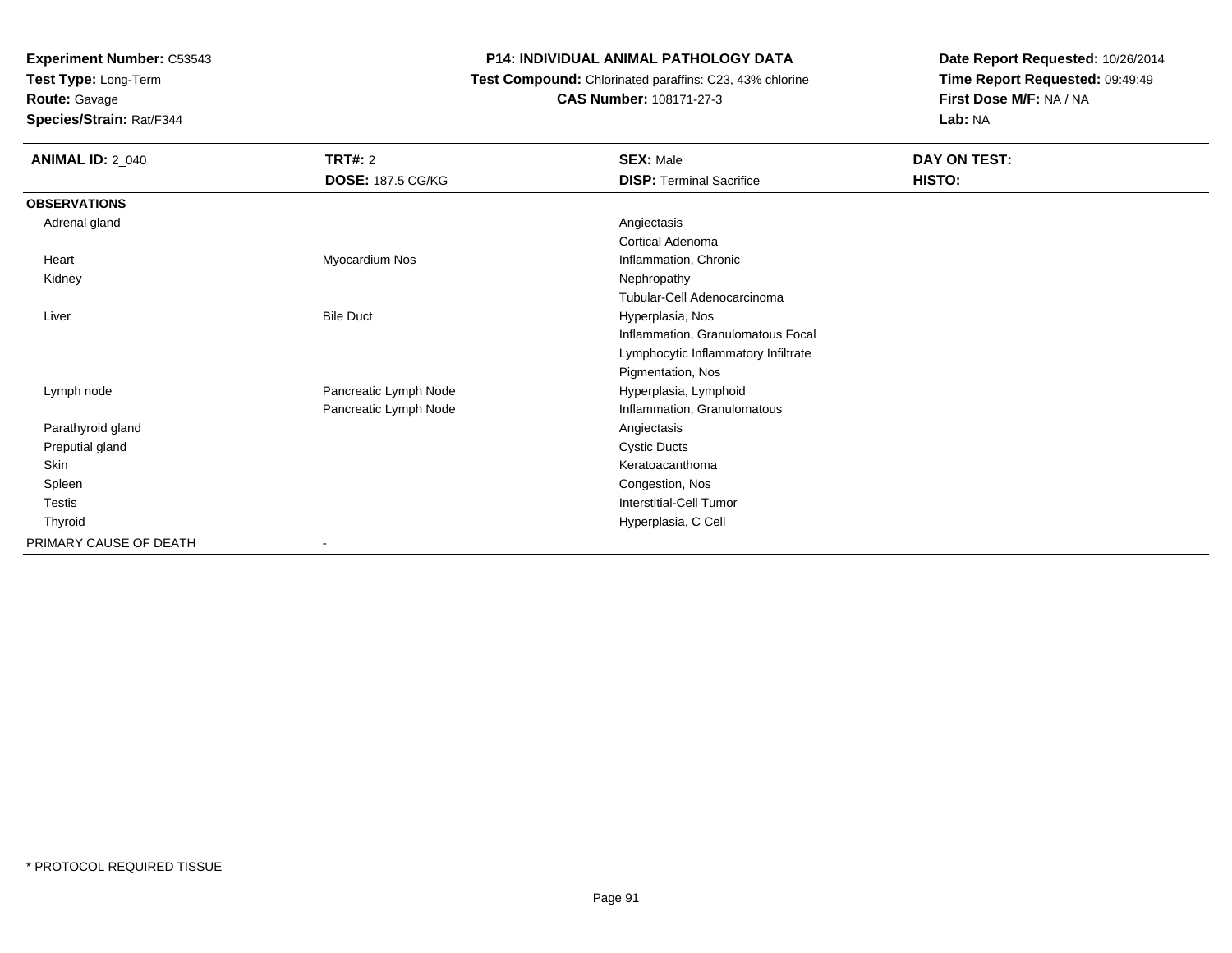**Test Type:** Long-Term**Route:** Gavage

**Species/Strain:** Rat/F344

#### **P14: INDIVIDUAL ANIMAL PATHOLOGY DATA**

 **Test Compound:** Chlorinated paraffins: C23, 43% chlorine**CAS Number:** 108171-27-3

| <b>ANIMAL ID: 2_041</b> | <b>TRT#: 2</b>            | <b>SEX: Male</b>                    | DAY ON TEST: |  |
|-------------------------|---------------------------|-------------------------------------|--------------|--|
|                         | <b>DOSE: 187.5 CG/KG</b>  | <b>DISP: Terminal Sacrifice</b>     | HISTO:       |  |
| <b>OBSERVATIONS</b>     |                           |                                     |              |  |
| Adrenal gland           | Medulla                   | Pheochromocytoma                    |              |  |
| Heart                   | Myocardium Nos            | Inflammation, Chronic               |              |  |
| Kidney                  |                           | Nephropathy                         |              |  |
| Liver                   | <b>Bile Duct</b>          | Hyperplasia, Nos                    |              |  |
|                         |                           | Inflammation, Granulomatous Focal   |              |  |
|                         |                           | Lymphocytic Inflammatory Infiltrate |              |  |
| Lymph node              | Mesenteric Lymph Node     | Inflammation, Granulomatous         |              |  |
| Pancreas                | Acinus                    | Hyperplasia, Nos                    |              |  |
| Spleen                  |                           | Congestion, Nos                     |              |  |
| <b>Testis</b>           |                           | Interstitial-Cell Tumor             |              |  |
|                         | <b>Spermatic Cord Nos</b> | Mesothelioma, Nos                   |              |  |
|                         | Tunica Vaginalis          | Mesothelioma, Nos                   |              |  |
| Thyroid                 |                           | Hyperplasia, Cystic                 |              |  |
| Unspecified             | Groin                     | Fibroma                             |              |  |
| PRIMARY CAUSE OF DEATH  | ۰                         |                                     |              |  |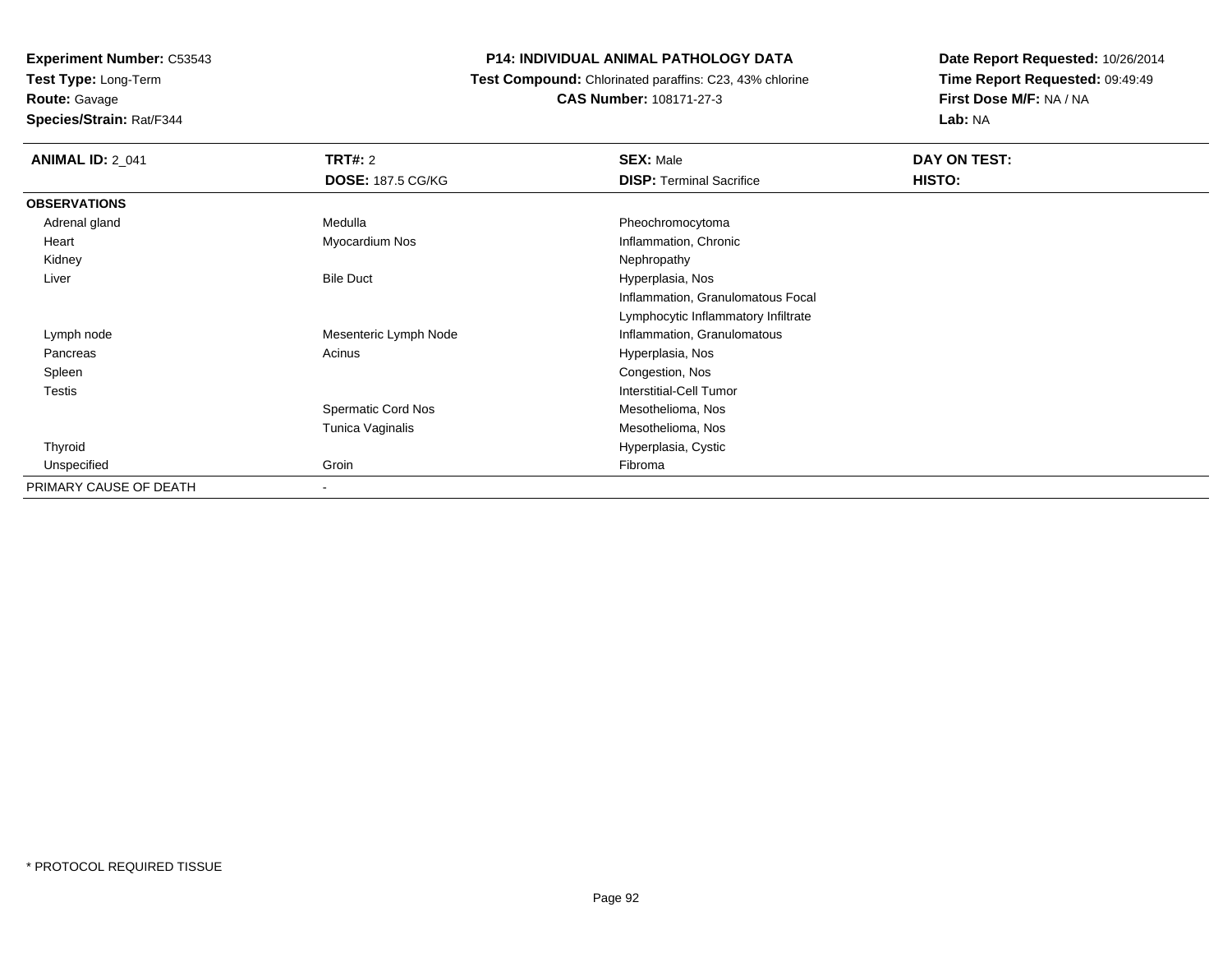**Test Type:** Long-Term**Route:** Gavage

**Species/Strain:** Rat/F344

#### **P14: INDIVIDUAL ANIMAL PATHOLOGY DATA**

 **Test Compound:** Chlorinated paraffins: C23, 43% chlorine**CAS Number:** 108171-27-3

| <b>ANIMAL ID: 2 042</b> | TRT#: 2                  | <b>SEX: Male</b>                    | DAY ON TEST:  |  |
|-------------------------|--------------------------|-------------------------------------|---------------|--|
|                         | <b>DOSE: 187.5 CG/KG</b> | <b>DISP: Natural Death</b>          | <b>HISTO:</b> |  |
| <b>OBSERVATIONS</b>     |                          |                                     |               |  |
| Heart                   | Myocardium Nos           | Inflammation, Chronic               |               |  |
| Intestine Small         | <b>Mesentery Nos</b>     | <b>Steatitis</b>                    |               |  |
| Kidney                  |                          | Nephropathy                         |               |  |
| Liver                   |                          | Inflammation, Granulomatous Focal   |               |  |
|                         |                          | Lymphocytic Inflammatory Infiltrate |               |  |
|                         |                          | Pigmentation, Nos                   |               |  |
| Spleen                  |                          | Hemorrhage                          |               |  |
| Unspecified             | Multiple Organs Nos      | Leukemia, Mononuclear Cell          |               |  |
| PRIMARY CAUSE OF DEATH  |                          |                                     |               |  |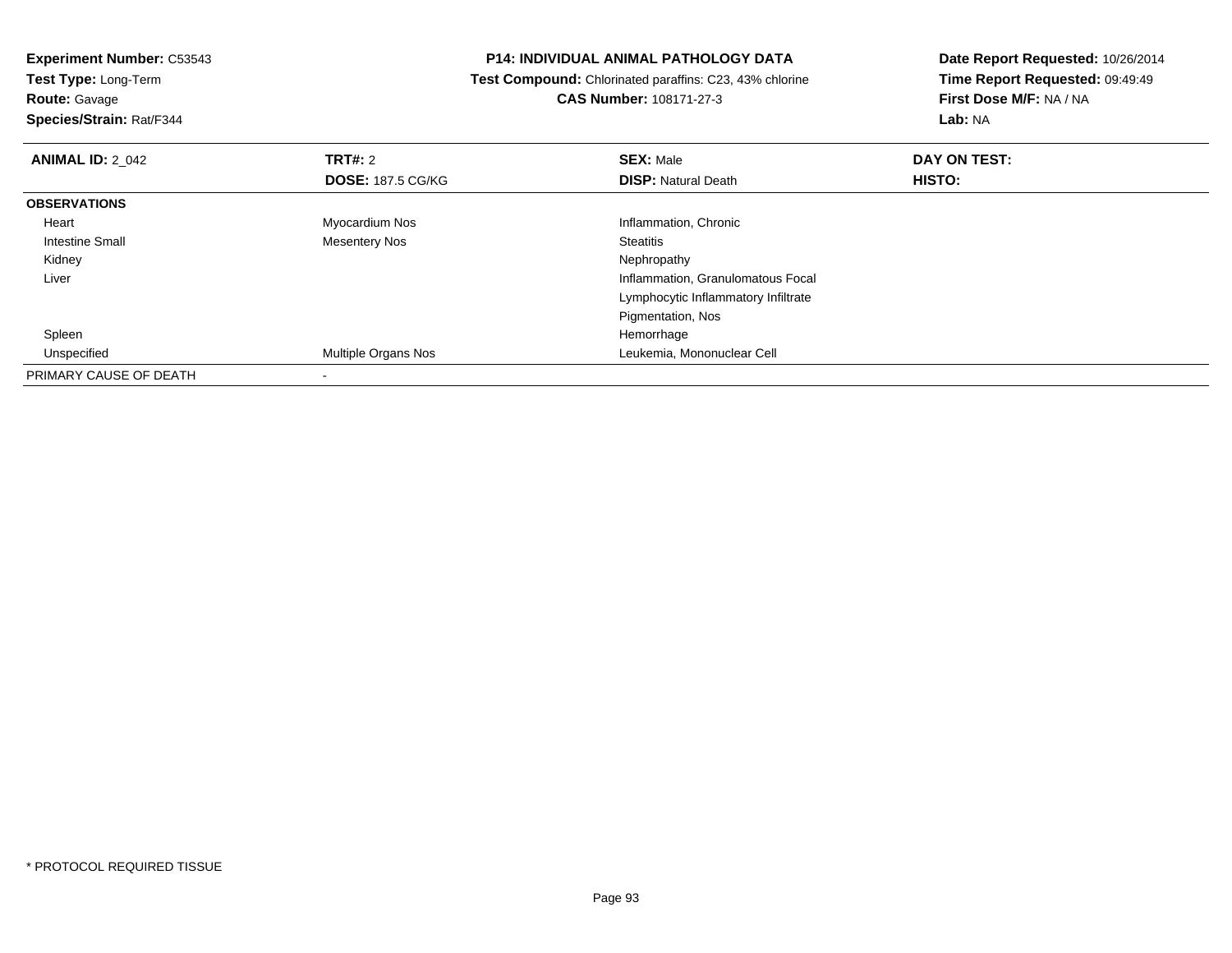**Test Type:** Long-Term

**Route:** Gavage

**Species/Strain:** Rat/F344

## **P14: INDIVIDUAL ANIMAL PATHOLOGY DATA**

 **Test Compound:** Chlorinated paraffins: C23, 43% chlorine**CAS Number:** 108171-27-3

| <b>ANIMAL ID: 2_043</b> | TRT#: 2                   | <b>SEX: Male</b>                    | DAY ON TEST: |  |
|-------------------------|---------------------------|-------------------------------------|--------------|--|
|                         | <b>DOSE: 187.5 CG/KG</b>  | <b>DISP:</b> Moribund Sacrifice     | HISTO:       |  |
| <b>OBSERVATIONS</b>     |                           |                                     |              |  |
| <b>Brain</b>            |                           | Deformity, Nos                      |              |  |
| Heart                   | Myocardium Nos            | Inflammation, Chronic               |              |  |
| Kidney                  |                           | Nephropathy                         |              |  |
| Liver                   | <b>Bile Duct</b>          | Hyperplasia, Nos                    |              |  |
|                         |                           | Inflammation, Granulomatous Focal   |              |  |
|                         |                           | Lymphocytic Inflammatory Infiltrate |              |  |
|                         |                           | Pigmentation, Nos                   |              |  |
| Lung                    |                           | Alveolar Macrophages                |              |  |
| Lymph node              | Mesenteric Lymph Node     | Hyperplasia, Lymphoid               |              |  |
|                         | Pancreatic Lymph Node     | Hyperplasia, Lymphoid               |              |  |
|                         | Mesenteric Lymph Node     | Inflammation, Granulomatous         |              |  |
|                         | Pancreatic Lymph Node     | Inflammation, Granulomatous         |              |  |
|                         | Inguinal Lymph Node       | Lymphangiectasis                    |              |  |
| Mammary gland           | Mammary Lobule            | Hyperplasia, Nos                    |              |  |
| Pituitary gland         | <b>Anterior Pituitary</b> | Angiectasis                         |              |  |
|                         | <b>Anterior Pituitary</b> | Carcinoma, Nos                      |              |  |
|                         | <b>Anterior Pituitary</b> | Cyst, Nos                           |              |  |
| Preputial gland         |                           | Carcinoma, Nos                      |              |  |
| Prostate                |                           | Hyperplasia, Epithelial             |              |  |
|                         |                           | Inflammation, Suppurative           |              |  |
| Spleen                  |                           | Congestion, Nos                     |              |  |
| <b>Testis</b>           |                           | Interstitial-Cell Tumor             |              |  |
| Thyroid                 |                           | C-Cell Carcinoma                    |              |  |
|                         |                           | <b>Cystic Follicles</b>             |              |  |
| PRIMARY CAUSE OF DEATH  |                           |                                     |              |  |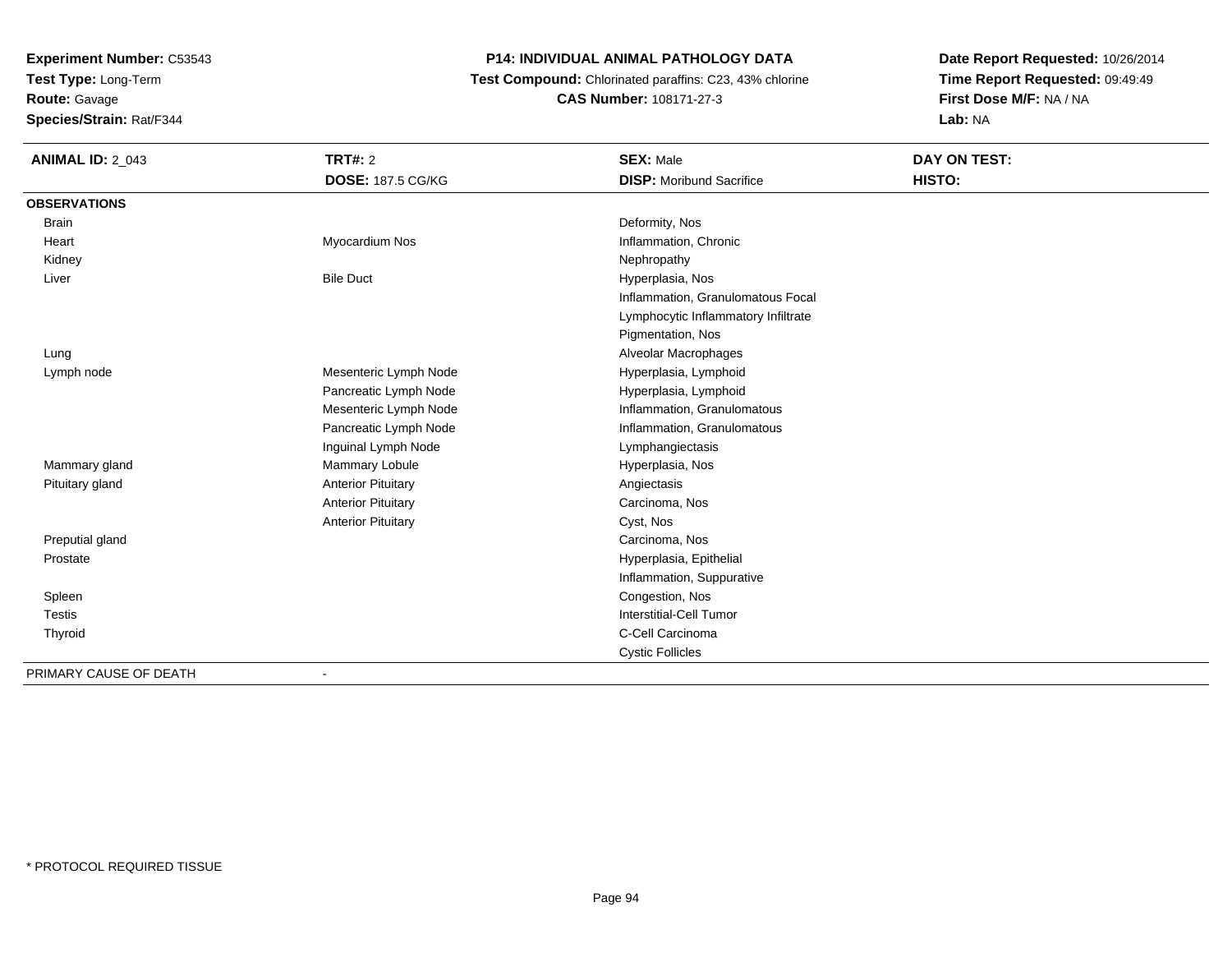**Test Type:** Long-Term

**Route:** Gavage

**Species/Strain:** Rat/F344

#### **P14: INDIVIDUAL ANIMAL PATHOLOGY DATA**

 **Test Compound:** Chlorinated paraffins: C23, 43% chlorine**CAS Number:** 108171-27-3

| <b>ANIMAL ID: 2_044</b> | <b>TRT#: 2</b><br><b>DOSE: 187.5 CG/KG</b> | <b>SEX: Male</b><br><b>DISP: Terminal Sacrifice</b> | DAY ON TEST:<br>HISTO: |
|-------------------------|--------------------------------------------|-----------------------------------------------------|------------------------|
| <b>OBSERVATIONS</b>     |                                            |                                                     |                        |
| Adrenal gland           | Medulla                                    | Pheochromocytoma                                    |                        |
|                         | Medulla                                    | Pheochromocytoma, Malignant                         |                        |
| Heart                   | Myocardium Nos                             | Inflammation, Chronic                               |                        |
| Kidney                  |                                            | Nephropathy                                         |                        |
| Liver                   | <b>Bile Duct</b>                           | Hyperplasia, Nos                                    |                        |
|                         |                                            | Inflammation, Granulomatous Focal                   |                        |
|                         |                                            | Lymphocytic Inflammatory Infiltrate                 |                        |
|                         |                                            | Pigmentation, Nos                                   |                        |
| Lymph node              | Pancreatic Lymph Node                      | Hyperplasia, Lymphoid                               |                        |
|                         | Pancreatic Lymph Node                      | Inflammation, Granulomatous                         |                        |
| Mammary gland           |                                            | Adenosis                                            |                        |
| <b>Testis</b>           |                                            | Atrophy, Nos                                        |                        |
|                         |                                            | <b>Interstitial-Cell Tumor</b>                      |                        |
| PRIMARY CAUSE OF DEATH  | $\overline{\phantom{a}}$                   |                                                     |                        |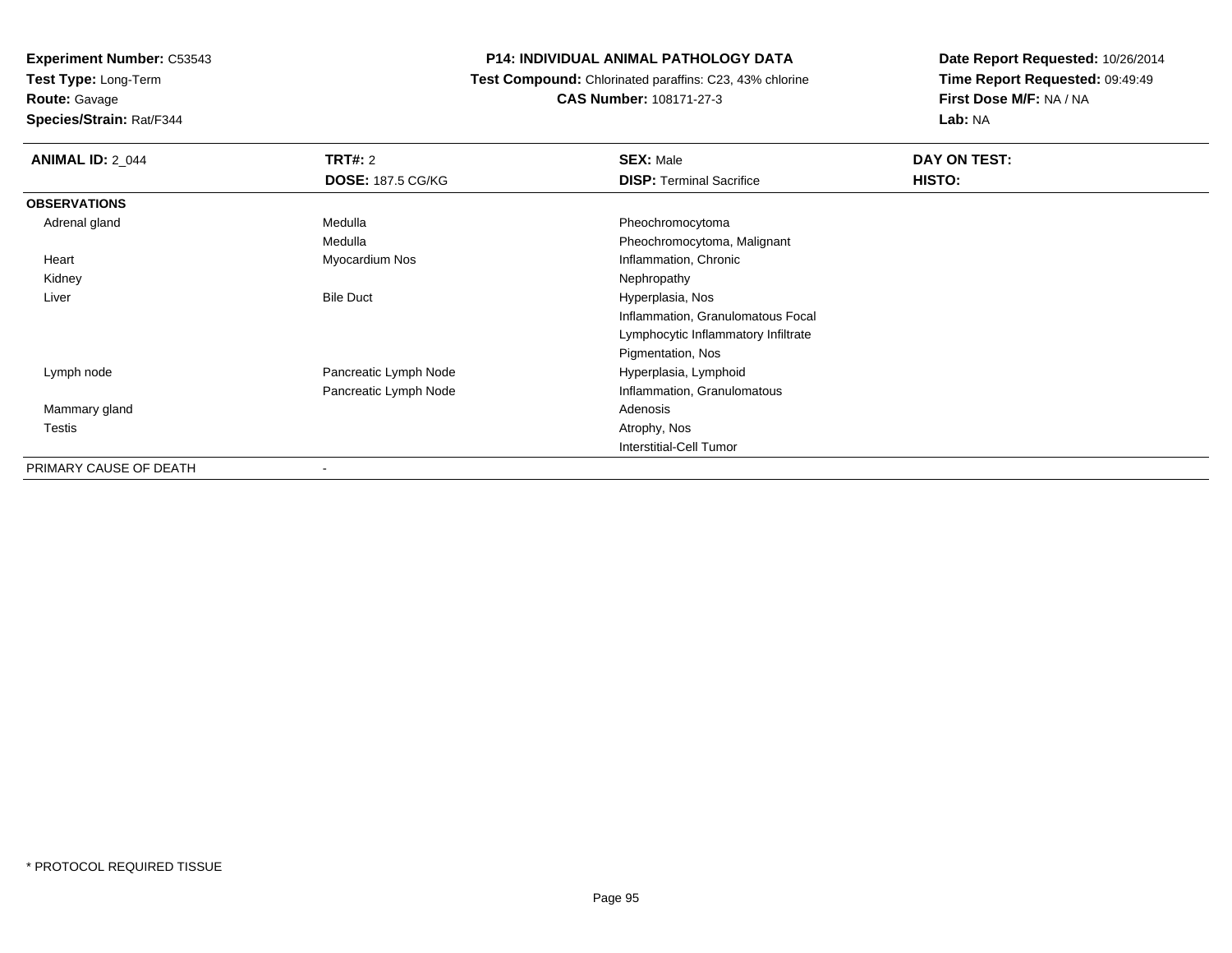**Test Type:** Long-Term

**Route:** Gavage

**Species/Strain:** Rat/F344

## **P14: INDIVIDUAL ANIMAL PATHOLOGY DATA**

 **Test Compound:** Chlorinated paraffins: C23, 43% chlorine**CAS Number:** 108171-27-3

| <b>ANIMAL ID: 2_045</b> | <b>TRT#: 2</b>           | <b>SEX: Male</b>                    | DAY ON TEST: |
|-------------------------|--------------------------|-------------------------------------|--------------|
|                         | <b>DOSE: 187.5 CG/KG</b> | <b>DISP: Terminal Sacrifice</b>     | HISTO:       |
| <b>OBSERVATIONS</b>     |                          |                                     |              |
| Adrenal gland           | Medulla                  | Hyperplasia, Focal                  |              |
|                         | Medulla                  | Pheochromocytoma                    |              |
| Heart                   | Myocardium Nos           | Inflammation, Chronic               |              |
| Intestine Large         | Colon                    | Parasitism                          |              |
| Kidney                  |                          | Nephropathy                         |              |
| Liver                   |                          | Inflammation, Granulomatous Focal   |              |
|                         |                          | Lymphocytic Inflammatory Infiltrate |              |
|                         |                          | Pigmentation, Nos                   |              |
| Lung                    |                          | Inflammation, Granulomatous Focal   |              |
| Lymph node              | Mandibular Lymph Node    | Hyperplasia, Lymphoid               |              |
|                         | Pancreatic Lymph Node    | Hyperplasia, Lymphoid               |              |
| Nasal cavity            |                          | Infection, Fungal                   |              |
|                         |                          | Inflammation, Suppurative           |              |
| Preputial gland         |                          | <b>Cystic Ducts</b>                 |              |
| Spleen                  |                          | Hyperplasia, Lymphoid               |              |
| Testis                  |                          | <b>Interstitial-Cell Tumor</b>      |              |
| PRIMARY CAUSE OF DEATH  |                          |                                     |              |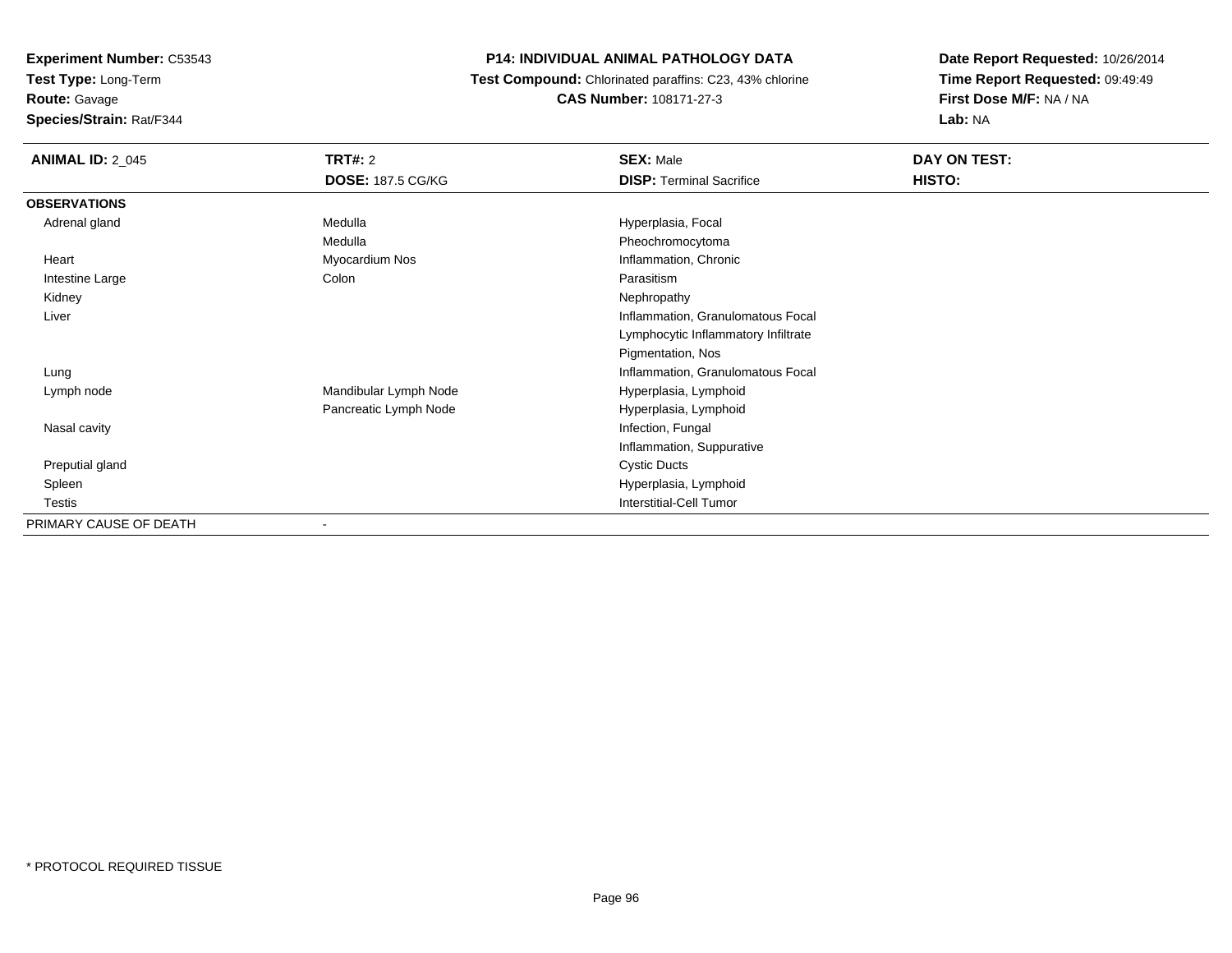**Test Type:** Long-Term

# **Route:** Gavage

**Species/Strain:** Rat/F344

## **P14: INDIVIDUAL ANIMAL PATHOLOGY DATA**

 **Test Compound:** Chlorinated paraffins: C23, 43% chlorine**CAS Number:** 108171-27-3

| <b>ANIMAL ID: 2 046</b> | <b>TRT#: 2</b><br><b>DOSE: 187.5 CG/KG</b> | <b>SEX: Male</b><br><b>DISP:</b> Moribund Sacrifice | DAY ON TEST:<br><b>HISTO:</b> |
|-------------------------|--------------------------------------------|-----------------------------------------------------|-------------------------------|
| <b>OBSERVATIONS</b>     |                                            |                                                     |                               |
| Adrenal gland           | Cortex Nos                                 | Angiectasis                                         |                               |
|                         | Cortex Nos                                 | Degeneration, Cystic                                |                               |
| Heart                   | Myocardium Nos                             | Inflammation, Chronic                               |                               |
| Kidney                  |                                            | Nephropathy                                         |                               |
| Liver                   |                                            | Inflammation, Granulomatous Focal                   |                               |
|                         |                                            | Lymphocytic Inflammatory Infiltrate                 |                               |
|                         |                                            | Pigmentation, Nos                                   |                               |
| Lymph node              | Mandibular Lymph Node                      | Hyperplasia, Lymphoid                               |                               |
|                         | Pancreatic Lymph Node                      | Hyperplasia, Lymphoid                               |                               |
|                         | Pancreatic Lymph Node                      | Inflammation, Granulomatous                         |                               |
| Pituitary gland         | <b>Anterior Pituitary</b>                  | Adenoma, Nos                                        |                               |
|                         | <b>Anterior Pituitary</b>                  | Angiectasis                                         |                               |
| Prostate                |                                            | Inflammation, Suppurative                           |                               |
| PRIMARY CAUSE OF DEATH  |                                            |                                                     |                               |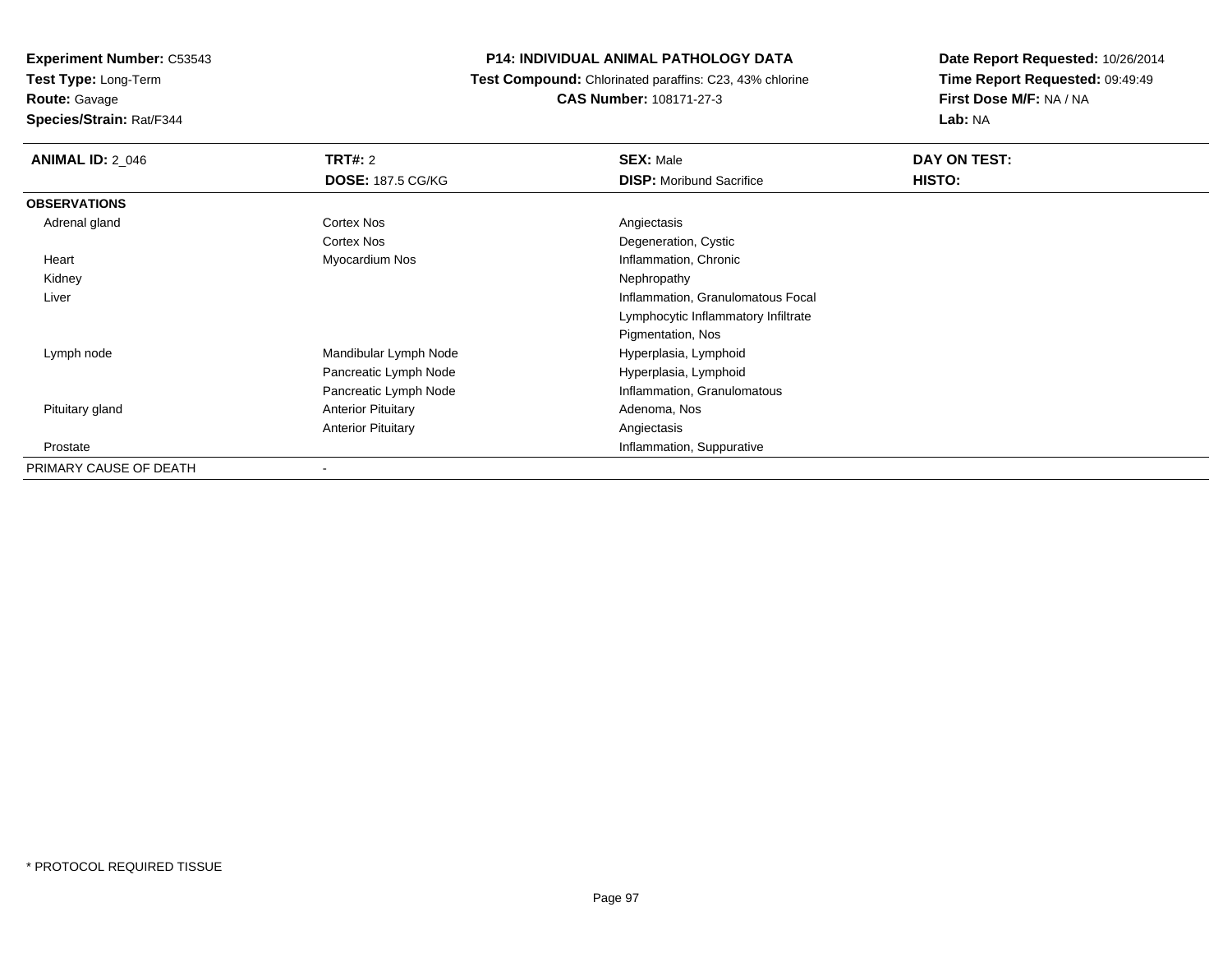**Test Type:** Long-Term

**Route:** Gavage

**Species/Strain:** Rat/F344

#### **P14: INDIVIDUAL ANIMAL PATHOLOGY DATA**

 **Test Compound:** Chlorinated paraffins: C23, 43% chlorine**CAS Number:** 108171-27-3

| <b>ANIMAL ID: 2 047</b> | <b>TRT#: 2</b>           | <b>SEX: Male</b>                  | DAY ON TEST: |  |
|-------------------------|--------------------------|-----------------------------------|--------------|--|
|                         | <b>DOSE: 187.5 CG/KG</b> | <b>DISP:</b> Moribund Sacrifice   | HISTO:       |  |
| <b>OBSERVATIONS</b>     |                          |                                   |              |  |
| Epididymis              |                          | Inflammation, Chronic Focal       |              |  |
| Heart                   | Myocardium Nos           | Inflammation, Chronic             |              |  |
| Kidney                  |                          | Nephropathy                       |              |  |
| Liver                   | <b>Bile Duct</b>         | Hyperplasia, Nos                  |              |  |
|                         |                          | Inflammation, Granulomatous Focal |              |  |
|                         |                          | Pigmentation, Nos                 |              |  |
| Nasal cavity            |                          | Infection, Fungal                 |              |  |
|                         |                          | Inflammation, Suppurative         |              |  |
| Prostate                |                          | Inflammation, Suppurative         |              |  |
| Stomach                 | Submucosa                | Edema, Nos                        |              |  |
| Testis                  |                          | Interstitial-Cell Tumor           |              |  |
| Unspecified             | Multiple Organs Nos      | Leukemia, Mononuclear Cell        |              |  |
| PRIMARY CAUSE OF DEATH  |                          |                                   |              |  |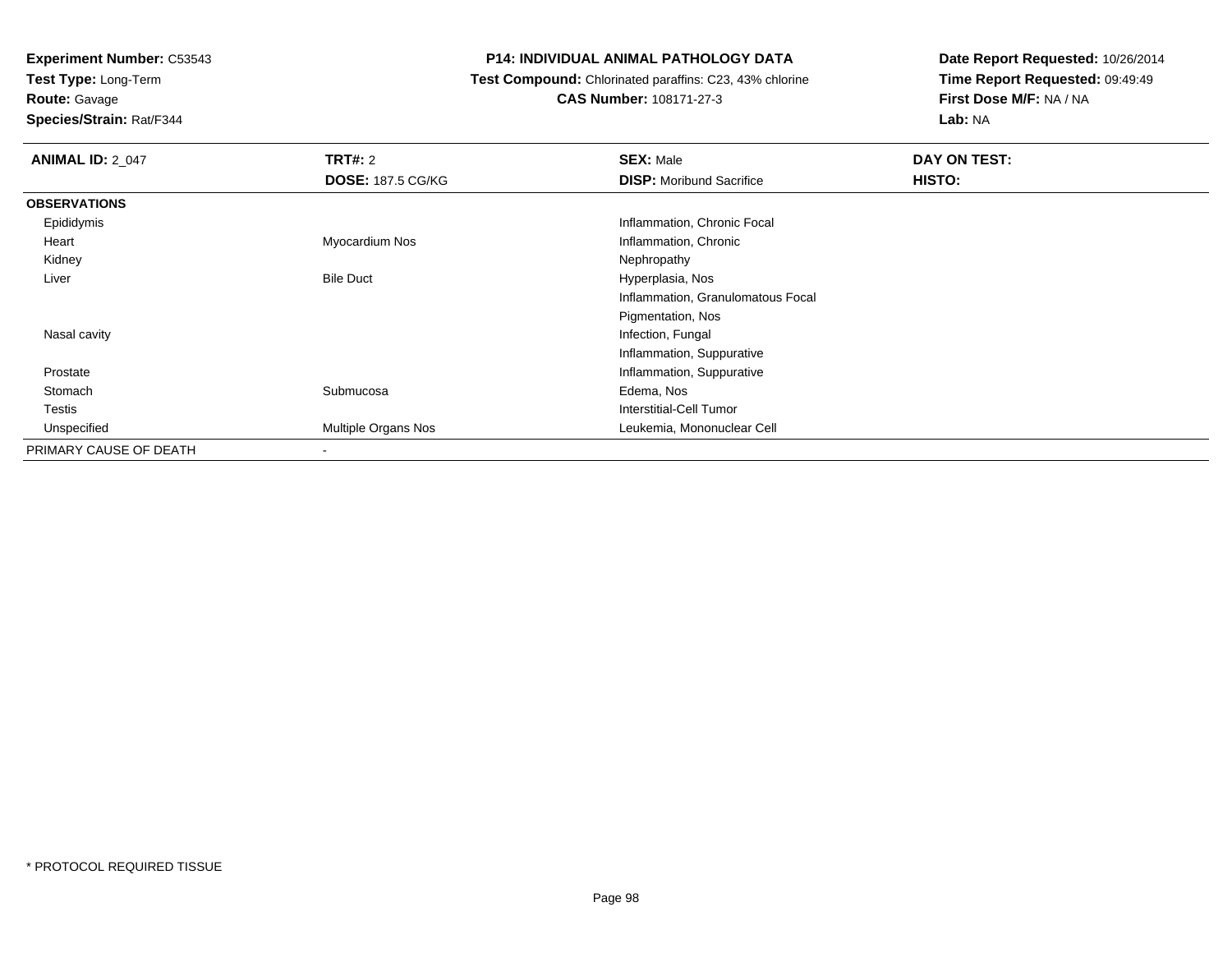**Test Type:** Long-Term

**Route:** Gavage

**Species/Strain:** Rat/F344

## **P14: INDIVIDUAL ANIMAL PATHOLOGY DATA**

 **Test Compound:** Chlorinated paraffins: C23, 43% chlorine**CAS Number:** 108171-27-3

| <b>ANIMAL ID: 2_048</b> | <b>TRT#: 2</b>           | <b>SEX: Male</b>                    | DAY ON TEST: |  |
|-------------------------|--------------------------|-------------------------------------|--------------|--|
|                         | <b>DOSE: 187.5 CG/KG</b> | <b>DISP: Terminal Sacrifice</b>     | HISTO:       |  |
| <b>OBSERVATIONS</b>     |                          |                                     |              |  |
| Adrenal gland           | <b>Cortex Nos</b>        | Hyperplasia, Focal                  |              |  |
|                         | Medulla                  | Pheochromocytoma                    |              |  |
| Heart                   | Myocardium Nos           | Inflammation, Chronic               |              |  |
| Kidney                  |                          | Nephropathy                         |              |  |
| Liver                   |                          | Deformity, Nos                      |              |  |
|                         | <b>Bile Duct</b>         | Hyperplasia, Nos                    |              |  |
|                         |                          | Inflammation, Granulomatous Focal   |              |  |
|                         |                          | Lymphocytic Inflammatory Infiltrate |              |  |
|                         |                          | Pigmentation, Nos                   |              |  |
| Lymph node              | Pancreatic Lymph Node    | Hyperplasia, Lymphoid               |              |  |
|                         | Pancreatic Lymph Node    | Inflammation, Granulomatous         |              |  |
| Nasal cavity            |                          | Infection, Fungal                   |              |  |
|                         |                          | Inflammation, Suppurative           |              |  |
| Pancreas                | Acinus                   | Atrophy, Focal                      |              |  |
| Testis                  |                          | <b>Interstitial-Cell Tumor</b>      |              |  |
| PRIMARY CAUSE OF DEATH  | $\overline{\phantom{a}}$ |                                     |              |  |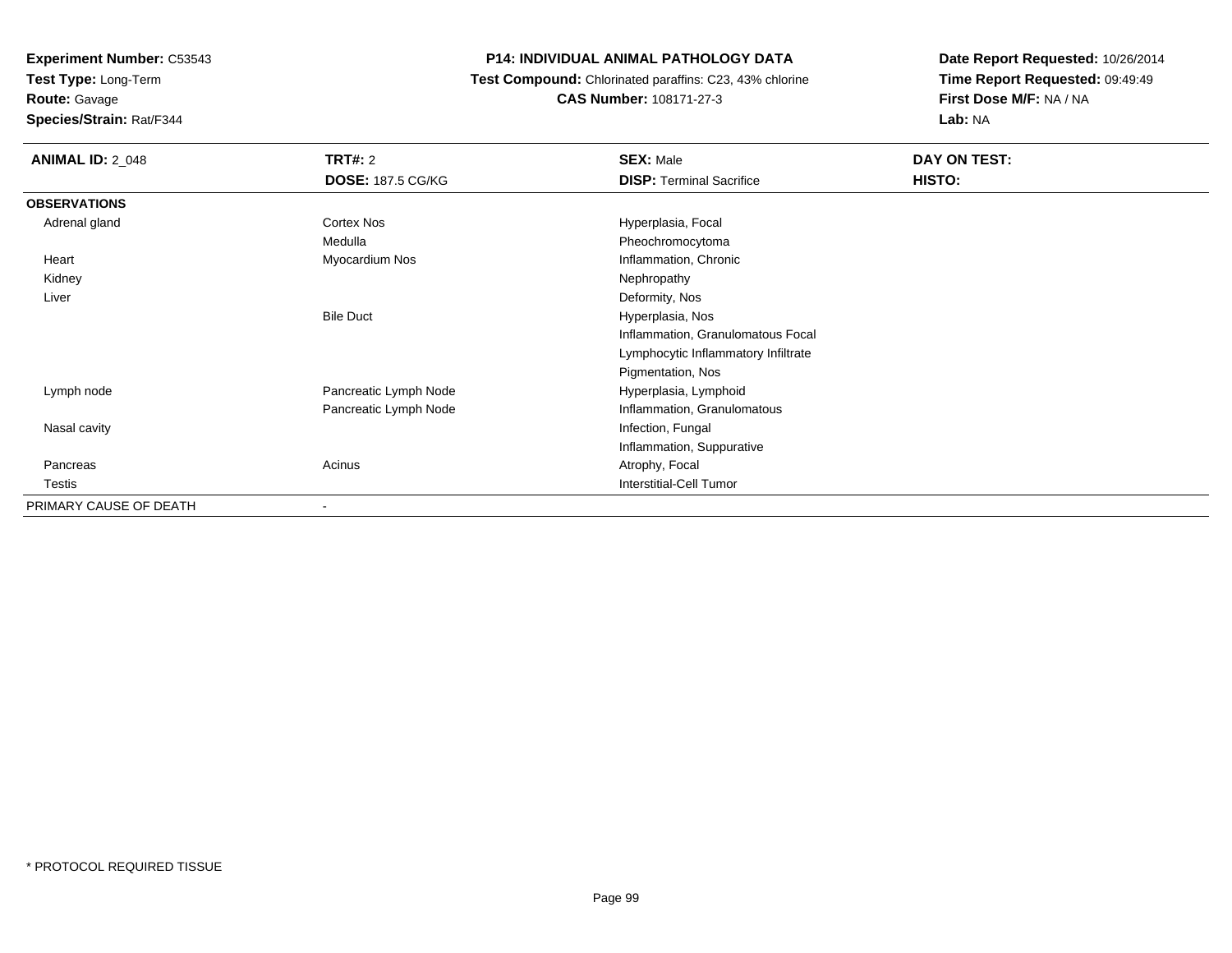**Test Type:** Long-Term

**Route:** Gavage

**Species/Strain:** Rat/F344

# **P14: INDIVIDUAL ANIMAL PATHOLOGY DATA**

 **Test Compound:** Chlorinated paraffins: C23, 43% chlorine**CAS Number:** 108171-27-3

| <b>ANIMAL ID: 2_049</b> | TRT#: 2                     | <b>SEX: Male</b>                    | DAY ON TEST: |
|-------------------------|-----------------------------|-------------------------------------|--------------|
|                         | <b>DOSE: 187.5 CG/KG</b>    | <b>DISP: Terminal Sacrifice</b>     | HISTO:       |
| <b>OBSERVATIONS</b>     |                             |                                     |              |
| Adrenal gland           | Medulla                     | Hyperplasia, Focal                  |              |
|                         | Medulla                     | Pheochromocytoma                    |              |
| <b>Blood vessel</b>     | <b>Pulmonary Artery Nos</b> | Mineralization                      |              |
| Heart                   | Myocardium Nos              | Inflammation, Chronic               |              |
| Intestine Large         | Cecum, Colon                | Parasitism                          |              |
| Kidney                  |                             | Nephropathy                         |              |
| Liver                   |                             | Inflammation, Granulomatous Focal   |              |
|                         |                             | Lymphocytic Inflammatory Infiltrate |              |
|                         |                             | Pigmentation, Nos                   |              |
| Lymph node              | Mandibular Lymph Node       | Hyperplasia, Lymphoid               |              |
| Mammary gland           | Mammary Lobule              | Hyperplasia, Nos                    |              |
| Pituitary gland         | <b>Anterior Pituitary</b>   | Hyperplasia, Focal                  |              |
| Prostate                |                             | Hyperplasia, Epithelial             |              |
| Spleen                  |                             | Hyperplasia, Lymphoid               |              |
| Testis                  |                             | Atrophy, Nos                        |              |
|                         |                             | <b>Interstitial-Cell Tumor</b>      |              |
| Urinary bladder         |                             | <b>Transitional-Cell Carcinoma</b>  |              |
| PRIMARY CAUSE OF DEATH  |                             |                                     |              |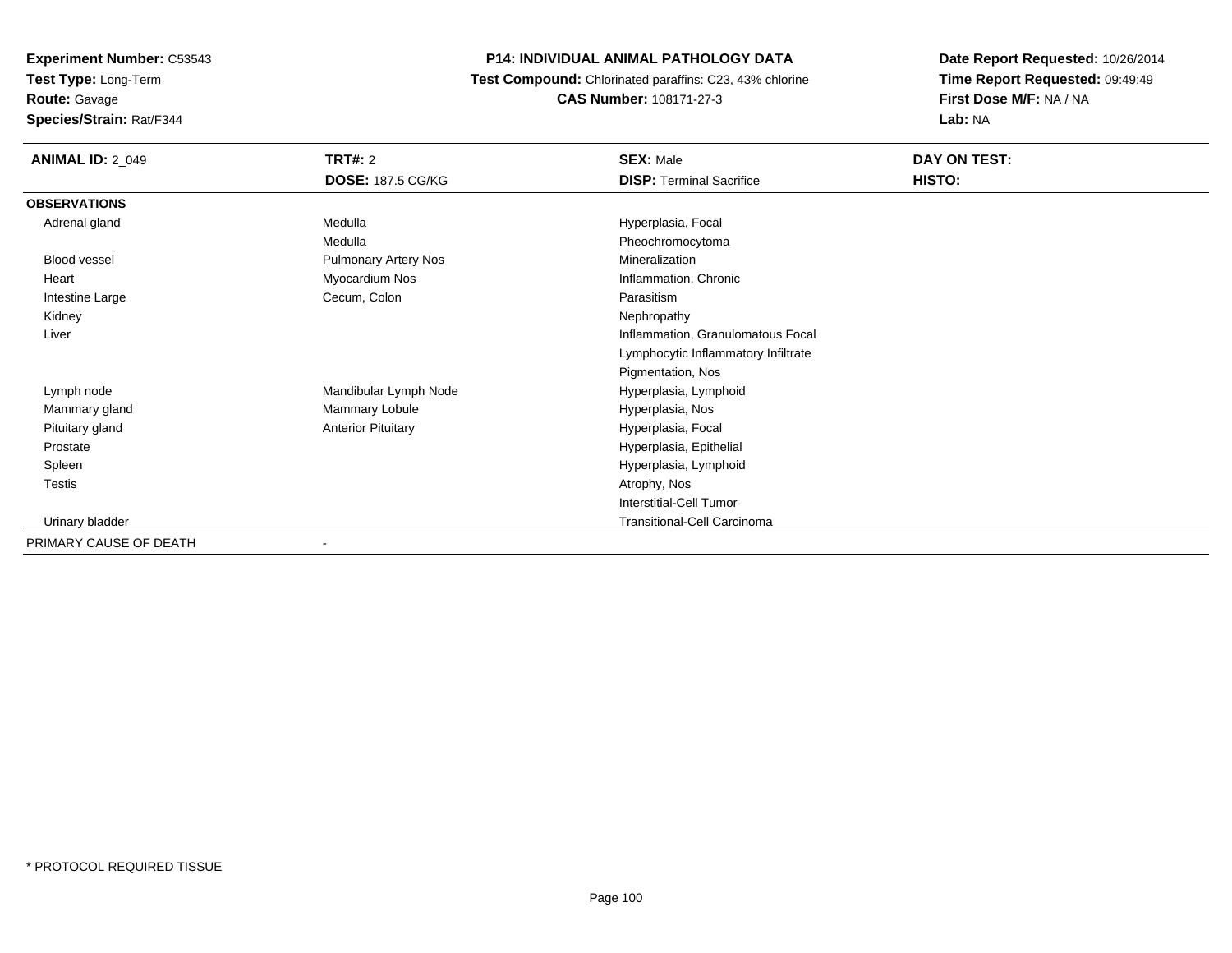**Test Type:** Long-Term

**Route:** Gavage

**Species/Strain:** Rat/F344

## **P14: INDIVIDUAL ANIMAL PATHOLOGY DATA**

 **Test Compound:** Chlorinated paraffins: C23, 43% chlorine**CAS Number:** 108171-27-3

| <b>ANIMAL ID: 2_050</b> | TRT#: 2                  | <b>SEX: Male</b>                    | DAY ON TEST: |  |
|-------------------------|--------------------------|-------------------------------------|--------------|--|
|                         | <b>DOSE: 187.5 CG/KG</b> | <b>DISP: Terminal Sacrifice</b>     | HISTO:       |  |
| <b>OBSERVATIONS</b>     |                          |                                     |              |  |
| Adrenal gland           | Medulla                  | Pheochromocytoma                    |              |  |
| Heart                   | Myocardium Nos           | Inflammation, Chronic               |              |  |
| <b>Intestine Small</b>  | <b>Mesentery Nos</b>     | Periarteritis                       |              |  |
| Kidney                  |                          | Nephropathy                         |              |  |
| Liver                   | <b>Bile Duct</b>         | Hyperplasia, Nos                    |              |  |
|                         |                          | Inflammation, Granulomatous Focal   |              |  |
|                         |                          | Lymphocytic Inflammatory Infiltrate |              |  |
|                         |                          | Pigmentation, Nos                   |              |  |
| Lymph node              | Pancreatic Lymph Node    | Hyperplasia, Lymphoid               |              |  |
|                         | Pancreatic Lymph Node    | Inflammation, Granulomatous         |              |  |
| Pancreas                | Acinus                   | Atrophy, Nos                        |              |  |
|                         | Acinus                   | Hyperplasia, Nos                    |              |  |
| Skin                    | Nose                     | Squamous Cell Papilloma             |              |  |
| Spleen                  |                          | Congestion, Nos                     |              |  |
| Stomach                 |                          | Periarteritis                       |              |  |
| Testis                  |                          | Interstitial-Cell Tumor             |              |  |
|                         | Spermatic Cord Nos       | Mesothelioma, Nos                   |              |  |
| Thyroid                 |                          | Follicular-Cell Carcinoma           |              |  |
| PRIMARY CAUSE OF DEATH  | $\blacksquare$           |                                     |              |  |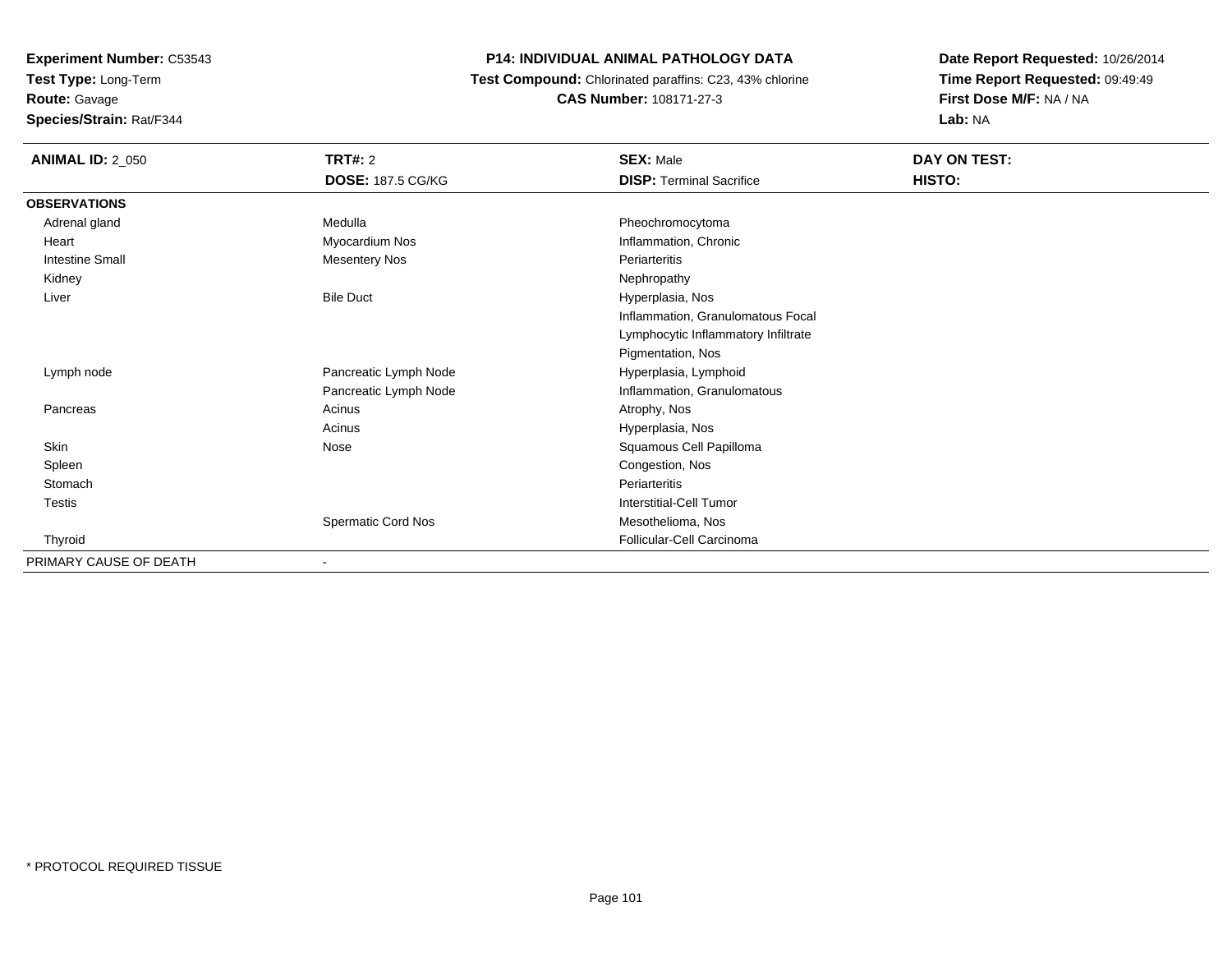**Test Type:** Long-Term

**Route:** Gavage

**Species/Strain:** Rat/F344

#### **P14: INDIVIDUAL ANIMAL PATHOLOGY DATA**

 **Test Compound:** Chlorinated paraffins: C23, 43% chlorine**CAS Number:** 108171-27-3

| <b>ANIMAL ID: 3_001</b> | TRT#: 3           | <b>SEX: Male</b>                | DAY ON TEST: |
|-------------------------|-------------------|---------------------------------|--------------|
|                         | <b>DOSE: 0</b>    | <b>DISP:</b> Moribund Sacrifice | HISTO:       |
| <b>OBSERVATIONS</b>     |                   |                                 |              |
| Adrenal gland           | <b>Cortex Nos</b> | Degeneration, Lipoid            |              |
|                         | Medulla           | Hyperplasia, Focal              |              |
| Eye                     |                   | Retinopathy                     |              |
| Heart                   | Myocardium Nos    | Inflammation, Chronic           |              |
| Kidney                  |                   | Nephropathy                     |              |
| Mammary gland           |                   | <b>Cystic Ducts</b>             |              |
| Pancreas                | Acinus            | Atrophy, Nos                    |              |
| Prostate                |                   | Inflammation, Suppurative       |              |
| Spleen                  |                   | Hematopoiesis                   |              |
| <b>Testis</b>           |                   | Interstitial-Cell Tumor         |              |
| Thyroid                 |                   | Hyperplasia, C Cell             |              |
| Unspecified             |                   | Hemangiopericytoma, Nos         |              |
| PRIMARY CAUSE OF DEATH  |                   |                                 |              |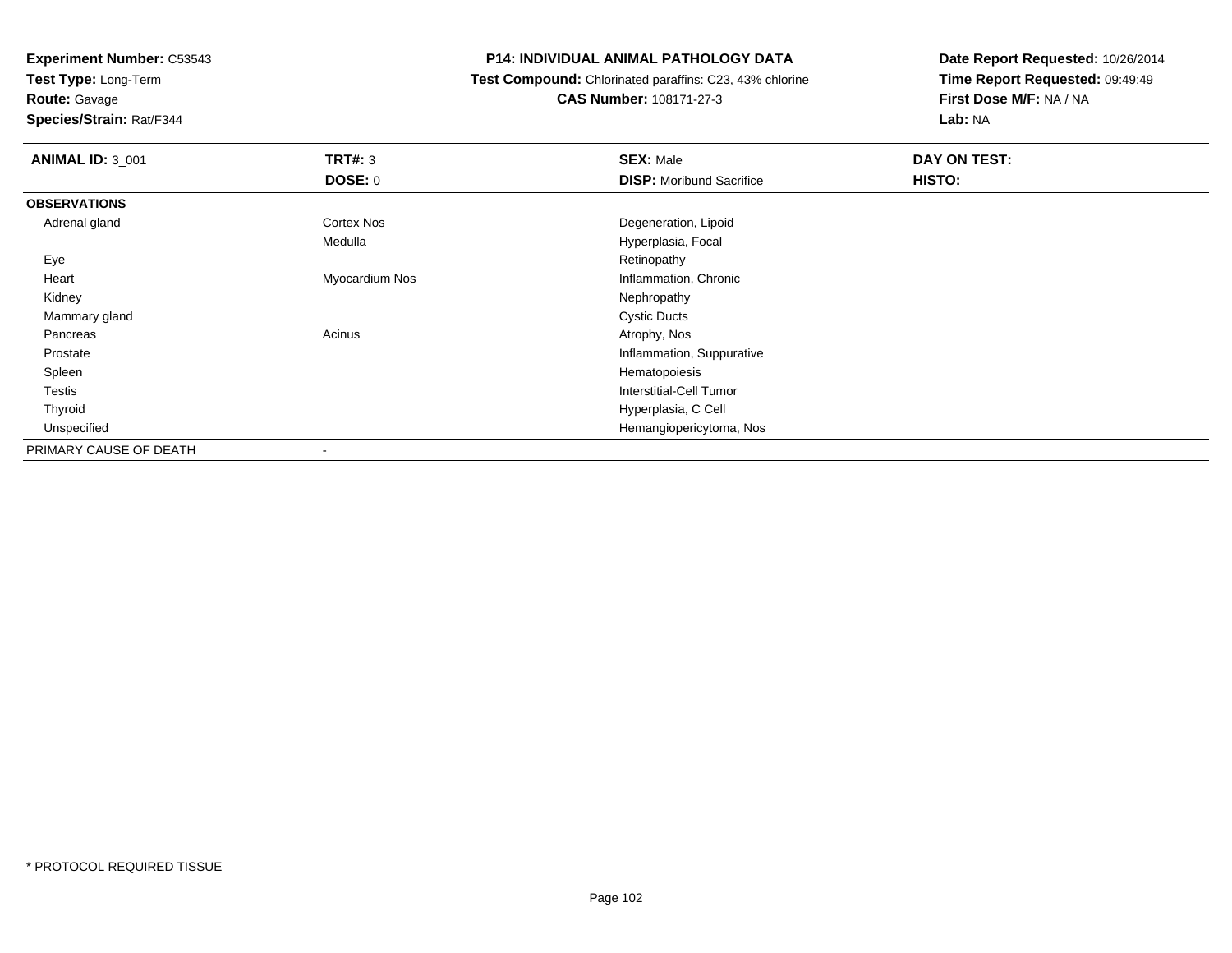| <b>Experiment Number: C53543</b><br>Test Type: Long-Term<br><b>Route: Gavage</b><br>Species/Strain: Rat/F344 |                  | <b>P14: INDIVIDUAL ANIMAL PATHOLOGY DATA</b><br>Test Compound: Chlorinated paraffins: C23, 43% chlorine<br><b>CAS Number: 108171-27-3</b> | Date Report Requested: 10/26/2014<br>Time Report Requested: 09:49:49<br>First Dose M/F: NA / NA<br>Lab: NA |
|--------------------------------------------------------------------------------------------------------------|------------------|-------------------------------------------------------------------------------------------------------------------------------------------|------------------------------------------------------------------------------------------------------------|
| <b>ANIMAL ID: 3_002</b>                                                                                      | TRT#: 3          | <b>SEX: Male</b>                                                                                                                          | DAY ON TEST:                                                                                               |
|                                                                                                              | <b>DOSE: 0</b>   | <b>DISP:</b> Terminal Sacrifice                                                                                                           | HISTO:                                                                                                     |
| <b>OBSERVATIONS</b>                                                                                          |                  |                                                                                                                                           |                                                                                                            |
| Heart                                                                                                        | Myocardium Nos   | Inflammation, Chronic                                                                                                                     |                                                                                                            |
| Kidney                                                                                                       |                  | Nephropathy                                                                                                                               |                                                                                                            |
| Liver                                                                                                        | <b>Bile Duct</b> | Hyperplasia, Nos                                                                                                                          |                                                                                                            |
| Pancreas                                                                                                     | Acinus           | Atrophy, Nos                                                                                                                              |                                                                                                            |
| Testis                                                                                                       |                  | Atrophy, Nos                                                                                                                              |                                                                                                            |
|                                                                                                              |                  | <b>Interstitial-Cell Tumor</b>                                                                                                            |                                                                                                            |
| Thyroid                                                                                                      |                  | C-Cell Carcinoma                                                                                                                          |                                                                                                            |
| PRIMARY CAUSE OF DEATH                                                                                       |                  |                                                                                                                                           |                                                                                                            |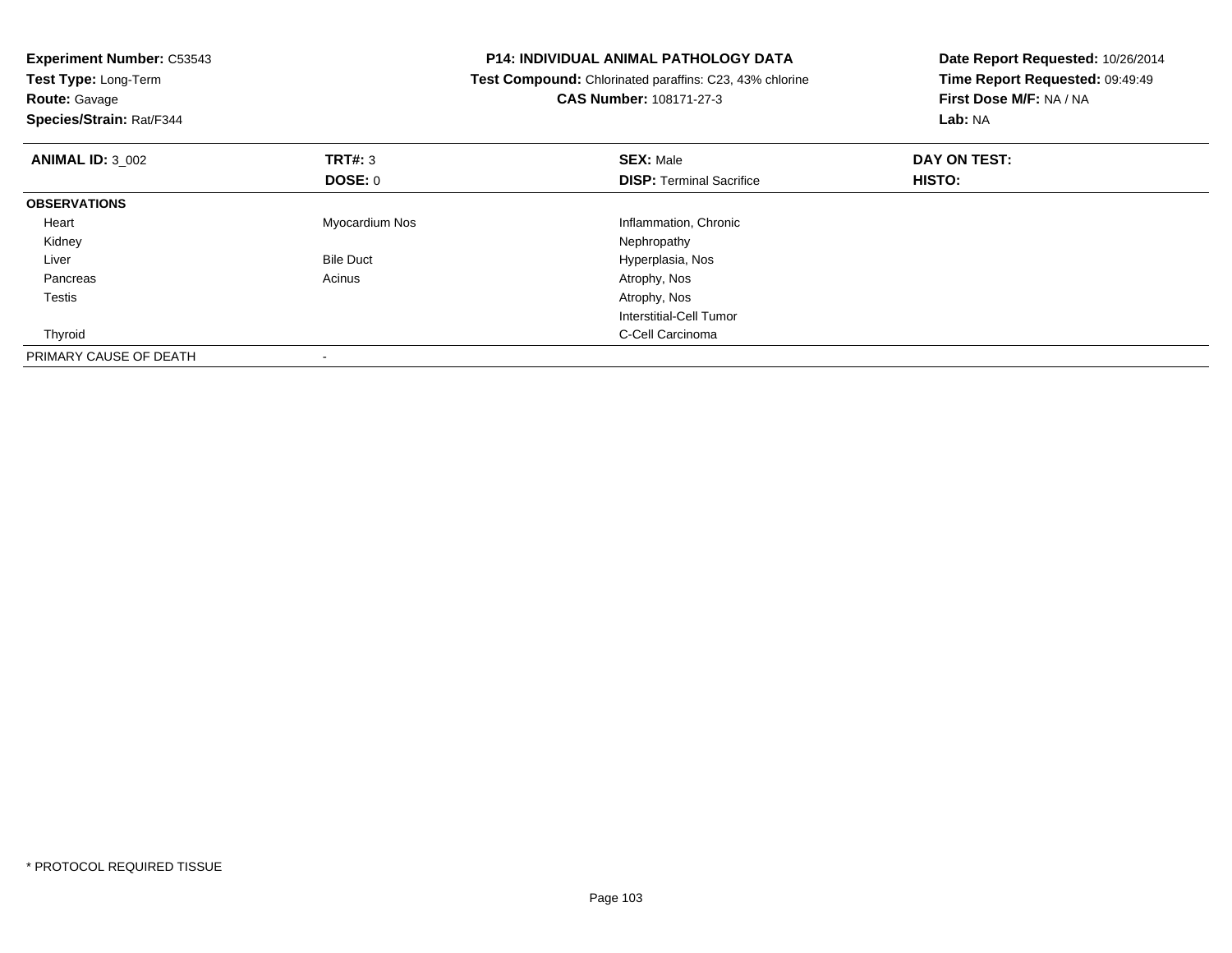**Test Type:** Long-Term

**Route:** Gavage

**Species/Strain:** Rat/F344

#### **P14: INDIVIDUAL ANIMAL PATHOLOGY DATA**

 **Test Compound:** Chlorinated paraffins: C23, 43% chlorine**CAS Number:** 108171-27-3

| <b>ANIMAL ID: 3_003</b> | TRT#: 3                   | <b>SEX: Male</b>                | DAY ON TEST: |
|-------------------------|---------------------------|---------------------------------|--------------|
|                         | <b>DOSE: 0</b>            | <b>DISP:</b> Moribund Sacrifice | HISTO:       |
| <b>OBSERVATIONS</b>     |                           |                                 |              |
| Adrenal gland           | Medulla                   | Hyperplasia, Focal              |              |
| Bone marrow             |                           | Atrophy, Nos                    |              |
| Heart                   | Myocardium Nos            | Inflammation, Chronic           |              |
| Kidney                  |                           | Nephropathy                     |              |
| Liver                   | Centrilobular             | Cytoplasmic Vacuolization       |              |
|                         | <b>Bile Duct</b>          | Hyperplasia, Nos                |              |
| Pancreas                | Acinus                    | Atrophy, Nos                    |              |
| Pituitary gland         | <b>Anterior Pituitary</b> | Cyst, Nos                       |              |
| Spleen                  |                           | Fibrosis, Focal                 |              |
| <b>Testis</b>           |                           | Atrophy, Nos                    |              |
|                         |                           | <b>Interstitial-Cell Tumor</b>  |              |
| Unspecified             | Multiple Organs Nos       | Leukemia, Mononuclear Cell      |              |
| Urinary bladder         |                           | Fibrosis                        |              |
| PRIMARY CAUSE OF DEATH  |                           |                                 |              |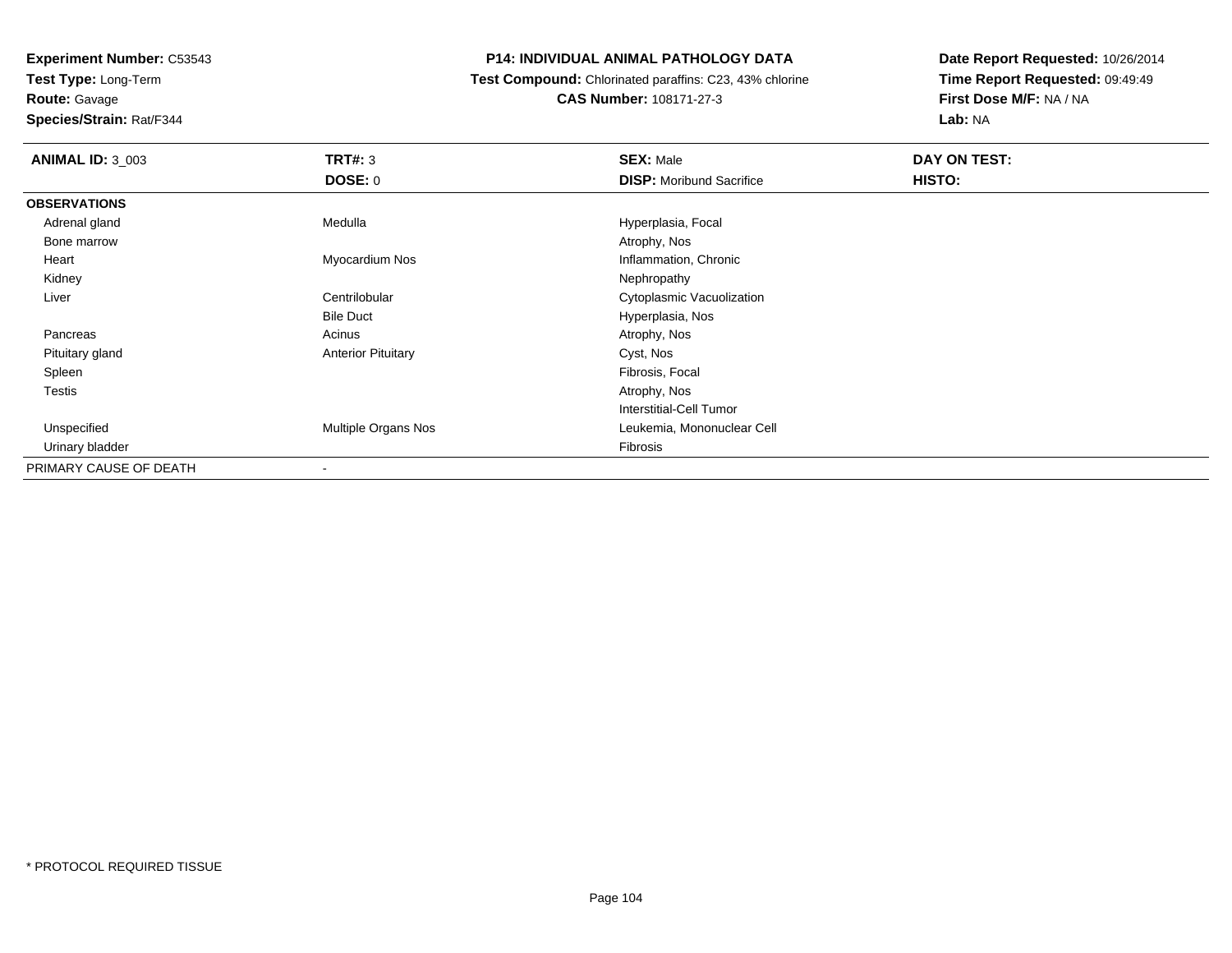| <b>Experiment Number: C53543</b><br><b>Test Type: Long-Term</b><br><b>Route: Gavage</b><br>Species/Strain: Rat/F344 |                            | <b>P14: INDIVIDUAL ANIMAL PATHOLOGY DATA</b><br>Test Compound: Chlorinated paraffins: C23, 43% chlorine<br><b>CAS Number: 108171-27-3</b> | Date Report Requested: 10/26/2014<br>Time Report Requested: 09:49:49<br>First Dose M/F: NA / NA<br>Lab: NA |
|---------------------------------------------------------------------------------------------------------------------|----------------------------|-------------------------------------------------------------------------------------------------------------------------------------------|------------------------------------------------------------------------------------------------------------|
| <b>ANIMAL ID: 3 004</b>                                                                                             | TRT#: 3                    | <b>SEX: Male</b>                                                                                                                          | DAY ON TEST:                                                                                               |
|                                                                                                                     | DOSE: 0                    | <b>DISP:</b> Natural Death                                                                                                                | HISTO:                                                                                                     |
| <b>OBSERVATIONS</b>                                                                                                 |                            |                                                                                                                                           |                                                                                                            |
| Heart                                                                                                               | Myocardium Nos             | Inflammation, Chronic                                                                                                                     |                                                                                                            |
| Liver                                                                                                               | Centrilobular              | <b>Cytoplasmic Vacuolization</b>                                                                                                          |                                                                                                            |
| Pituitary gland                                                                                                     |                            | Angiectasis                                                                                                                               |                                                                                                            |
| Testis                                                                                                              |                            | Interstitial-Cell Tumor                                                                                                                   |                                                                                                            |
| Unspecified                                                                                                         | <b>Multiple Organs Nos</b> | Leukemia, Mononuclear Cell                                                                                                                |                                                                                                            |
| PRIMARY CAUSE OF DEATH                                                                                              |                            |                                                                                                                                           |                                                                                                            |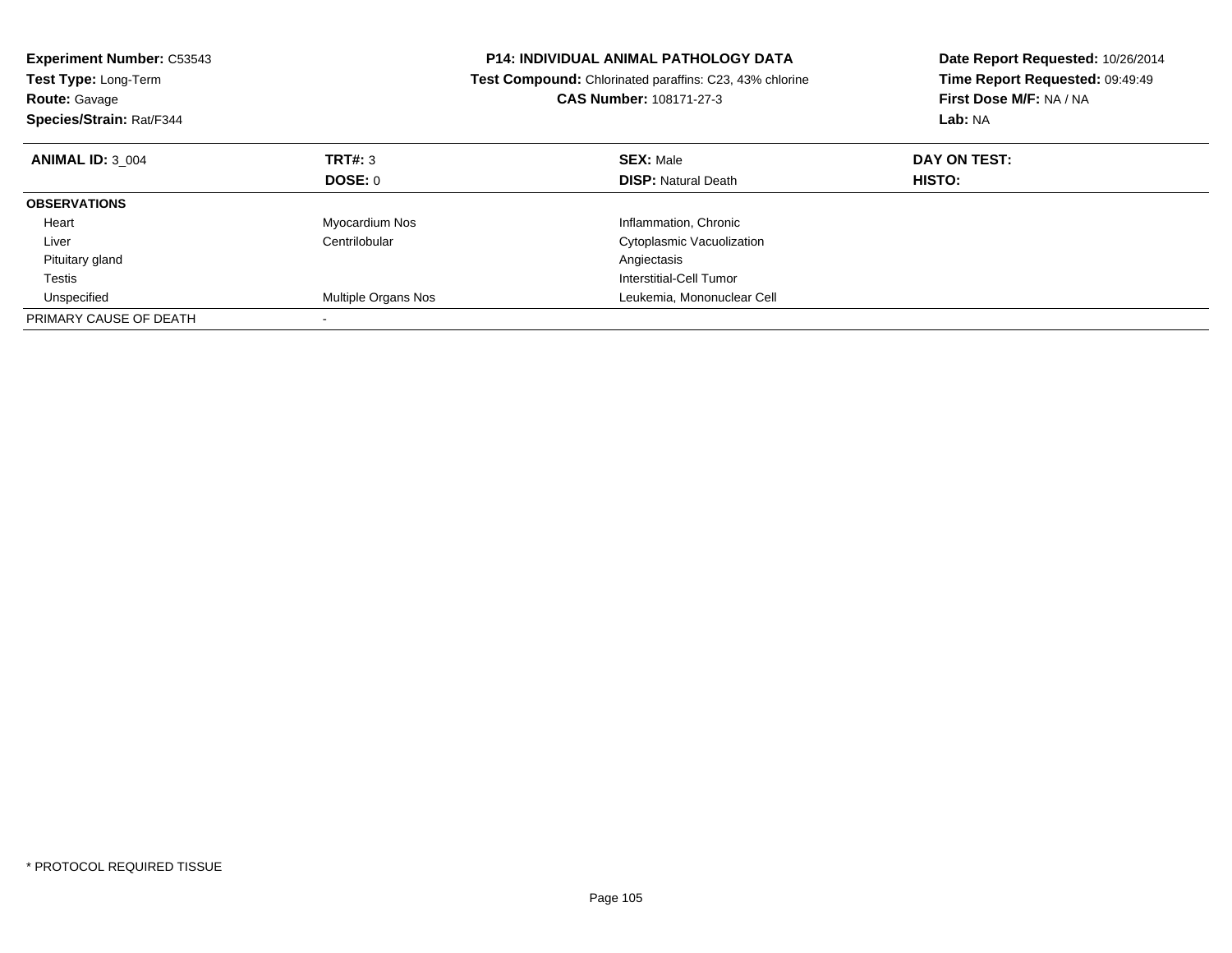**Test Type:** Long-Term

**Route:** Gavage

**Species/Strain:** Rat/F344

## **P14: INDIVIDUAL ANIMAL PATHOLOGY DATA**

 **Test Compound:** Chlorinated paraffins: C23, 43% chlorine**CAS Number:** 108171-27-3

| <b>ANIMAL ID: 3 005</b> | TRT#: 3             | <b>SEX: Male</b>                  | DAY ON TEST: |  |
|-------------------------|---------------------|-----------------------------------|--------------|--|
|                         | <b>DOSE: 0</b>      | <b>DISP:</b> Terminal Sacrifice   | HISTO:       |  |
| <b>OBSERVATIONS</b>     |                     |                                   |              |  |
| Adrenal gland           | Cortex Nos          | Degeneration, Lipoid              |              |  |
|                         | Medulla             | Pheochromocytoma                  |              |  |
| Heart                   | Myocardium Nos      | Inflammation, Chronic             |              |  |
| Intestine Large         | Colon               | Parasitism                        |              |  |
| Kidney                  |                     | Nephropathy                       |              |  |
| Liver                   | <b>Bile Duct</b>    | Hyperplasia, Nos                  |              |  |
| Nasal cavity            |                     | Infection, Fungal                 |              |  |
|                         |                     | Inflammation, Suppurative         |              |  |
| Pancreas                | Acinus              | Atrophy, Nos                      |              |  |
| Prostate                |                     | Inflammation, Chronic Suppurative |              |  |
| Unspecified             | Multiple Organs Nos | Leukemia, Mononuclear Cell        |              |  |
| PRIMARY CAUSE OF DEATH  |                     |                                   |              |  |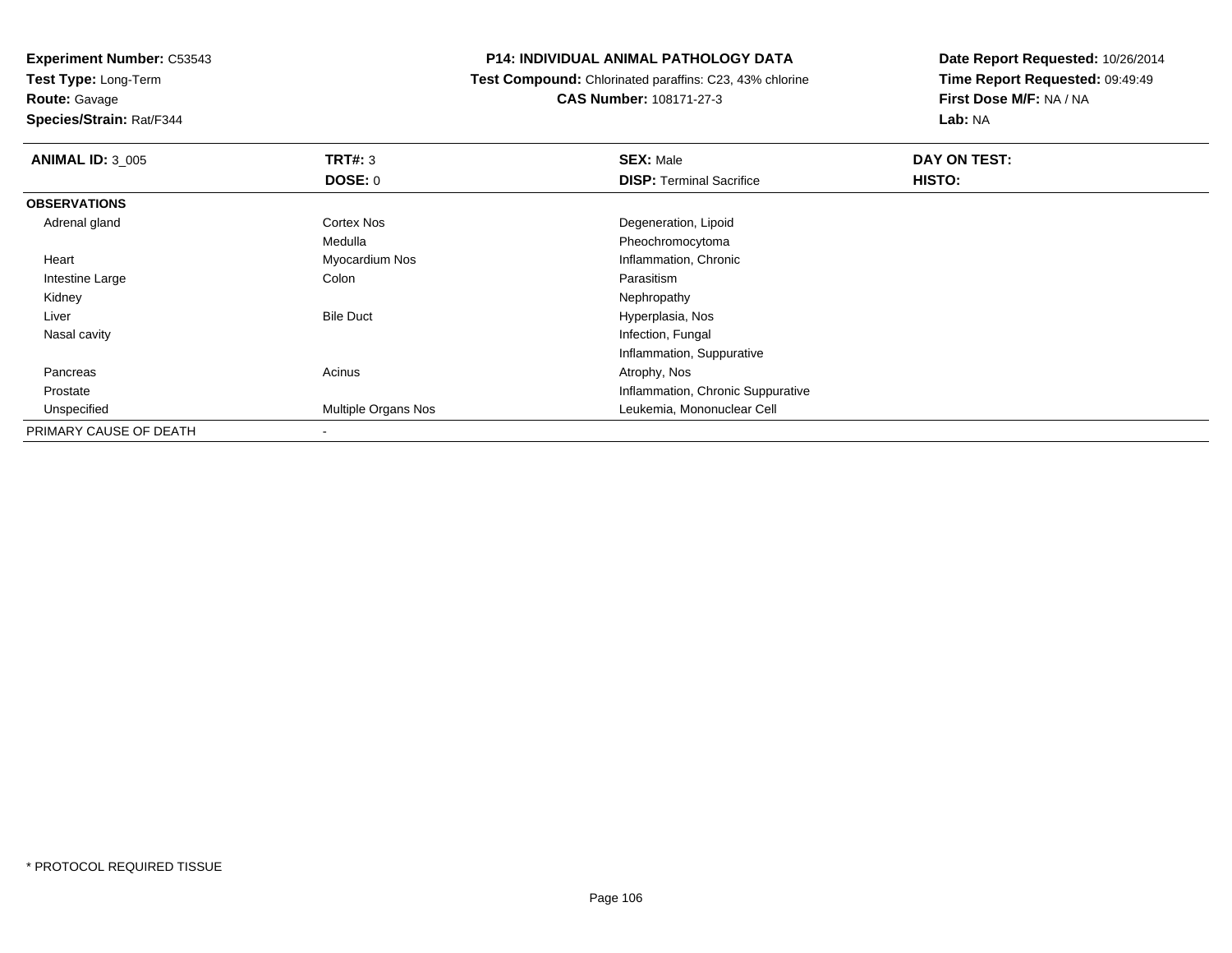**Test Type:** Long-Term

**Route:** Gavage

**Species/Strain:** Rat/F344

# **P14: INDIVIDUAL ANIMAL PATHOLOGY DATA**

 **Test Compound:** Chlorinated paraffins: C23, 43% chlorine**CAS Number:** 108171-27-3

| <b>ANIMAL ID: 3_006</b> | <b>TRT#: 3</b>            | <b>SEX: Male</b>                | DAY ON TEST: |
|-------------------------|---------------------------|---------------------------------|--------------|
|                         | DOSE: 0                   | <b>DISP: Natural Death</b>      | HISTO:       |
| <b>OBSERVATIONS</b>     |                           |                                 |              |
| Adrenal gland           | <b>Cortex Nos</b>         | Hematopoiesis                   |              |
|                         | Medulla                   | Pheochromocytoma                |              |
| Heart                   | Myocardium Nos            | Inflammation, Chronic           |              |
| <b>Intestine Small</b>  | <b>Mesentery Nos</b>      | Fibrous Histiocytoma, Malignant |              |
|                         | <b>Mesentery Nos</b>      | Foreign Body, Reaction          |              |
|                         | <b>Mesentery Nos</b>      | Pigmentation, Nos               |              |
|                         | <b>Mesentery Nos</b>      | <b>Steatitis</b>                |              |
| Kidney                  |                           | Nephropathy                     |              |
| Liver                   | Centrilobular             | Necrosis, Coagulative           |              |
| Mammary gland           | Mammary Lobule            | Hyperplasia, Nos                |              |
| Nasal cavity            |                           | Hyperplasia, Nos                |              |
|                         |                           | Infection, Fungal               |              |
|                         |                           | Inflammation, Suppurative       |              |
|                         |                           | Metaplasia, Squamous            |              |
| Pancreas                | Acinus                    | Hyperplasia, Nos                |              |
| Pituitary gland         | <b>Anterior Pituitary</b> | Adenoma, Nos                    |              |
| Spleen                  |                           | Hematopoiesis                   |              |
| <b>Testis</b>           |                           | Atrophy, Nos                    |              |
|                         |                           | <b>Interstitial-Cell Tumor</b>  |              |
| Thyroid                 |                           | C-Cell Adenoma                  |              |
| Unspecified             |                           | Hemorrhage                      |              |
| PRIMARY CAUSE OF DEATH  | $\blacksquare$            |                                 |              |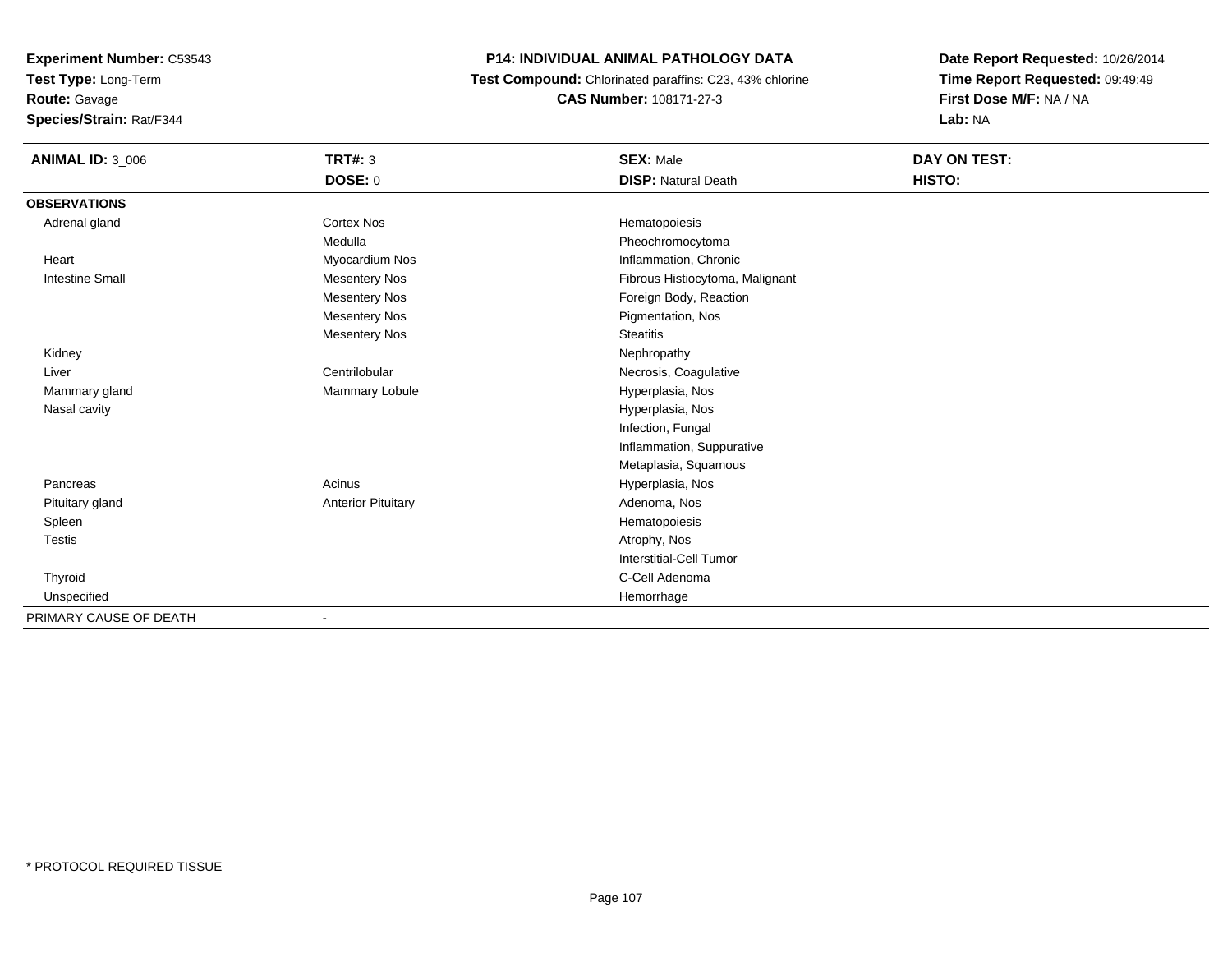| <b>Experiment Number: C53543</b><br>Test Type: Long-Term<br><b>Route: Gavage</b><br>Species/Strain: Rat/F344 |                | <b>P14: INDIVIDUAL ANIMAL PATHOLOGY DATA</b><br>Test Compound: Chlorinated paraffins: C23, 43% chlorine<br><b>CAS Number: 108171-27-3</b> | Date Report Requested: 10/26/2014<br>Time Report Requested: 09:49:49<br>First Dose M/F: NA / NA<br>Lab: NA |
|--------------------------------------------------------------------------------------------------------------|----------------|-------------------------------------------------------------------------------------------------------------------------------------------|------------------------------------------------------------------------------------------------------------|
| <b>ANIMAL ID: 3 007</b>                                                                                      | TRT#: 3        | <b>SEX: Male</b>                                                                                                                          | DAY ON TEST:                                                                                               |
|                                                                                                              | DOSE: 0        | <b>DISP:</b> Terminal Sacrifice                                                                                                           | HISTO:                                                                                                     |
| <b>OBSERVATIONS</b>                                                                                          |                |                                                                                                                                           |                                                                                                            |
| Adrenal gland                                                                                                | Medulla        | Pheochromocytoma                                                                                                                          |                                                                                                            |
| Heart                                                                                                        | Myocardium Nos | Inflammation, Chronic                                                                                                                     |                                                                                                            |
| Kidney                                                                                                       |                | Nephropathy                                                                                                                               |                                                                                                            |
| Mammary gland                                                                                                |                | Fibroadenoma                                                                                                                              |                                                                                                            |
| Testis                                                                                                       |                | Atrophy, Nos                                                                                                                              |                                                                                                            |
|                                                                                                              |                | Interstitial-Cell Tumor                                                                                                                   |                                                                                                            |
| PRIMARY CAUSE OF DEATH                                                                                       |                |                                                                                                                                           |                                                                                                            |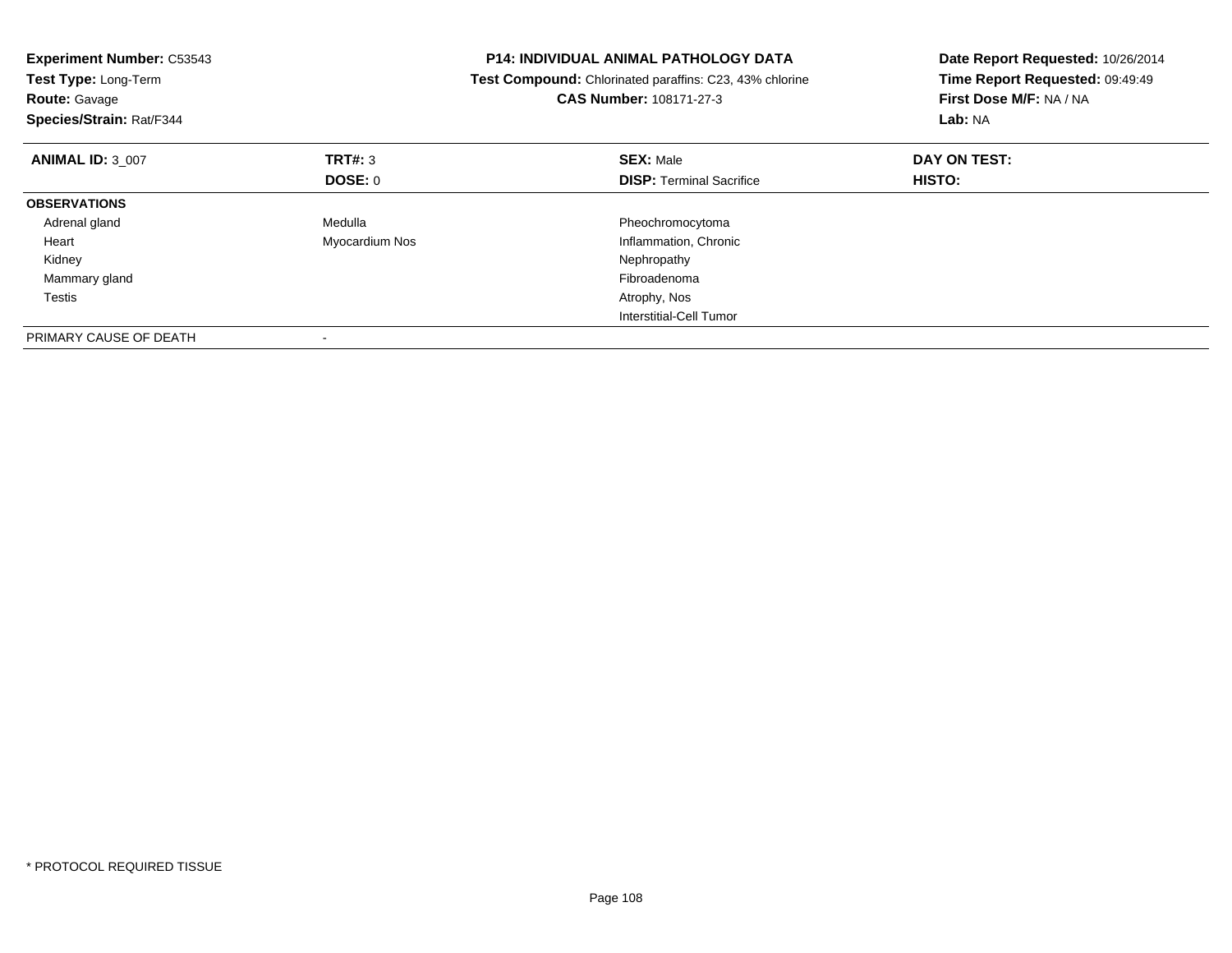| <b>Experiment Number: C53543</b> |                           | <b>P14: INDIVIDUAL ANIMAL PATHOLOGY DATA</b>            | Date Report Requested: 10/26/2014 |
|----------------------------------|---------------------------|---------------------------------------------------------|-----------------------------------|
| <b>Test Type: Long-Term</b>      |                           | Test Compound: Chlorinated paraffins: C23, 43% chlorine | Time Report Requested: 09:49:49   |
| <b>Route: Gavage</b>             |                           | <b>CAS Number: 108171-27-3</b>                          | First Dose M/F: NA / NA           |
| Species/Strain: Rat/F344         |                           |                                                         | Lab: NA                           |
| <b>ANIMAL ID: 3_008</b>          | <b>TRT#: 3</b>            | <b>SEX: Male</b>                                        | DAY ON TEST:                      |
|                                  | <b>DOSE: 0</b>            | <b>DISP: Terminal Sacrifice</b>                         | HISTO:                            |
| <b>OBSERVATIONS</b>              |                           |                                                         |                                   |
| Adrenal gland                    | Medulla                   | Pheochromocytoma                                        |                                   |
| Kidney                           |                           | Nephropathy                                             |                                   |
| Liver                            | <b>Bile Duct</b>          | Hyperplasia, Nos                                        |                                   |
| Pancreas                         | Acinus                    | Atrophy, Nos                                            |                                   |
|                                  | Acinus                    | Hyperplasia, Nos                                        |                                   |
| Pituitary gland                  | <b>Anterior Pituitary</b> | Adenoma, Nos                                            |                                   |
| Testis                           |                           | Atrophy, Nos                                            |                                   |
|                                  |                           | <b>Interstitial-Cell Tumor</b>                          |                                   |
| Unspecified                      | Multiple Organs Nos       | Leukemia, Mononuclear Cell                              |                                   |
| PRIMARY CAUSE OF DEATH           |                           |                                                         |                                   |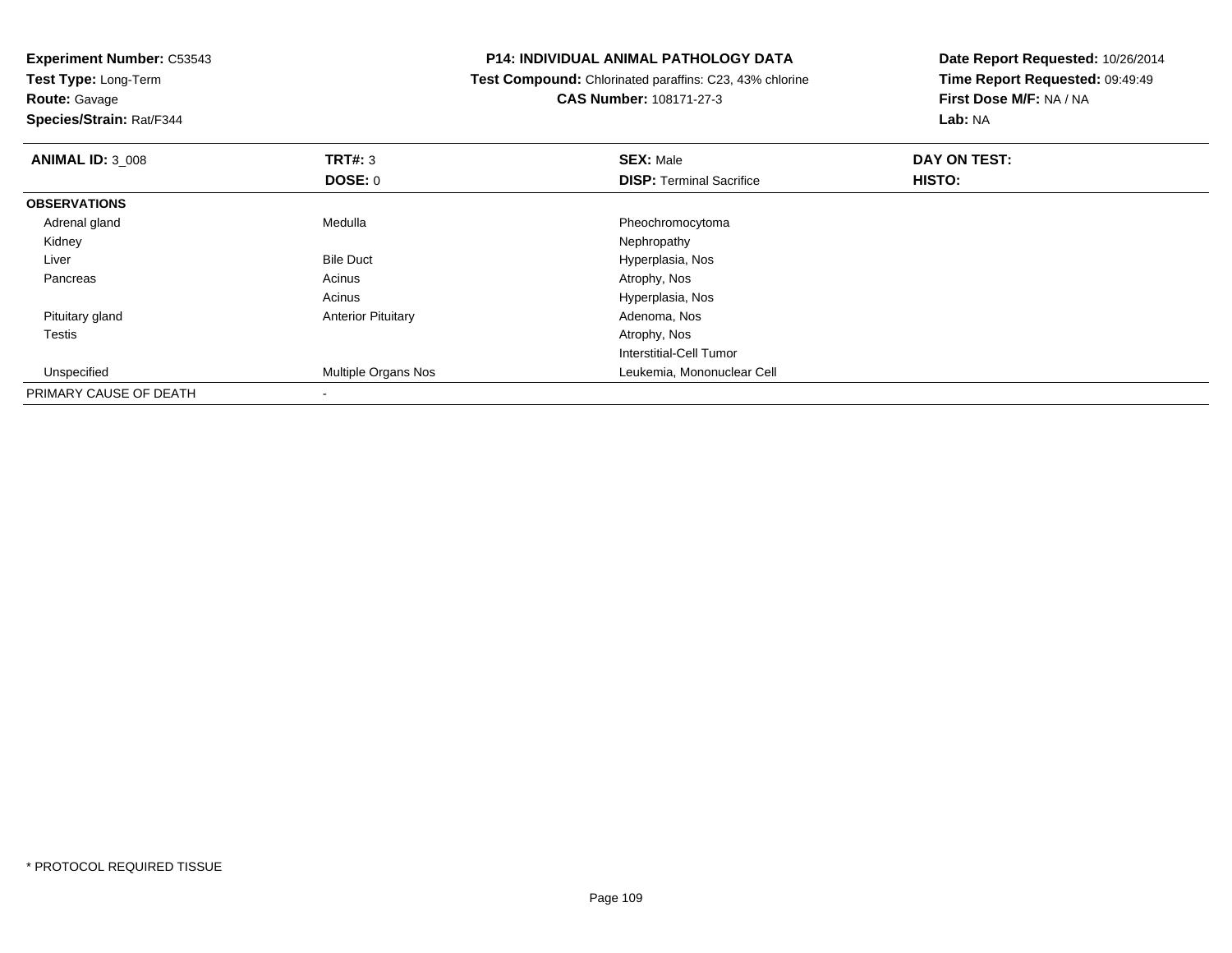**Test Type:** Long-Term**Route:** Gavage

**Species/Strain:** Rat/F344

### **P14: INDIVIDUAL ANIMAL PATHOLOGY DATA**

 **Test Compound:** Chlorinated paraffins: C23, 43% chlorine**CAS Number:** 108171-27-3

| <b>ANIMAL ID: 3 009</b> | TRT#: 3                   | <b>SEX: Male</b>                | DAY ON TEST: |  |
|-------------------------|---------------------------|---------------------------------|--------------|--|
|                         | <b>DOSE: 0</b>            | <b>DISP:</b> Moribund Sacrifice | HISTO:       |  |
| <b>OBSERVATIONS</b>     |                           |                                 |              |  |
| Heart                   | Myocardium Nos            | Inflammation, Chronic           |              |  |
| Kidney                  |                           | Nephropathy                     |              |  |
| Liver                   |                           | Fibrosis, Cholangio             |              |  |
| Pancreas                | Acinus                    | Hyperplasia, Nos                |              |  |
|                         | Islets                    | Islet-Cell Carcinoma            |              |  |
| <b>Testis</b>           |                           | Interstitial-Cell Tumor         |              |  |
|                         | <b>Spermatic Cord Nos</b> | <b>Steatitis</b>                |              |  |
| Thyroid                 |                           | C-Cell Adenoma                  |              |  |
| Unspecified             | Multiple Organs Nos       | Leukemia, Mononuclear Cell      |              |  |
| PRIMARY CAUSE OF DEATH  |                           |                                 |              |  |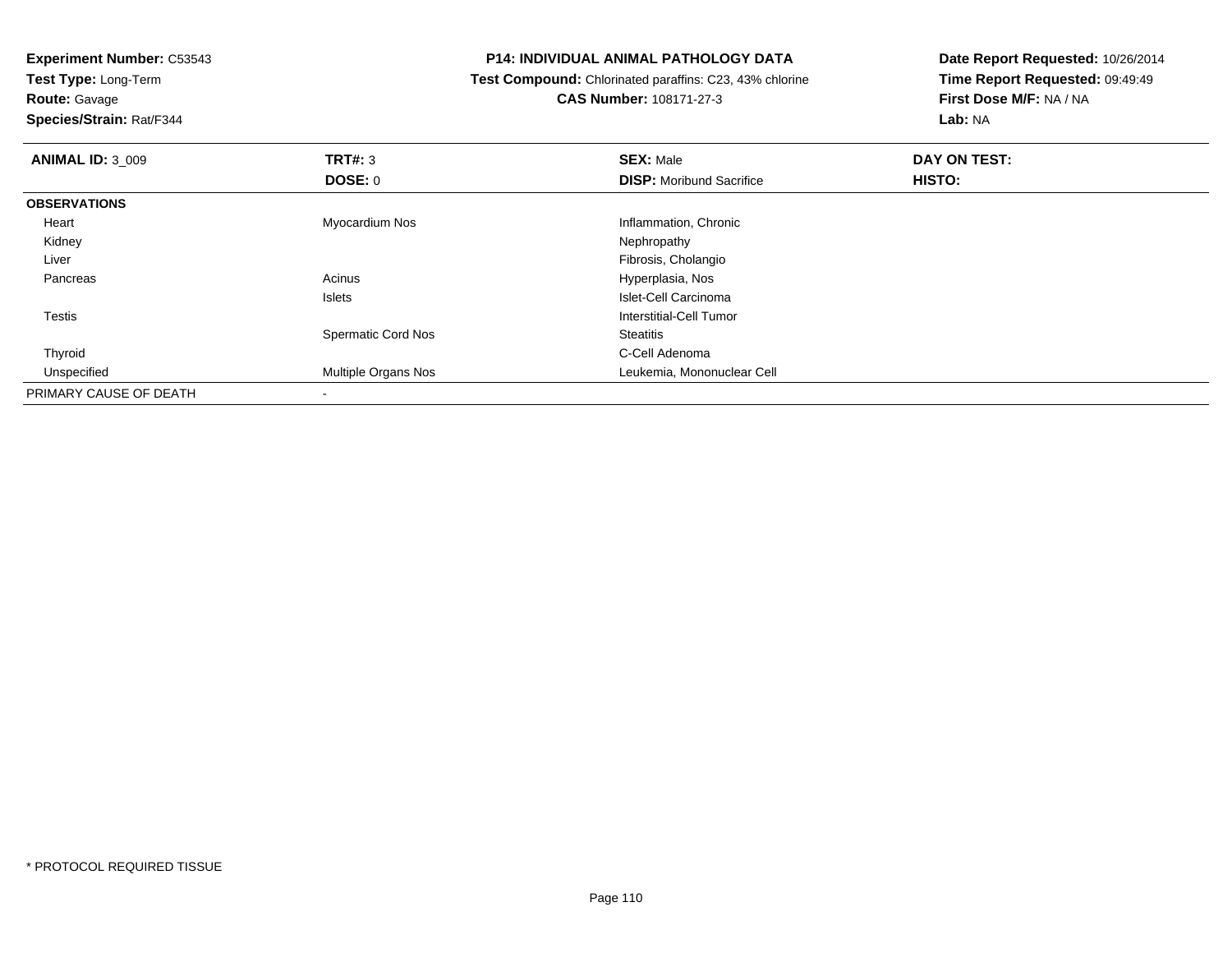**Test Type:** Long-Term

**Route:** Gavage

**Species/Strain:** Rat/F344

# **P14: INDIVIDUAL ANIMAL PATHOLOGY DATA**

 **Test Compound:** Chlorinated paraffins: C23, 43% chlorine**CAS Number:** 108171-27-3

| <b>ANIMAL ID: 3_010</b> | TRT#: 3                   | <b>SEX: Male</b>                | DAY ON TEST: |  |
|-------------------------|---------------------------|---------------------------------|--------------|--|
|                         | DOSE: 0                   | <b>DISP: Terminal Sacrifice</b> | HISTO:       |  |
| <b>OBSERVATIONS</b>     |                           |                                 |              |  |
| Adrenal gland           | Medulla                   | Pheochromocytoma                |              |  |
| Heart                   | Myocardium Nos            | Inflammation, Chronic           |              |  |
| Kidney                  |                           | Nephropathy                     |              |  |
| Liver                   |                           | Degeneration, Cystic            |              |  |
|                         | <b>Bile Duct</b>          | Hyperplasia, Nos                |              |  |
| Pituitary gland         | <b>Anterior Pituitary</b> | Hyperplasia, Focal              |              |  |
| Prostate                |                           | Cyst, Nos                       |              |  |
| Testis                  |                           | Atrophy, Nos                    |              |  |
|                         |                           | Interstitial-Cell Tumor         |              |  |
| Unspecified             | Multiple Organs Nos       | Leukemia, Mononuclear Cell      |              |  |
| PRIMARY CAUSE OF DEATH  |                           |                                 |              |  |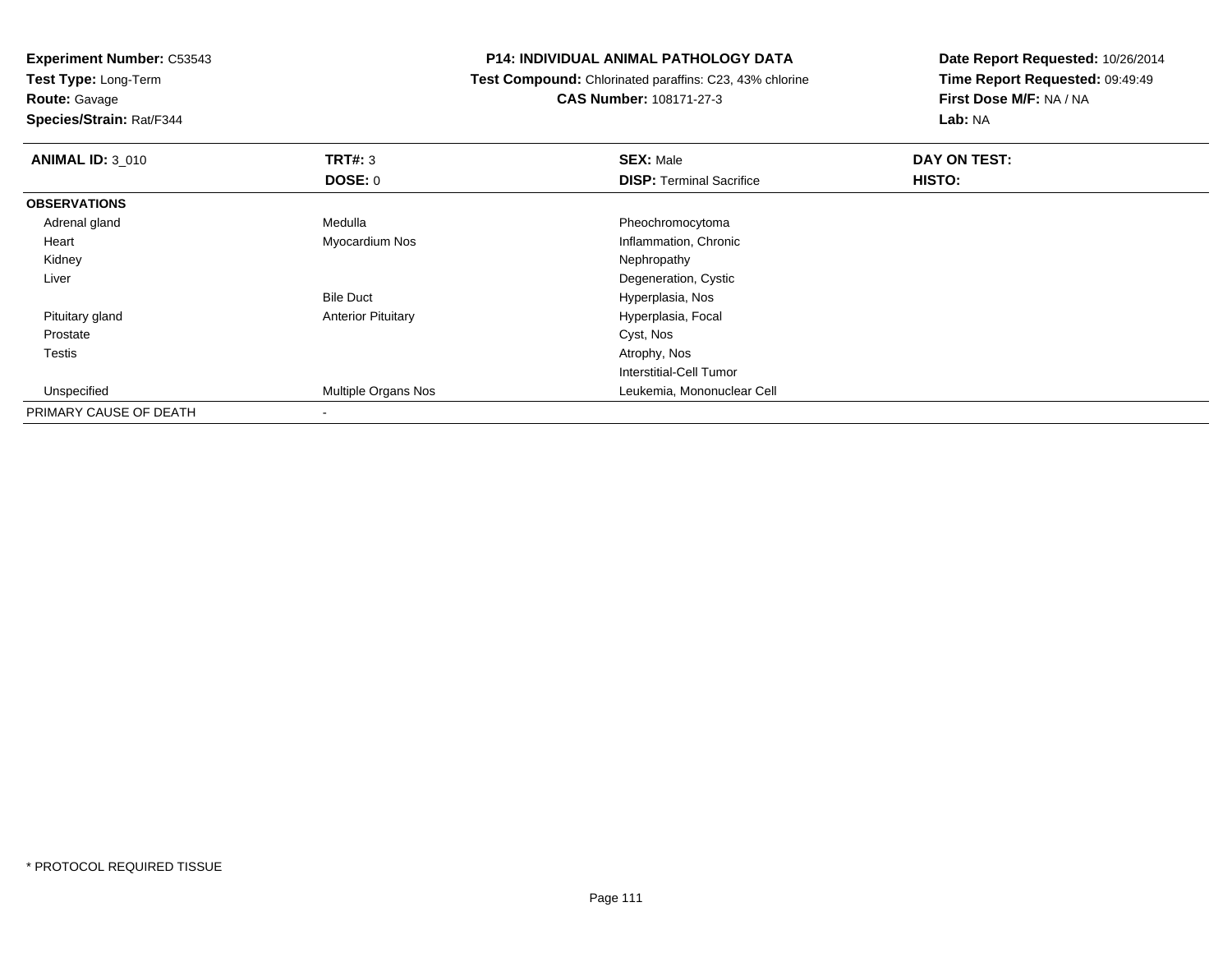| <b>Experiment Number: C53543</b><br>Test Type: Long-Term<br><b>Route: Gavage</b><br>Species/Strain: Rat/F344 |                  | <b>P14: INDIVIDUAL ANIMAL PATHOLOGY DATA</b><br>Test Compound: Chlorinated paraffins: C23, 43% chlorine<br><b>CAS Number: 108171-27-3</b> | Date Report Requested: 10/26/2014<br>Time Report Requested: 09:49:49<br>First Dose M/F: NA / NA<br>Lab: NA |  |
|--------------------------------------------------------------------------------------------------------------|------------------|-------------------------------------------------------------------------------------------------------------------------------------------|------------------------------------------------------------------------------------------------------------|--|
| <b>ANIMAL ID: 3 011</b>                                                                                      | <b>TRT#: 3</b>   | <b>SEX: Male</b>                                                                                                                          | DAY ON TEST:                                                                                               |  |
|                                                                                                              | DOSE: 0          | <b>DISP:</b> Terminal Sacrifice                                                                                                           | HISTO:                                                                                                     |  |
| <b>OBSERVATIONS</b>                                                                                          |                  |                                                                                                                                           |                                                                                                            |  |
| Adrenal gland                                                                                                | Medulla          | Hyperplasia, Focal                                                                                                                        |                                                                                                            |  |
| Heart                                                                                                        | Myocardium Nos   | Inflammation, Chronic                                                                                                                     |                                                                                                            |  |
| Kidney                                                                                                       |                  | Nephropathy                                                                                                                               |                                                                                                            |  |
| Liver                                                                                                        | <b>Bile Duct</b> | Hyperplasia, Nos                                                                                                                          |                                                                                                            |  |
| Testis                                                                                                       |                  | Interstitial-Cell Tumor                                                                                                                   |                                                                                                            |  |
| Urinary bladder                                                                                              |                  | <b>Transitional-Cell Carcinoma</b>                                                                                                        |                                                                                                            |  |
| PRIMARY CAUSE OF DEATH                                                                                       |                  |                                                                                                                                           |                                                                                                            |  |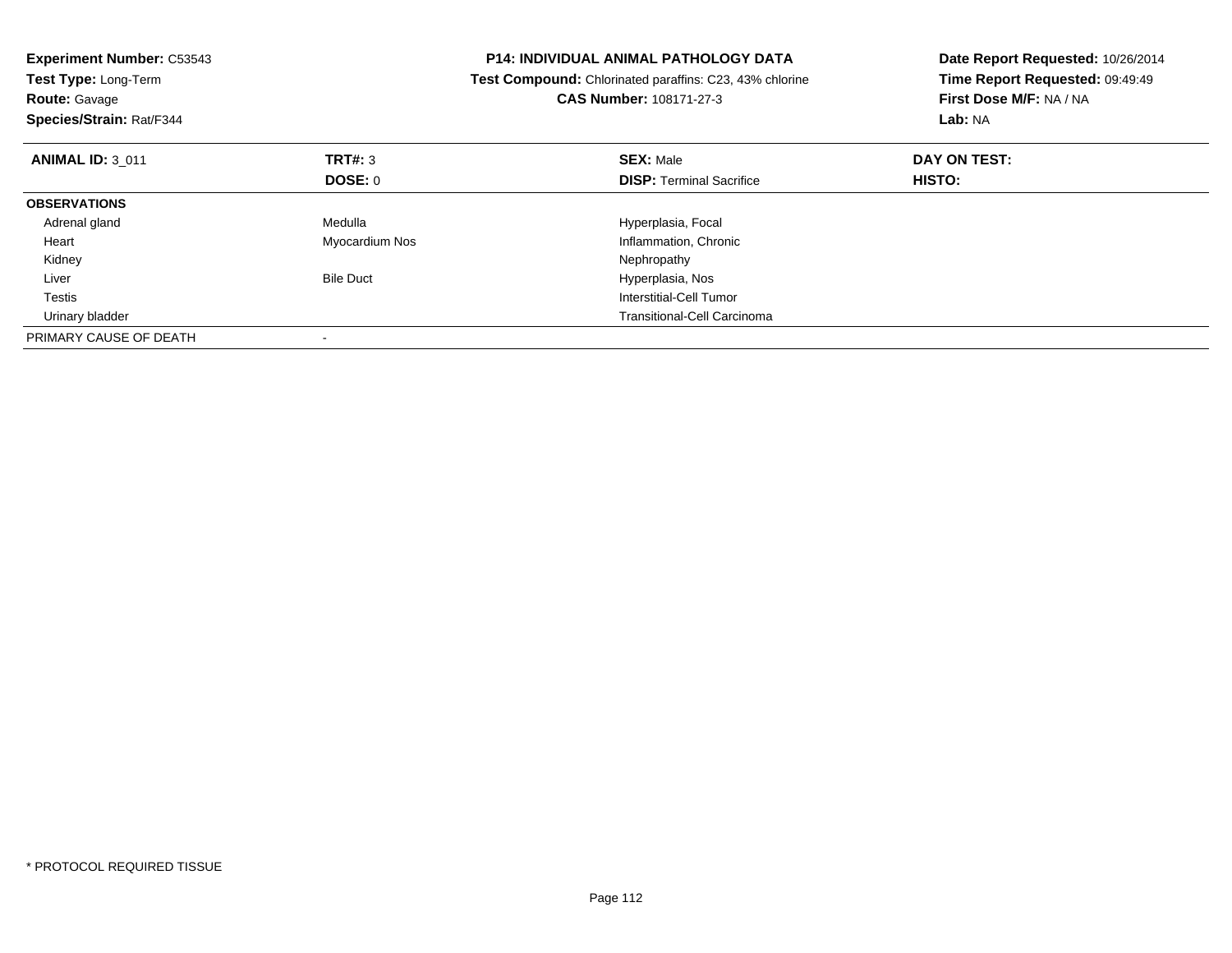| <b>Experiment Number: C53543</b><br>Test Type: Long-Term<br><b>Route: Gavage</b><br>Species/Strain: Rat/F344 |                      | <b>P14: INDIVIDUAL ANIMAL PATHOLOGY DATA</b><br>Test Compound: Chlorinated paraffins: C23, 43% chlorine<br><b>CAS Number: 108171-27-3</b> | Date Report Requested: 10/26/2014<br>Time Report Requested: 09:49:49<br>First Dose M/F: NA / NA<br>Lab: NA |
|--------------------------------------------------------------------------------------------------------------|----------------------|-------------------------------------------------------------------------------------------------------------------------------------------|------------------------------------------------------------------------------------------------------------|
| <b>ANIMAL ID: 3 012</b>                                                                                      | TRT#: 3              | <b>SEX: Male</b>                                                                                                                          | DAY ON TEST:                                                                                               |
|                                                                                                              | <b>DOSE: 0</b>       | <b>DISP:</b> Terminal Sacrifice                                                                                                           | HISTO:                                                                                                     |
| <b>OBSERVATIONS</b>                                                                                          |                      |                                                                                                                                           |                                                                                                            |
| Heart                                                                                                        | Myocardium Nos       | Inflammation, Chronic                                                                                                                     |                                                                                                            |
| <b>Intestine Small</b>                                                                                       | <b>Mesentery Nos</b> | <b>Steatitis</b>                                                                                                                          |                                                                                                            |
| Kidney                                                                                                       |                      | Nephropathy                                                                                                                               |                                                                                                            |
| Liver                                                                                                        | <b>Bile Duct</b>     | Hyperplasia, Nos                                                                                                                          |                                                                                                            |
| Prostate                                                                                                     |                      | Inflammation, Suppurative                                                                                                                 |                                                                                                            |
| Testis                                                                                                       |                      | Interstitial-Cell Tumor                                                                                                                   |                                                                                                            |
| PRIMARY CAUSE OF DEATH                                                                                       |                      |                                                                                                                                           |                                                                                                            |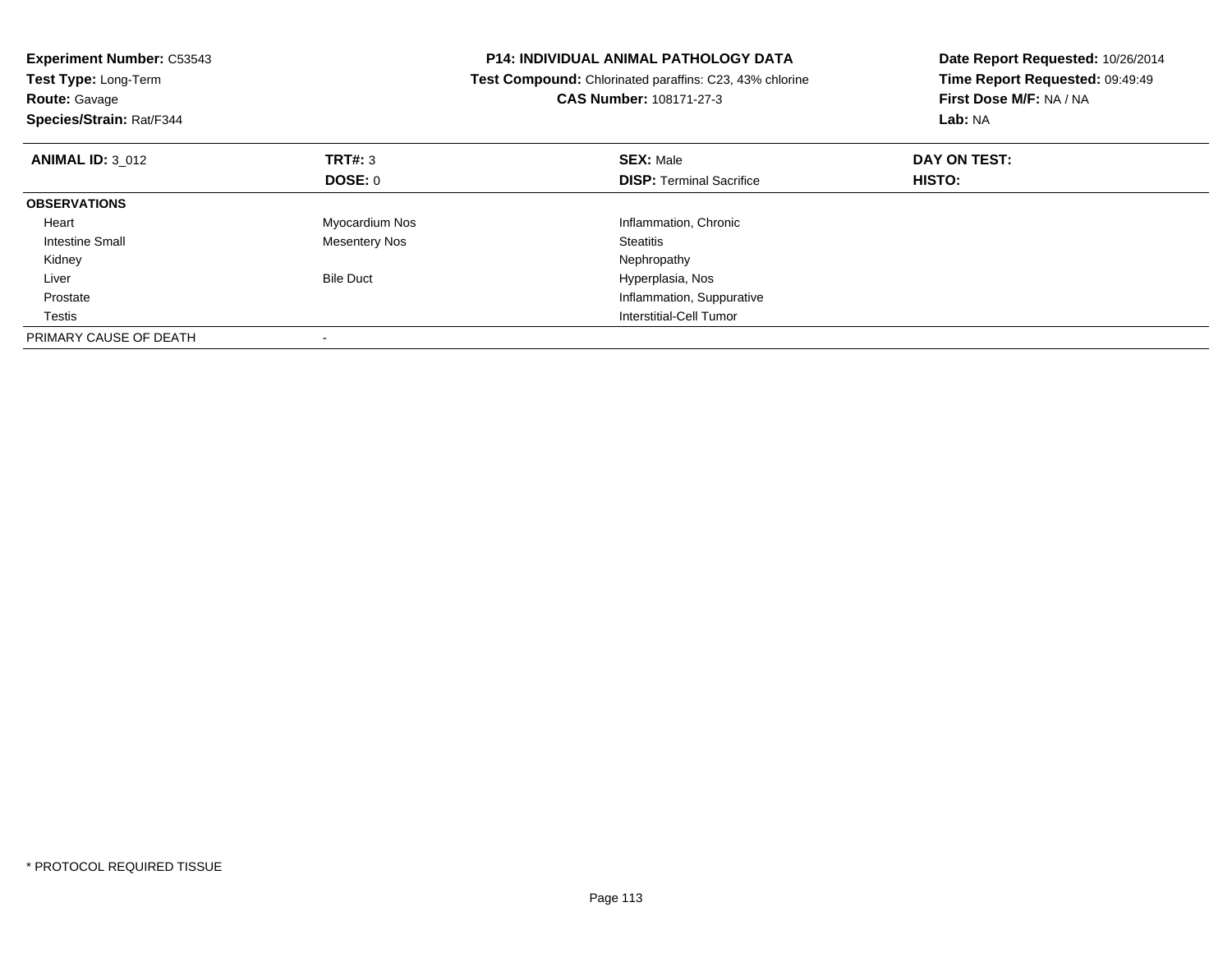**Test Type:** Long-Term

# **Route:** Gavage

**Species/Strain:** Rat/F344

# **P14: INDIVIDUAL ANIMAL PATHOLOGY DATA**

 **Test Compound:** Chlorinated paraffins: C23, 43% chlorine**CAS Number:** 108171-27-3

| <b>ANIMAL ID: 3_013</b> | TRT#: 3                   | <b>SEX: Male</b>               | DAY ON TEST: |  |
|-------------------------|---------------------------|--------------------------------|--------------|--|
|                         | <b>DOSE: 0</b>            | <b>DISP: Natural Death</b>     | HISTO:       |  |
| <b>OBSERVATIONS</b>     |                           |                                |              |  |
| Adrenal gland           | Medulla                   | Pheochromocytoma               |              |  |
| Blood vessel            | Hepatic Vein              | Dilatation, Nos                |              |  |
| Kidney                  |                           | Nephropathy                    |              |  |
| Liver                   | <b>Bile Duct</b>          | Hyperplasia, Nos               |              |  |
|                         | Centrilobular             | Necrosis, Coagulative          |              |  |
| Mammary gland           |                           | Fibroadenoma                   |              |  |
| Pituitary gland         | <b>Anterior Pituitary</b> | Adenoma, Nos                   |              |  |
|                         | <b>Anterior Pituitary</b> | Angiectasis                    |              |  |
| Prostate                |                           | Inflammation, Chronic          |              |  |
| Skin                    |                           | Keratoacanthoma                |              |  |
| Testis                  |                           | Atrophy, Nos                   |              |  |
|                         |                           | <b>Interstitial-Cell Tumor</b> |              |  |
|                         | Spermatic Cord Nos        | <b>Steatitis</b>               |              |  |
| Thyroid                 |                           | C-Cell Adenoma                 |              |  |
| PRIMARY CAUSE OF DEATH  | $\overline{\phantom{a}}$  |                                |              |  |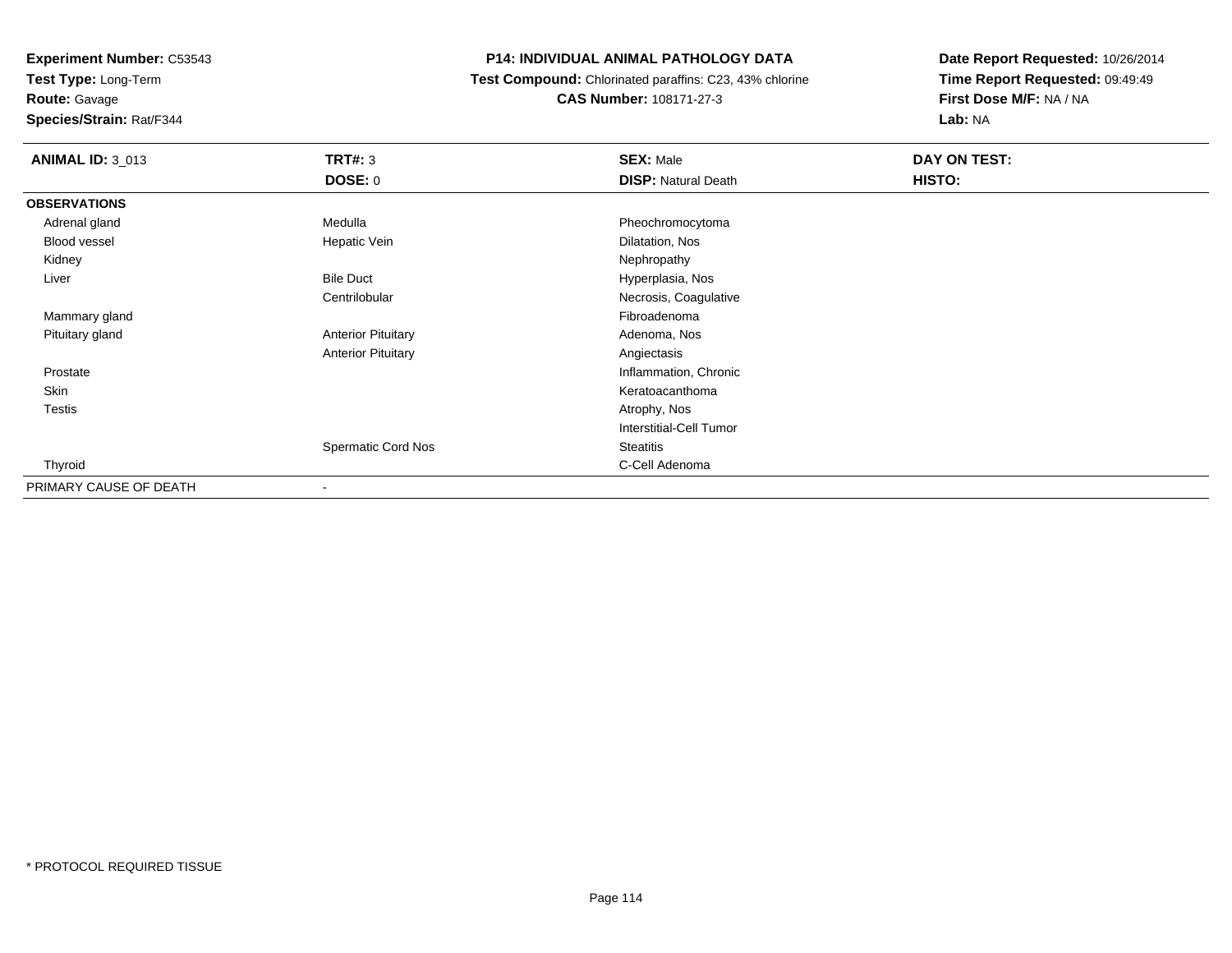**Test Type:** Long-Term

**Route:** Gavage

**Species/Strain:** Rat/F344

### **P14: INDIVIDUAL ANIMAL PATHOLOGY DATA**

 **Test Compound:** Chlorinated paraffins: C23, 43% chlorine**CAS Number:** 108171-27-3

| <b>ANIMAL ID: 3_014</b> | TRT#: 3                  | <b>SEX: Male</b>                | DAY ON TEST: |
|-------------------------|--------------------------|---------------------------------|--------------|
|                         | <b>DOSE: 0</b>           | <b>DISP:</b> Moribund Sacrifice | HISTO:       |
| <b>OBSERVATIONS</b>     |                          |                                 |              |
| Brain                   | Thalamus                 | Astrocytoma                     |              |
|                         | Cerebrum                 | Spongiosus, Status              |              |
| Kidney                  |                          | Nephropathy                     |              |
| Liver                   | Centrilobular            | Cytoplasmic Vacuolization       |              |
|                         | <b>Bile Duct</b>         | Hyperplasia, Nos                |              |
| Pancreas                | Acinus                   | Atrophy, Nos                    |              |
| Preputial gland         |                          | Hyperplasia, Nos                |              |
|                         |                          | Inflammation, Suppurative       |              |
| Stomach                 | Forestomach              | Hyperplasia, Epithelial         |              |
|                         | Forestomach              | Inflammation, Chronic           |              |
| Testis                  |                          | Interstitial-Cell Tumor         |              |
| Thyroid                 |                          | C-Cell Adenoma                  |              |
| PRIMARY CAUSE OF DEATH  | $\overline{\phantom{a}}$ |                                 |              |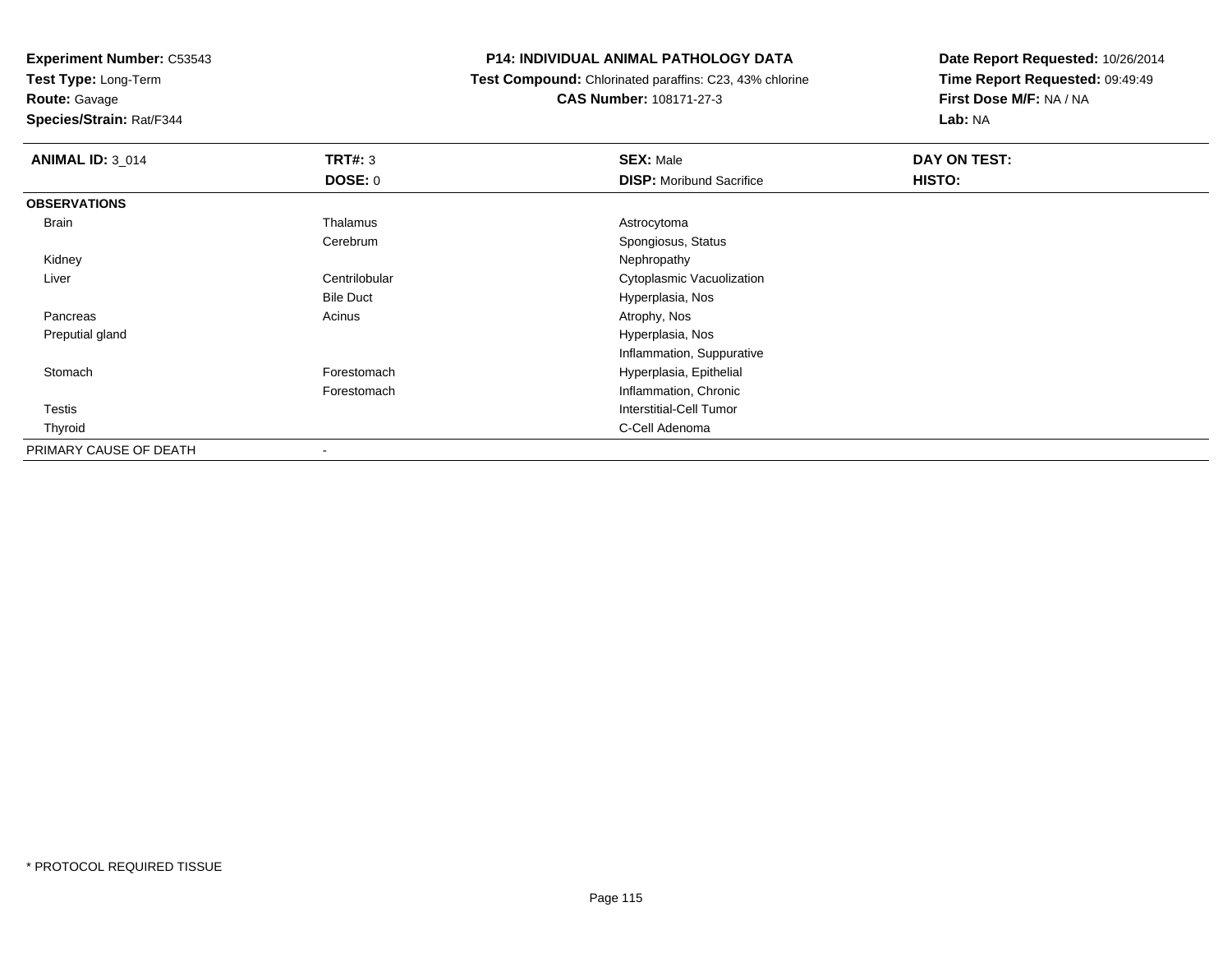**Test Type:** Long-Term

**Route:** Gavage

**Species/Strain:** Rat/F344

### **P14: INDIVIDUAL ANIMAL PATHOLOGY DATA**

 **Test Compound:** Chlorinated paraffins: C23, 43% chlorine**CAS Number:** 108171-27-3

| <b>ANIMAL ID: 3 015</b> | TRT#: 3                   | <b>SEX: Male</b>                | DAY ON TEST: |  |
|-------------------------|---------------------------|---------------------------------|--------------|--|
|                         | <b>DOSE: 0</b>            | <b>DISP: Terminal Sacrifice</b> | HISTO:       |  |
| <b>OBSERVATIONS</b>     |                           |                                 |              |  |
| Adrenal gland           | Medulla                   | Pheochromocytoma                |              |  |
| Heart                   | Myocardium Nos            | Inflammation, Chronic           |              |  |
| Intestine Large         | Cecum, Colon              | Parasitism                      |              |  |
| Intestine Small         | <b>Mesentery Nos</b>      | Carcinoma, Nos                  |              |  |
| Kidney                  |                           | Nephropathy                     |              |  |
| Liver                   | <b>Bile Duct</b>          | Hyperplasia, Nos                |              |  |
| Pancreas                | Acinus                    | Atrophy, Nos                    |              |  |
| Pituitary gland         | <b>Anterior Pituitary</b> | Adenoma, Nos                    |              |  |
|                         | <b>Anterior Pituitary</b> | Angiectasis                     |              |  |
| Testis                  |                           | Interstitial-Cell Tumor         |              |  |
| PRIMARY CAUSE OF DEATH  | $\overline{\phantom{a}}$  |                                 |              |  |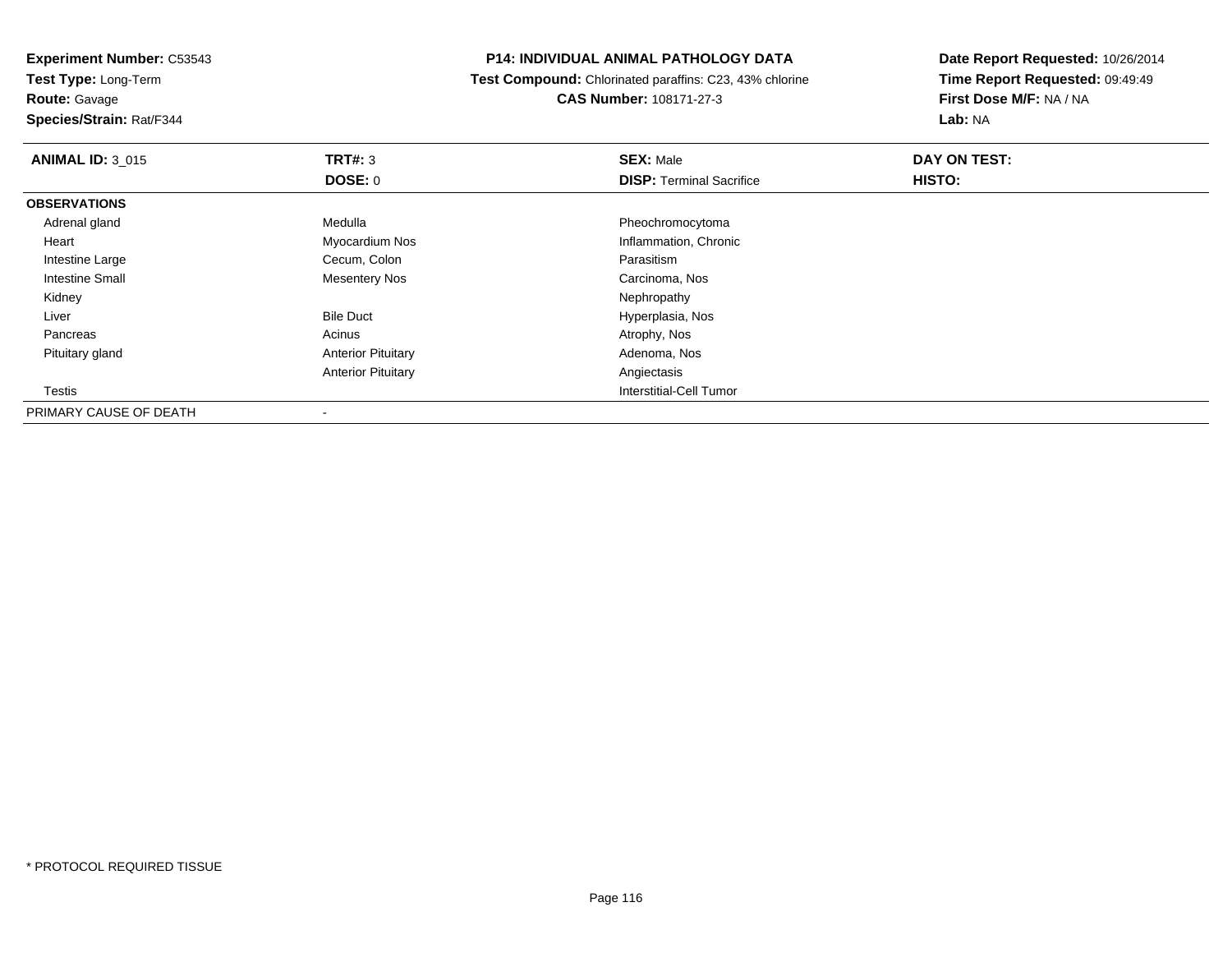**Test Type:** Long-Term

# **Route:** Gavage

**Species/Strain:** Rat/F344

# **P14: INDIVIDUAL ANIMAL PATHOLOGY DATA**

 **Test Compound:** Chlorinated paraffins: C23, 43% chlorine**CAS Number:** 108171-27-3

| <b>ANIMAL ID: 3_016</b> | <b>TRT#: 3</b>            | <b>SEX: Male</b>                | DAY ON TEST: |  |
|-------------------------|---------------------------|---------------------------------|--------------|--|
|                         | <b>DOSE: 0</b>            | <b>DISP:</b> Moribund Sacrifice | HISTO:       |  |
| <b>OBSERVATIONS</b>     |                           |                                 |              |  |
| Adrenal gland           | Medulla                   | Pheochromocytoma                |              |  |
| Heart                   | Myocardium Nos            | Inflammation, Chronic           |              |  |
| Kidney                  |                           | Nephropathy                     |              |  |
| Liver                   |                           | Cytoplasmic Vacuolization       |              |  |
|                         | <b>Bile Duct</b>          | Hyperplasia, Nos                |              |  |
| Mammary gland           |                           | <b>Cystic Ducts</b>             |              |  |
| Pituitary gland         | <b>Anterior Pituitary</b> | Adenoma, Nos                    |              |  |
|                         | <b>Anterior Pituitary</b> | Angiectasis                     |              |  |
| Prostate                |                           | Inflammation, Suppurative       |              |  |
| Spleen                  |                           | <b>Accessory Structure</b>      |              |  |
|                         |                           | Pigmentation, Nos               |              |  |
| Stomach                 | Forestomach               | Hyperplasia, Epithelial         |              |  |
|                         | Forestomach               | Inflammation, Chronic           |              |  |
| Testis                  |                           | Atrophy, Nos                    |              |  |
| PRIMARY CAUSE OF DEATH  | $\overline{\phantom{a}}$  |                                 |              |  |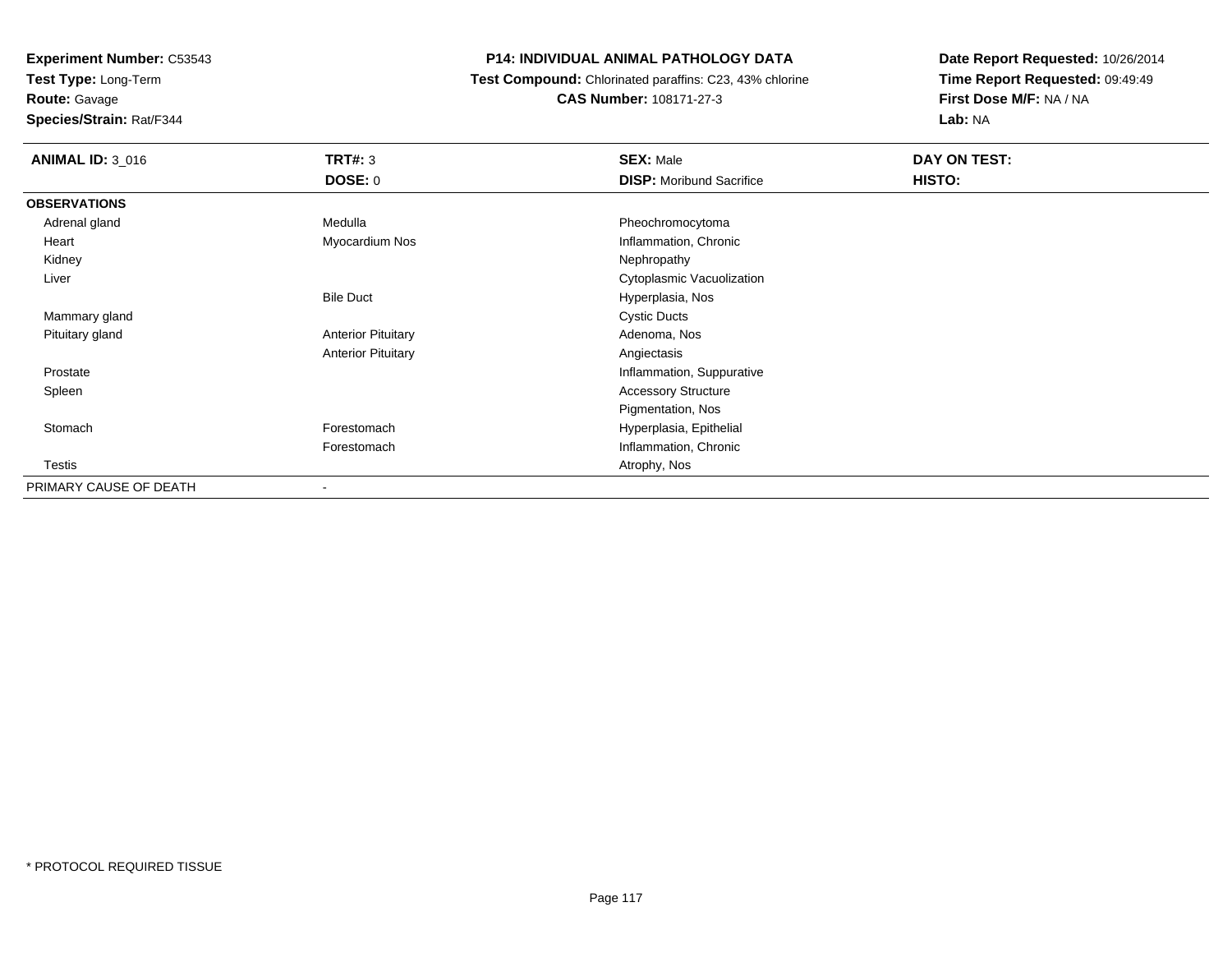**Test Type:** Long-Term

**Route:** Gavage

**Species/Strain:** Rat/F344

### **P14: INDIVIDUAL ANIMAL PATHOLOGY DATA**

 **Test Compound:** Chlorinated paraffins: C23, 43% chlorine**CAS Number:** 108171-27-3

| <b>ANIMAL ID: 3 017</b> | TRT#: 3                   | <b>SEX: Male</b>               | DAY ON TEST: |  |
|-------------------------|---------------------------|--------------------------------|--------------|--|
|                         | <b>DOSE: 0</b>            | <b>DISP: Natural Death</b>     | HISTO:       |  |
| <b>OBSERVATIONS</b>     |                           |                                |              |  |
| Heart                   | Myocardium Nos            | Inflammation, Chronic          |              |  |
| Kidney                  |                           | Nephropathy                    |              |  |
| Liver                   | Centrilobular             | Cytoplasmic Vacuolization      |              |  |
|                         | <b>Bile Duct</b>          | Hyperplasia, Nos               |              |  |
| Pancreas                |                           | Acinar-Cell Adenoma            |              |  |
| Pituitary gland         | <b>Anterior Pituitary</b> | Hyperplasia, Focal             |              |  |
| Prostate                |                           | Inflammation, Suppurative      |              |  |
| Skin                    |                           | Keratoacanthoma                |              |  |
| <b>Testis</b>           |                           | <b>Interstitial-Cell Tumor</b> |              |  |
|                         | Tunica Vaginalis          | Mesothelioma, Nos              |              |  |
| PRIMARY CAUSE OF DEATH  | $\,$ $\,$                 |                                |              |  |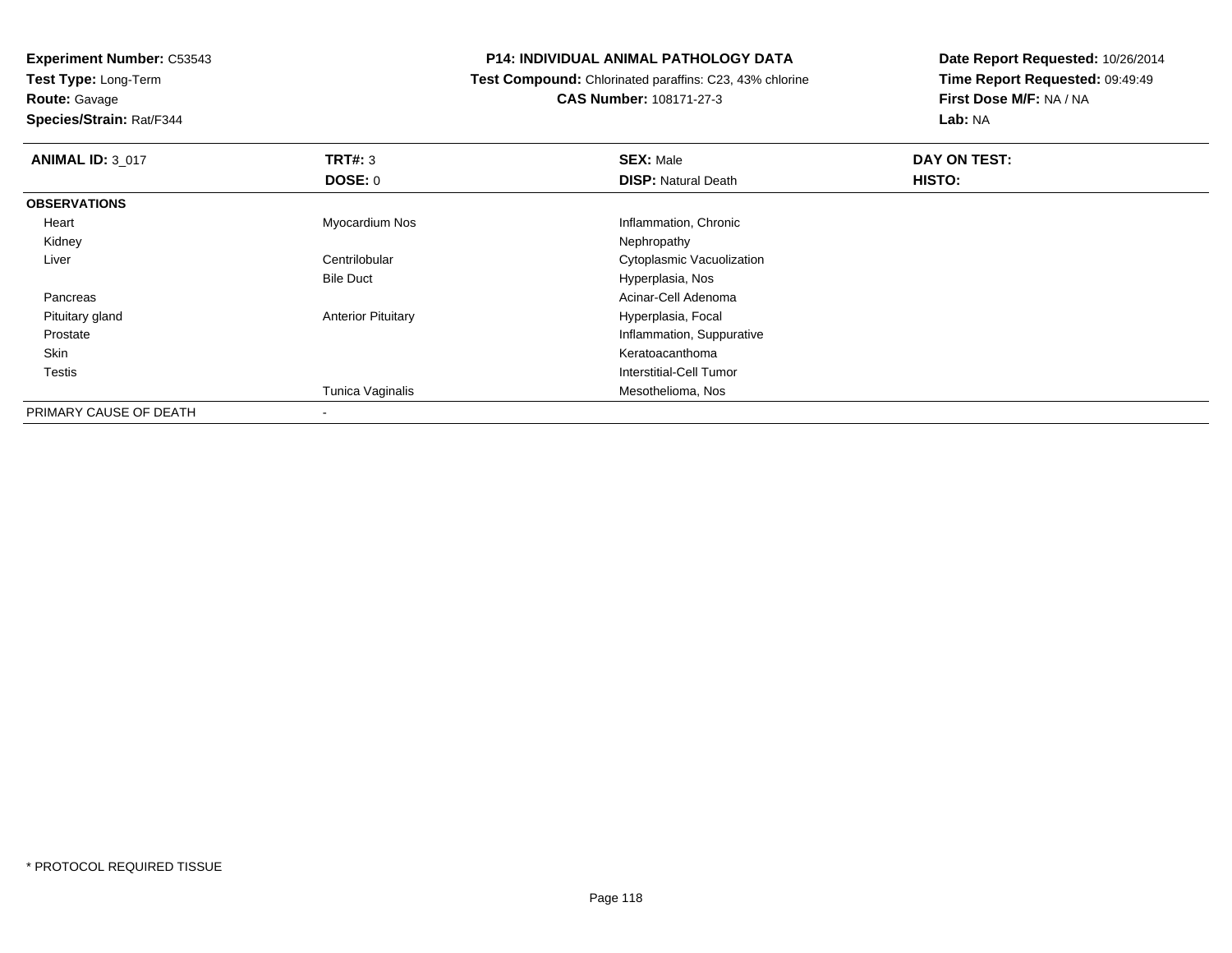| <b>Experiment Number: C53543</b><br>Test Type: Long-Term<br><b>Route: Gavage</b><br>Species/Strain: Rat/F344 |                     | <b>P14: INDIVIDUAL ANIMAL PATHOLOGY DATA</b><br>Test Compound: Chlorinated paraffins: C23, 43% chlorine<br><b>CAS Number: 108171-27-3</b> | Date Report Requested: 10/26/2014<br>Time Report Requested: 09:49:49<br>First Dose M/F: NA / NA<br>Lab: NA |
|--------------------------------------------------------------------------------------------------------------|---------------------|-------------------------------------------------------------------------------------------------------------------------------------------|------------------------------------------------------------------------------------------------------------|
| <b>ANIMAL ID: 3 018</b>                                                                                      | TRT#: 3             | <b>SEX: Male</b>                                                                                                                          | DAY ON TEST:                                                                                               |
|                                                                                                              | DOSE: 0             | <b>DISP:</b> Moribund Sacrifice                                                                                                           | <b>HISTO:</b>                                                                                              |
| <b>OBSERVATIONS</b>                                                                                          |                     |                                                                                                                                           |                                                                                                            |
| Adrenal gland                                                                                                |                     | Angiectasis                                                                                                                               |                                                                                                            |
| Kidney                                                                                                       |                     | Nephropathy                                                                                                                               |                                                                                                            |
| Spleen                                                                                                       |                     | Hematopoiesis                                                                                                                             |                                                                                                            |
| Testis                                                                                                       |                     | Hyperplasia, Interstitial Cell                                                                                                            |                                                                                                            |
| Unspecified                                                                                                  | Multiple Organs Nos | Osteosarcoma                                                                                                                              |                                                                                                            |
| PRIMARY CAUSE OF DEATH                                                                                       |                     |                                                                                                                                           |                                                                                                            |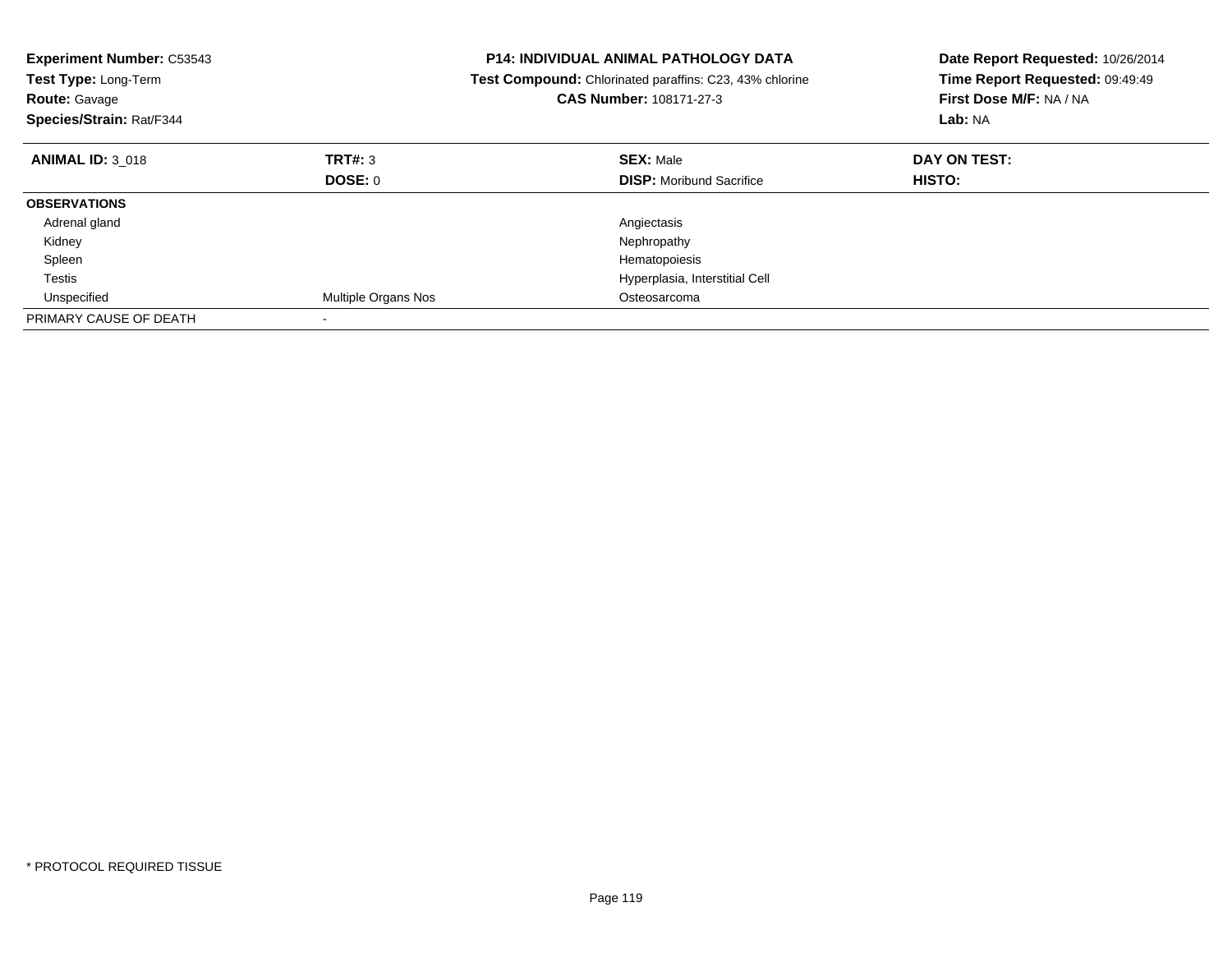**Test Type:** Long-Term

**Route:** Gavage

**Species/Strain:** Rat/F344

# **P14: INDIVIDUAL ANIMAL PATHOLOGY DATA**

 **Test Compound:** Chlorinated paraffins: C23, 43% chlorine**CAS Number:** 108171-27-3

| <b>ANIMAL ID: 3_019</b> | TRT#: 3                   | <b>SEX: Male</b>                | DAY ON TEST: |
|-------------------------|---------------------------|---------------------------------|--------------|
|                         | DOSE: 0                   | <b>DISP: Terminal Sacrifice</b> | HISTO:       |
| <b>OBSERVATIONS</b>     |                           |                                 |              |
| Heart                   | Myocardium Nos            | Inflammation, Chronic           |              |
| <b>Intestine Small</b>  | <b>Mesentery Nos</b>      | <b>Steatitis</b>                |              |
| Kidney                  |                           | Nephropathy                     |              |
| Liver                   | <b>Bile Duct</b>          | Hyperplasia, Nos                |              |
| Lymph node              | Celiac Lymph Node         | Hyperplasia, Lymphoid           |              |
| Pituitary gland         | <b>Anterior Pituitary</b> | Adenoma, Nos                    |              |
|                         | <b>Anterior Pituitary</b> | Cyst, Nos                       |              |
| Preputial gland         |                           | Atrophy, Nos                    |              |
| Testis                  |                           | Atrophy, Nos                    |              |
|                         |                           | <b>Interstitial-Cell Tumor</b>  |              |
| Thyroid                 |                           | Follicular-Cell Carcinoma       |              |
| PRIMARY CAUSE OF DEATH  |                           |                                 |              |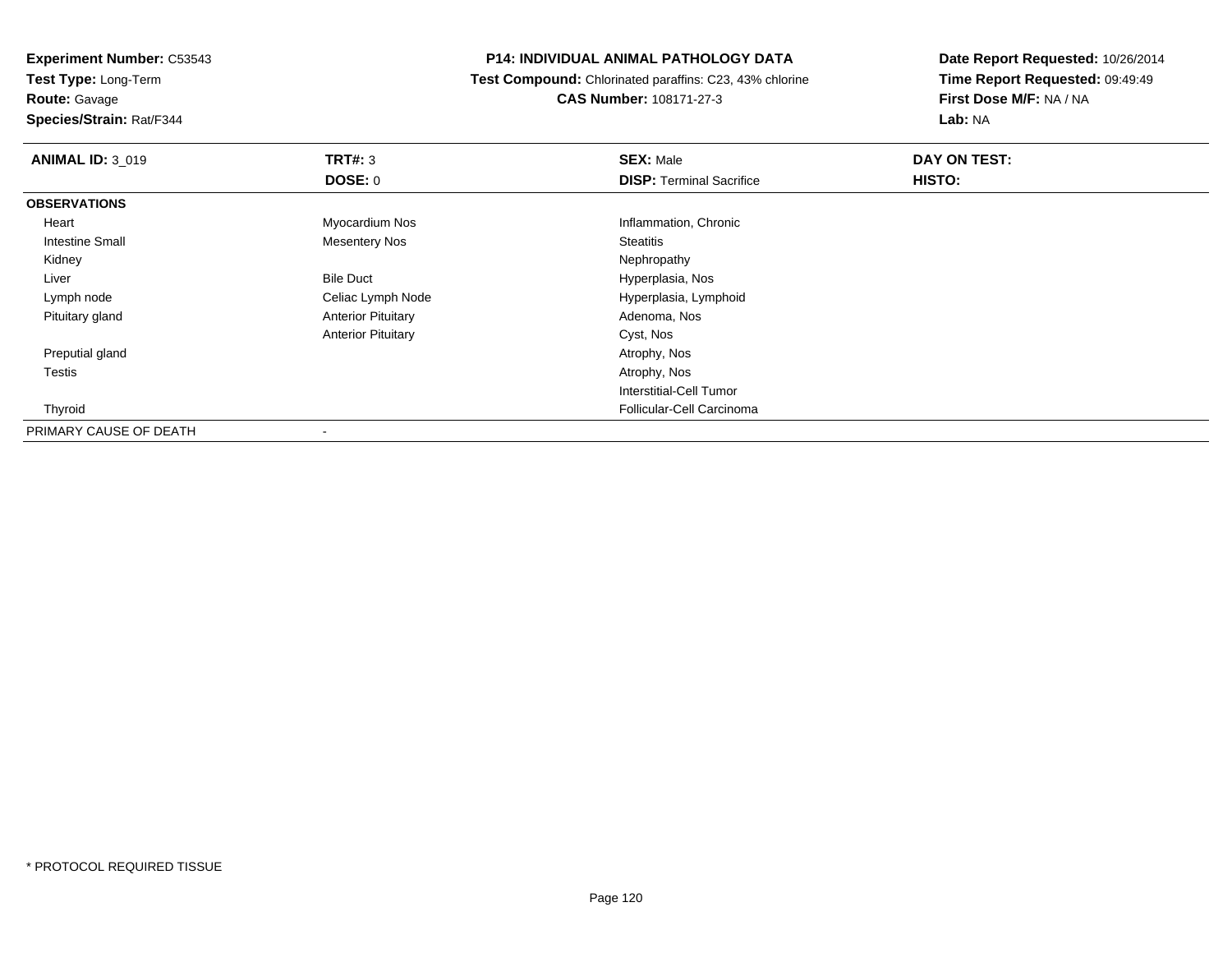| <b>Experiment Number: C53543</b><br>Test Type: Long-Term<br><b>Route: Gavage</b><br>Species/Strain: Rat/F344 |                          | <b>P14: INDIVIDUAL ANIMAL PATHOLOGY DATA</b><br>Test Compound: Chlorinated paraffins: C23, 43% chlorine<br><b>CAS Number: 108171-27-3</b> | Date Report Requested: 10/26/2014<br>Time Report Requested: 09:49:49<br>First Dose M/F: NA / NA<br><b>Lab: NA</b> |
|--------------------------------------------------------------------------------------------------------------|--------------------------|-------------------------------------------------------------------------------------------------------------------------------------------|-------------------------------------------------------------------------------------------------------------------|
| <b>ANIMAL ID: 3 020</b>                                                                                      | TRT#: 3<br>DOSE: 0       | <b>SEX: Male</b><br><b>DISP:</b> Moribund Sacrifice                                                                                       | DAY ON TEST:<br>HISTO:                                                                                            |
| <b>OBSERVATIONS</b>                                                                                          |                          |                                                                                                                                           |                                                                                                                   |
| Kidney<br>PRIMARY CAUSE OF DEATH                                                                             | $\overline{\phantom{a}}$ | Nephropathy                                                                                                                               |                                                                                                                   |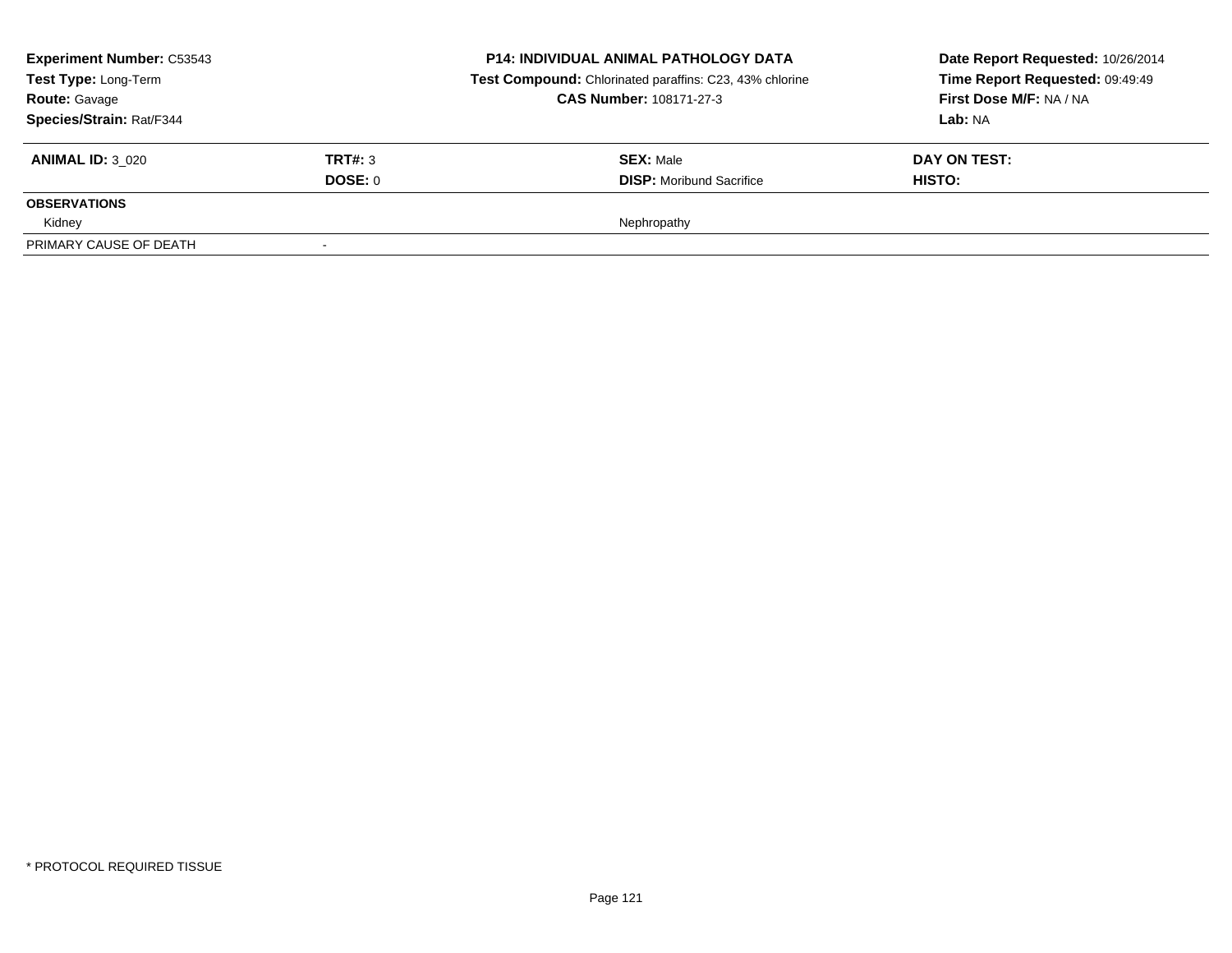**Test Type:** Long-Term

**Route:** Gavage

**Species/Strain:** Rat/F344

# **P14: INDIVIDUAL ANIMAL PATHOLOGY DATA**

 **Test Compound:** Chlorinated paraffins: C23, 43% chlorine**CAS Number:** 108171-27-3

| <b>ANIMAL ID: 3_021</b> | <b>TRT#: 3</b>            | <b>SEX: Male</b>                | DAY ON TEST: |
|-------------------------|---------------------------|---------------------------------|--------------|
|                         | <b>DOSE: 0</b>            | <b>DISP:</b> Moribund Sacrifice | HISTO:       |
| <b>OBSERVATIONS</b>     |                           |                                 |              |
| Adrenal gland           | Medulla                   | Angiectasis                     |              |
| Heart                   | Myocardium Nos            | Inflammation, Chronic           |              |
| Kidney                  |                           | Nephropathy                     |              |
| Liver                   | <b>Bile Duct</b>          | Hyperplasia, Nos                |              |
| Lung                    |                           | Inflammation, Acute Suppurative |              |
|                         |                           | Pneumonia, Aspiration           |              |
| Lymph node              | Mandibular Lymph Node     | Hyperplasia, Lymphoid           |              |
| Oral mucosa             | Soft Palate               | Hyperkeratosis                  |              |
|                         | Soft Palate               | Hyperplasia, Epithelial         |              |
| Pituitary gland         | <b>Anterior Pituitary</b> | Angiectasis                     |              |
|                         | <b>Anterior Pituitary</b> | Hyperplasia, Focal              |              |
| Preputial gland         |                           | Inflammation, Chronic           |              |
| Prostate                |                           | Inflammation, Suppurative       |              |
| Salivary gland          |                           | Inflammation, Chronic           |              |
| Testis                  |                           | Atrophy, Nos                    |              |
|                         |                           | <b>Interstitial-Cell Tumor</b>  |              |
|                         | <b>Spermatic Cord Nos</b> | Steatitis                       |              |
| PRIMARY CAUSE OF DEATH  | $\overline{\phantom{0}}$  |                                 |              |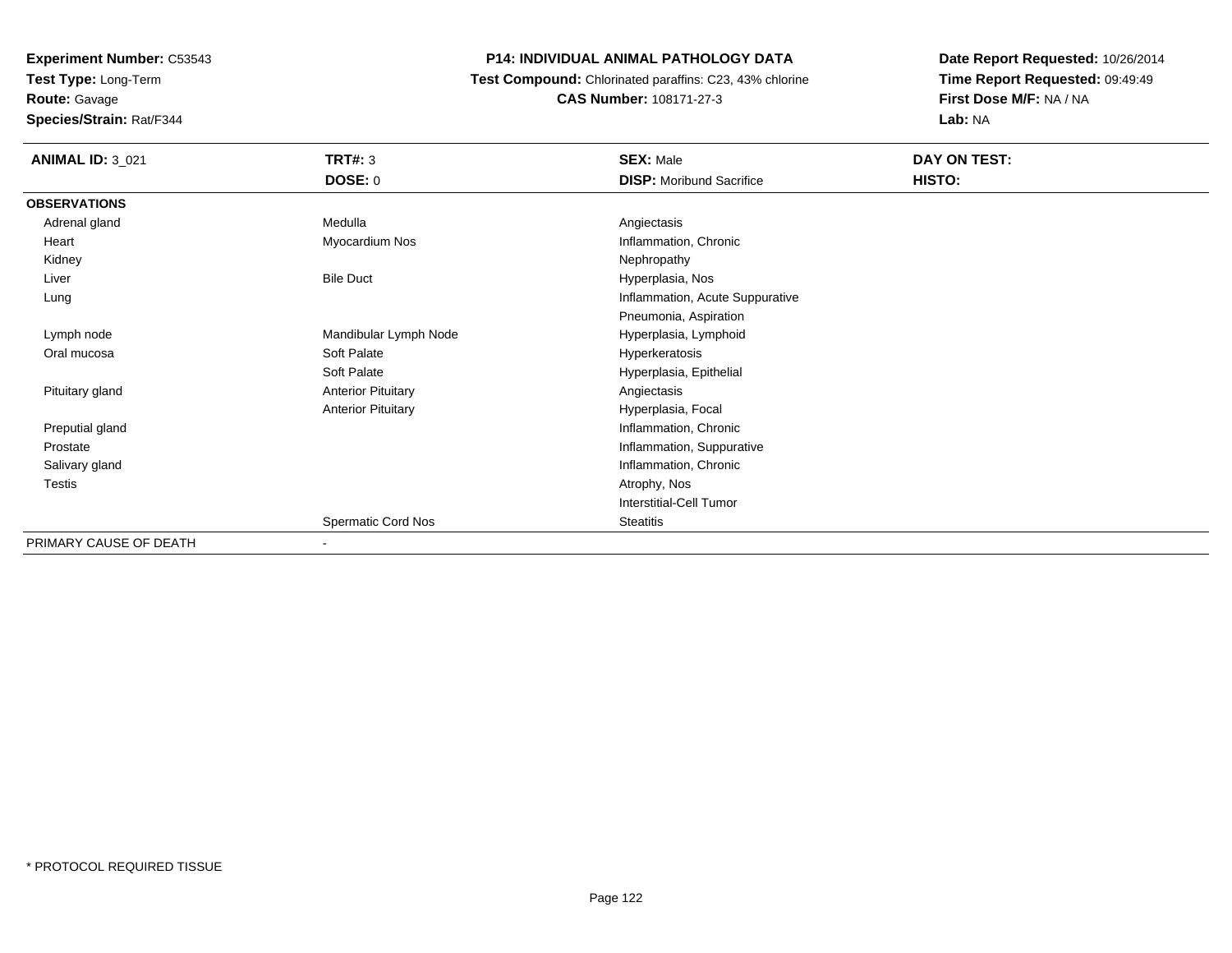**Test Type:** Long-Term

**Route:** Gavage

**Species/Strain:** Rat/F344

### **P14: INDIVIDUAL ANIMAL PATHOLOGY DATA**

 **Test Compound:** Chlorinated paraffins: C23, 43% chlorine**CAS Number:** 108171-27-3

| <b>ANIMAL ID: 3_022</b> | TRT#: 3                   | <b>SEX: Male</b>                | DAY ON TEST: |  |
|-------------------------|---------------------------|---------------------------------|--------------|--|
|                         | <b>DOSE: 0</b>            | <b>DISP: Terminal Sacrifice</b> | HISTO:       |  |
| <b>OBSERVATIONS</b>     |                           |                                 |              |  |
| Adrenal gland           | Medulla                   | Pheochromocytoma                |              |  |
| Heart                   | Myocardium Nos            | Inflammation, Chronic           |              |  |
| Kidney                  |                           | Nephropathy                     |              |  |
| Liver                   | <b>Bile Duct</b>          | Hyperplasia, Nos                |              |  |
| Pancreas                | Acinus                    | Hyperplasia, Nos                |              |  |
| Pituitary gland         | <b>Anterior Pituitary</b> | Angiectasis                     |              |  |
|                         | <b>Anterior Pituitary</b> | Hyperplasia, Focal              |              |  |
| <b>Testis</b>           |                           | Interstitial-Cell Tumor         |              |  |
| Thyroid                 |                           | C-Cell Adenoma                  |              |  |
| PRIMARY CAUSE OF DEATH  | $\,$                      |                                 |              |  |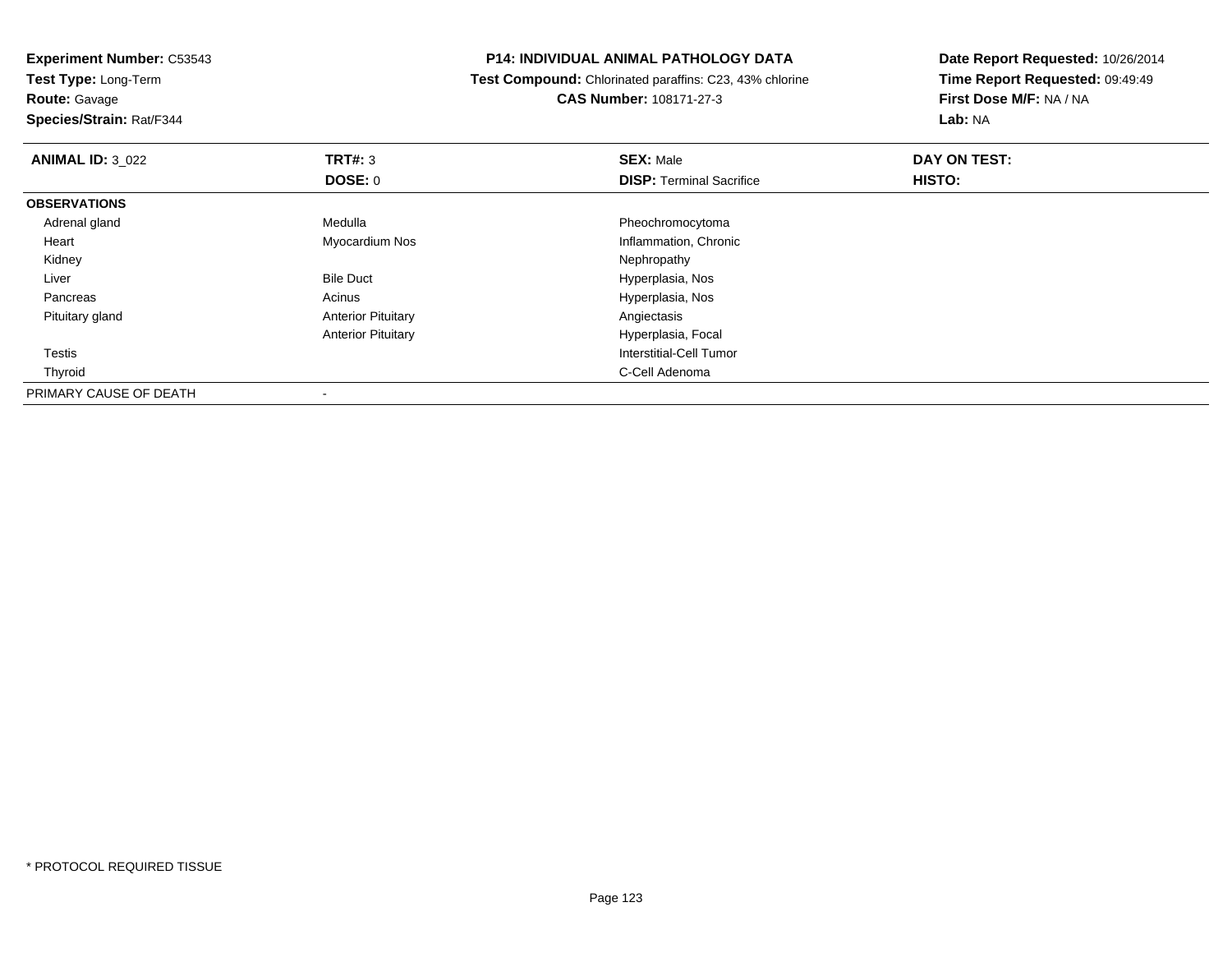**Test Type:** Long-Term

**Route:** Gavage

**Species/Strain:** Rat/F344

# **P14: INDIVIDUAL ANIMAL PATHOLOGY DATA**

 **Test Compound:** Chlorinated paraffins: C23, 43% chlorine**CAS Number:** 108171-27-3

| <b>ANIMAL ID: 3_023</b> | <b>TRT#: 3</b>            | <b>SEX: Male</b>                | DAY ON TEST: |  |
|-------------------------|---------------------------|---------------------------------|--------------|--|
|                         | <b>DOSE: 0</b>            | <b>DISP: Terminal Sacrifice</b> | HISTO:       |  |
| <b>OBSERVATIONS</b>     |                           |                                 |              |  |
| Adrenal gland           | Medulla                   | Pheochromocytoma                |              |  |
| Heart                   | Myocardium Nos            | Inflammation, Chronic           |              |  |
| Kidney                  |                           | Nephropathy                     |              |  |
| Liver                   | <b>Bile Duct</b>          | Hyperplasia, Nos                |              |  |
| Mammary gland           |                           | <b>Cystic Ducts</b>             |              |  |
| Nasal cavity            |                           | Hyperplasia, Epithelial         |              |  |
|                         |                           | Infection, Fungal               |              |  |
|                         |                           | Inflammation, Suppurative       |              |  |
|                         |                           | Metaplasia, Squamous            |              |  |
| Pancreas                | Acinus                    | Hyperplasia, Nos                |              |  |
|                         |                           | Periarteritis                   |              |  |
| Pituitary gland         | <b>Anterior Pituitary</b> | Adenoma, Nos                    |              |  |
|                         | <b>Anterior Pituitary</b> | Angiectasis                     |              |  |
| Testis                  |                           | Atrophy, Nos                    |              |  |
|                         |                           | Interstitial-Cell Tumor         |              |  |
| Unspecified             |                           | Fibroma                         |              |  |
|                         |                           | Inflammation, Pyogranulomatous  |              |  |
| PRIMARY CAUSE OF DEATH  | $\blacksquare$            |                                 |              |  |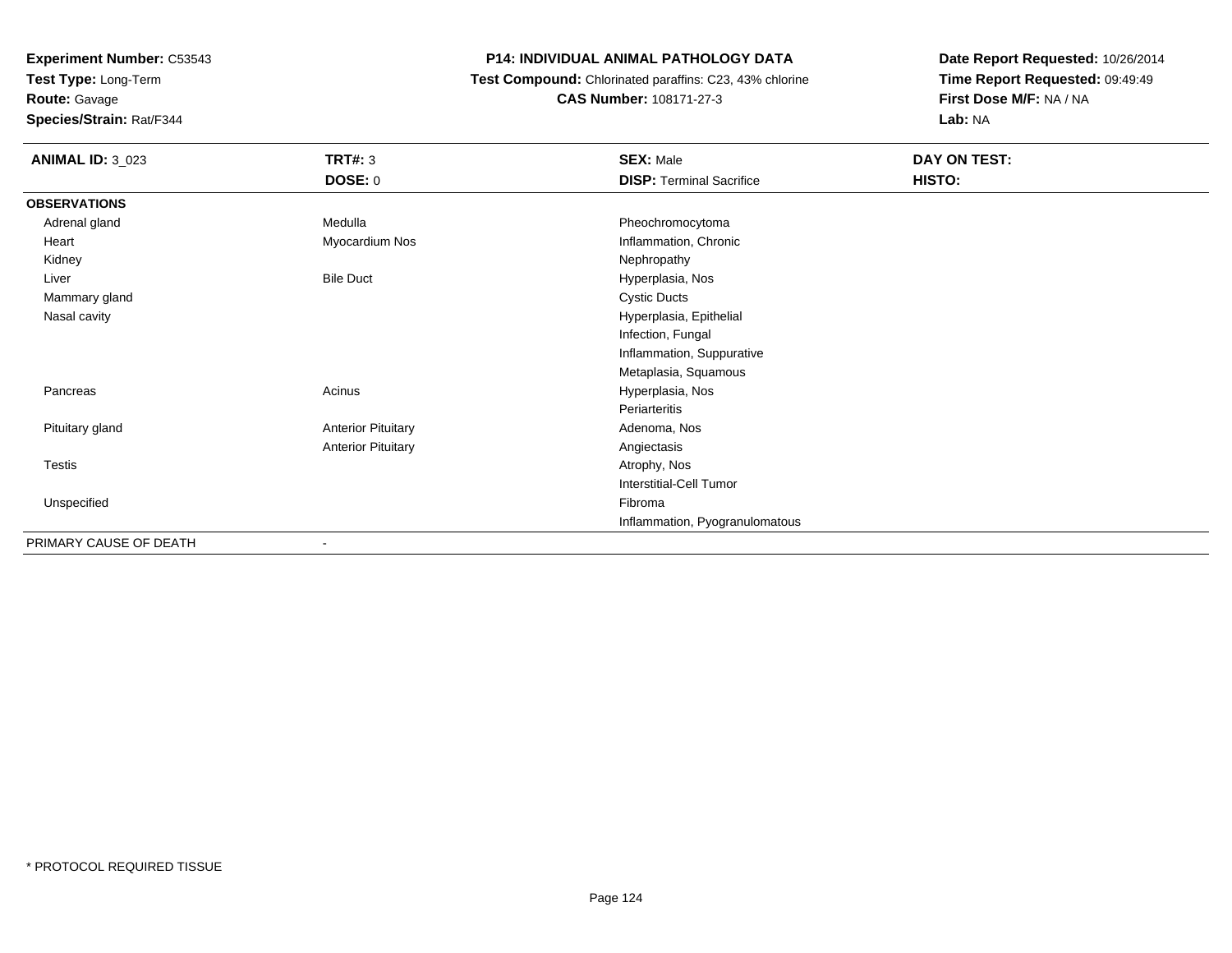**Test Type:** Long-Term

# **Route:** Gavage

**Species/Strain:** Rat/F344

# **P14: INDIVIDUAL ANIMAL PATHOLOGY DATA**

 **Test Compound:** Chlorinated paraffins: C23, 43% chlorine**CAS Number:** 108171-27-3

| <b>ANIMAL ID: 3_024</b> | TRT#: 3                    | <b>SEX: Male</b>                | DAY ON TEST: |
|-------------------------|----------------------------|---------------------------------|--------------|
|                         | <b>DOSE: 0</b>             | <b>DISP: Terminal Sacrifice</b> | HISTO:       |
| <b>OBSERVATIONS</b>     |                            |                                 |              |
| Kidney                  |                            | Nephropathy                     |              |
| Liver                   | <b>Bile Duct</b>           | Hyperplasia, Nos                |              |
| Mammary gland           | <b>Mammary Lobule</b>      | Hyperplasia, Nos                |              |
| Pancreas                | Acinus                     | Atrophy, Nos                    |              |
|                         | Acinus                     | Hyperplasia, Nos                |              |
| Pituitary gland         | <b>Anterior Pituitary</b>  | Adenoma, Nos                    |              |
|                         | <b>Anterior Pituitary</b>  | Angiectasis                     |              |
| <b>Testis</b>           |                            | Atrophy, Nos                    |              |
|                         |                            | Hyperplasia, Interstitial Cell  |              |
|                         |                            | Interstitial-Cell Tumor         |              |
| Unspecified             |                            | Cyst, Hemorrhagic               |              |
|                         | <b>Multiple Organs Nos</b> | Leukemia, Mononuclear Cell      |              |
| PRIMARY CAUSE OF DEATH  | $\overline{\phantom{a}}$   |                                 |              |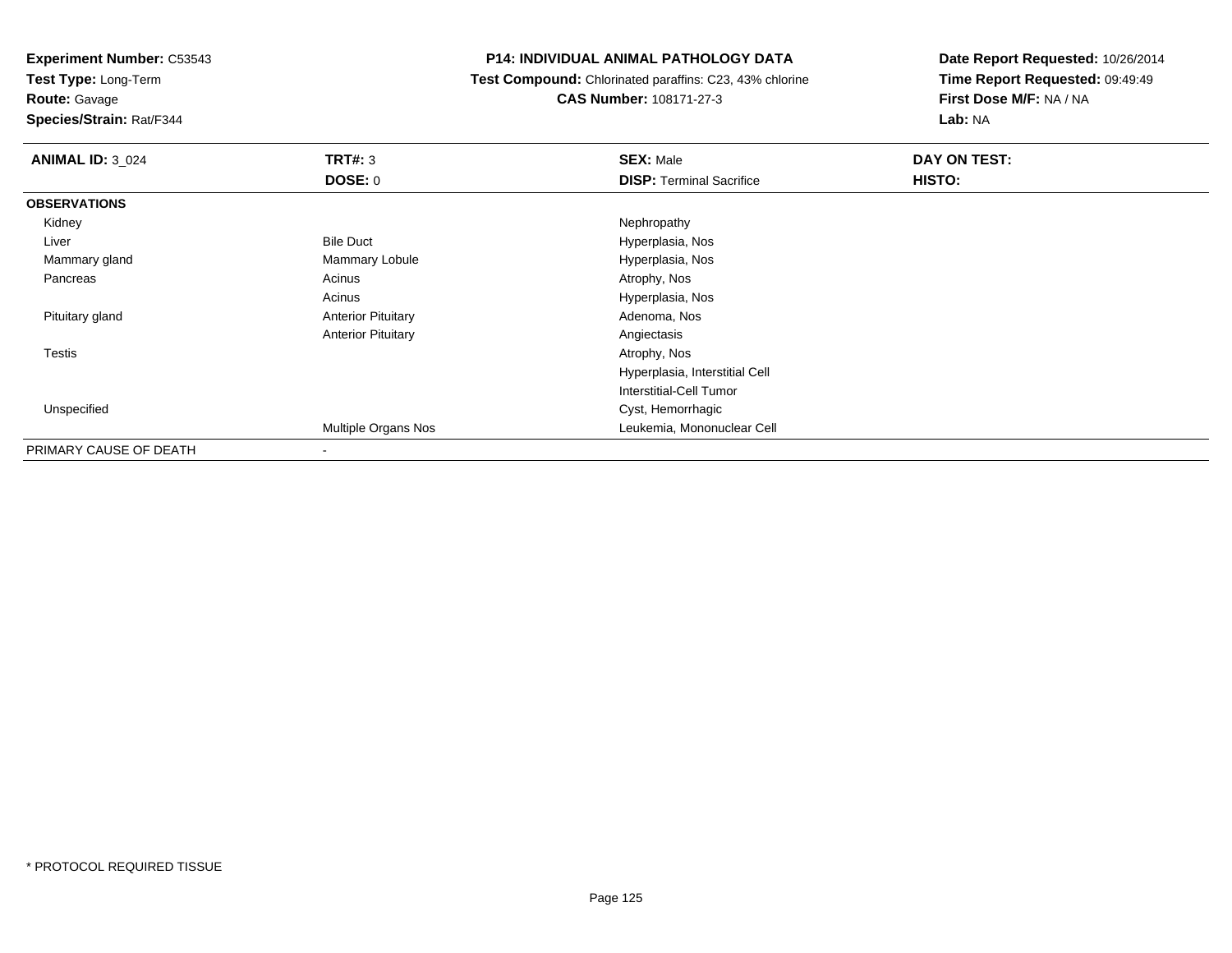**Experiment Number:** C53543**Test Type:** Long-Term**Route:** Gavage **Species/Strain:** Rat/F344**P14: INDIVIDUAL ANIMAL PATHOLOGY DATA Test Compound:** Chlorinated paraffins: C23, 43% chlorine**CAS Number:** 108171-27-3**Date Report Requested:** 10/26/2014**Time Report Requested:** 09:49:49**First Dose M/F:** NA / NA**Lab:** NA**ANIMAL ID:** 3\_025 **TRT#:** <sup>3</sup> **SEX:** Male **DAY ON TEST: DOSE:** 0**DISP:** Terminal Sacrifice **HISTO: OBSERVATIONS** Adrenal gland Medulla Pheochromocytoma Intestine Largee and the Colon Colon Colon Colon and the Parasitism Nephropathy Kidneyy the control of the control of the control of the control of the control of the control of the control of the control of the control of the control of the control of the control of the control of the control of the contro LiverBile Duct **Hyperplasia**, Nos s and the set of the set of the set of the set of the set of the set of the set of the set of the set of the set of the set of the set of the set of the set of the set of the set of the set of the set of the set of the set Pancreas ProstateInflammation, Suppurative<br>Fibroma Spleenn and the control of the control of the control of the control of the control of the control of the control of the control of the control of the control of the control of the control of the control of the control of the co Testiss and the contract of the contract of the contract of the contract of the contract of the contract of the contract of the contract of the contract of the contract of the contract of the contract of the contract of the cont Interstitial-Cell TumorPRIMARY CAUSE OF DEATH

-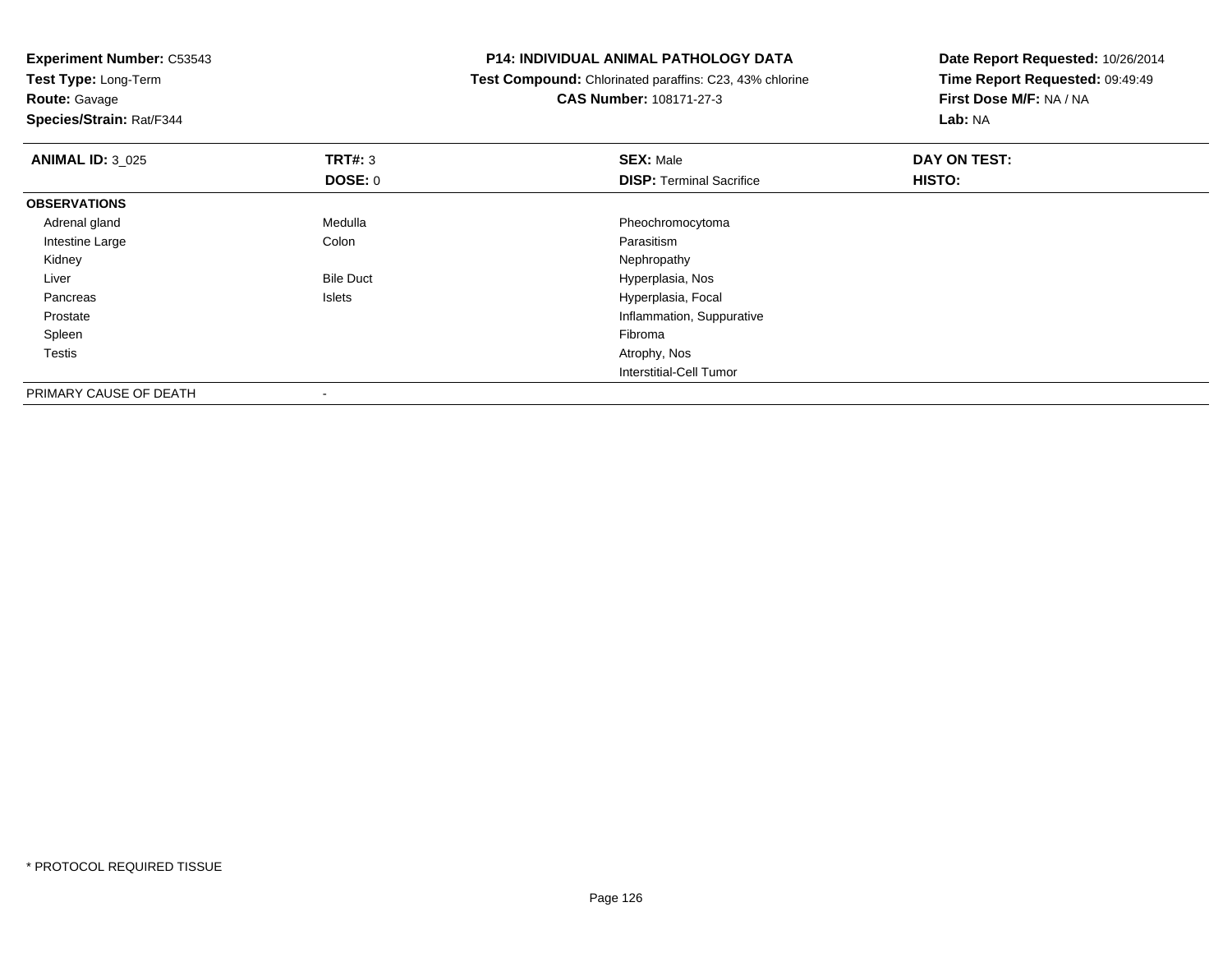**Test Type:** Long-Term

# **Route:** Gavage

**Species/Strain:** Rat/F344

### **P14: INDIVIDUAL ANIMAL PATHOLOGY DATA**

 **Test Compound:** Chlorinated paraffins: C23, 43% chlorine**CAS Number:** 108171-27-3

| <b>ANIMAL ID: 3_026</b> | TRT#: 3                   | <b>SEX: Male</b>                | DAY ON TEST: |  |
|-------------------------|---------------------------|---------------------------------|--------------|--|
|                         | <b>DOSE: 0</b>            | <b>DISP: Terminal Sacrifice</b> | HISTO:       |  |
| <b>OBSERVATIONS</b>     |                           |                                 |              |  |
| Adrenal gland           | Medulla                   | Pheochromocytoma                |              |  |
| Eye                     |                           | Cataract                        |              |  |
|                         |                           | Retinopathy                     |              |  |
| Heart                   | Myocardium Nos            | Inflammation, Chronic           |              |  |
| Kidney                  |                           | Nephropathy                     |              |  |
| Liver                   | <b>Bile Duct</b>          | Hyperplasia, Nos                |              |  |
| Pancreas                | Acinus                    | Hyperplasia, Nos                |              |  |
| Spleen                  |                           | Hyperplasia, Stromal            |              |  |
| <b>Testis</b>           |                           | Atrophy, Nos                    |              |  |
|                         |                           | <b>Interstitial-Cell Tumor</b>  |              |  |
|                         | <b>Spermatic Cord Nos</b> | Steatitis                       |              |  |
| PRIMARY CAUSE OF DEATH  | $\blacksquare$            |                                 |              |  |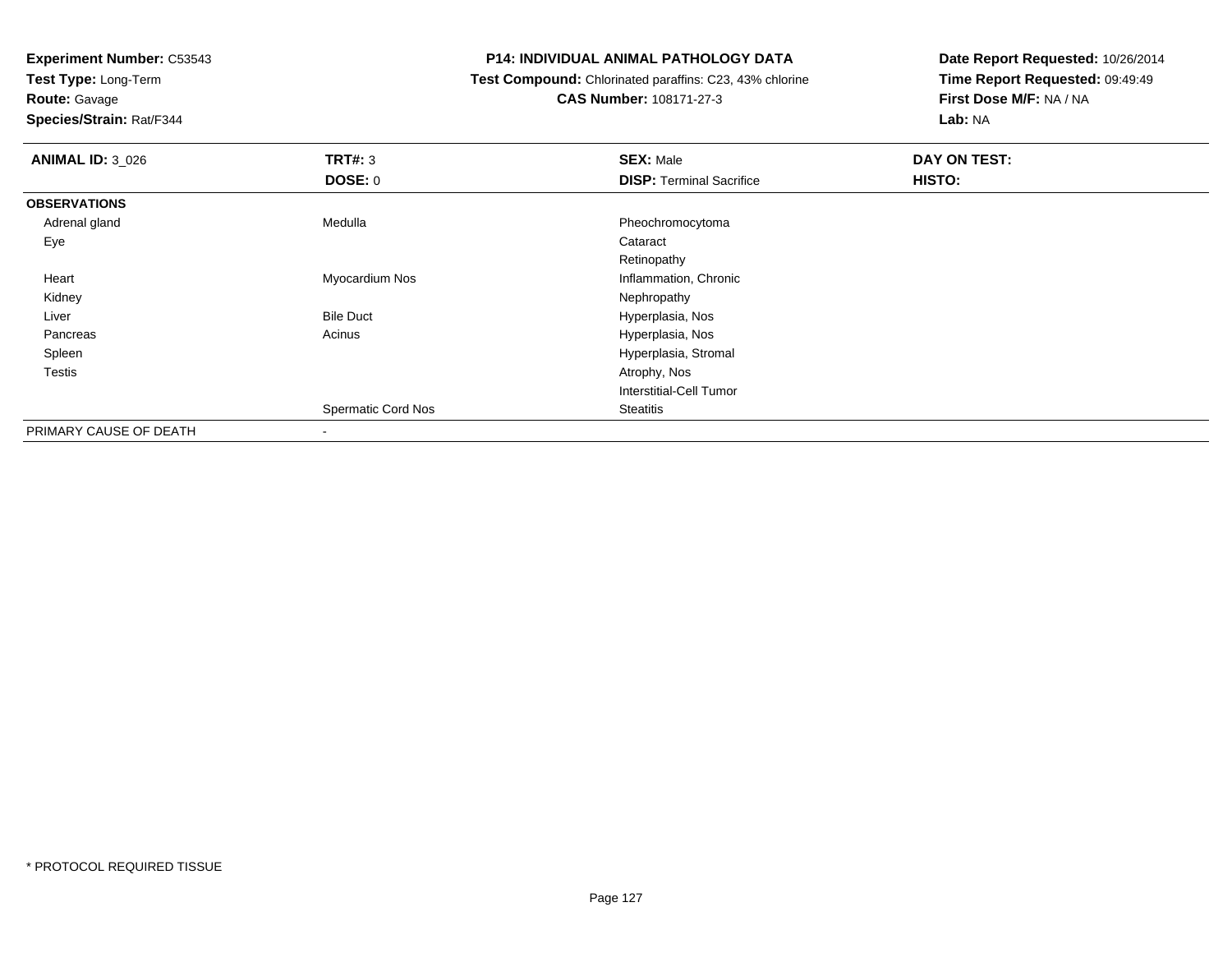**Test Type:** Long-Term**Route:** Gavage

**Species/Strain:** Rat/F344

### **P14: INDIVIDUAL ANIMAL PATHOLOGY DATA**

 **Test Compound:** Chlorinated paraffins: C23, 43% chlorine**CAS Number:** 108171-27-3

| <b>ANIMAL ID: 3 027</b> | <b>TRT#: 3</b>            | <b>SEX: Male</b>                   | DAY ON TEST: |  |
|-------------------------|---------------------------|------------------------------------|--------------|--|
|                         | <b>DOSE: 0</b>            | <b>DISP:</b> Moribund Sacrifice    | HISTO:       |  |
| <b>OBSERVATIONS</b>     |                           |                                    |              |  |
| Heart                   | Myocardium Nos            | Inflammation, Chronic              |              |  |
| Kidney                  |                           | Nephrosis, Hydro                   |              |  |
| Liver                   | <b>Bile Duct</b>          | Hyperplasia, Nos                   |              |  |
| Pituitary gland         | <b>Anterior Pituitary</b> | Hyperplasia, Focal                 |              |  |
| Prostate                |                           | Hyperplasia, Epithelial            |              |  |
|                         |                           | Inflammation, Chronic Suppurative  |              |  |
| Skin                    | Nose                      | Squamous Cell Papilloma            |              |  |
| Urinary bladder         |                           | Hyperplasia, Epithelial            |              |  |
|                         |                           | Metaplasia, Squamous               |              |  |
|                         |                           | <b>Transitional-Cell Carcinoma</b> |              |  |
| PRIMARY CAUSE OF DEATH  | -                         |                                    |              |  |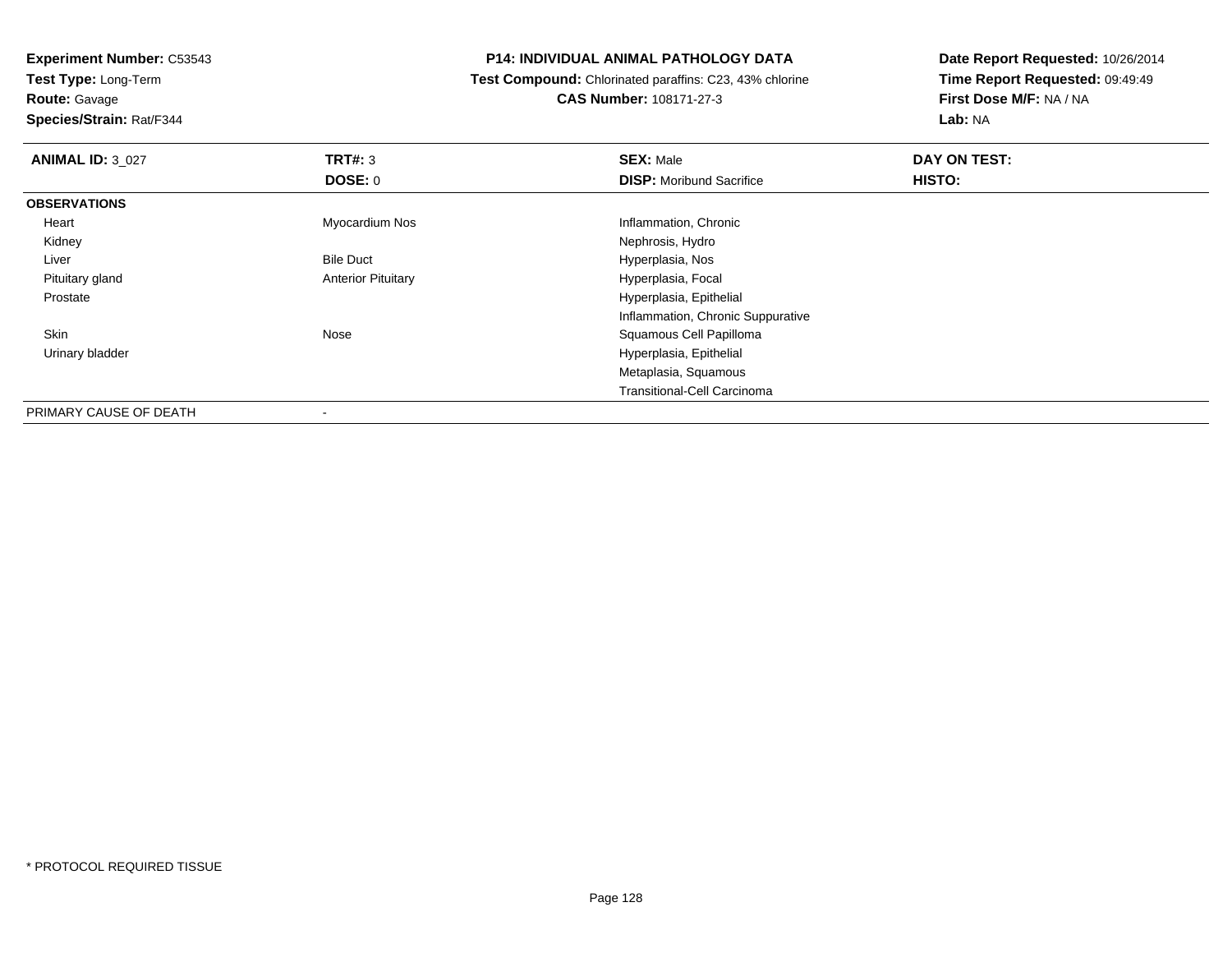**Test Type:** Long-Term

**Route:** Gavage

**Species/Strain:** Rat/F344

### **P14: INDIVIDUAL ANIMAL PATHOLOGY DATA**

 **Test Compound:** Chlorinated paraffins: C23, 43% chlorine**CAS Number:** 108171-27-3

| <b>ANIMAL ID: 3 028</b> | TRT#: 3                   | <b>SEX: Male</b>                | DAY ON TEST: |  |
|-------------------------|---------------------------|---------------------------------|--------------|--|
|                         | <b>DOSE: 0</b>            | <b>DISP: Terminal Sacrifice</b> | HISTO:       |  |
| <b>OBSERVATIONS</b>     |                           |                                 |              |  |
| Adrenal gland           | Medulla                   | Pheochromocytoma                |              |  |
| Heart                   | Myocardium Nos            | Inflammation, Chronic           |              |  |
| Kidney                  |                           | Nephropathy                     |              |  |
| Liver                   | <b>Bile Duct</b>          | Hyperplasia, Nos                |              |  |
| Nasal cavity            |                           | Papillary Adenoma               |              |  |
| Pancreas                | Acinus                    | Atrophy, Nos                    |              |  |
| Pituitary gland         | <b>Anterior Pituitary</b> | Cyst, Nos                       |              |  |
|                         | <b>Anterior Pituitary</b> | Hyperplasia, Focal              |              |  |
| <b>Testis</b>           |                           | Interstitial-Cell Tumor         |              |  |
| PRIMARY CAUSE OF DEATH  |                           |                                 |              |  |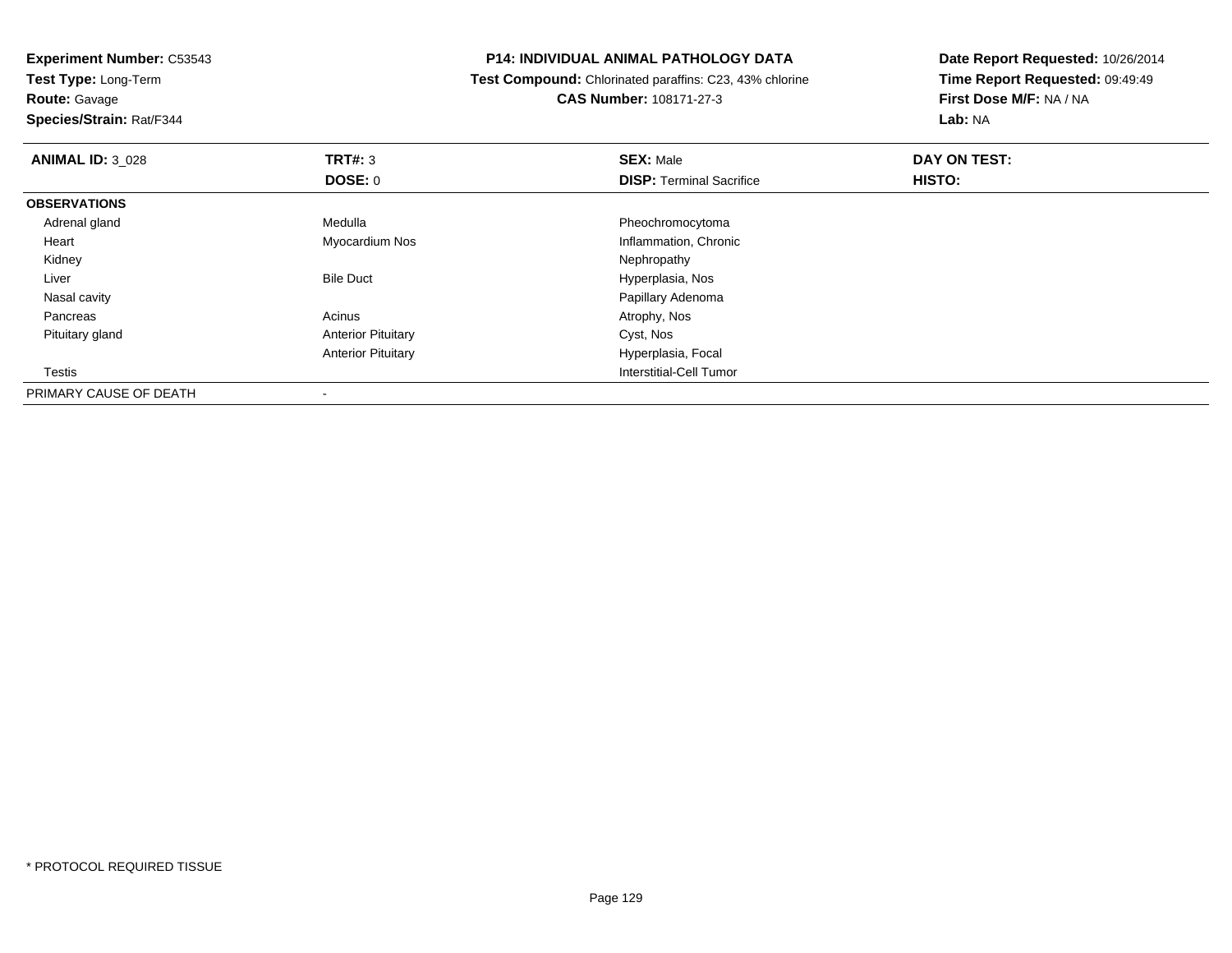| <b>Experiment Number: C53543</b><br>Test Type: Long-Term<br><b>Route:</b> Gavage<br>Species/Strain: Rat/F344 |                           | <b>P14: INDIVIDUAL ANIMAL PATHOLOGY DATA</b><br>Test Compound: Chlorinated paraffins: C23, 43% chlorine<br><b>CAS Number: 108171-27-3</b> | Date Report Requested: 10/26/2014<br>Time Report Requested: 09:49:49<br>First Dose M/F: NA / NA<br>Lab: NA |
|--------------------------------------------------------------------------------------------------------------|---------------------------|-------------------------------------------------------------------------------------------------------------------------------------------|------------------------------------------------------------------------------------------------------------|
| <b>ANIMAL ID: 3 029</b>                                                                                      | TRT#: 3                   | <b>SEX: Male</b>                                                                                                                          | DAY ON TEST:                                                                                               |
|                                                                                                              | DOSE: 0                   | <b>DISP:</b> Terminal Sacrifice                                                                                                           | HISTO:                                                                                                     |
| <b>OBSERVATIONS</b>                                                                                          |                           |                                                                                                                                           |                                                                                                            |
| Adrenal gland                                                                                                | Cortex Nos                | Degeneration, Lipoid                                                                                                                      |                                                                                                            |
| Heart                                                                                                        | Myocardium Nos            | Inflammation, Chronic                                                                                                                     |                                                                                                            |
| Kidney                                                                                                       |                           | Nephropathy                                                                                                                               |                                                                                                            |
| Liver                                                                                                        |                           | Deformity, Nos                                                                                                                            |                                                                                                            |
|                                                                                                              | <b>Bile Duct</b>          | Hyperplasia, Nos                                                                                                                          |                                                                                                            |
| Pituitary gland                                                                                              | <b>Anterior Pituitary</b> | Adenoma, Nos                                                                                                                              |                                                                                                            |
|                                                                                                              | <b>Anterior Pituitary</b> | Angiectasis                                                                                                                               |                                                                                                            |
| PRIMARY CAUSE OF DEATH                                                                                       |                           |                                                                                                                                           |                                                                                                            |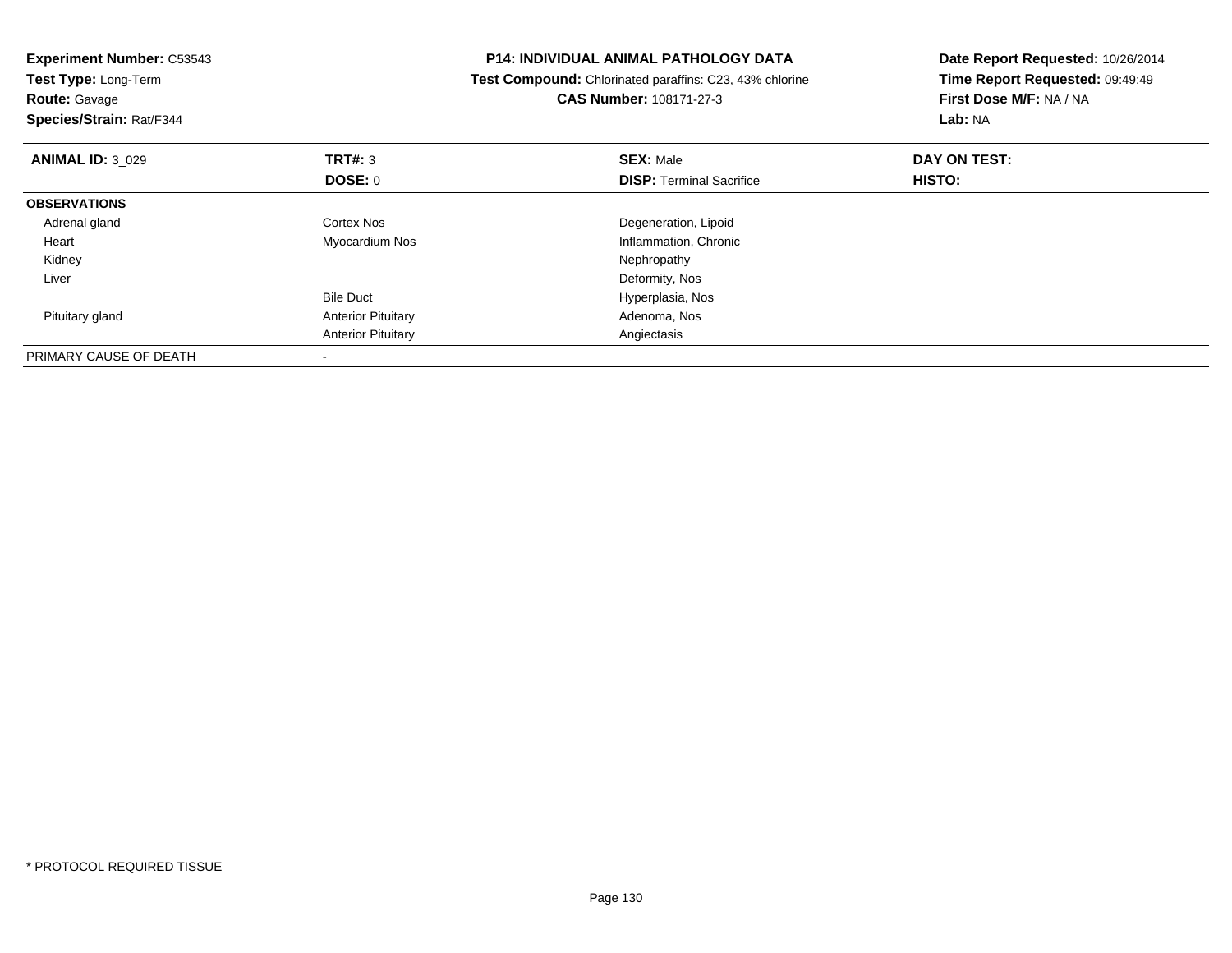**Test Type:** Long-Term

**Route:** Gavage

**Species/Strain:** Rat/F344

### **P14: INDIVIDUAL ANIMAL PATHOLOGY DATA**

 **Test Compound:** Chlorinated paraffins: C23, 43% chlorine**CAS Number:** 108171-27-3

| <b>ANIMAL ID: 3 030</b> | TRT#: 3          | <b>SEX: Male</b>                | DAY ON TEST: |  |
|-------------------------|------------------|---------------------------------|--------------|--|
|                         | DOSE: 0          | <b>DISP:</b> Moribund Sacrifice | HISTO:       |  |
| <b>OBSERVATIONS</b>     |                  |                                 |              |  |
| Adrenal gland           | Medulla          | Pheochromocytoma                |              |  |
| Heart                   | Myocardium Nos   | Inflammation, Chronic           |              |  |
| Kidney                  |                  | Nephropathy                     |              |  |
| Liver                   | <b>Bile Duct</b> | Hyperplasia, Nos                |              |  |
| Nasal cavity            |                  | Inflammation, Suppurative       |              |  |
| Pancreas                | Acinus           | Atrophy, Nos                    |              |  |
| <b>Testis</b>           |                  | Atrophy, Nos                    |              |  |
|                         |                  | Interstitial-Cell Tumor         |              |  |
| Thyroid                 |                  | Cyst, Embryonal Duct            |              |  |
| PRIMARY CAUSE OF DEATH  |                  |                                 |              |  |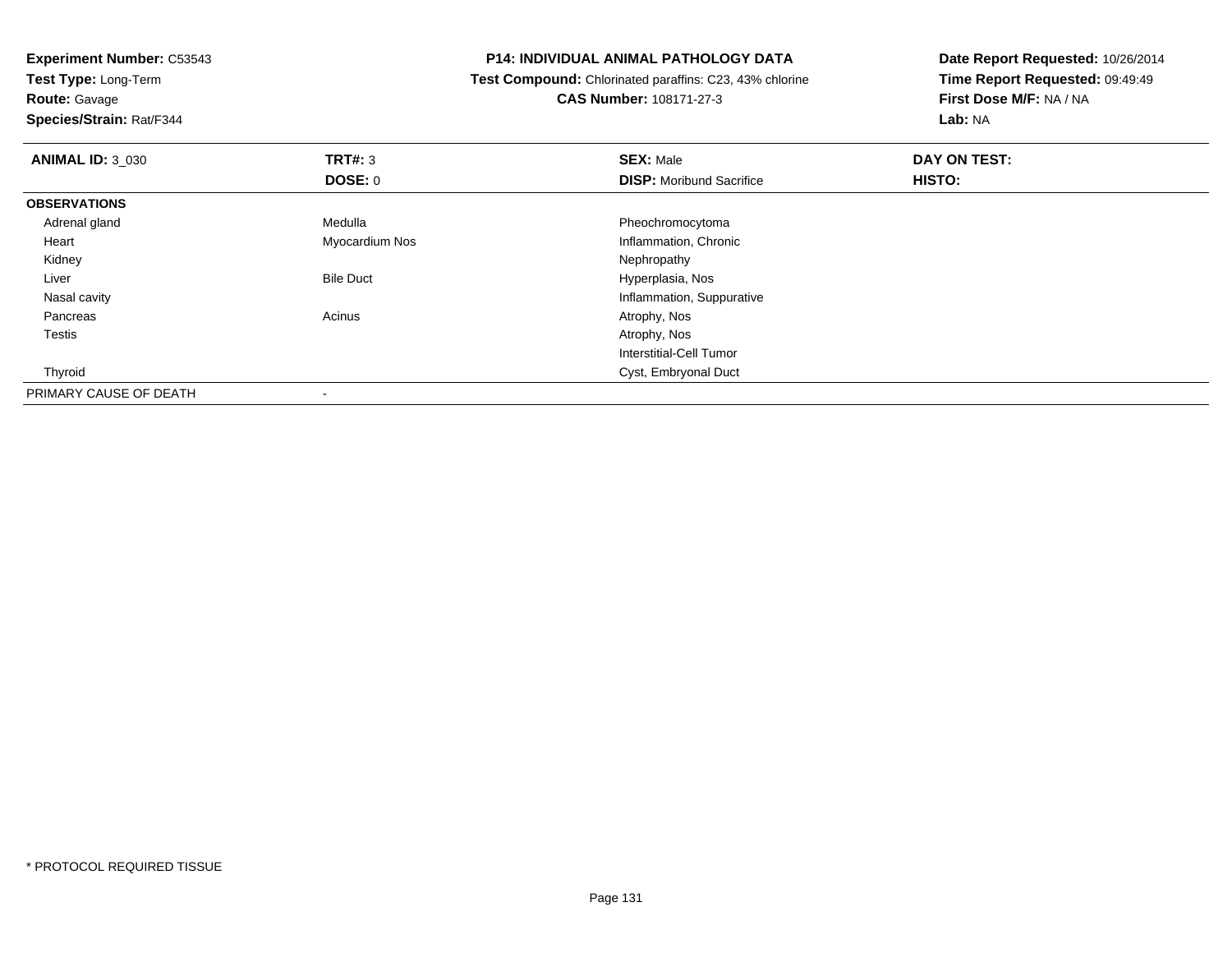| <b>Experiment Number: C53543</b><br>Test Type: Long-Term |                           | <b>P14: INDIVIDUAL ANIMAL PATHOLOGY DATA</b>                   | Date Report Requested: 10/26/2014 |
|----------------------------------------------------------|---------------------------|----------------------------------------------------------------|-----------------------------------|
|                                                          |                           | <b>Test Compound:</b> Chlorinated paraffins: C23, 43% chlorine | Time Report Requested: 09:49:49   |
| <b>Route: Gavage</b>                                     |                           | <b>CAS Number: 108171-27-3</b>                                 | First Dose M/F: NA / NA           |
| Species/Strain: Rat/F344                                 |                           |                                                                | Lab: NA                           |
| <b>ANIMAL ID: 3 031</b>                                  | TRT#: 3                   | <b>SEX: Male</b>                                               | DAY ON TEST:                      |
|                                                          | <b>DOSE: 0</b>            | <b>DISP:</b> Terminal Sacrifice                                | HISTO:                            |
| <b>OBSERVATIONS</b>                                      |                           |                                                                |                                   |
| Heart                                                    | Myocardium Nos            | Inflammation, Chronic                                          |                                   |
| Kidney                                                   |                           | Nephropathy                                                    |                                   |
| Liver                                                    | <b>Bile Duct</b>          | Hyperplasia, Nos                                               |                                   |
| Pituitary gland                                          | <b>Anterior Pituitary</b> | Cyst, Nos                                                      |                                   |
| Prostate                                                 |                           | Inflammation, Chronic Suppurative                              |                                   |
| Testis                                                   |                           | Interstitial-Cell Tumor                                        |                                   |
| Thyroid                                                  |                           | C-Cell Adenoma                                                 |                                   |
| PRIMARY CAUSE OF DEATH                                   |                           |                                                                |                                   |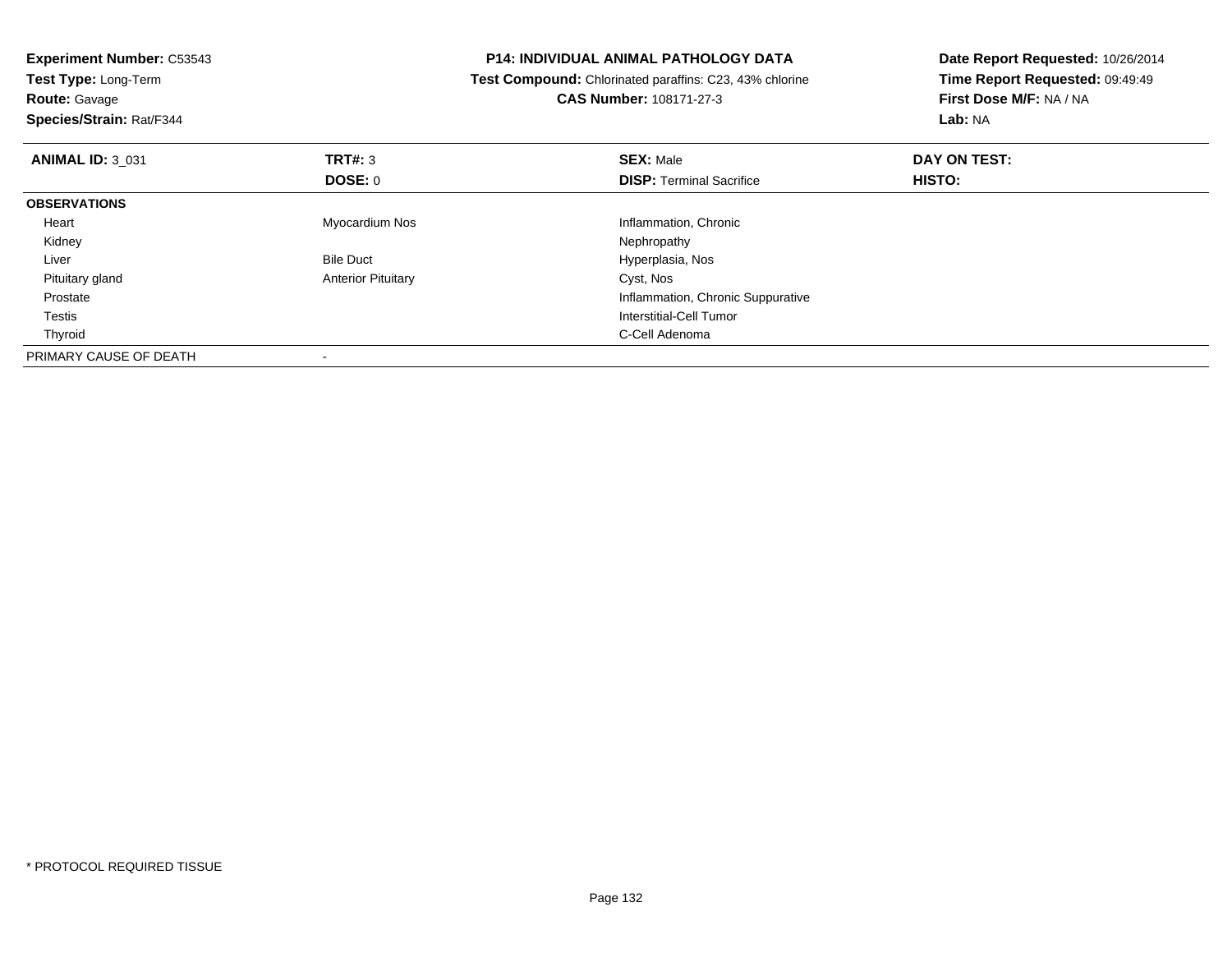| <b>Experiment Number: C53543</b><br><b>Test Type: Long-Term</b><br><b>Route: Gavage</b><br>Species/Strain: Rat/F344 |                  | <b>P14: INDIVIDUAL ANIMAL PATHOLOGY DATA</b><br>Test Compound: Chlorinated paraffins: C23, 43% chlorine<br>CAS Number: 108171-27-3 | Date Report Requested: 10/26/2014<br>Time Report Requested: 09:49:49<br>First Dose M/F: NA / NA<br><b>Lab: NA</b> |
|---------------------------------------------------------------------------------------------------------------------|------------------|------------------------------------------------------------------------------------------------------------------------------------|-------------------------------------------------------------------------------------------------------------------|
| <b>ANIMAL ID: 3_032</b>                                                                                             | <b>TRT#: 3</b>   | <b>SEX: Male</b>                                                                                                                   | DAY ON TEST:                                                                                                      |
|                                                                                                                     | DOSE: 0          | <b>DISP:</b> Terminal Sacrifice                                                                                                    | HISTO:                                                                                                            |
| <b>OBSERVATIONS</b>                                                                                                 |                  |                                                                                                                                    |                                                                                                                   |
| Adrenal gland                                                                                                       | Medulla          | Pheochromocytoma                                                                                                                   |                                                                                                                   |
| Kidney                                                                                                              |                  | Nephropathy                                                                                                                        |                                                                                                                   |
| Liver                                                                                                               | <b>Bile Duct</b> | Hyperplasia, Nos                                                                                                                   |                                                                                                                   |
| Preputial gland                                                                                                     |                  | Inflammation, Suppurative                                                                                                          |                                                                                                                   |
| Skin                                                                                                                | Lip Nos          | Squamous Cell Papilloma                                                                                                            |                                                                                                                   |
| Testis                                                                                                              |                  | Interstitial-Cell Tumor                                                                                                            |                                                                                                                   |
| Thyroid                                                                                                             |                  | Hyperplasia, C Cell                                                                                                                |                                                                                                                   |
| PRIMARY CAUSE OF DEATH                                                                                              |                  |                                                                                                                                    |                                                                                                                   |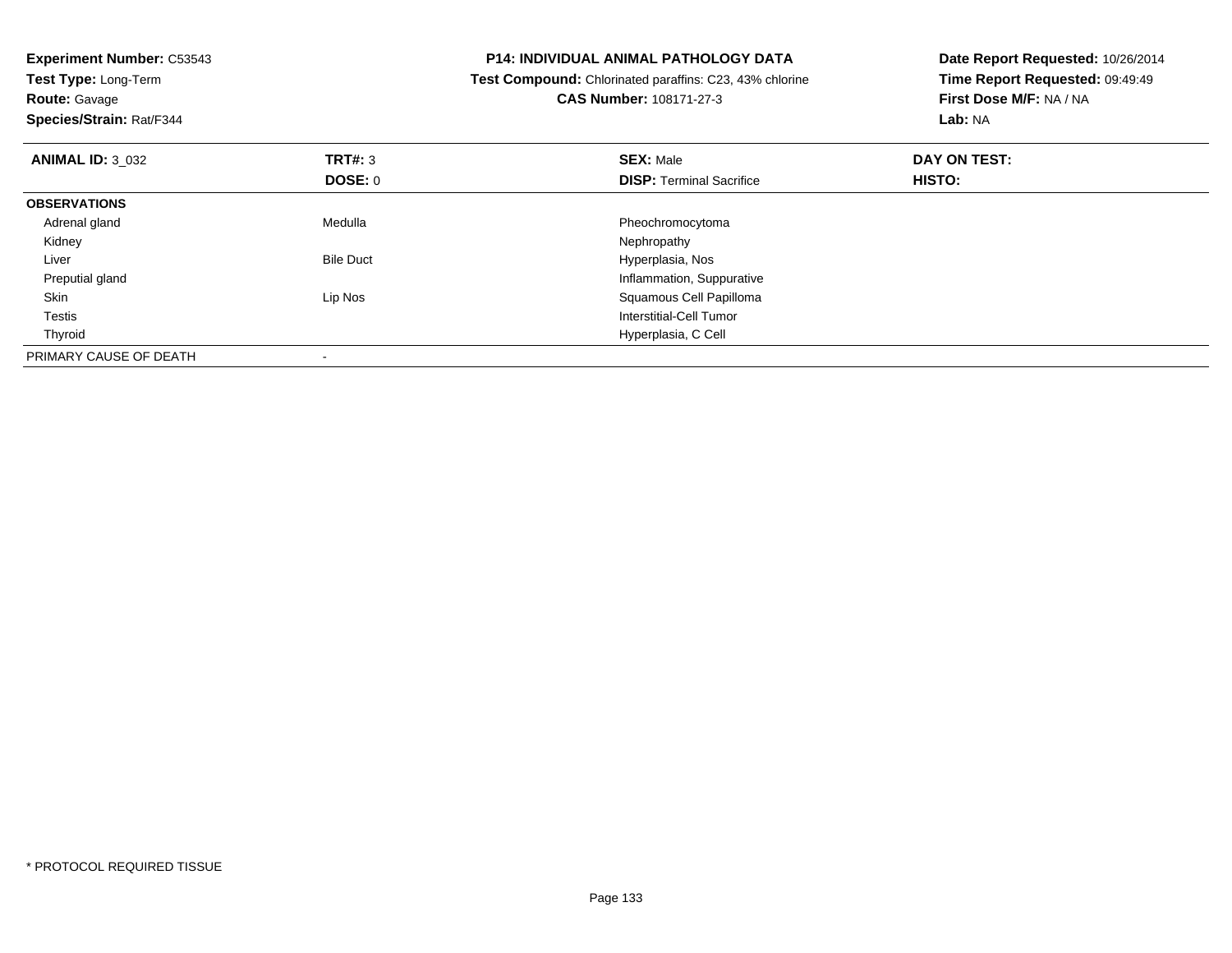**Test Type:** Long-Term**Route:** Gavage

# **Species/Strain:** Rat/F344

### **P14: INDIVIDUAL ANIMAL PATHOLOGY DATA**

 **Test Compound:** Chlorinated paraffins: C23, 43% chlorine**CAS Number:** 108171-27-3

| <b>ANIMAL ID: 3 033</b> | TRT#: 3                   | <b>SEX: Male</b>                | DAY ON TEST: |  |
|-------------------------|---------------------------|---------------------------------|--------------|--|
|                         | <b>DOSE: 0</b>            | <b>DISP: Terminal Sacrifice</b> | HISTO:       |  |
| <b>OBSERVATIONS</b>     |                           |                                 |              |  |
| Heart                   | Myocardium Nos            | Inflammation, Chronic           |              |  |
| Kidney                  |                           | Nephropathy                     |              |  |
| Liver                   | <b>Bile Duct</b>          | Hyperplasia, Nos                |              |  |
| Mammary gland           |                           | <b>Cystic Ducts</b>             |              |  |
|                         |                           | Fibroadenoma                    |              |  |
| Pancreas                | Acinus                    | Hyperplasia, Nos                |              |  |
| Pituitary gland         | <b>Anterior Pituitary</b> | Adenoma, Nos                    |              |  |
|                         | <b>Anterior Pituitary</b> | Angiectasis                     |              |  |
| Thyroid                 |                           | Hyperplasia, C Cell             |              |  |
| PRIMARY CAUSE OF DEATH  | $\overline{\phantom{a}}$  |                                 |              |  |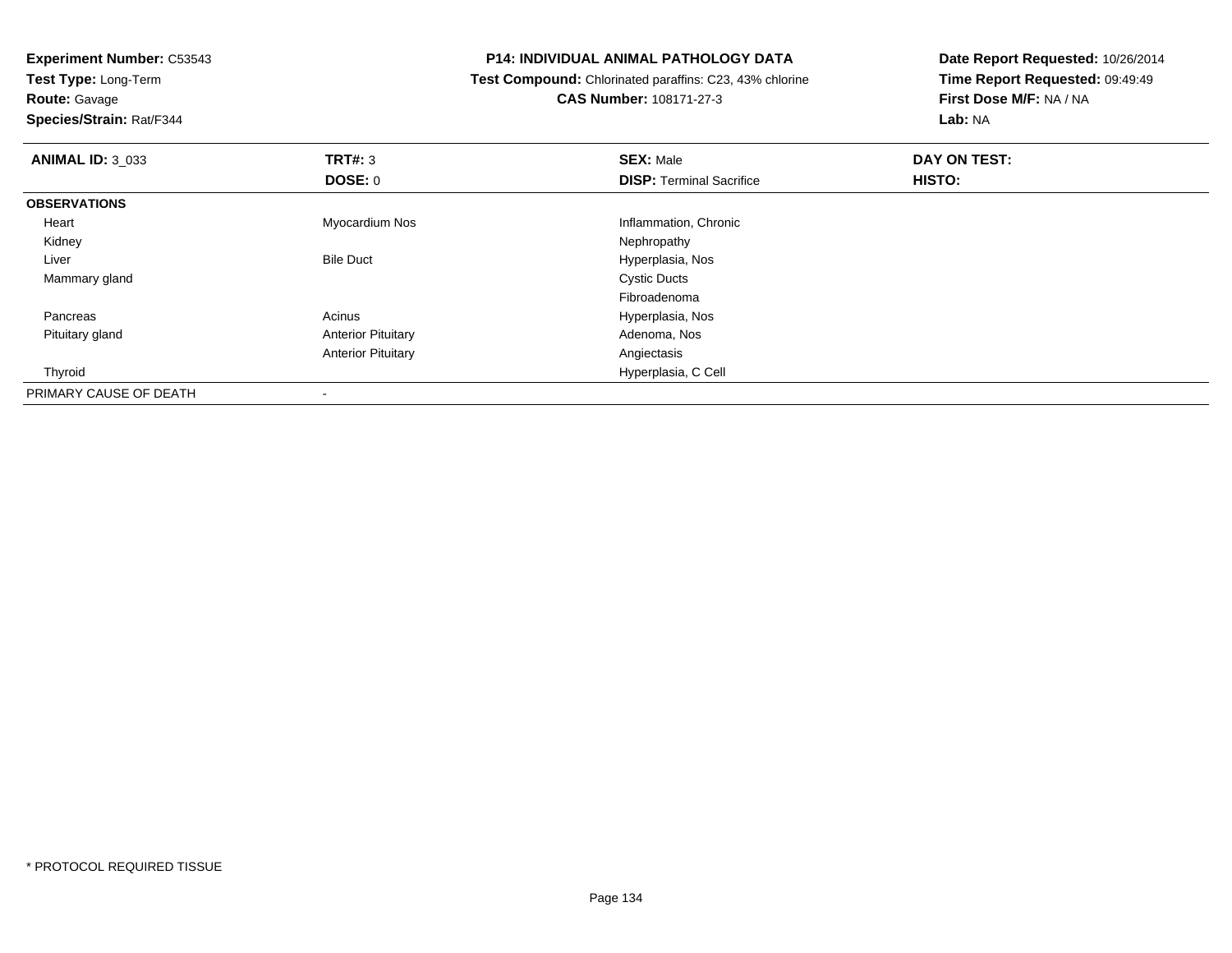**Test Type:** Long-Term**Route:** Gavage

**Species/Strain:** Rat/F344

### **P14: INDIVIDUAL ANIMAL PATHOLOGY DATA**

 **Test Compound:** Chlorinated paraffins: C23, 43% chlorine**CAS Number:** 108171-27-3

| <b>ANIMAL ID: 3 034</b> | TRT#: 3                   | <b>SEX: Male</b>                | DAY ON TEST: |  |
|-------------------------|---------------------------|---------------------------------|--------------|--|
|                         | <b>DOSE: 0</b>            | <b>DISP: Terminal Sacrifice</b> | HISTO:       |  |
| <b>OBSERVATIONS</b>     |                           |                                 |              |  |
| Adrenal gland           | Medulla                   | Pheochromocytoma                |              |  |
| Heart                   | Myocardium Nos            | Inflammation, Chronic           |              |  |
| Kidney                  |                           | Nephropathy                     |              |  |
| Liver                   | <b>Bile Duct</b>          | Hyperplasia, Nos                |              |  |
| Pituitary gland         | <b>Anterior Pituitary</b> | Angiectasis                     |              |  |
| Prostate                |                           | Inflammation, Chronic           |              |  |
| Testis                  |                           | Atrophy, Nos                    |              |  |
|                         |                           | <b>Interstitial-Cell Tumor</b>  |              |  |
|                         | <b>Spermatic Cord Nos</b> | <b>Steatitis</b>                |              |  |
| PRIMARY CAUSE OF DEATH  |                           |                                 |              |  |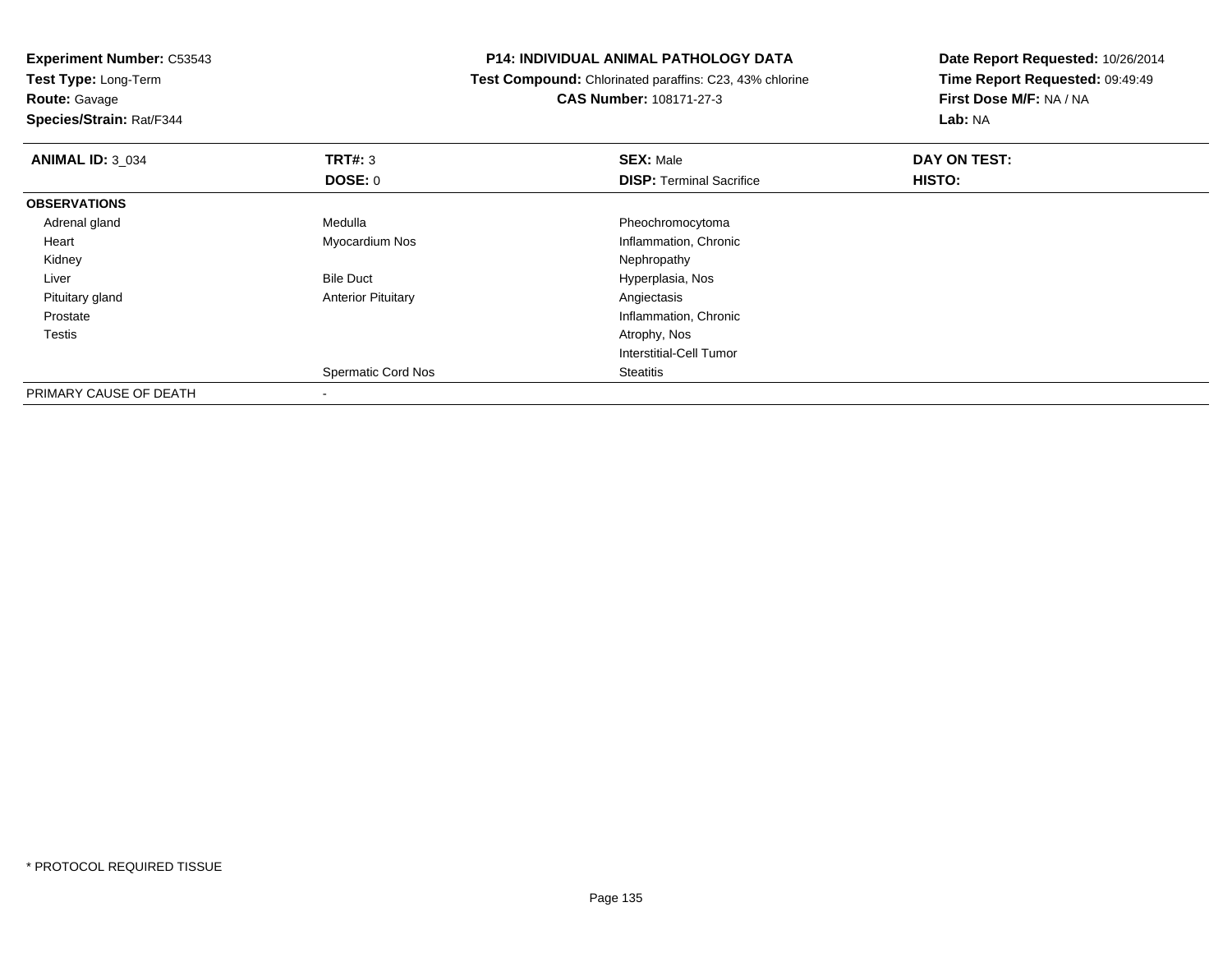**Test Type:** Long-Term

# **Route:** Gavage

**Species/Strain:** Rat/F344

## **P14: INDIVIDUAL ANIMAL PATHOLOGY DATA**

 **Test Compound:** Chlorinated paraffins: C23, 43% chlorine**CAS Number:** 108171-27-3

| <b>ANIMAL ID: 3_035</b> | TRT#: 3                  | <b>SEX: Male</b>                | DAY ON TEST: |  |
|-------------------------|--------------------------|---------------------------------|--------------|--|
|                         | DOSE: 0                  | <b>DISP: Terminal Sacrifice</b> | HISTO:       |  |
| <b>OBSERVATIONS</b>     |                          |                                 |              |  |
| Adrenal gland           | Medulla                  | Hyperplasia, Focal              |              |  |
|                         | Medulla                  | Pheochromocytoma                |              |  |
| Heart                   | Myocardium Nos           | Inflammation, Chronic           |              |  |
| Intestine Large         | Colon                    | Parasitism                      |              |  |
| Kidney                  |                          | Nephropathy                     |              |  |
| Liver                   | <b>Bile Duct</b>         | Hyperplasia, Nos                |              |  |
| Prostate                |                          | Inflammation, Suppurative       |              |  |
| Skin                    | Nose                     | <b>Basal-Cell Tumor</b>         |              |  |
|                         | Ear                      | Squamous Cell Papilloma         |              |  |
| Testis                  |                          | Interstitial-Cell Tumor         |              |  |
| PRIMARY CAUSE OF DEATH  | $\overline{\phantom{a}}$ |                                 |              |  |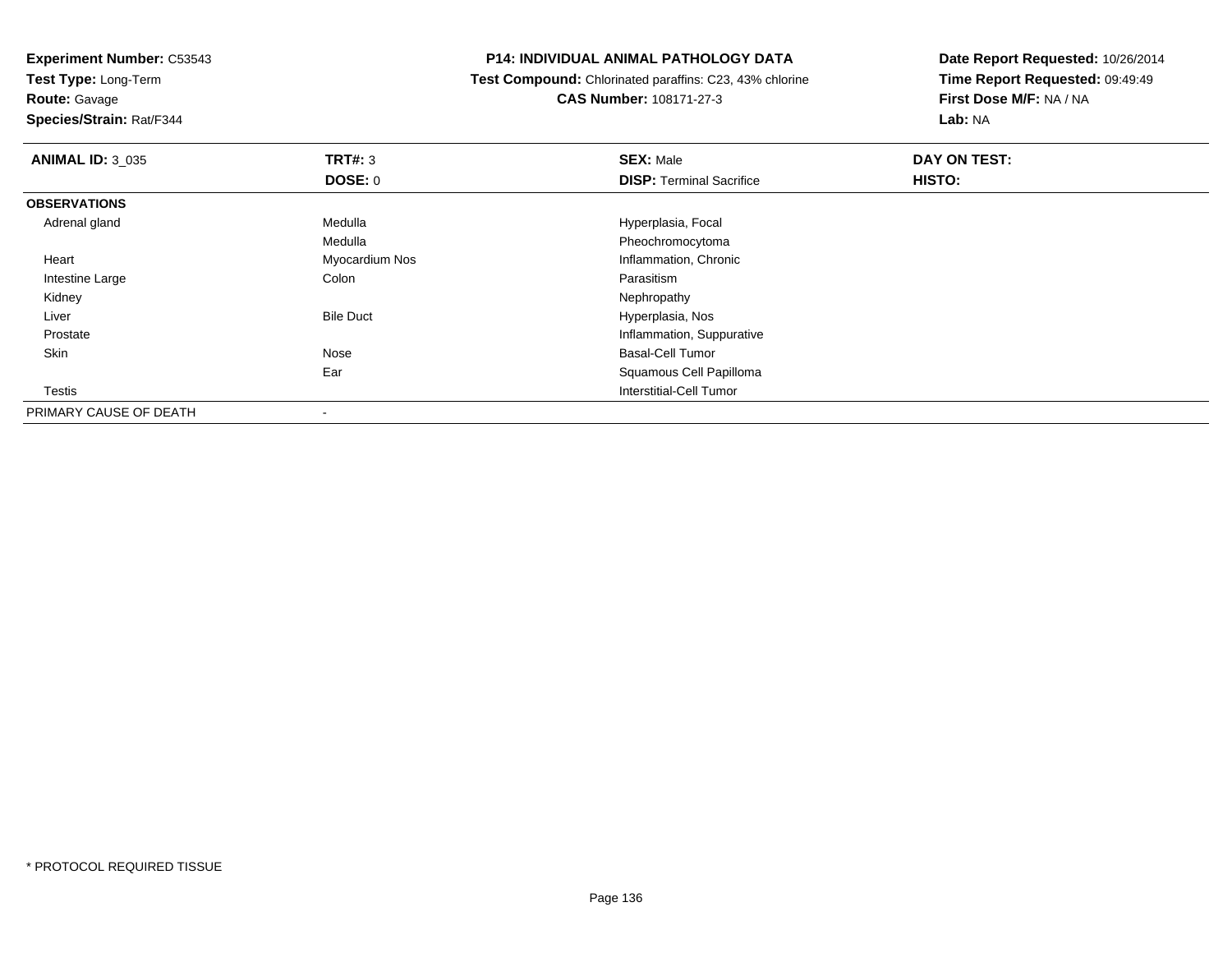| <b>Experiment Number: C53543</b><br>Test Type: Long-Term<br><b>Route: Gavage</b><br>Species/Strain: Rat/F344 |                  | <b>P14: INDIVIDUAL ANIMAL PATHOLOGY DATA</b><br><b>Test Compound:</b> Chlorinated paraffins: C23, 43% chlorine<br><b>CAS Number: 108171-27-3</b> | Date Report Requested: 10/26/2014<br>Time Report Requested: 09:49:49<br>First Dose M/F: NA / NA<br>Lab: NA |  |
|--------------------------------------------------------------------------------------------------------------|------------------|--------------------------------------------------------------------------------------------------------------------------------------------------|------------------------------------------------------------------------------------------------------------|--|
| <b>ANIMAL ID: 3 036</b>                                                                                      | TRT#: 3          | <b>SEX: Male</b>                                                                                                                                 | DAY ON TEST:                                                                                               |  |
|                                                                                                              | <b>DOSE: 0</b>   | <b>DISP:</b> Terminal Sacrifice                                                                                                                  | <b>HISTO:</b>                                                                                              |  |
| <b>OBSERVATIONS</b>                                                                                          |                  |                                                                                                                                                  |                                                                                                            |  |
| Adrenal gland                                                                                                |                  | Hypertrophy, Focal                                                                                                                               |                                                                                                            |  |
| Heart                                                                                                        | Myocardium Nos   | Inflammation, Chronic                                                                                                                            |                                                                                                            |  |
| Kidney                                                                                                       |                  | Nephropathy                                                                                                                                      |                                                                                                            |  |
|                                                                                                              |                  | Tubular-Cell Adenoma                                                                                                                             |                                                                                                            |  |
| Liver                                                                                                        | <b>Bile Duct</b> | Hyperplasia, Nos                                                                                                                                 |                                                                                                            |  |
| Testis                                                                                                       |                  | Interstitial-Cell Tumor                                                                                                                          |                                                                                                            |  |
| PRIMARY CAUSE OF DEATH                                                                                       |                  |                                                                                                                                                  |                                                                                                            |  |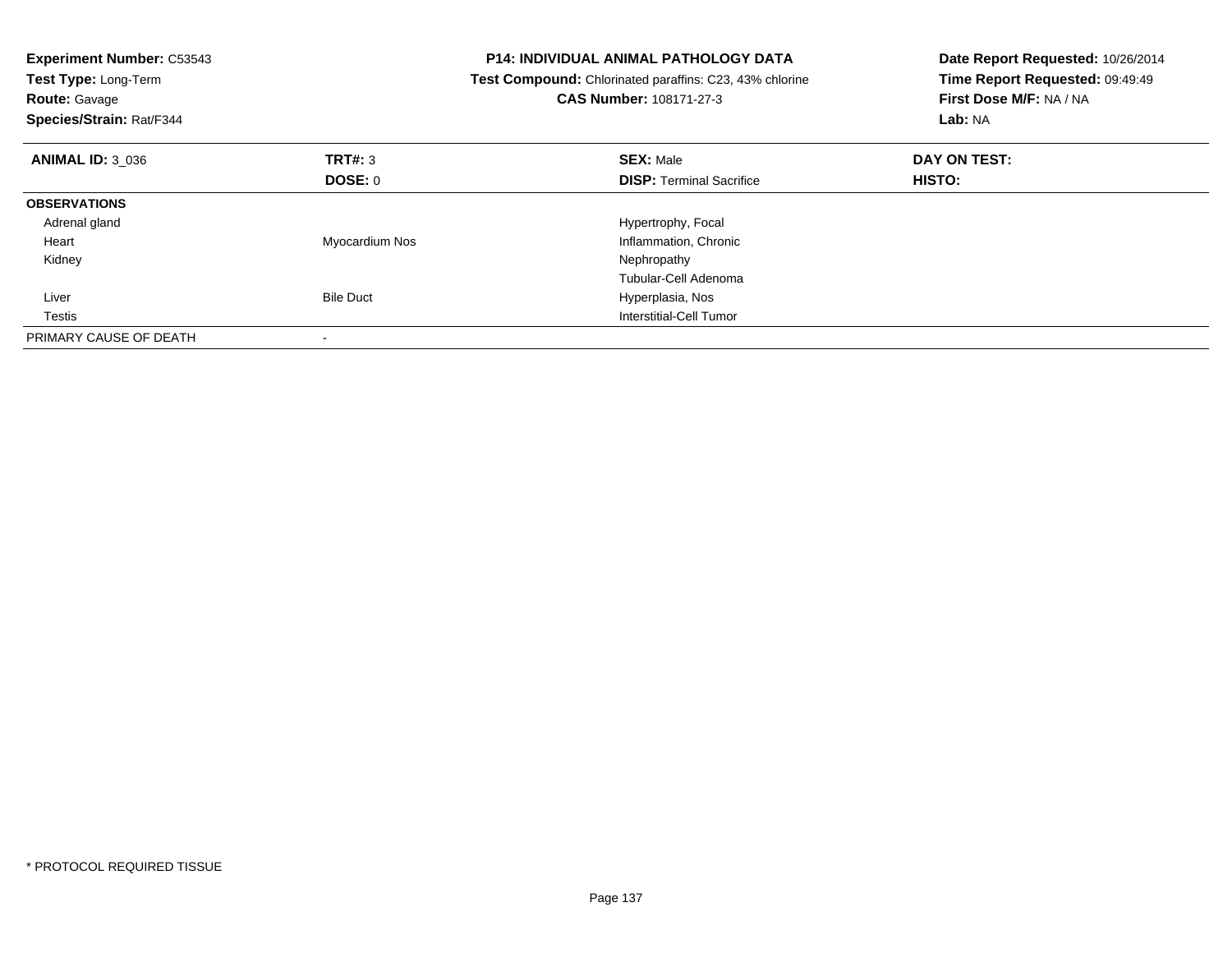**Test Type:** Long-Term

**Route:** Gavage

**Species/Strain:** Rat/F344

### **P14: INDIVIDUAL ANIMAL PATHOLOGY DATA**

 **Test Compound:** Chlorinated paraffins: C23, 43% chlorine**CAS Number:** 108171-27-3

| <b>ANIMAL ID: 3 037</b> | TRT#: 3                   | <b>SEX: Male</b>                | DAY ON TEST: |  |
|-------------------------|---------------------------|---------------------------------|--------------|--|
|                         | <b>DOSE: 0</b>            | <b>DISP:</b> Moribund Sacrifice | HISTO:       |  |
| <b>OBSERVATIONS</b>     |                           |                                 |              |  |
| Heart                   | Myocardium Nos            | Inflammation, Chronic           |              |  |
| Kidney                  |                           | Nephropathy                     |              |  |
| Liver                   | <b>Bile Duct</b>          | Hyperplasia, Nos                |              |  |
| Lung                    | Alveoli                   | Histiocytosis                   |              |  |
| Mammary gland           |                           | <b>Cystic Ducts</b>             |              |  |
|                         |                           | Fibroadenoma                    |              |  |
| Pituitary gland         | <b>Anterior Pituitary</b> | Carcinoma, Nos                  |              |  |
| Prostate                |                           | Inflammation, Suppurative       |              |  |
| Stomach                 | Omentum Nos               | <b>Steatitis</b>                |              |  |
| Testis                  |                           | Interstitial-Cell Tumor         |              |  |
| PRIMARY CAUSE OF DEATH  |                           |                                 |              |  |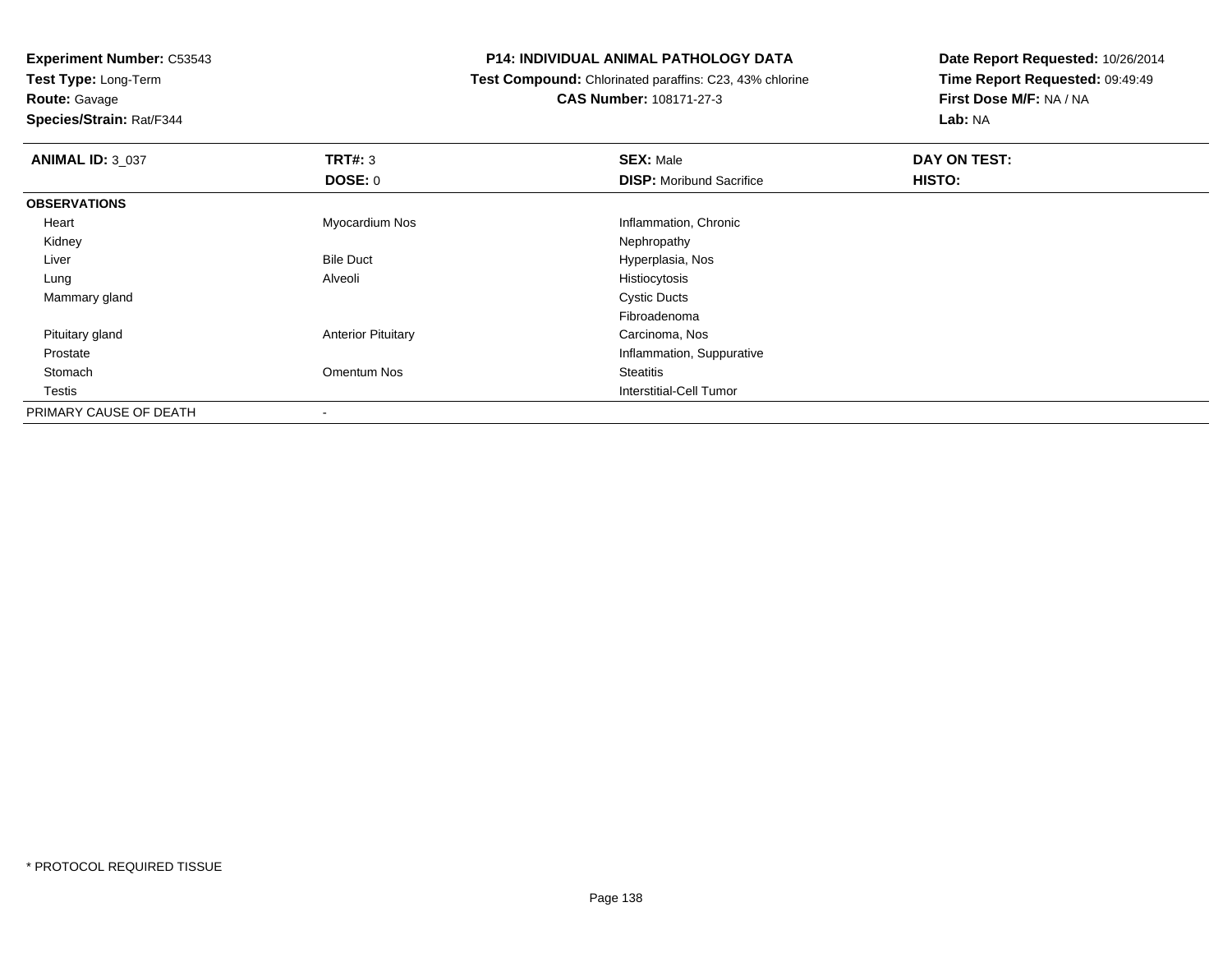| <b>Experiment Number: C53543</b><br>Test Type: Long-Term<br><b>Route: Gavage</b><br>Species/Strain: Rat/F344 |                  | <b>P14: INDIVIDUAL ANIMAL PATHOLOGY DATA</b>            | Date Report Requested: 10/26/2014 |  |
|--------------------------------------------------------------------------------------------------------------|------------------|---------------------------------------------------------|-----------------------------------|--|
|                                                                                                              |                  | Test Compound: Chlorinated paraffins: C23, 43% chlorine | Time Report Requested: 09:49:49   |  |
|                                                                                                              |                  | CAS Number: 108171-27-3                                 | First Dose M/F: NA / NA           |  |
|                                                                                                              |                  |                                                         | Lab: NA                           |  |
| <b>ANIMAL ID: 3_038</b>                                                                                      | TRT#: 3          | <b>SEX: Male</b>                                        | DAY ON TEST:                      |  |
|                                                                                                              | DOSE: 0          | <b>DISP:</b> Terminal Sacrifice                         | HISTO:                            |  |
| <b>OBSERVATIONS</b>                                                                                          |                  |                                                         |                                   |  |
| Adrenal gland                                                                                                | Medulla          | Angiectasis                                             |                                   |  |
| Heart                                                                                                        | Myocardium Nos   | Inflammation, Chronic                                   |                                   |  |
| Kidney                                                                                                       |                  | Nephropathy                                             |                                   |  |
| Liver                                                                                                        | <b>Bile Duct</b> | Hyperplasia, Nos                                        |                                   |  |
| Lung                                                                                                         |                  | Hyperplasia, Adenomatous                                |                                   |  |
| Pancreas                                                                                                     |                  | Acinar-Cell Adenoma                                     |                                   |  |
| Preputial gland                                                                                              |                  | Lymphocytic Inflammatory Infiltrate                     |                                   |  |
| Testis                                                                                                       |                  | <b>Interstitial-Cell Tumor</b>                          |                                   |  |
| PRIMARY CAUSE OF DEATH                                                                                       |                  |                                                         |                                   |  |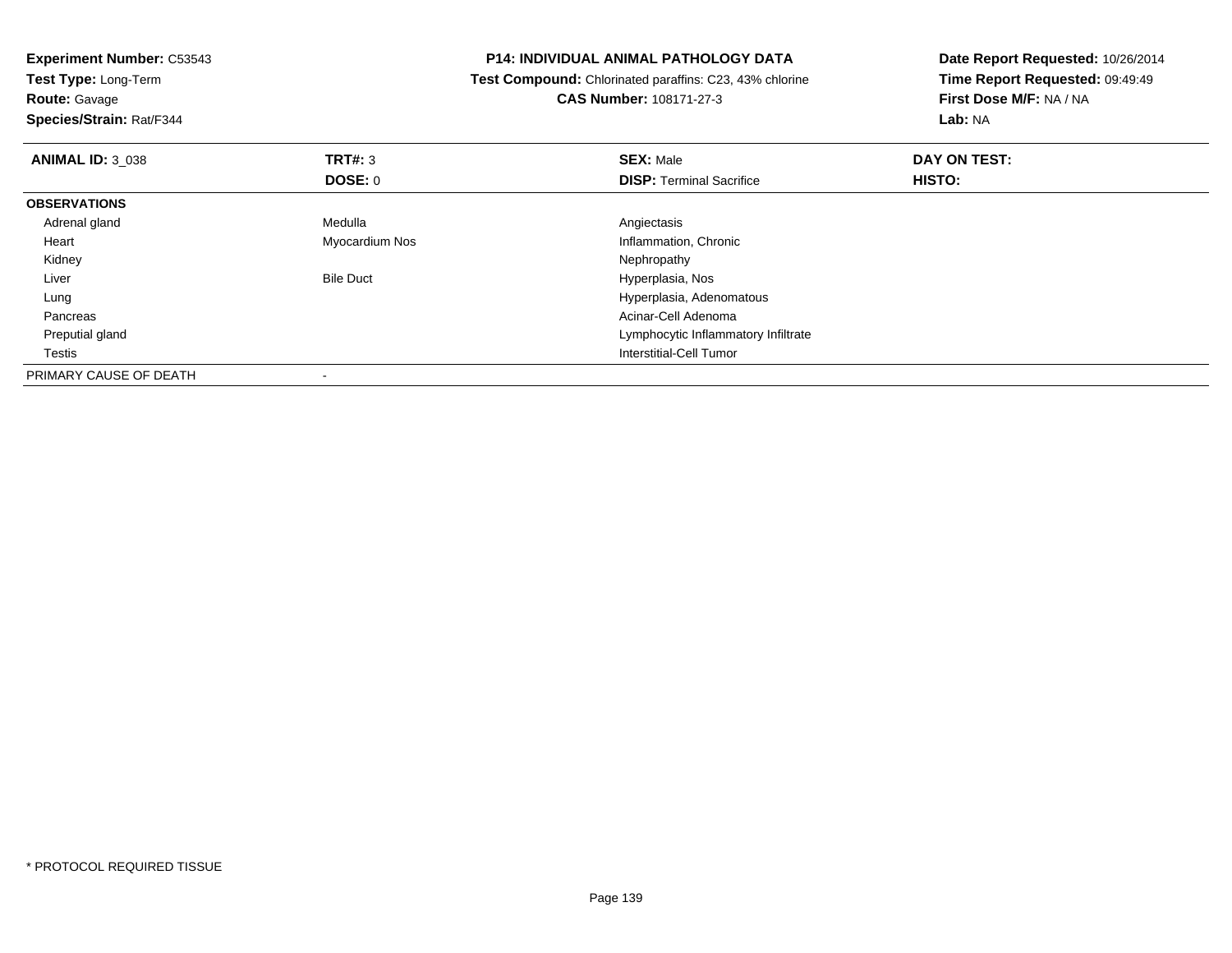**Test Type:** Long-Term

**Route:** Gavage

**Species/Strain:** Rat/F344

### **P14: INDIVIDUAL ANIMAL PATHOLOGY DATA**

 **Test Compound:** Chlorinated paraffins: C23, 43% chlorine**CAS Number:** 108171-27-3

| <b>ANIMAL ID: 3 039</b> | TRT#: 3          | <b>SEX: Male</b>                | DAY ON TEST: |  |
|-------------------------|------------------|---------------------------------|--------------|--|
|                         | <b>DOSE: 0</b>   | <b>DISP: Terminal Sacrifice</b> | HISTO:       |  |
| <b>OBSERVATIONS</b>     |                  |                                 |              |  |
| Adrenal gland           | Medulla          | Pheochromocytoma                |              |  |
| Heart                   | Myocardium Nos   | Inflammation, Chronic           |              |  |
| Kidney                  |                  | Nephropathy                     |              |  |
| Liver                   | <b>Bile Duct</b> | Hyperplasia, Nos                |              |  |
| Pancreas                |                  | Acinar-Cell Adenoma             |              |  |
| Skin                    | Head             | <b>Basal-Cell Tumor</b>         |              |  |
|                         |                  | Keratoacanthoma                 |              |  |
| <b>Testis</b>           |                  | Interstitial-Cell Tumor         |              |  |
| Thyroid                 |                  | <b>Cystic Follicles</b>         |              |  |
| PRIMARY CAUSE OF DEATH  | $\,$             |                                 |              |  |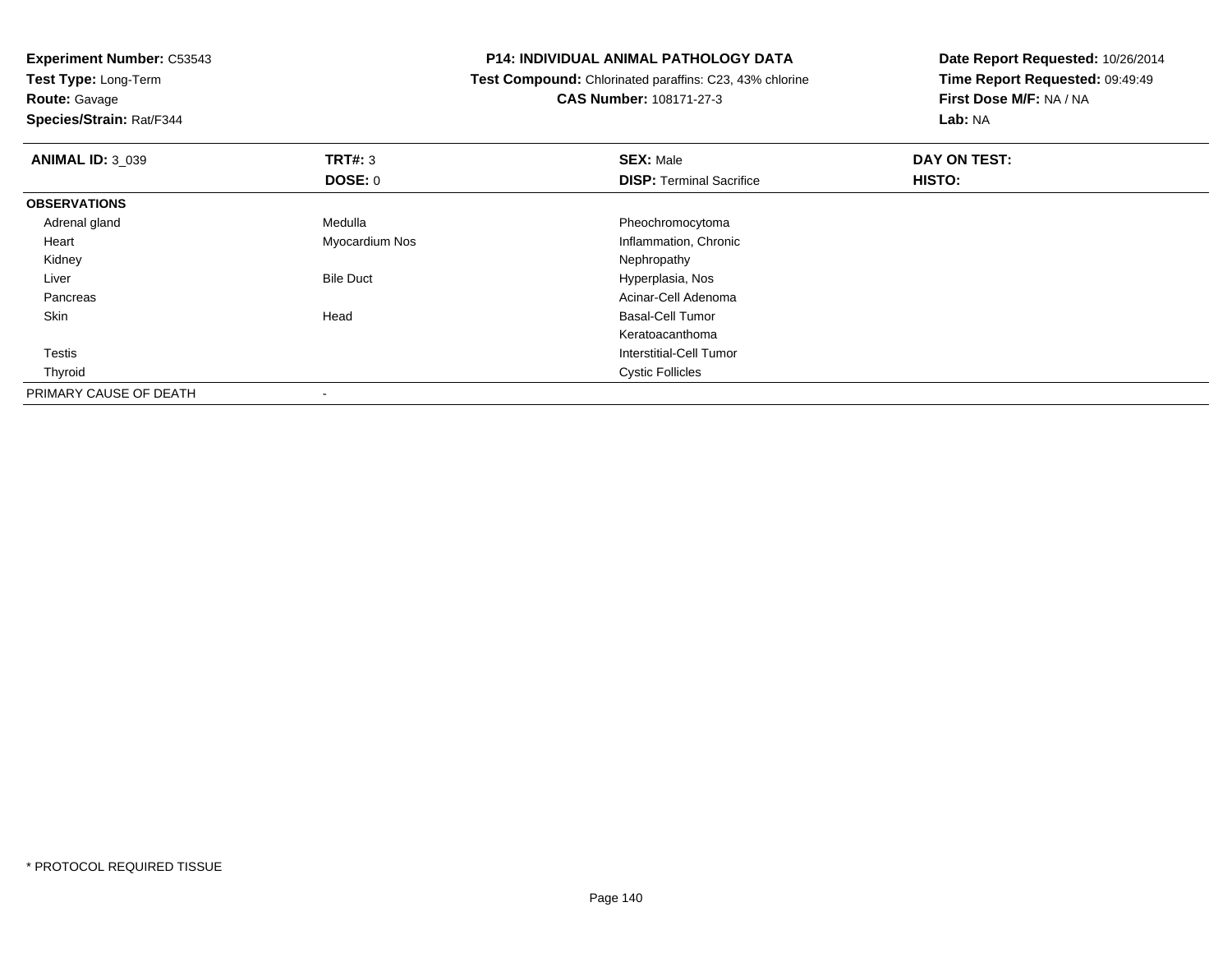| <b>Experiment Number: C53543</b><br>Test Type: Long-Term<br><b>Route: Gavage</b><br>Species/Strain: Rat/F344 |                | <b>P14: INDIVIDUAL ANIMAL PATHOLOGY DATA</b><br>Test Compound: Chlorinated paraffins: C23, 43% chlorine<br><b>CAS Number: 108171-27-3</b> | Date Report Requested: 10/26/2014<br>Time Report Requested: 09:49:49<br>First Dose M/F: NA / NA<br>Lab: NA |  |
|--------------------------------------------------------------------------------------------------------------|----------------|-------------------------------------------------------------------------------------------------------------------------------------------|------------------------------------------------------------------------------------------------------------|--|
| <b>ANIMAL ID: 3 040</b>                                                                                      | TRT#: 3        | <b>SEX: Male</b>                                                                                                                          | DAY ON TEST:                                                                                               |  |
|                                                                                                              | <b>DOSE: 0</b> | <b>DISP:</b> Terminal Sacrifice                                                                                                           | <b>HISTO:</b>                                                                                              |  |
| <b>OBSERVATIONS</b>                                                                                          |                |                                                                                                                                           |                                                                                                            |  |
| Adrenal gland                                                                                                | Cortex Nos     | Degeneration, Lipoid                                                                                                                      |                                                                                                            |  |
| Heart                                                                                                        | Myocardium Nos | Inflammation, Chronic                                                                                                                     |                                                                                                            |  |
| Kidney                                                                                                       |                | Nephropathy                                                                                                                               |                                                                                                            |  |
| Pancreas                                                                                                     |                | Acinar-Cell Adenoma                                                                                                                       |                                                                                                            |  |
| Prostate                                                                                                     |                | Inflammation, Suppurative                                                                                                                 |                                                                                                            |  |
| Testis                                                                                                       |                | Interstitial-Cell Tumor                                                                                                                   |                                                                                                            |  |
| PRIMARY CAUSE OF DEATH                                                                                       |                |                                                                                                                                           |                                                                                                            |  |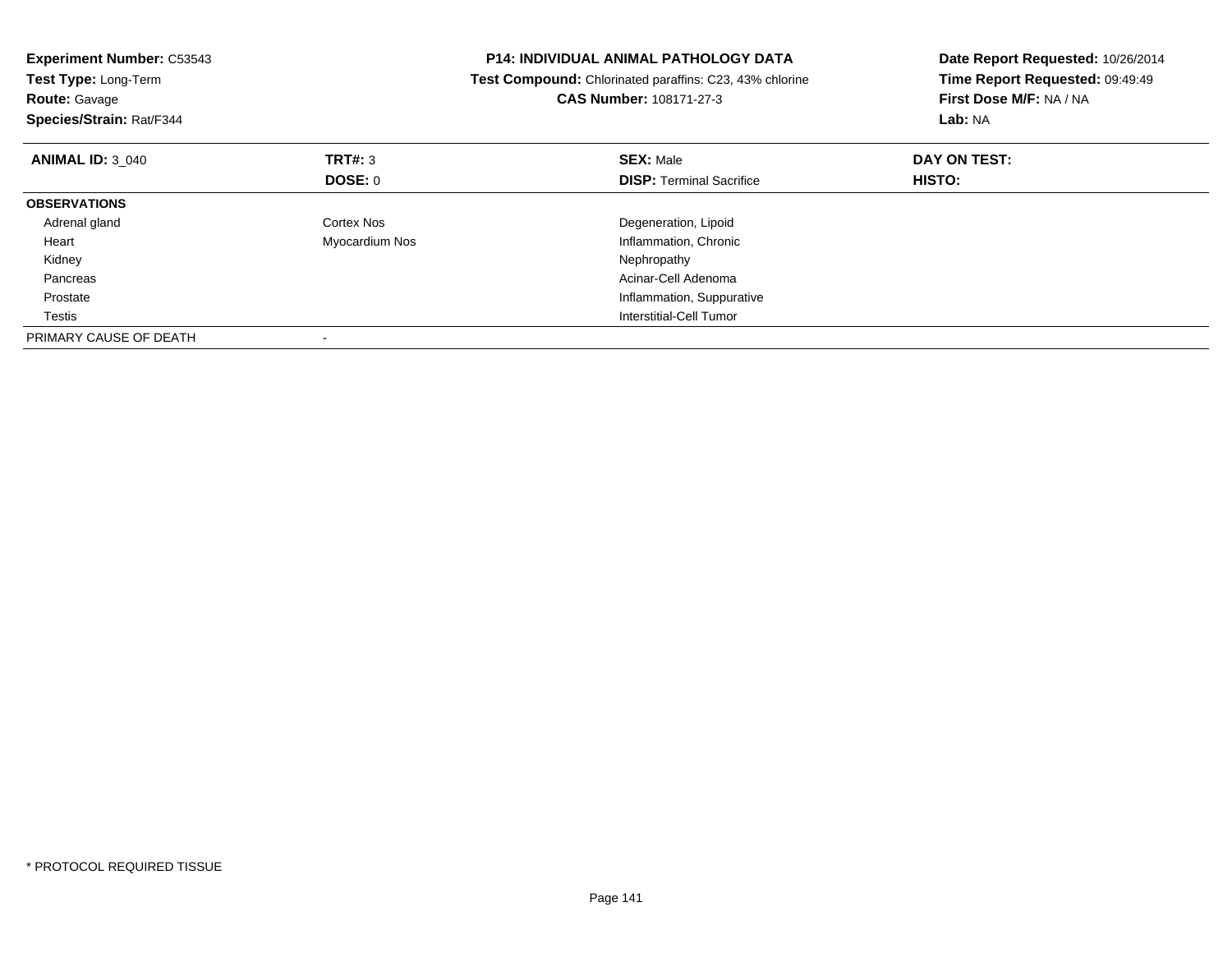| <b>Experiment Number: C53543</b><br>Test Type: Long-Term<br><b>Route: Gavage</b><br>Species/Strain: Rat/F344 |                  | <b>P14: INDIVIDUAL ANIMAL PATHOLOGY DATA</b><br>Test Compound: Chlorinated paraffins: C23, 43% chlorine<br><b>CAS Number: 108171-27-3</b> | Date Report Requested: 10/26/2014<br>Time Report Requested: 09:49:49<br>First Dose M/F: NA / NA<br>Lab: NA |
|--------------------------------------------------------------------------------------------------------------|------------------|-------------------------------------------------------------------------------------------------------------------------------------------|------------------------------------------------------------------------------------------------------------|
|                                                                                                              |                  |                                                                                                                                           |                                                                                                            |
| <b>ANIMAL ID: 3 041</b>                                                                                      | <b>TRT#: 3</b>   | <b>SEX: Male</b>                                                                                                                          | DAY ON TEST:                                                                                               |
|                                                                                                              | <b>DOSE: 0</b>   | <b>DISP:</b> Terminal Sacrifice                                                                                                           | <b>HISTO:</b>                                                                                              |
| <b>OBSERVATIONS</b>                                                                                          |                  |                                                                                                                                           |                                                                                                            |
| Heart                                                                                                        | Myocardium Nos   | Inflammation, Chronic                                                                                                                     |                                                                                                            |
| Kidney                                                                                                       |                  | Nephropathy                                                                                                                               |                                                                                                            |
| Liver                                                                                                        | <b>Bile Duct</b> | Hyperplasia, Nos                                                                                                                          |                                                                                                            |
| Stomach                                                                                                      | Forestomach      | Hyperkeratosis                                                                                                                            |                                                                                                            |
|                                                                                                              | Forestomach      | Hyperplasia, Epithelial                                                                                                                   |                                                                                                            |
| <b>Testis</b>                                                                                                |                  | Interstitial-Cell Tumor                                                                                                                   |                                                                                                            |
| Unspecified                                                                                                  |                  | Fibroma                                                                                                                                   |                                                                                                            |
| PRIMARY CAUSE OF DEATH                                                                                       | $\,$             |                                                                                                                                           |                                                                                                            |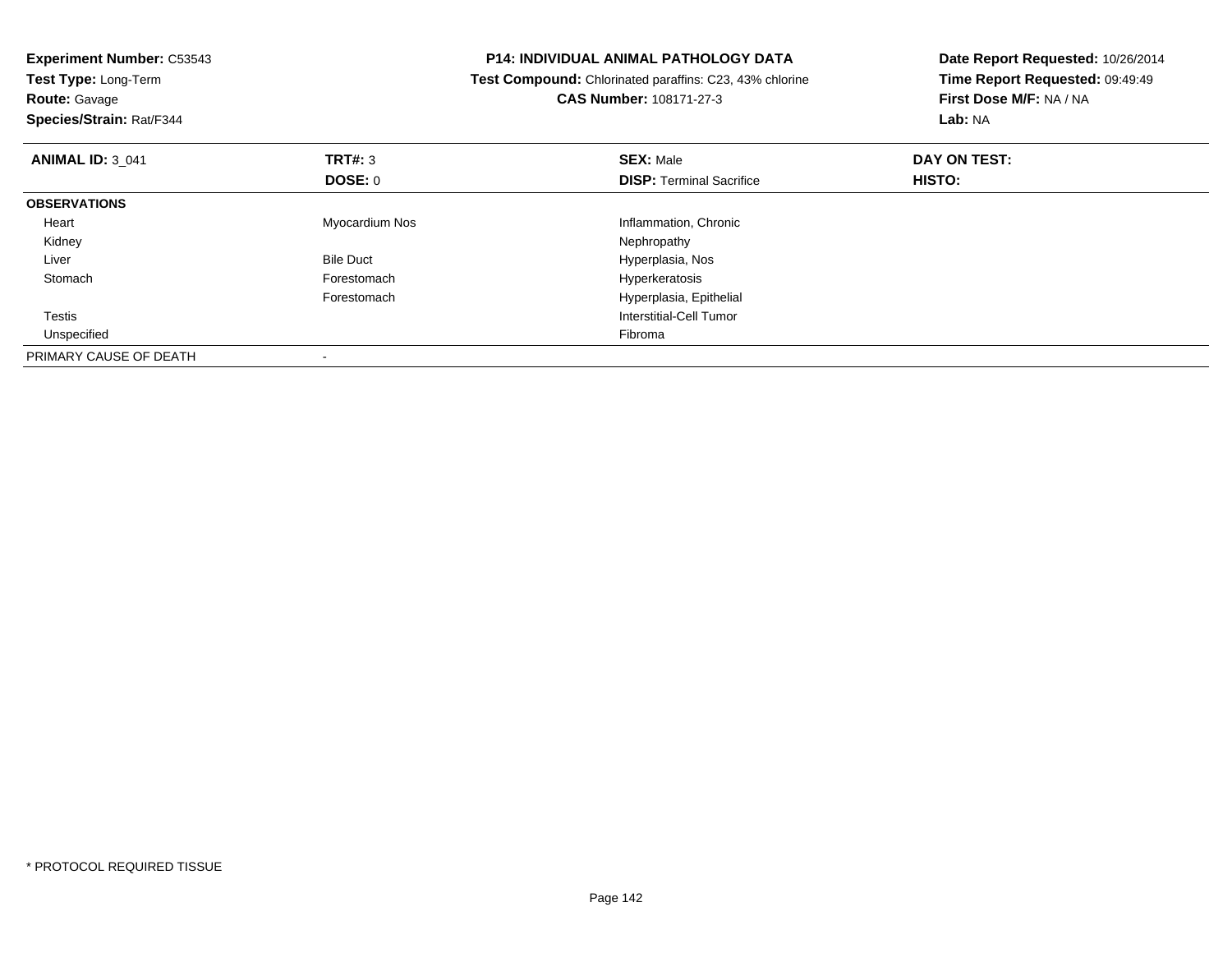**Experiment Number:** C53543**Test Type:** Long-Term

**Route:** Gavage

**Species/Strain:** Rat/F344

# **P14: INDIVIDUAL ANIMAL PATHOLOGY DATA**

 **Test Compound:** Chlorinated paraffins: C23, 43% chlorine**CAS Number:** 108171-27-3

| <b>ANIMAL ID: 3 042</b> | TRT#: 3                   | <b>SEX: Male</b>           | DAY ON TEST: |  |
|-------------------------|---------------------------|----------------------------|--------------|--|
|                         | DOSE: 0                   | <b>DISP: Natural Death</b> | HISTO:       |  |
| <b>OBSERVATIONS</b>     |                           |                            |              |  |
| Heart                   | Myocardium Nos            | Inflammation, Chronic      |              |  |
| <b>Intestine Small</b>  | <b>Ileum</b>              | Mucinous Adenocarcinoma    |              |  |
| Kidney                  |                           | Nephropathy                |              |  |
| Liver                   | <b>Bile Duct</b>          | Hyperplasia, Nos           |              |  |
| Lung                    |                           | Hyperplasia, Adenomatous   |              |  |
| Lymph node              | Mesenteric Lymph Node     | Lymphangiectasis           |              |  |
| Pituitary gland         | Intermedia                | Craniopharyngioma          |              |  |
|                         | <b>Anterior Pituitary</b> | Cyst, Nos                  |              |  |
| Preputial gland         |                           | Adenoma, Nos               |              |  |
| Stomach                 | Submucosa                 | Edema, Nos                 |              |  |
| Testis                  |                           | Interstitial-Cell Tumor    |              |  |
| Thyroid                 |                           | C-Cell Carcinoma           |              |  |
| PRIMARY CAUSE OF DEATH  |                           |                            |              |  |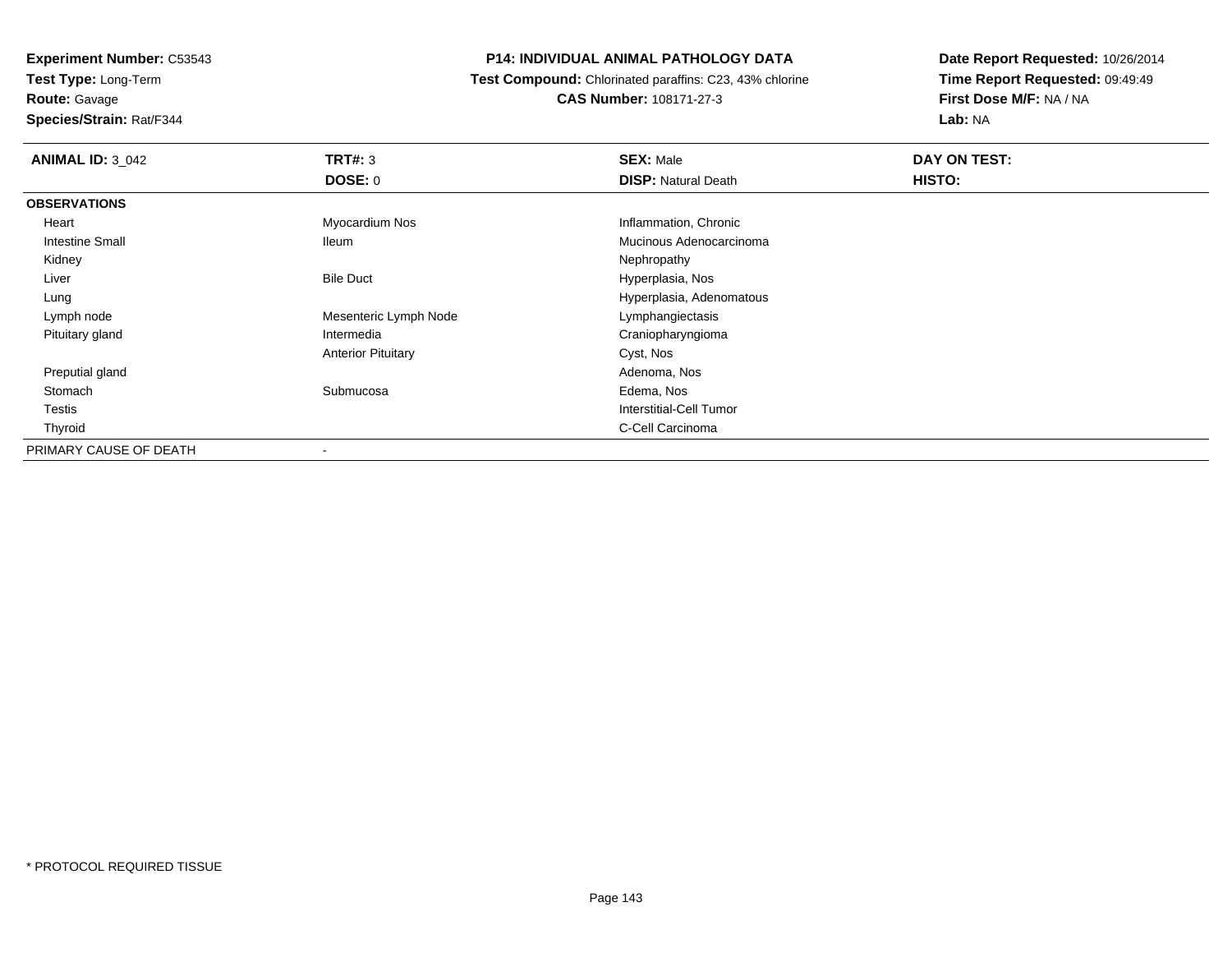**Test Type:** Long-Term

**Route:** Gavage

**Species/Strain:** Rat/F344

# **P14: INDIVIDUAL ANIMAL PATHOLOGY DATA**

 **Test Compound:** Chlorinated paraffins: C23, 43% chlorine**CAS Number:** 108171-27-3

| <b>ANIMAL ID: 3_043</b> | <b>TRT#: 3</b>          | <b>SEX: Male</b>                | DAY ON TEST: |
|-------------------------|-------------------------|---------------------------------|--------------|
|                         | <b>DOSE: 0</b>          | <b>DISP:</b> Moribund Sacrifice | HISTO:       |
| <b>OBSERVATIONS</b>     |                         |                                 |              |
| Adrenal gland           | Medulla                 | Hyperplasia, Focal              |              |
| Heart                   | Auricular Appendage Nos | Thrombus, Mural                 |              |
| Kidney                  | Cortex                  | Cyst, Nos                       |              |
|                         | Medulla                 | Cyst, Nos                       |              |
|                         |                         | Nephropathy                     |              |
|                         |                         | Scar                            |              |
| Liver                   | Centrilobular           | Degeneration, Nos               |              |
|                         |                         | <b>Focal Cellular Change</b>    |              |
|                         | <b>Bile Duct</b>        | Hyperplasia, Nos                |              |
| Pancreas                |                         | Acinar-Cell Adenoma             |              |
| Preputial gland         |                         | Carcinoma, Nos                  |              |
|                         |                         | Inflammation, Suppurative       |              |
| Testis                  |                         | Interstitial-Cell Tumor         |              |
| Thyroid                 |                         | C-Cell Adenoma                  |              |
| Unspecified             |                         | Edema, Nos                      |              |
| PRIMARY CAUSE OF DEATH  |                         |                                 |              |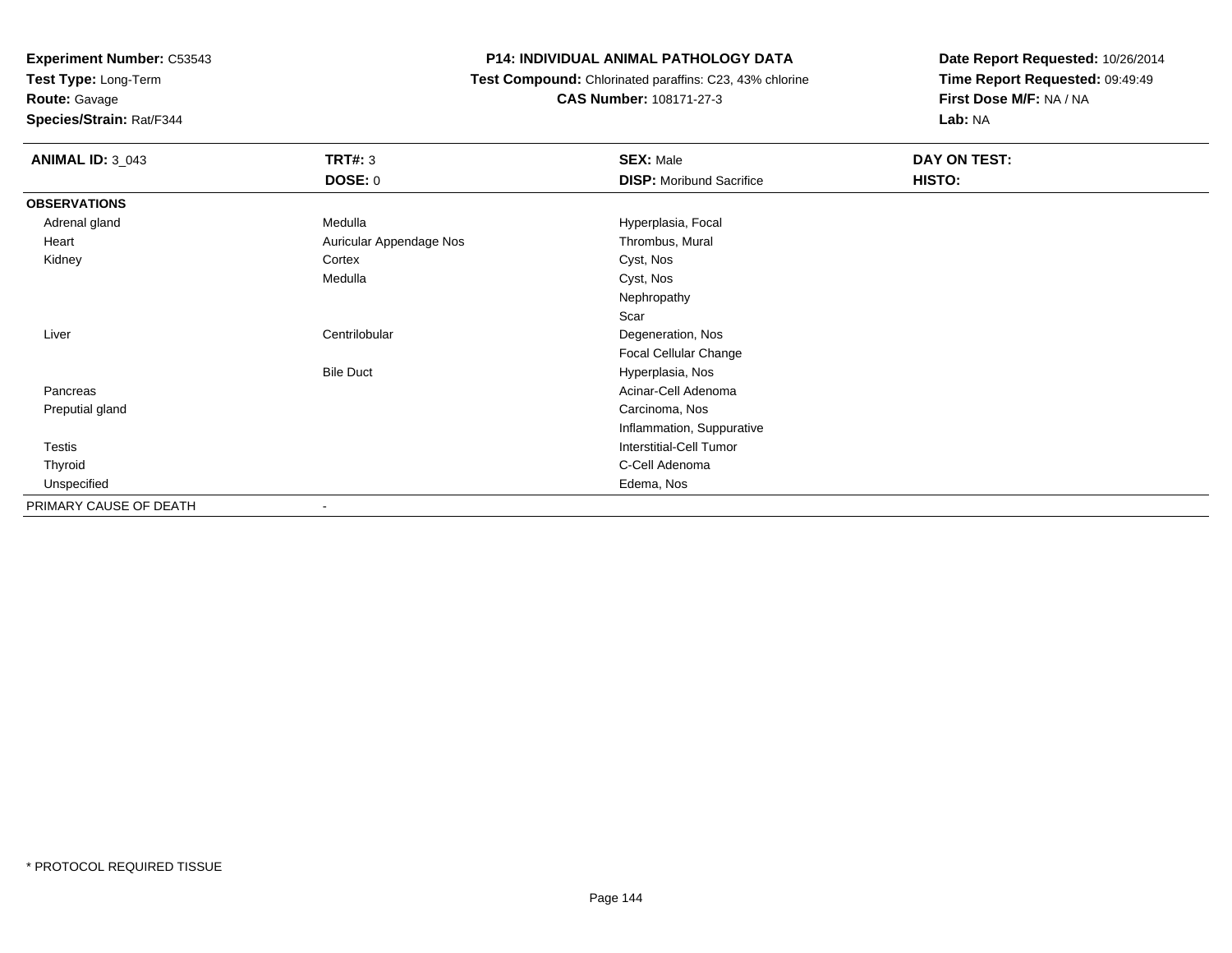**Test Type:** Long-Term

**Route:** Gavage

**Species/Strain:** Rat/F344

# **P14: INDIVIDUAL ANIMAL PATHOLOGY DATA**

 **Test Compound:** Chlorinated paraffins: C23, 43% chlorine**CAS Number:** 108171-27-3

| <b>ANIMAL ID: 3 044</b> | TRT#: 3                   | <b>SEX: Male</b>                | DAY ON TEST: |  |
|-------------------------|---------------------------|---------------------------------|--------------|--|
|                         | <b>DOSE: 0</b>            | <b>DISP: Terminal Sacrifice</b> | HISTO:       |  |
| <b>OBSERVATIONS</b>     |                           |                                 |              |  |
| Adrenal gland           | Medulla                   | Hyperplasia, Focal              |              |  |
| Heart                   | Myocardium Nos            | Inflammation, Chronic           |              |  |
| <b>Intestine Small</b>  | <b>Mesentery Nos</b>      | Periarteritis                   |              |  |
| Kidney                  |                           | Nephropathy                     |              |  |
| Liver                   | <b>Bile Duct</b>          | Hyperplasia, Nos                |              |  |
| Mammary gland           | <b>Mammary Lobule</b>     | Hyperplasia, Nos                |              |  |
| Pancreas                |                           | Acinar-Cell Adenoma             |              |  |
| Pituitary gland         | <b>Anterior Pituitary</b> | Adenoma, Nos                    |              |  |
| Prostate                |                           | Inflammation, Suppurative       |              |  |
| Testis                  |                           | Interstitial-Cell Tumor         |              |  |
| PRIMARY CAUSE OF DEATH  |                           |                                 |              |  |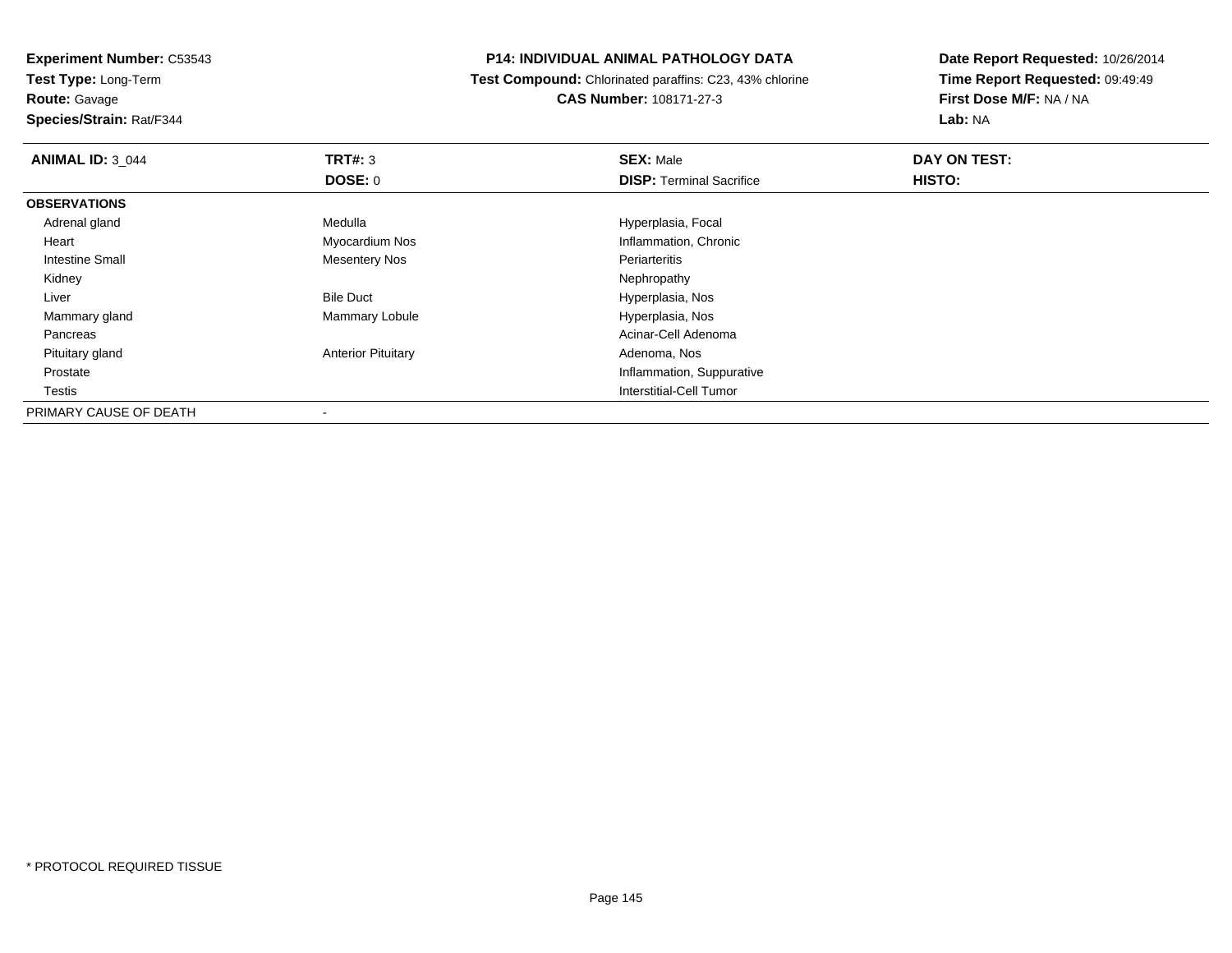**Test Type:** Long-Term

**Route:** Gavage

**Species/Strain:** Rat/F344

# **P14: INDIVIDUAL ANIMAL PATHOLOGY DATA**

 **Test Compound:** Chlorinated paraffins: C23, 43% chlorine**CAS Number:** 108171-27-3

| <b>ANIMAL ID: 3_045</b> | TRT#: 3                   | <b>SEX: Male</b>                | DAY ON TEST: |  |
|-------------------------|---------------------------|---------------------------------|--------------|--|
|                         | DOSE: 0                   | <b>DISP:</b> Moribund Sacrifice | HISTO:       |  |
| <b>OBSERVATIONS</b>     |                           |                                 |              |  |
| Adrenal gland           | Medulla                   | Hyperplasia, Focal              |              |  |
|                         | Medulla                   | Pheochromocytoma                |              |  |
| Heart                   | Myocardium Nos            | Inflammation, Chronic           |              |  |
| Kidney                  |                           | Nephropathy                     |              |  |
| Liver                   | <b>Bile Duct</b>          | Hyperplasia, Nos                |              |  |
| Mammary gland           |                           | <b>Cystic Ducts</b>             |              |  |
| Pancreas                | Acinus                    | Atrophy, Nos                    |              |  |
| Pituitary gland         | <b>Anterior Pituitary</b> | Hyperplasia, Focal              |              |  |
| Skin                    |                           | Keratoacanthoma                 |              |  |
| <b>Testis</b>           |                           | Atrophy, Nos                    |              |  |
|                         |                           | <b>Interstitial-Cell Tumor</b>  |              |  |
| Unspecified             | Multiple Organs Nos       | Leukemia, Mononuclear Cell      |              |  |
| PRIMARY CAUSE OF DEATH  |                           |                                 |              |  |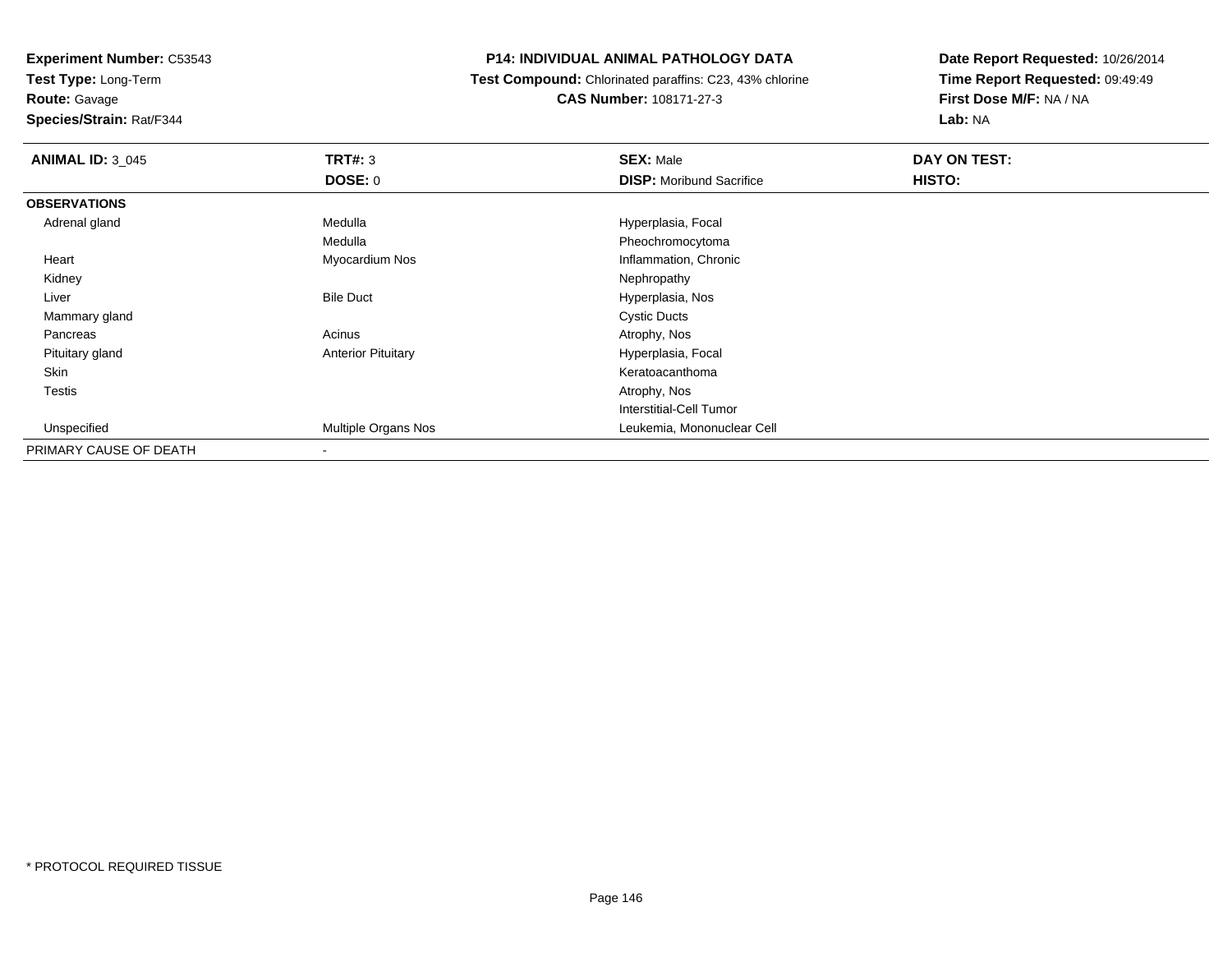| <b>Experiment Number: C53543</b><br>Test Type: Long-Term<br><b>Route: Gavage</b><br>Species/Strain: Rat/F344 |                  | <b>P14: INDIVIDUAL ANIMAL PATHOLOGY DATA</b><br>Test Compound: Chlorinated paraffins: C23, 43% chlorine<br>CAS Number: 108171-27-3 | Date Report Requested: 10/26/2014<br>Time Report Requested: 09:49:49<br>First Dose M/F: NA / NA<br>Lab: NA |  |
|--------------------------------------------------------------------------------------------------------------|------------------|------------------------------------------------------------------------------------------------------------------------------------|------------------------------------------------------------------------------------------------------------|--|
| <b>ANIMAL ID: 3 046</b>                                                                                      | TRT#: 3          | <b>SEX: Male</b>                                                                                                                   | DAY ON TEST:                                                                                               |  |
|                                                                                                              | DOSE: 0          | <b>DISP:</b> Moribund Sacrifice                                                                                                    | HISTO:                                                                                                     |  |
| <b>OBSERVATIONS</b>                                                                                          |                  |                                                                                                                                    |                                                                                                            |  |
| Heart                                                                                                        | Myocardium Nos   | Inflammation, Chronic                                                                                                              |                                                                                                            |  |
| Kidney                                                                                                       |                  | Nephropathy                                                                                                                        |                                                                                                            |  |
| Liver                                                                                                        | Centrilobular    | Cytoplasmic Vacuolization                                                                                                          |                                                                                                            |  |
|                                                                                                              | <b>Bile Duct</b> | Hyperplasia, Nos                                                                                                                   |                                                                                                            |  |
| Lung                                                                                                         |                  | Hyperplasia, Adenomatous                                                                                                           |                                                                                                            |  |
| PRIMARY CAUSE OF DEATH                                                                                       |                  |                                                                                                                                    |                                                                                                            |  |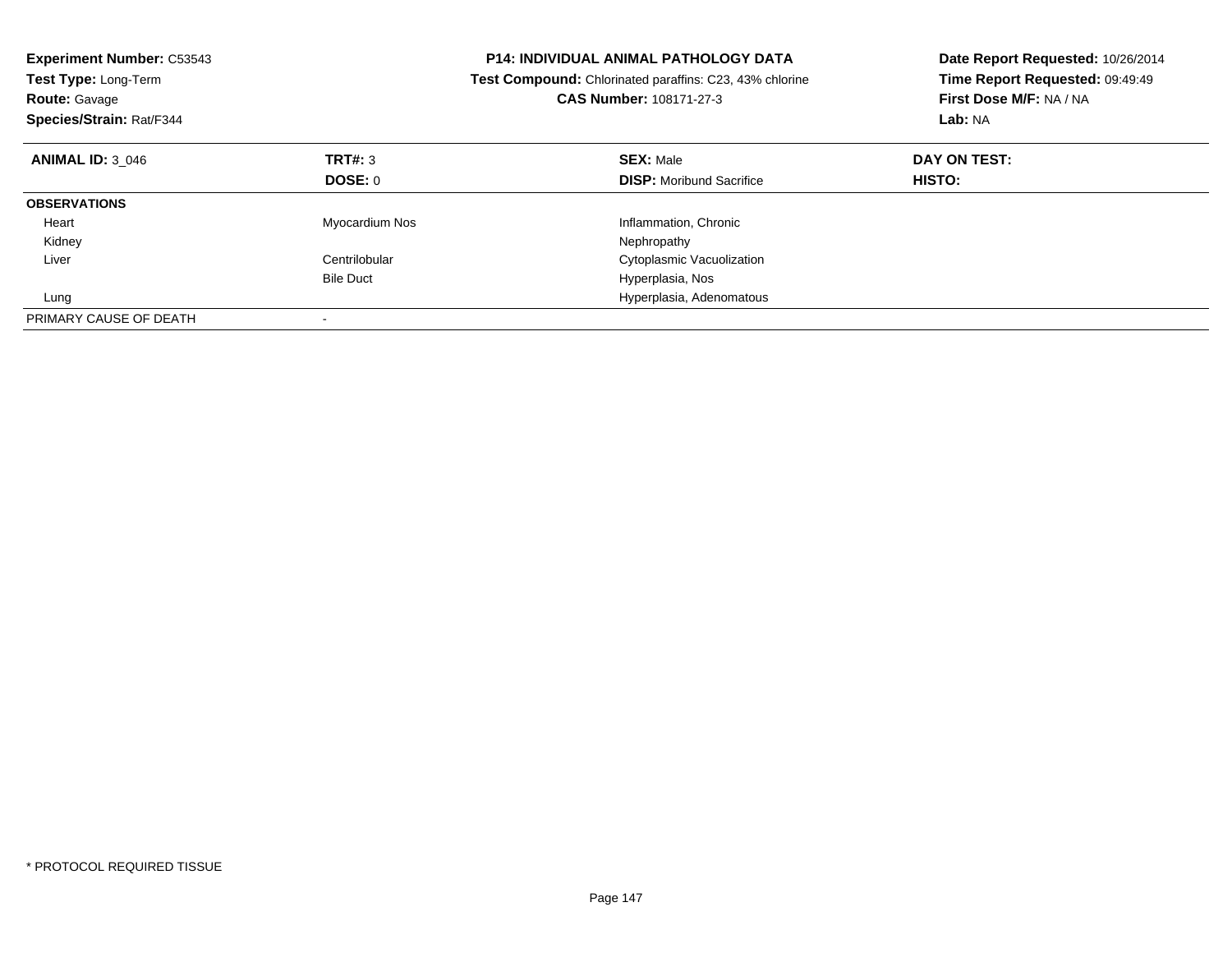**Test Type:** Long-Term

**Route:** Gavage

**Species/Strain:** Rat/F344

# **P14: INDIVIDUAL ANIMAL PATHOLOGY DATA**

 **Test Compound:** Chlorinated paraffins: C23, 43% chlorine**CAS Number:** 108171-27-3

| <b>ANIMAL ID: 3_047</b> | TRT#: 3                   | <b>SEX: Male</b>           | DAY ON TEST: |
|-------------------------|---------------------------|----------------------------|--------------|
|                         | <b>DOSE: 0</b>            | <b>DISP: Natural Death</b> | HISTO:       |
| <b>OBSERVATIONS</b>     |                           |                            |              |
| Heart                   | Myocardium Nos            | Inflammation, Chronic      |              |
| Kidney                  |                           | Nephropathy                |              |
| Liver                   |                           | Cytoplasmic Vacuolization  |              |
|                         | <b>Bile Duct</b>          | Hyperplasia, Nos           |              |
| Pituitary gland         | <b>Anterior Pituitary</b> | Angiectasis                |              |
|                         | <b>Anterior Pituitary</b> | Carcinoma, Nos             |              |
| Prostate                |                           | Inflammation, Suppurative  |              |
| Spleen                  |                           | Pigmentation, Nos          |              |
| Stomach                 | Submucosa                 | Edema, Nos                 |              |
|                         | Forestomach               | Hyperplasia, Epithelial    |              |
|                         | Forestomach               | Ulcer, Nos                 |              |
| PRIMARY CAUSE OF DEATH  | $\blacksquare$            |                            |              |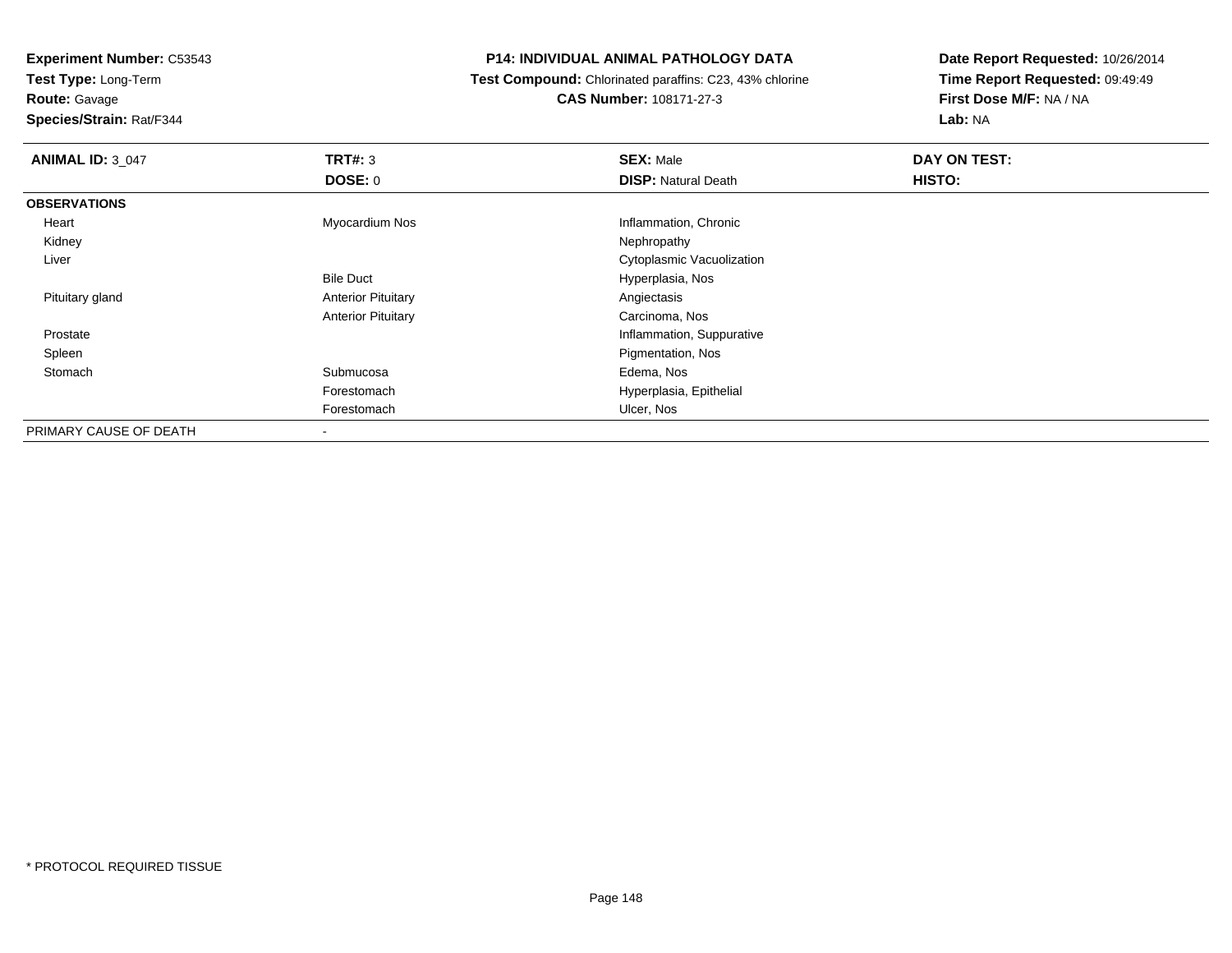**Test Type:** Long-Term

**Route:** Gavage

**Species/Strain:** Rat/F344

# **P14: INDIVIDUAL ANIMAL PATHOLOGY DATA**

 **Test Compound:** Chlorinated paraffins: C23, 43% chlorine**CAS Number:** 108171-27-3

| <b>ANIMAL ID: 3_048</b> | TRT#: 3          | <b>SEX: Male</b>                | DAY ON TEST: |
|-------------------------|------------------|---------------------------------|--------------|
|                         | <b>DOSE: 0</b>   | <b>DISP: Terminal Sacrifice</b> | HISTO:       |
| <b>OBSERVATIONS</b>     |                  |                                 |              |
| Adrenal gland           | Cortex Nos       | Degeneration, Lipoid            |              |
| Brain                   | Cerebrum         | Granular-Cell Tumor, Nos        |              |
| Heart                   | Myocardium Nos   | Inflammation, Chronic           |              |
| <b>Intestine Small</b>  | Mesentery Nos    | <b>Steatitis</b>                |              |
| Kidney                  |                  | Nephropathy                     |              |
| Liver                   | <b>Bile Duct</b> | Hyperplasia, Nos                |              |
| Pancreas                | Acinus           | Atrophy, Nos                    |              |
| Preputial gland         |                  | <b>Cystic Ducts</b>             |              |
| Testis                  |                  | <b>Interstitial-Cell Tumor</b>  |              |
| Thyroid                 |                  | C-Cell Carcinoma                |              |
| Unspecified             |                  | Fibroma                         |              |
| PRIMARY CAUSE OF DEATH  | $\sim$           |                                 |              |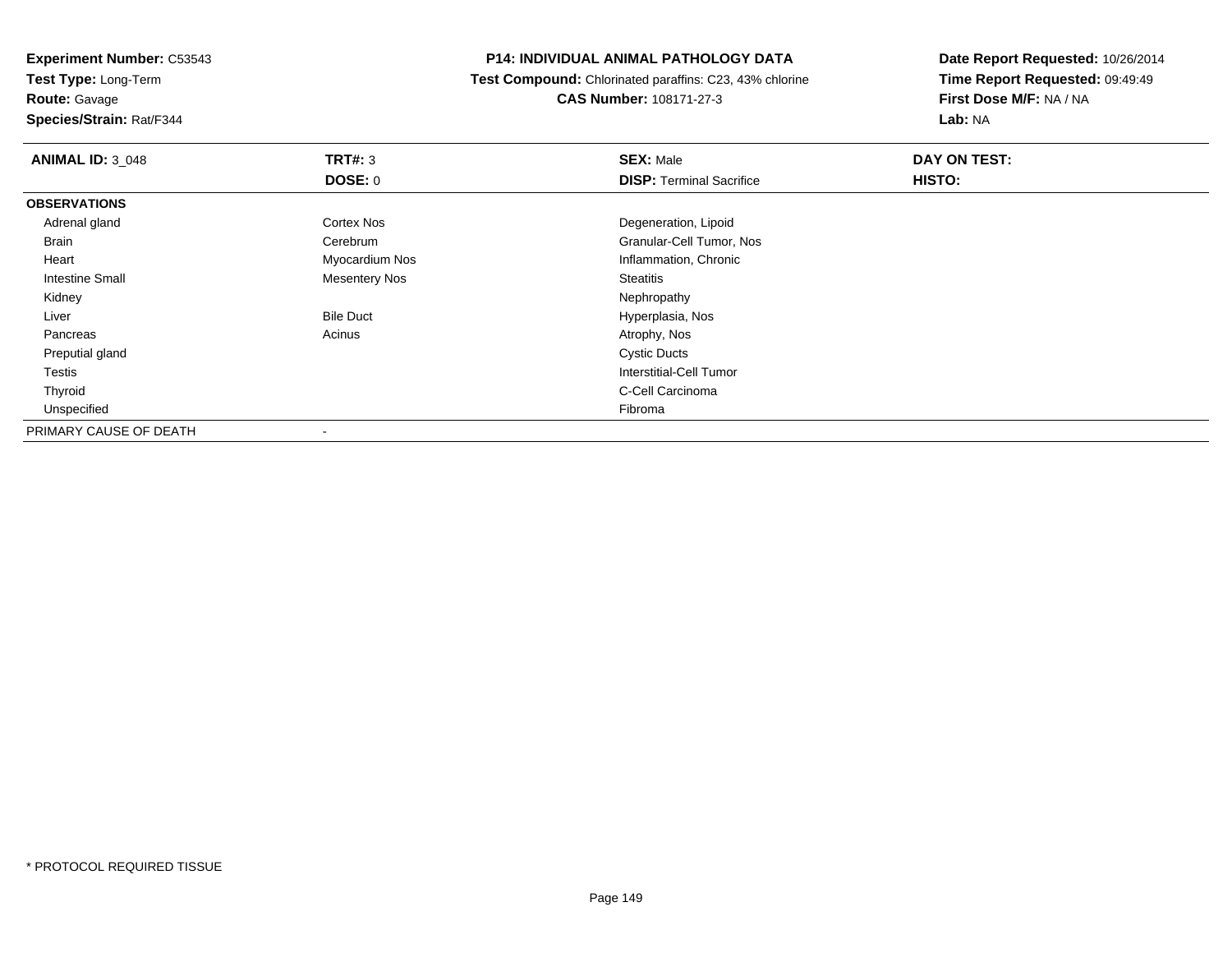**Experiment Number:** C53543**Test Type:** Long-Term

**Route:** Gavage

**Species/Strain:** Rat/F344

# **P14: INDIVIDUAL ANIMAL PATHOLOGY DATA**

 **Test Compound:** Chlorinated paraffins: C23, 43% chlorine**CAS Number:** 108171-27-3

| <b>ANIMAL ID: 3_049</b> | TRT#: 3                   | <b>SEX: Male</b>                  | DAY ON TEST: |  |
|-------------------------|---------------------------|-----------------------------------|--------------|--|
|                         | <b>DOSE: 0</b>            | <b>DISP: Terminal Sacrifice</b>   | HISTO:       |  |
| <b>OBSERVATIONS</b>     |                           |                                   |              |  |
| Brain                   | Meninges                  | Granular-Cell Tumor, Nos          |              |  |
| Heart                   | Myocardium Nos            | Inflammation, Chronic             |              |  |
| Kidney                  |                           | Nephropathy                       |              |  |
| Liver                   | <b>Bile Duct</b>          | Hyperplasia, Nos                  |              |  |
| Lung                    |                           | Inflammation, Granulomatous Focal |              |  |
| Pituitary gland         | <b>Anterior Pituitary</b> | Adenoma, Nos                      |              |  |
|                         | <b>Anterior Pituitary</b> | Angiectasis                       |              |  |
| Prostate                |                           | Inflammation, Suppurative         |              |  |
| Testis                  |                           | Interstitial-Cell Tumor           |              |  |
| Thyroid                 |                           | C-Cell Carcinoma                  |              |  |
| PRIMARY CAUSE OF DEATH  |                           |                                   |              |  |